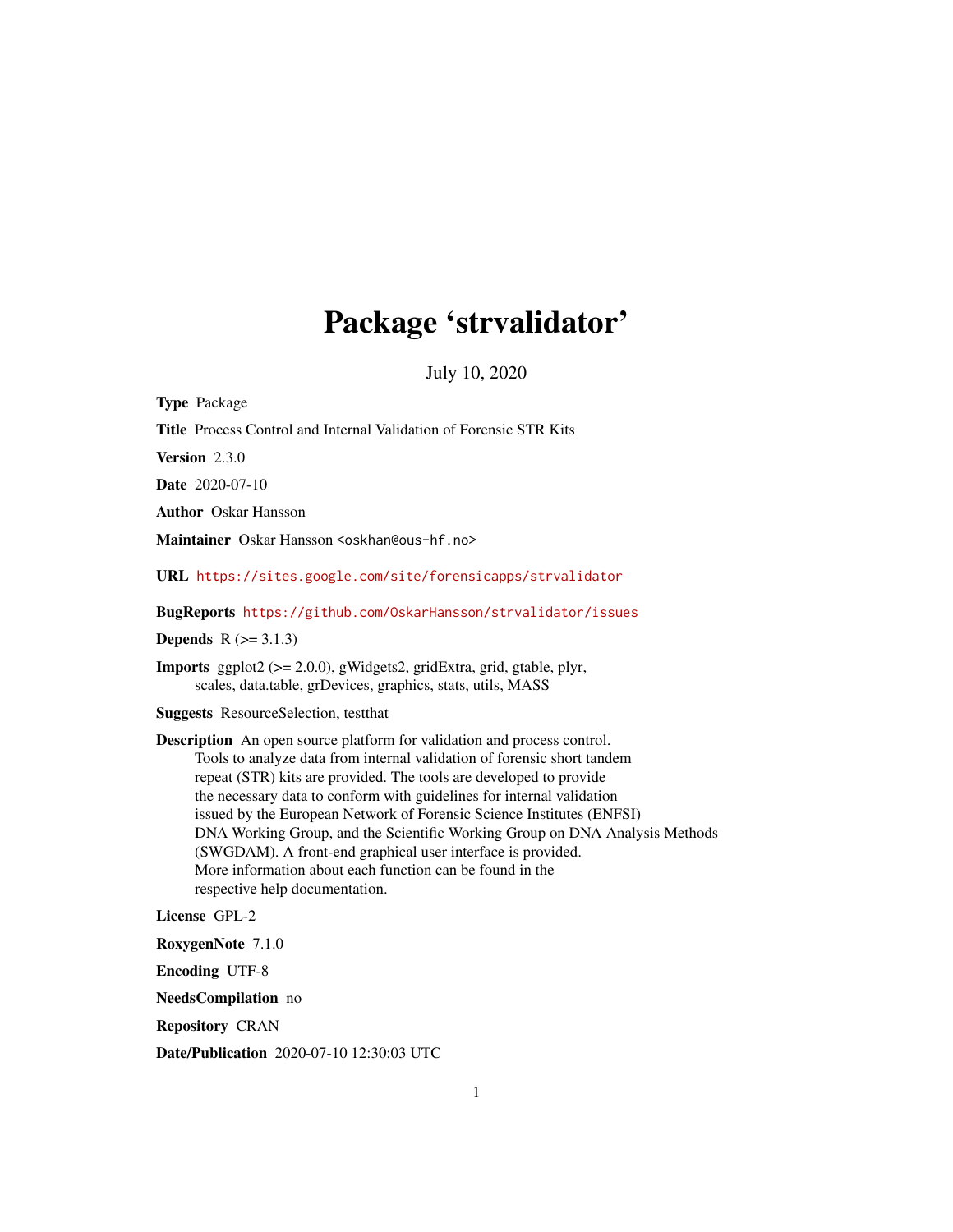# R topics documented:

|                    | 5              |
|--------------------|----------------|
|                    | 6              |
|                    | $\overline{7}$ |
|                    | 8              |
|                    | 9              |
|                    | 10             |
|                    | 11             |
|                    | 11             |
|                    | 12             |
|                    | 13             |
|                    | 14             |
|                    | 15             |
|                    | -16            |
|                    | 17             |
|                    | $-18$          |
|                    | $-19$          |
|                    | 21             |
|                    | 22             |
|                    | 23             |
|                    | 24             |
|                    | 24             |
|                    | 25             |
|                    | 26             |
|                    | 27             |
|                    | 28             |
|                    |                |
|                    | 30             |
|                    | 31             |
|                    | 32             |
|                    | 33             |
|                    | 35             |
|                    | 36             |
|                    | 37             |
|                    | 38             |
|                    | 40             |
|                    | -40            |
|                    | 41             |
| calculateOverlap   | 42             |
|                    | 43             |
|                    | 44             |
|                    | 45             |
|                    | 46             |
|                    | 47             |
|                    | 48             |
| calculateRatio_gui | 49             |
|                    | 50             |
|                    |                |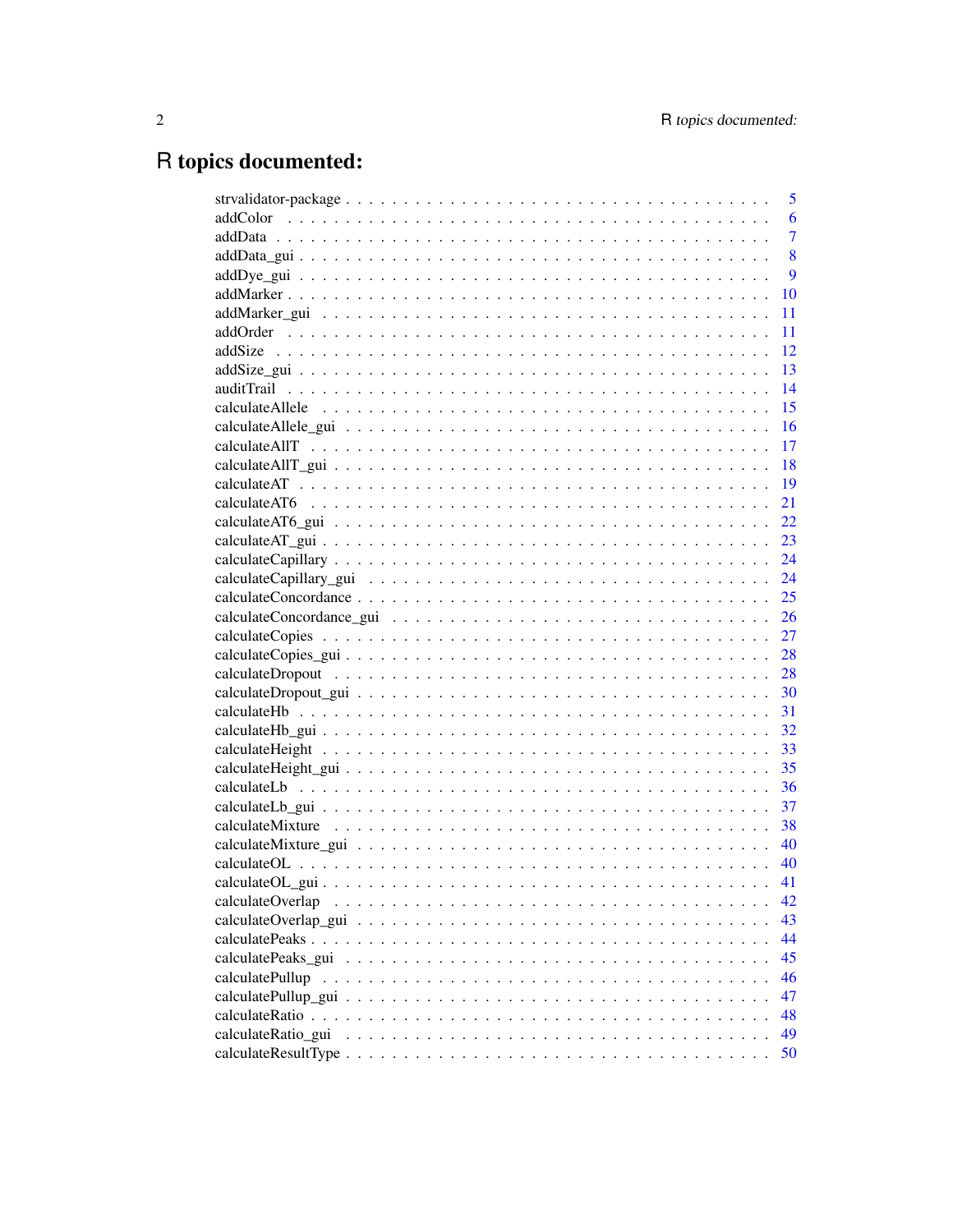|             |  |  |  |  |  |  |  |  |  |  |  | 51 |
|-------------|--|--|--|--|--|--|--|--|--|--|--|----|
|             |  |  |  |  |  |  |  |  |  |  |  | 52 |
|             |  |  |  |  |  |  |  |  |  |  |  | 53 |
|             |  |  |  |  |  |  |  |  |  |  |  | 53 |
|             |  |  |  |  |  |  |  |  |  |  |  | 55 |
|             |  |  |  |  |  |  |  |  |  |  |  | 55 |
|             |  |  |  |  |  |  |  |  |  |  |  | 56 |
|             |  |  |  |  |  |  |  |  |  |  |  | 58 |
|             |  |  |  |  |  |  |  |  |  |  |  | 59 |
|             |  |  |  |  |  |  |  |  |  |  |  | 60 |
|             |  |  |  |  |  |  |  |  |  |  |  | 61 |
|             |  |  |  |  |  |  |  |  |  |  |  | 62 |
|             |  |  |  |  |  |  |  |  |  |  |  | 63 |
|             |  |  |  |  |  |  |  |  |  |  |  | 63 |
|             |  |  |  |  |  |  |  |  |  |  |  | 64 |
|             |  |  |  |  |  |  |  |  |  |  |  | 65 |
|             |  |  |  |  |  |  |  |  |  |  |  | 66 |
|             |  |  |  |  |  |  |  |  |  |  |  | 67 |
|             |  |  |  |  |  |  |  |  |  |  |  | 68 |
|             |  |  |  |  |  |  |  |  |  |  |  | 68 |
|             |  |  |  |  |  |  |  |  |  |  |  | 69 |
|             |  |  |  |  |  |  |  |  |  |  |  | 70 |
|             |  |  |  |  |  |  |  |  |  |  |  | 71 |
|             |  |  |  |  |  |  |  |  |  |  |  | 72 |
|             |  |  |  |  |  |  |  |  |  |  |  | 73 |
|             |  |  |  |  |  |  |  |  |  |  |  | 74 |
|             |  |  |  |  |  |  |  |  |  |  |  | 75 |
|             |  |  |  |  |  |  |  |  |  |  |  | 76 |
|             |  |  |  |  |  |  |  |  |  |  |  | 77 |
|             |  |  |  |  |  |  |  |  |  |  |  | 78 |
|             |  |  |  |  |  |  |  |  |  |  |  | 78 |
|             |  |  |  |  |  |  |  |  |  |  |  | 79 |
|             |  |  |  |  |  |  |  |  |  |  |  | 80 |
|             |  |  |  |  |  |  |  |  |  |  |  | 81 |
|             |  |  |  |  |  |  |  |  |  |  |  | 82 |
|             |  |  |  |  |  |  |  |  |  |  |  | 82 |
|             |  |  |  |  |  |  |  |  |  |  |  | 84 |
|             |  |  |  |  |  |  |  |  |  |  |  | 85 |
| makeKit gui |  |  |  |  |  |  |  |  |  |  |  | 86 |
|             |  |  |  |  |  |  |  |  |  |  |  | 86 |
|             |  |  |  |  |  |  |  |  |  |  |  | 88 |
| plotAT gui  |  |  |  |  |  |  |  |  |  |  |  | 90 |
|             |  |  |  |  |  |  |  |  |  |  |  | 91 |
|             |  |  |  |  |  |  |  |  |  |  |  | 92 |
|             |  |  |  |  |  |  |  |  |  |  |  | 93 |
|             |  |  |  |  |  |  |  |  |  |  |  | 94 |
|             |  |  |  |  |  |  |  |  |  |  |  | 95 |
|             |  |  |  |  |  |  |  |  |  |  |  | 96 |

 $\overline{3}$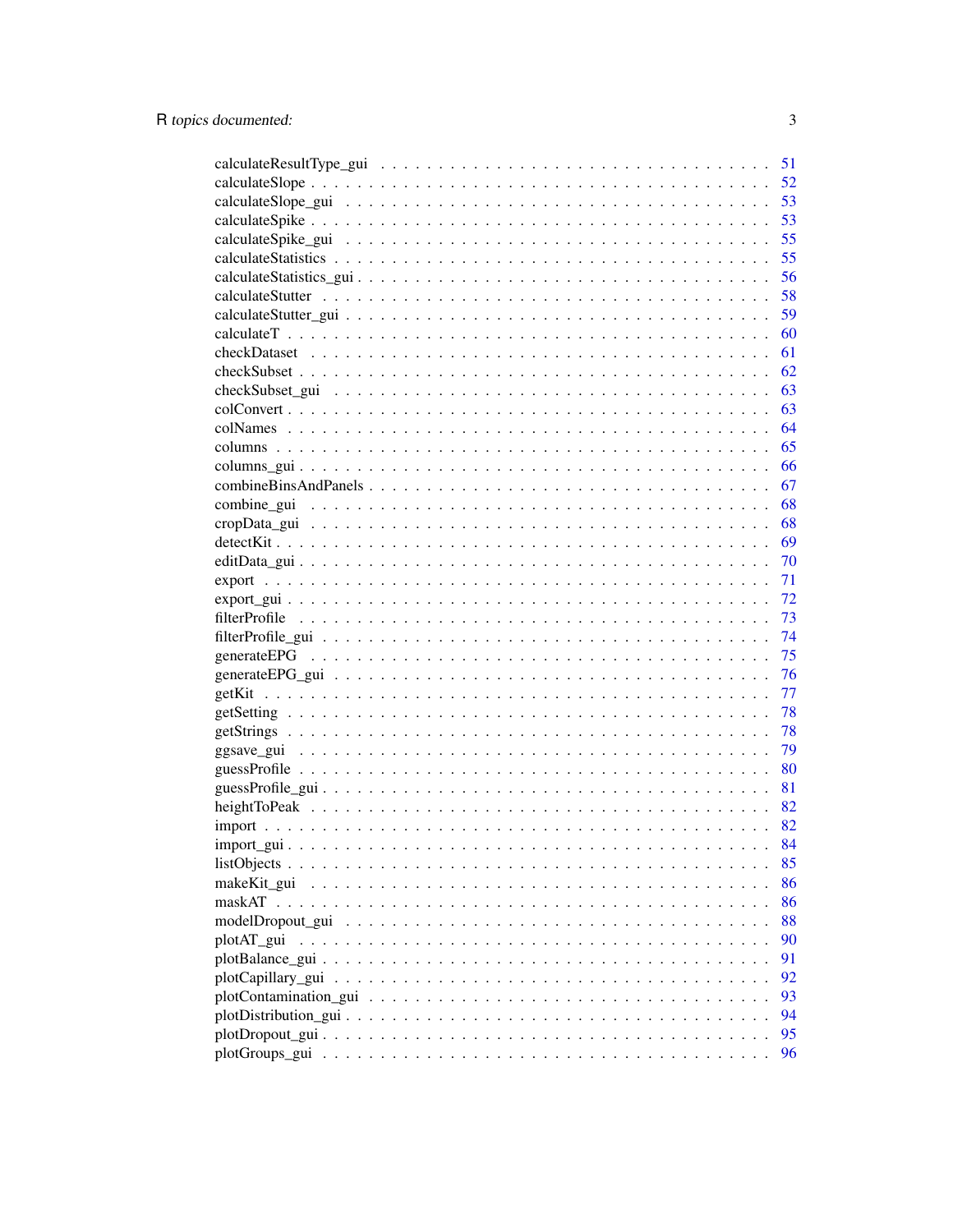| 97           |
|--------------|
|              |
|              |
|              |
|              |
|              |
|              |
|              |
|              |
|              |
|              |
|              |
|              |
|              |
|              |
|              |
|              |
|              |
|              |
|              |
|              |
|              |
| set1         |
|              |
|              |
|              |
|              |
|              |
|              |
|              |
|              |
|              |
|              |
|              |
|              |
|              |
|              |
|              |
|              |
| tableStutter |
|              |
|              |
|              |
|              |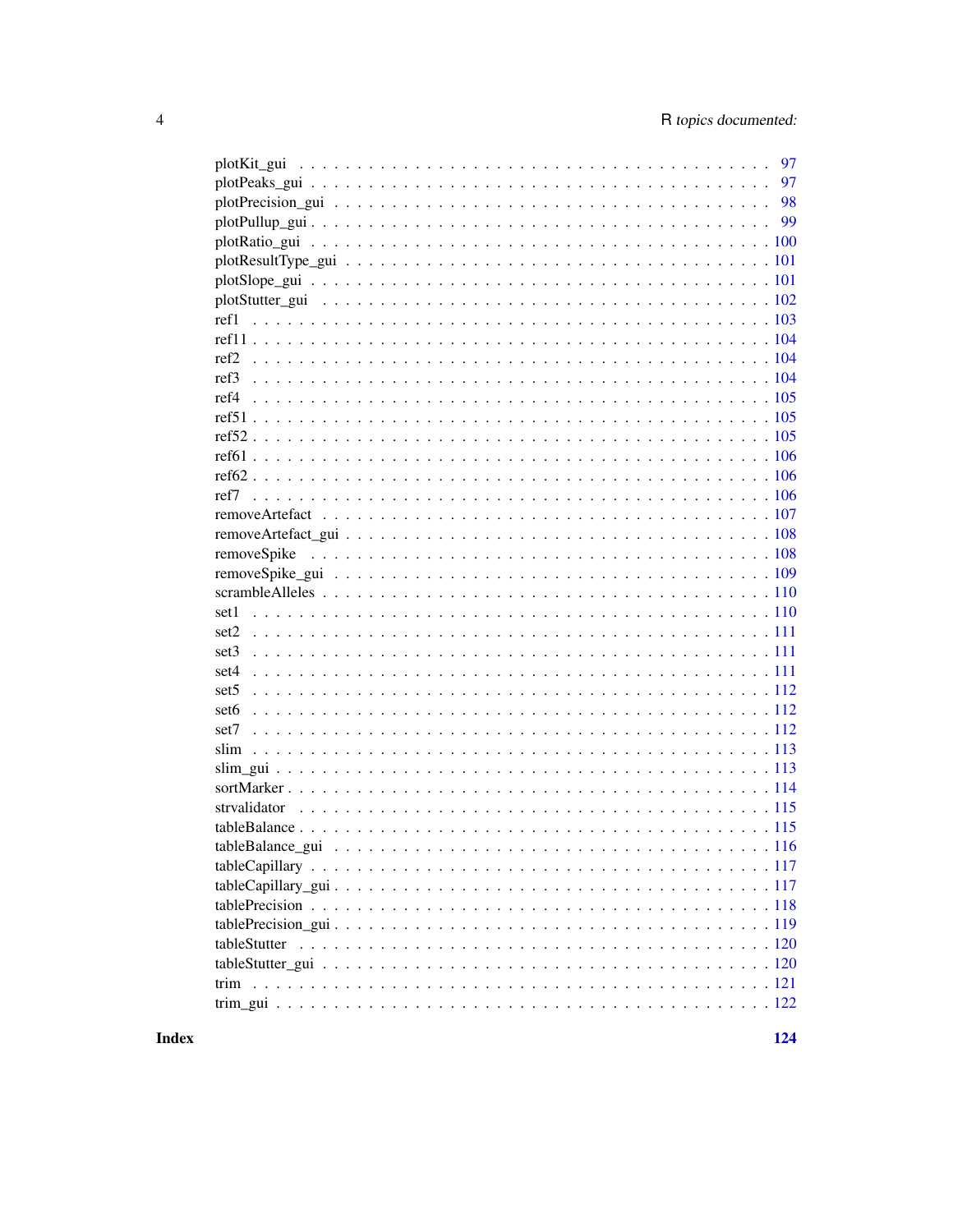<span id="page-4-0"></span>strvalidator-package *Process Control and Internal Validation of Forensic STR Kits*

#### Description

STR-validator is a free and open source R-package intended for process control and internal validation of forensic STR DNA typing kit. Its graphical user interface simplifies the analysis of data exported from e.g. GeneMapper software, without extensive knowledge about R. It provides functions to import, view, edit, and export data. After analysis the results, generated plots, heat-maps, and data can be saved in a project for easy access. Currently, analysis modules for stutter, balance, dropout, mixture, concordance, typing result, precision, pull-up, and analytical thresholds are available. In addition there are functions to analyze the GeneMapper bins- and panels files. EPG like plots can be generate from data. STR-validator can greatly increase the speed of validation by reducing the time and effort needed to analyze the validation data. It allows exploration of the characteristics of DNA typing kits according to ENFSI and SWGDAM recommendations. This facilitates the implementation of probabilistic interpretation of DNA results.

STR-validator was written and is maintained by Oskar Hansson, senior forensic scientist at Oslo University Hospital (OUS), Section for Forensic Biology. The work initially received external funding from the European Union seventh Framework Programme (FP7/2007-2013) under grant agreement no 285487 (EUROFORGEN-NoE) but development and maintenance is now performed as a part of my position at OUS, and on personal spare time.

Effort has been made to assure correct results. Refer to the main website for a list of functions specifically tested at build time.

Click Index at the bottom of the page to see a complete list of functions.

Created and maintained by: Oskar Hansson, Section for Forensic Biology (OUS, Norway)

More information can be found at: <https://sites.google.com/site/forensicapps/strvalidator>

Info and user community at Facebook: [https://www.facebook.com/pages/STR-validator/240891279451450?ref=tn\\_tnmn](https://www.facebook.com/pages/STR-validator/240891279451450?ref=tn_tnmn)

<https://www.facebook.com/groups/strvalidator/>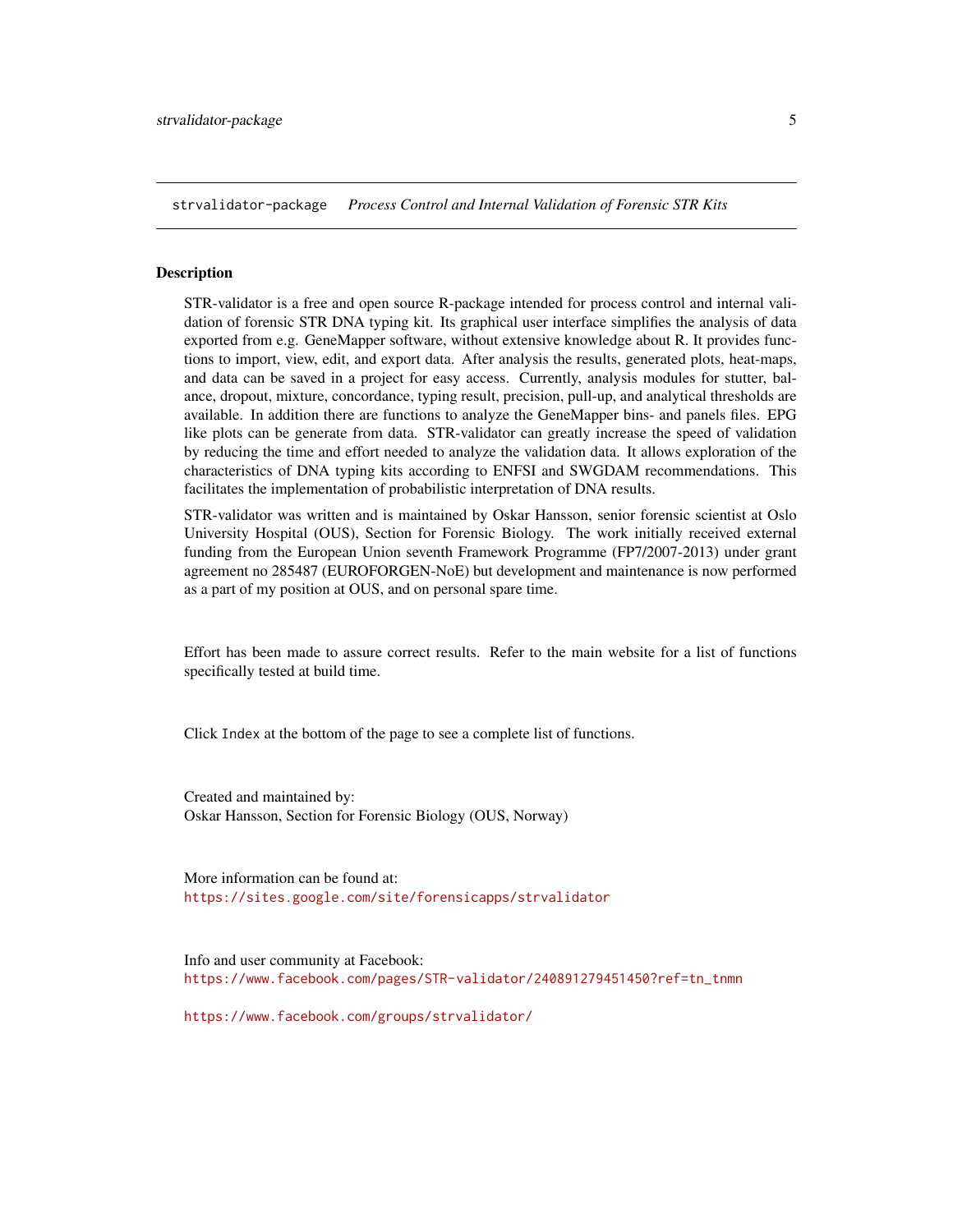#### <span id="page-5-0"></span>6 addColor

The source code is hosted at GitHub: <https://github.com/OskarHansson/strvalidator>

Please report bugs to: <https://github.com/OskarHansson/strvalidator/issues>

#### Author(s)

Oskar Hansson <oskhan@ous-hf.no>

#### References

Recommended Minimum Criteria for the Validation of Various Aspects of the DNA Profiling Process [http://enfsi.eu/wp-content/uploads/2016/09/minimum\\_validation\\_guidelines\\_in\\_](http://enfsi.eu/wp-content/uploads/2016/09/minimum_validation_guidelines_in_dna_profiling_-_v2010_0.pdf) [dna\\_profiling\\_-\\_v2010\\_0.pdf](http://enfsi.eu/wp-content/uploads/2016/09/minimum_validation_guidelines_in_dna_profiling_-_v2010_0.pdf) Validation Guidelines for Forensic DNA Analysis Methods (2012) [http://media.wix.com/ugd/4344b0\\_cbc27d16dcb64fd88cb36ab2a2a25e4c.pdf](http://media.wix.com/ugd/4344b0_cbc27d16dcb64fd88cb36ab2a2a25e4c.pdf)

<span id="page-5-1"></span>addColor *Add Color Information.*

#### Description

Add color information 'Color', 'Dye' or 'R Color'.

## Usage

```
addColor(
  data,
 kit = NA,
 have = NA,
  need = NA,
  overwrite = FALSE,
  ignore.case = FALSE,
  debug = FALSE
)
```
#### Arguments

| data | data frame or vector.                                                                                                                                                                                                         |
|------|-------------------------------------------------------------------------------------------------------------------------------------------------------------------------------------------------------------------------------|
| kit  | string representing the forensic STR kit used. Default is NA, in which case<br>'have' must contain a valid column.                                                                                                            |
| have | character string to specify color column to be matched. Default is NA, in<br>which case color information is derived from 'kit' and added to a column named<br>'Color'. If 'data' is a vector 'have' must be a single string. |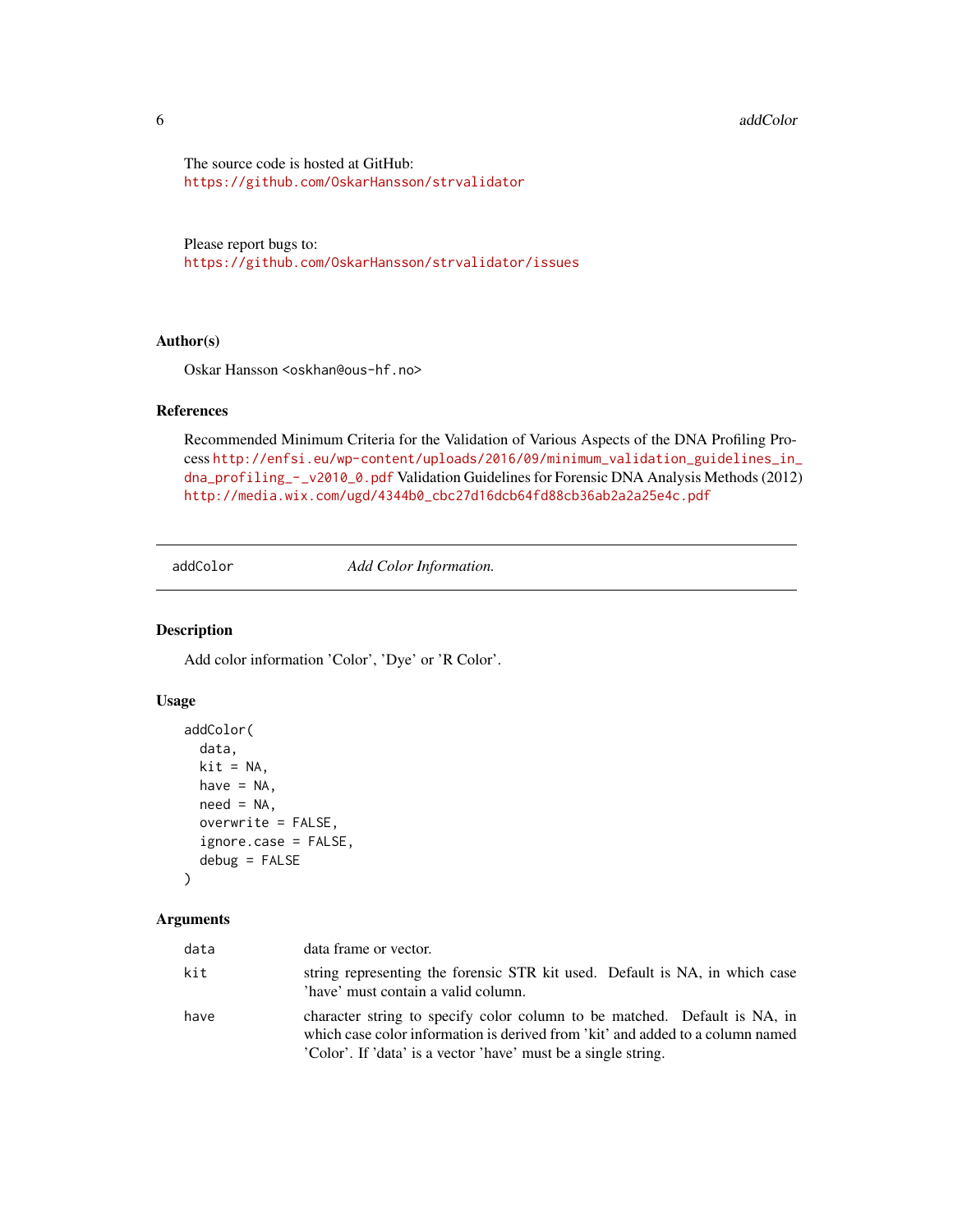#### <span id="page-6-0"></span>addData 7

| need        | character string or string vector to specify color columns to be added. Default is |
|-------------|------------------------------------------------------------------------------------|
|             | NA, in which case all columns will be added. If 'data' is a vector 'need' must     |
|             | be a single string.                                                                |
| overwrite   | logical if TRUE and column exist it will be overwritten.                           |
| ignore.case | logical if TRUE case in marker names will be ignored.                              |
| debug       | logical indicating printing debug information.                                     |

# Details

Primers in forensic STR typing kits are labeled with a fluorescent dye. The dyes are represented with single letters (Dye) in exported result files or with strings (Color) in 'panels' files. For visualization in R the R color names are used (R.Color). The function can add new color schemes matched to the existing, or it can convert a vector containing one scheme to another.

#### Value

data.frame with additional columns for added colors, or vector with converted values.

#### Examples

```
# Get marker and colors for SGM Plus.
df <- getKit("SGMPlus", what = "Color")
# Add dye color.
dfDye <- addColor(data = df, need = "Dye")
# Add all color alternatives.
dfAll <- addColor(data = df)
# Convert a dye vector to R colors
addColor(data = c("R", "G", "Y", "B"), have = "dye", need = "r.color")
```

```
addData Adds New Data Columns to a Data Frame
```
#### Description

Adds values from columns in 'new.data' to 'data' by keys.

```
addData(
  data,
  new.data,
 by.col,
  then.by.col = NULL,exact = TRUE,ignore.case = TRUE,
 what = NULL,debug = FALSE
)
```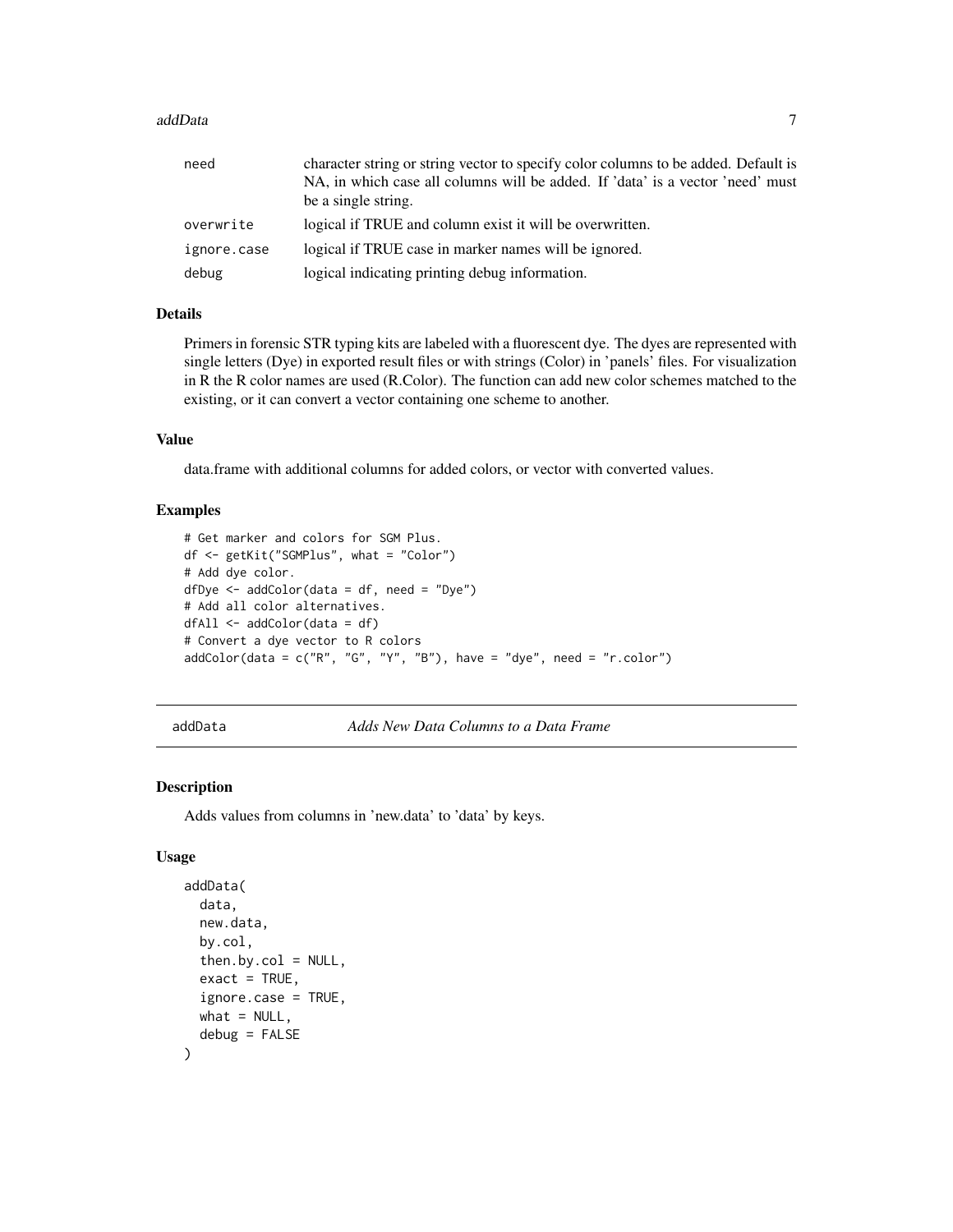#### <span id="page-7-0"></span>Arguments

| data        | Data frame containing your main data.                                 |
|-------------|-----------------------------------------------------------------------|
| new.data    | Data frame containing information you want to add to 'data'.          |
| by.col      | character, primary key column.                                        |
| then.by.col | character, secondary key column.                                      |
| exact       | logical, TRUE matches keys exact.                                     |
| ignore.case | logical, TRUE ignore case.                                            |
| what        | character vector defining columns to add. Default is all new columns. |
| debug       | logical indicating printing debug information.                        |

#### Details

Information in columns in data frame 'new.data' is added to data frame 'data' based on primary key value in column 'by.col', and optionally on secondary key values in column 'then.by.col'.

# Value

data.frame the original data frame containing additional columns.

#### Examples

```
# Get marker names and alleles for Promega PowerPlex ESX 17.
x <- getKit("ESX17", what = "Allele")
# Get marker names and colors for Promega PowerPlex ESX 17.
y <- getKit("ESX17", what = "Color")
# Add color information to allele information.
z \le - addData(data = x, new.data = y, by.col = "Marker")
print(x)
print(y)
print(z)
```
addData\_gui *Add Data*

#### Description

GUI wrapper for [addData](#page-6-1).

```
addData_gui(env = parent.frame(), savegui = NULL, debug = FALSE, parent = NULL)
```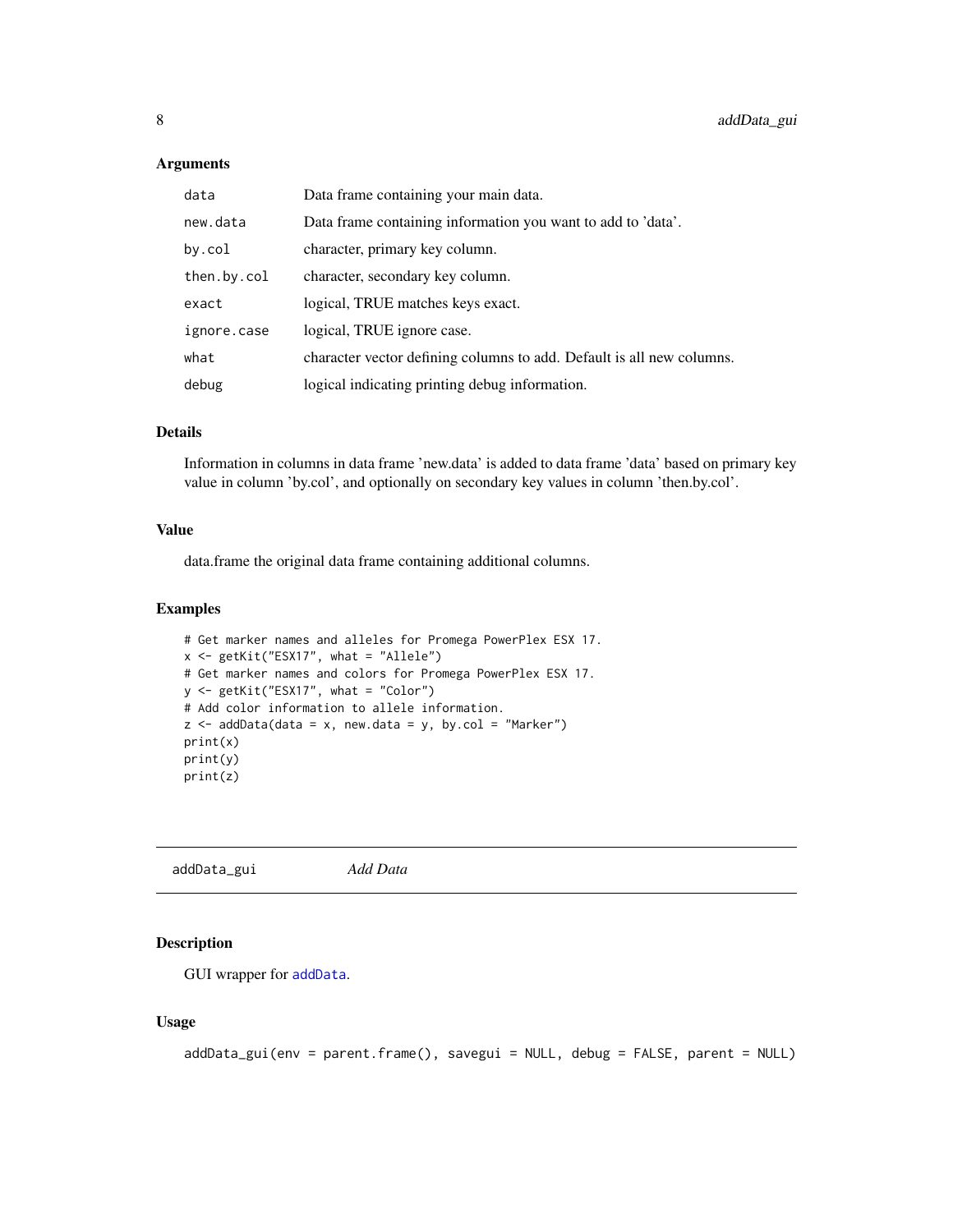# <span id="page-8-0"></span>addDye\_gui 9

#### Arguments

| env     | environment in which to search for data frames.                        |
|---------|------------------------------------------------------------------------|
| savegui | logical indicating if GUI settings should be saved in the environment. |
| debug   | logical indicating printing debug information.                         |
| parent  | widget to get focus when finished.                                     |

## Details

Simplifies the use of the [addData](#page-6-1) function by providing a graphical user interface to it.

#### Value

**TRUE** 

#### See Also

[addData](#page-6-1)

addDye\_gui *Add Dye Information*

#### Description

GUI wrapper to the [addColor](#page-5-1) function.

#### Usage

```
addDye_gui(env = parent.frame(), savegui = NULL, debug = FALSE, parent = NULL)
```
#### Arguments

| env     | environment in which to search for data frames and save result.        |
|---------|------------------------------------------------------------------------|
| savegui | logical indicating if GUI settings should be saved in the environment. |
| debug   | logical indicating printing debug information.                         |
| parent  | widget to get focus when finished.                                     |

#### Details

Convenience GUI for the use of [addColor](#page-5-1) and [addOrder](#page-10-1) to add 'Dye', 'Color', 'R.Color', and marker 'Order' to a dataset. 'Dye' is the one letter abbreviations for the fluorophores commonly used to label primers in forensic STR typing kits (e.g. R and Y), 'Color' is the corresponding color name (e.g. red and yellow), 'R.Color' is the plot color used in R (e.g. red and black). 'Order' is the marker order in the selected kit. NB! Existing columns will be overwritten.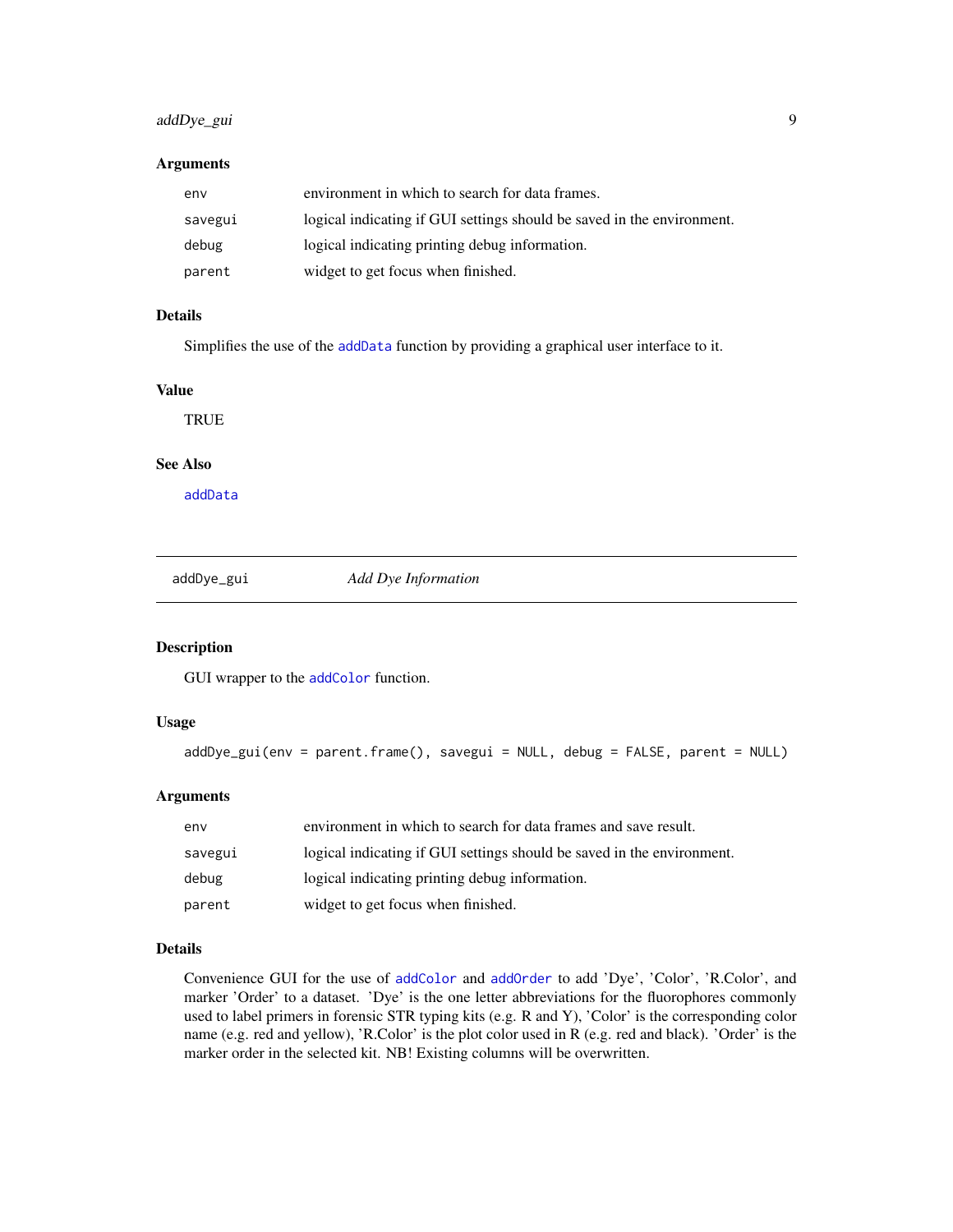#### Value

**TRUE** 

# See Also

[addColor](#page-5-1)

<span id="page-9-1"></span>

addMarker *Add Missing Markers.*

# Description

Add missing markers to a dataset given a set of markers.

# Usage

addMarker(data, marker, ignore.case = FALSE, debug = FALSE)

# Arguments

| data        | data. frame or vector with sample names.       |
|-------------|------------------------------------------------|
| marker      | vector with marker names.                      |
| ignore.case | logical. TRUE ignores case in marker names.    |
| debug       | logical indicating printing debug information. |

#### Details

Given a dataset or a vector with sample names the function loops through each sample and add any missing markers. Returns a dataframe where each sample have at least one row per marker in the specified marker vector. Use [sortMarker](#page-113-1) to sort the markers according to a specified kit. Required columns are: 'Sample.Name'.

# Value

data.frame.

<span id="page-9-0"></span>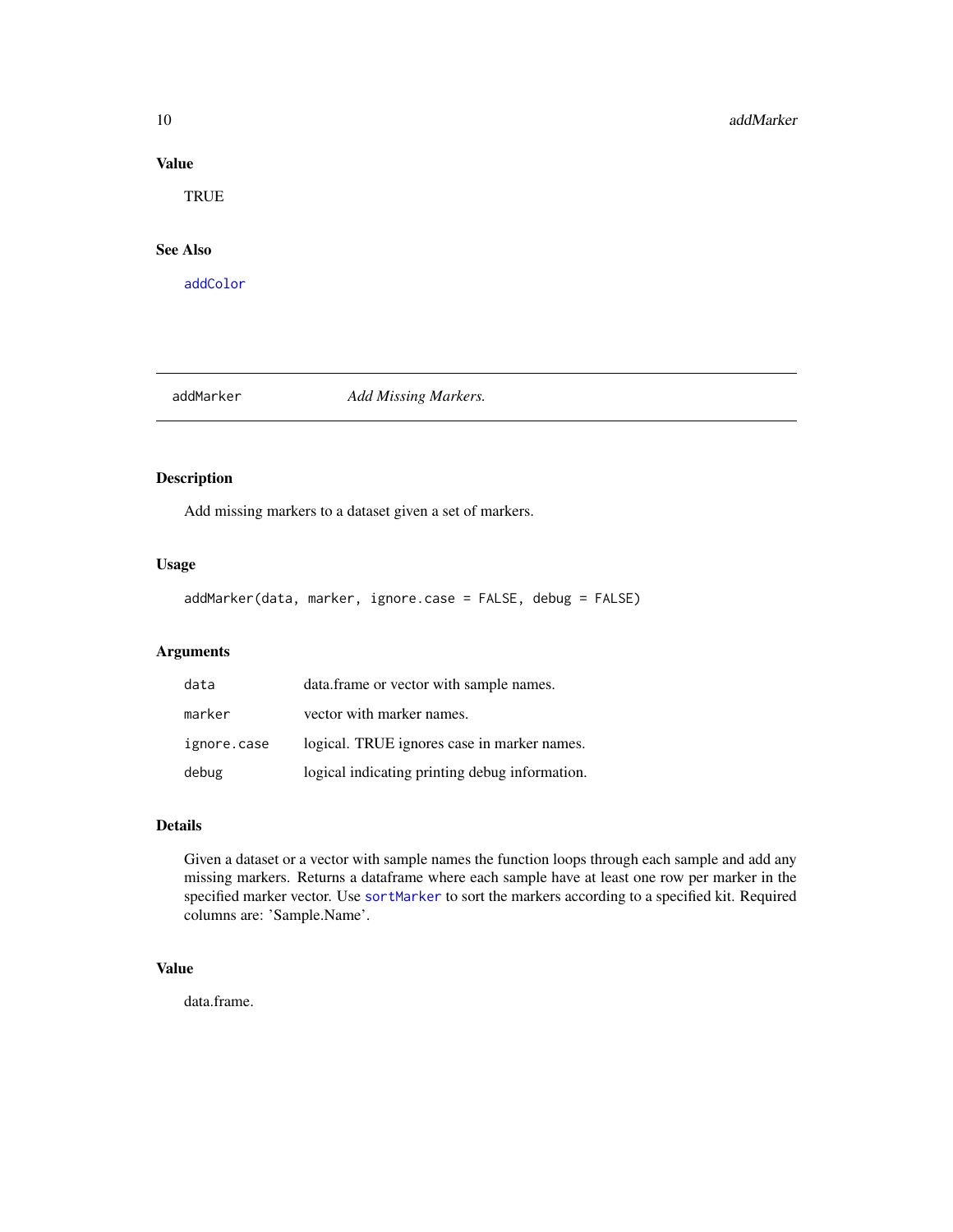<span id="page-10-0"></span>addMarker\_gui *Add Missing Markers*

# Description

GUI wrapper for the [addMarker](#page-9-1) function.

# Usage

```
addMarker_gui(
 env = parent.frame(),
  savegui = NULL,
 debug = FALSE,
 parent = NULL
)
```
#### Arguments

| env     | environment in which to search for data frames and save result.        |
|---------|------------------------------------------------------------------------|
| savegui | logical indicating if GUI settings should be saved in the environment. |
| debug   | logical indicating printing debug information.                         |
| parent  | widget to get focus when finished.                                     |

## Details

Simplifies the use of the [addMarker](#page-9-1) function by providing a graphical user interface to it.

# Value

**TRUE** 

## See Also

[addMarker](#page-9-1)

<span id="page-10-1"></span>addOrder *Add Marker Order.*

# Description

Add marker order to data frame containing a column 'Marker'.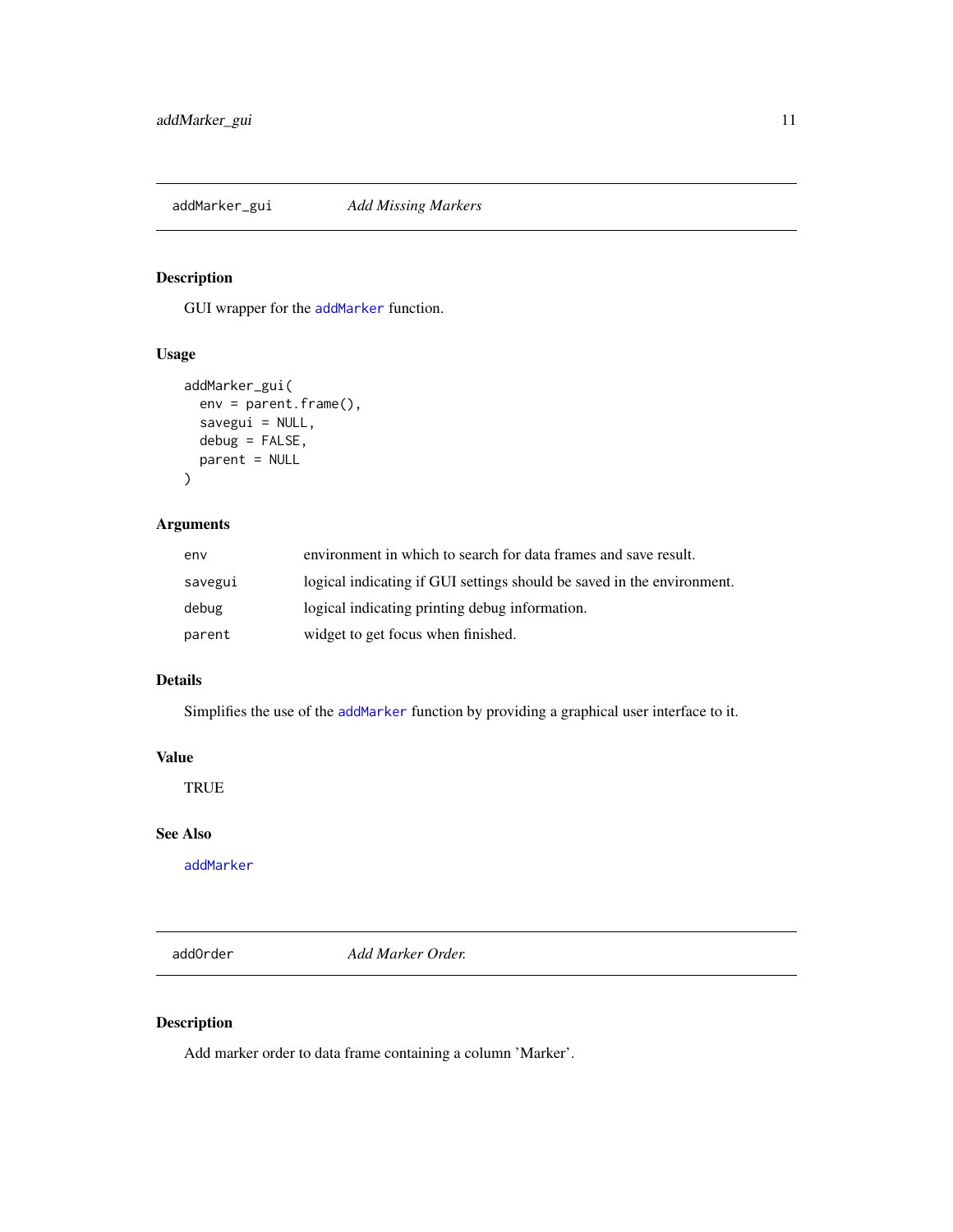#### <span id="page-11-0"></span>Usage

```
addOrder(
  data,
 kit = NULL,overwrite = FALSE,
  ignore.case = FALSE,
  debug = FALSE
)
```
# Arguments

| data        | data frame or vector.                                                                                               |
|-------------|---------------------------------------------------------------------------------------------------------------------|
| kit         | string representing the forensic STR kit used. Default is NULL and automatic<br>detection of kit will be attempted. |
| overwrite   | logical if TRUE and column exist it will be overwritten.                                                            |
| ignore.case | logical if TRUE case in marker names will be ignored.                                                               |
| debug       | logical indicating printing debug information.                                                                      |

## Details

Markers in a kit appear in a certain order. Not all STR-validator functions keep the original marker order in the result. A column indicating the marker order is added to the dataset. This is especially useful when exporting the data to an external spread-sheet software and allow to quickly sort the data in the correct order.

#### Value

data.frame with additional numeric column 'Order'.

#### Examples

```
# Load a dataset containing two samples.
data("set2")
# Add marker order when kit is known.
addOrder(data = set2, kit = "SGMPlus")
```
<span id="page-11-1"></span>addSize *Add Size Information.*

# Description

Add size information to alleles.

```
addSize(data, kit = NA, bins = TRUE, ignore.case = FALSE, debug = FALSE)
```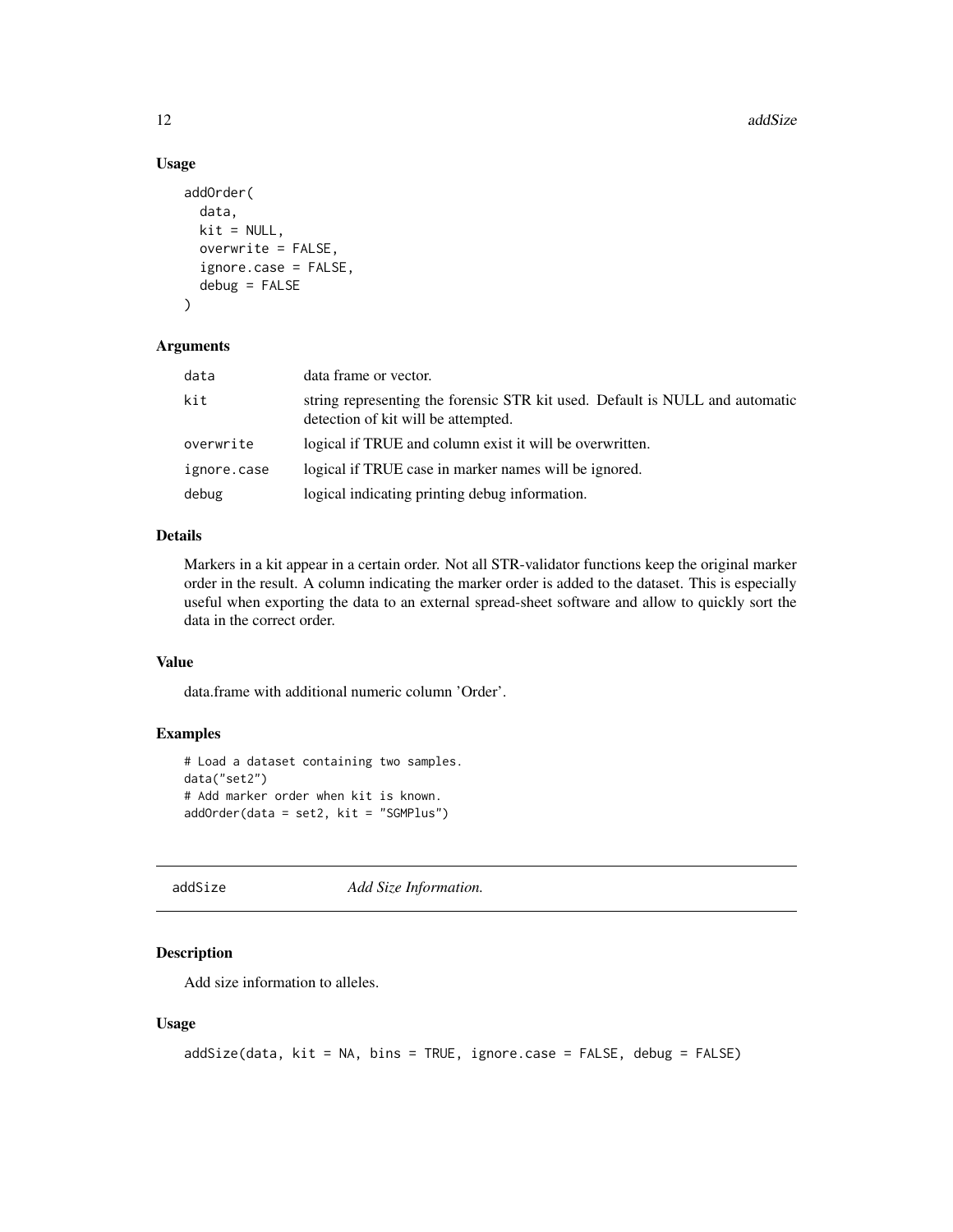# <span id="page-12-0"></span>addSize\_gui 13

#### Arguments

| data        | data.frame with at least columns 'Marker' and 'Allele'.                                                                                  |
|-------------|------------------------------------------------------------------------------------------------------------------------------------------|
| kit         | data.frame with columns 'Marker', 'Allele', and 'Size' (for bins=TRUE) or<br>'Marker', 'Allele', 'Offset' and 'Repeat' (for bins=FALSE). |
| bins        | logical TRUE alleles get size from corresponding bin. If FALSE the size is<br>calculated from the locus offset and repeat unit.          |
| ignore.case | logical TRUE case in marker names are ignored.                                                                                           |
| debug       | logical indicating printing debug information.                                                                                           |

#### Details

Adds a column 'Size' with the fragment size in base pair (bp) for each allele as estimated from kit bins OR calculated from offset and repeat. The bins option return NA for alleles not in bin. The calculate option handles all named alleles including micro variants (e.g. '9.3'). Handles 'X' and 'Y' by replacing them with '1' and '2'.

## Value

data.frame with additional columns for added size.

addSize\_gui *Add Size Information*

# Description

GUI wrapper for the [addSize](#page-11-1) function.

### Usage

```
addSize_gui(env = parent.frame(), savegui = NULL, debug = FALSE, parent = NULL)
```
# Arguments

| env     | environment in which to search for data frames and save result.        |
|---------|------------------------------------------------------------------------|
| savegui | logical indicating if GUI settings should be saved in the environment. |
| debug   | logical indicating printing debug information.                         |
| parent  | widget to get focus when finished.                                     |

#### Details

Simplifies the use of the [addSize](#page-11-1) function by providing a graphical user interface to it.

#### Value

**TRUE**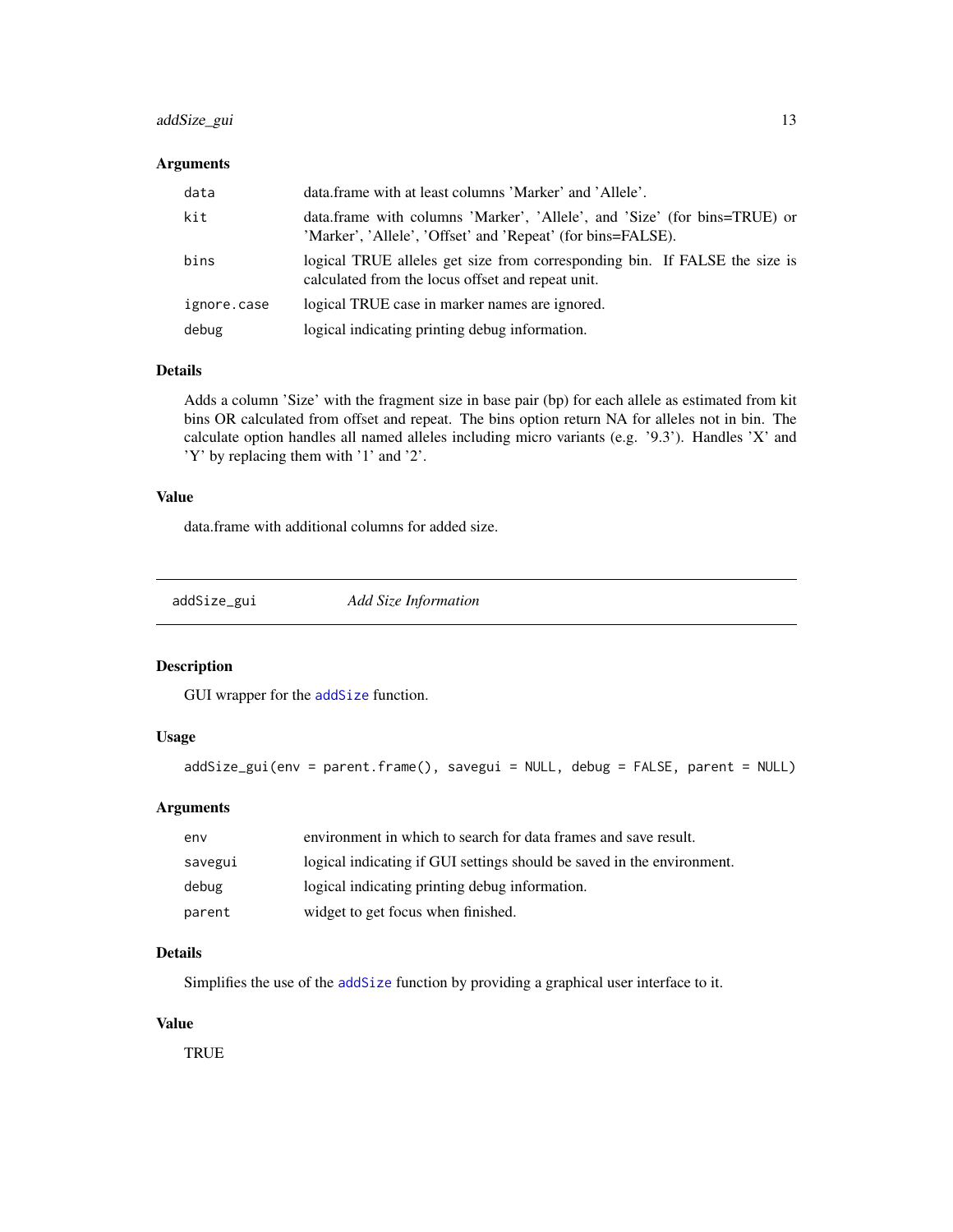# See Also

[addSize](#page-11-1)

## auditTrail *Log Audit Trail.*

#### Description

Adds an audit trail to a dataset.

#### Usage

```
auditTrail(
 obj,
  f.call = NULL,key = NULL,value = NULL,label = NULL,arguments = TRUE,
  exact = TRUE,remove = FALSE,
 package = NULL,
  rversion = TRUE,
  timestamp = TRUE
)
```
#### Arguments

| obi       | object to add or update the audit trail.                 |
|-----------|----------------------------------------------------------|
| f.call    | the function call i.e. $match.call()$ .                  |
| key       | list or vector of additional keys to log.                |
| value     | list or vector of additional values to log.              |
| label     | optional label used if f. call=NULL.                     |
| arguments | logical. TRUE log function arguments.                    |
| exact     | logical for exact matching of attribute name.            |
| remove    | logical. If TRUE the 'audit trail' attribute is removed. |
| package   | character to log the package version.                    |
| rversion  | logical to log the R version.                            |
| timestamp | logical to add or update timestamp.                      |

#### Details

Automatically add or updates an attribute 'audit trail' with arguments and parameters extracted from the function call. To list the arguments with the default set but not overridden arguments=TRUE must be set (default). Additional custom key-value pairs can be added. The label is extracted from the function name from f.call. Specify package to include the version number of a package.

<span id="page-13-0"></span>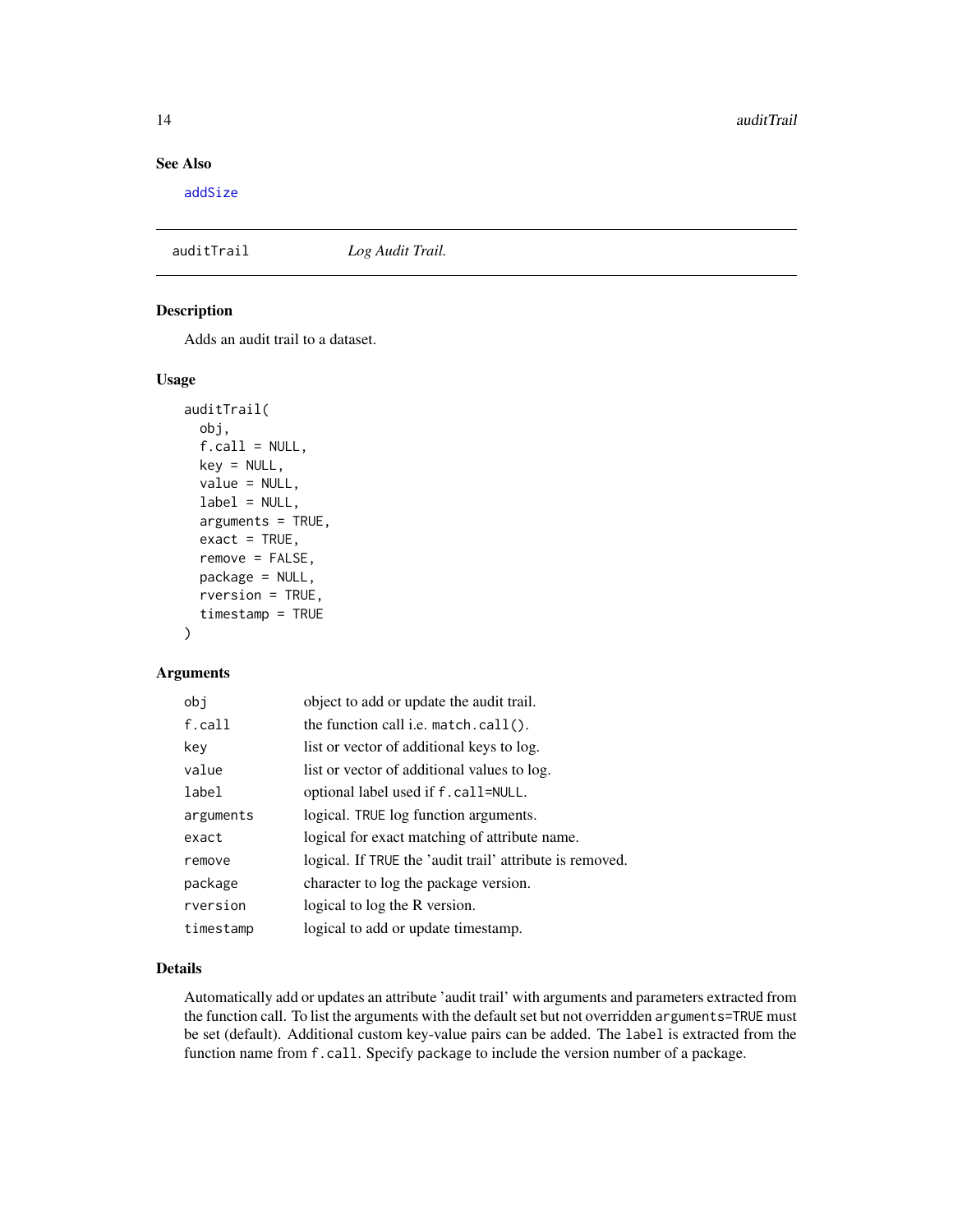#### <span id="page-14-0"></span>calculateAllele 15

# Value

object with added or updated attribute 'audit trail'.

#### Examples

```
# A simple function with audit trail logging.
myFunction \le function(x, a, b = 5) {
  x \leftarrow x + a + bx <- auditTrail(obj = x, f.call = match.call(), package = "strvalidator")
  return(x)
}
# Run the function.
myData \leq myFunction(x = 10, a = 2)
# Check the audit trail.
cat(attr(myData, "audit trail"))
# Remove the audit trail.
myData <- auditTrail(myData, remove = TRUE)
# Confirm that the audit trail is removed.
cat(attr(myData, "audit trail"))
```
<span id="page-14-1"></span>calculateAllele *Calculate Allele*

#### Description

Calculates summary statistics for alleles per marker over the entire dataset.

## Usage

```
calculateAllele(
  data,
  threshold = NULL,
  sex.rm = FALSE,
 kit = NULL,debug = FALSE
)
```
#### Arguments

| data      | data.frame including columns 'Marker' and 'Allele', and optionally 'Height'<br>and 'Size'. |
|-----------|--------------------------------------------------------------------------------------------|
| threshold | numeric if not NULL only peak heights above 'threshold' will be considered.                |
| sex.rm    | logical TRUE removes all sex markers. Requires 'kit'.                                      |
| kit       | character for the DNA typing kit defining the sex markers.                                 |
| debug     | logical indicating printing debug information.                                             |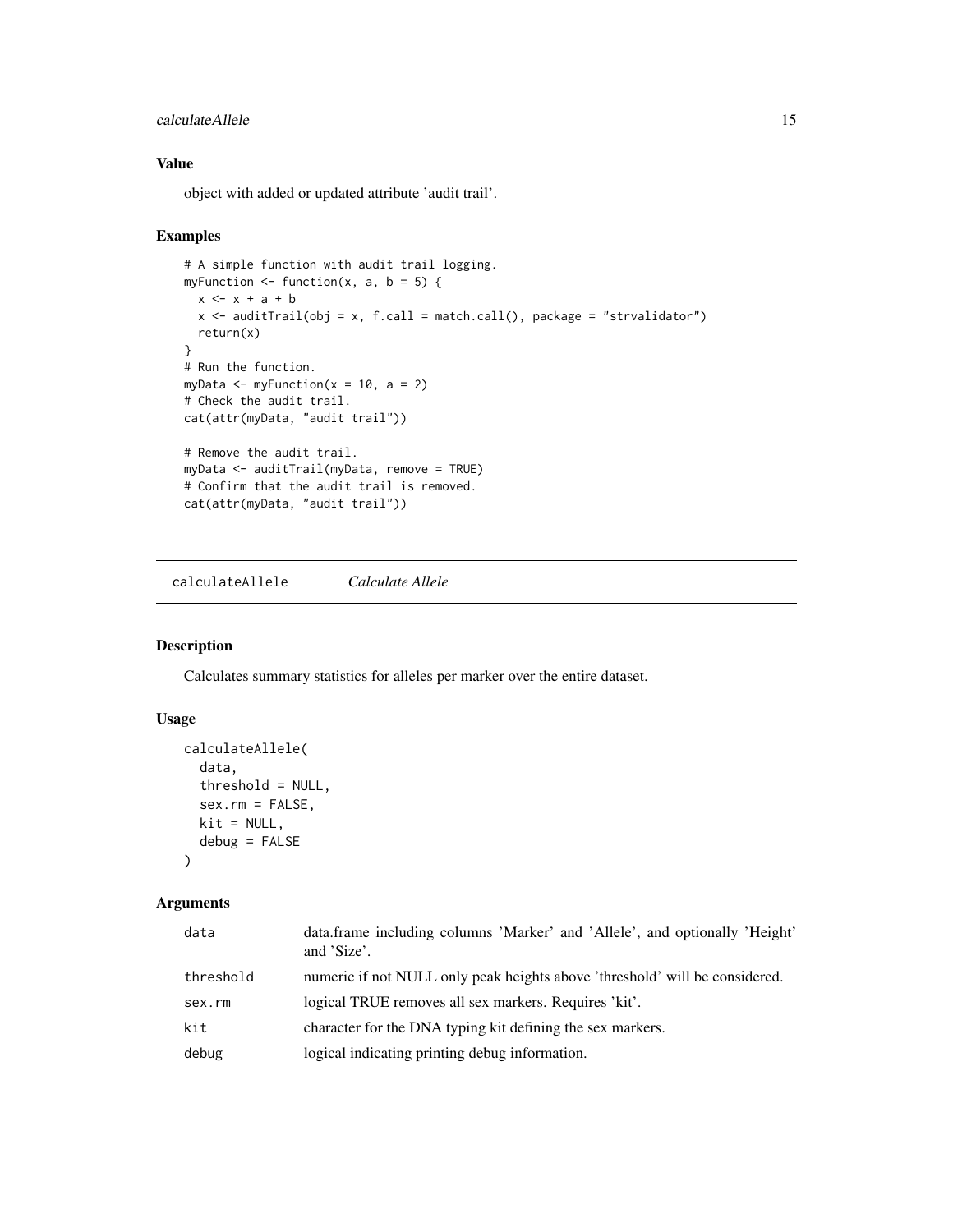# Details

Creates a table of the alleles in the dataset sorted by number of observations.For each allele the proportion of total observations is calculated. Using a threshold this can be used to separate likely artefacts from likely drop-in peaks. In addition the observed allele frequency is calculated. If columns 'Height' and/or 'Size' are available summary statistics is calculated. NB! The function removes NA's and OL's prior to analysis.

# Value

data.frame with columns 'Marker', 'Allele', 'Peaks', 'Size.Min', 'Size.Mean', 'Size.Max', 'Height.Min', 'Height.Mean', 'Height.Max', 'Total.Peaks', 'Allele.Proportion', 'Sum.Peaks', and 'Allele.Frequency'.

#### See Also

[data.table](#page-0-0)

calculateAllele\_gui *Calculate Allele*

#### Description

GUI wrapper for the [calculateAllele](#page-14-1) function.

#### Usage

```
calculateAllele_gui(
  env = parent.frame(),
  savegui = NULL,debug = FALSE,
  parent = NULL
\mathcal{L}
```
#### Arguments

| env     | environment in which to search for data frames.                        |
|---------|------------------------------------------------------------------------|
| savegui | logical indicating if GUI settings should be saved in the environment. |
| debug   | logical indicating printing debug information.                         |
| parent  | widget to get focus when finished.                                     |

#### Details

Simplifies the use of the [calculateAllele](#page-14-1) function by providing a graphical user interface to it.

## Value

**TRUE** 

<span id="page-15-0"></span>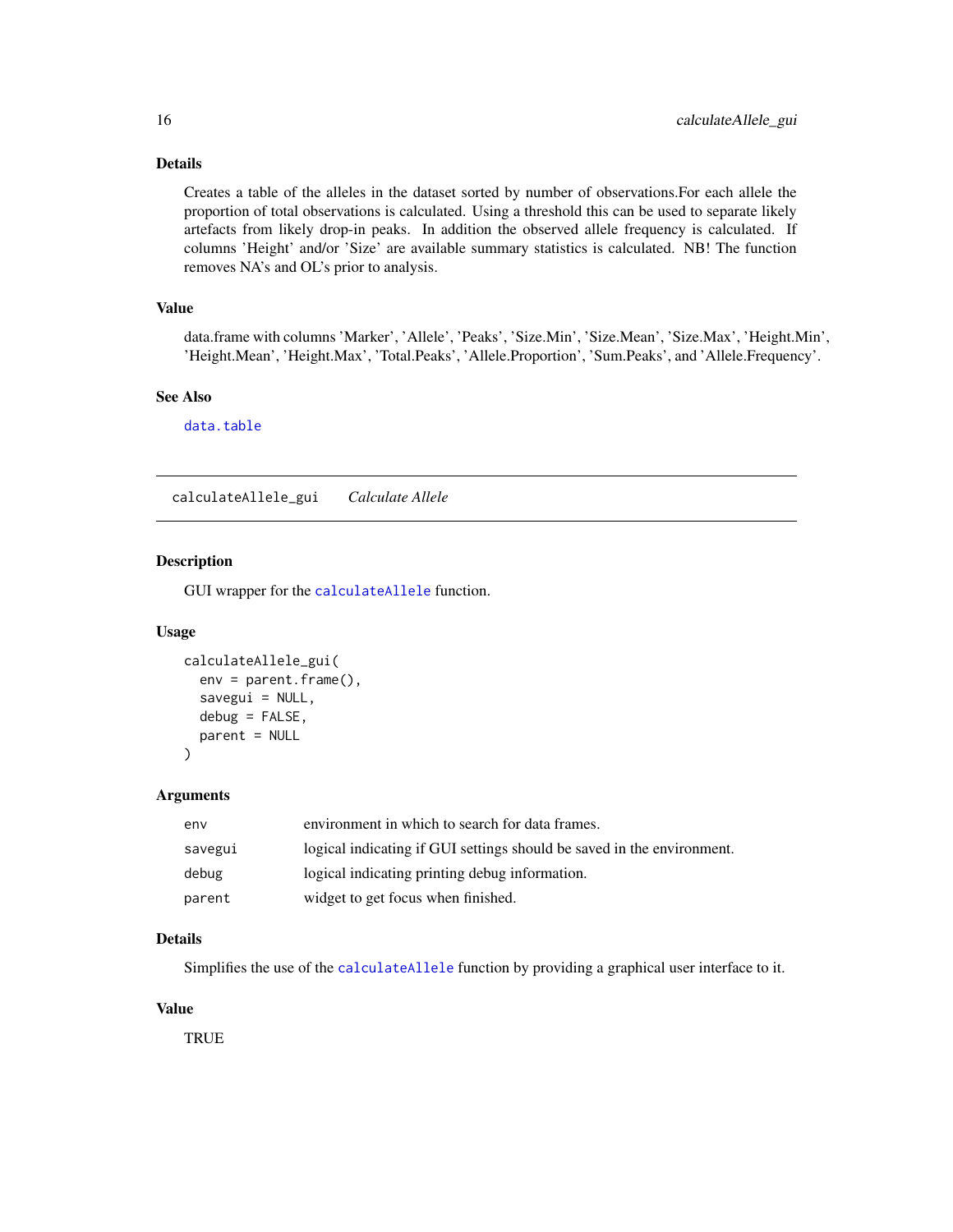<span id="page-16-1"></span><span id="page-16-0"></span>

#### **Description**

Calculates point estimates for the stochastic threshold using multiple models.

#### Usage

```
calculateAllT(
  data,
  kit,
 p.dropout = 0.01,
  p.\nconservative = 0.05,rm. sex = TRUE,debug = FALSE
)
```
#### Arguments

| data      | output from calculateDropout.                                                                                                                   |
|-----------|-------------------------------------------------------------------------------------------------------------------------------------------------|
| kit       | character string to define the kit which is required to remove sex markers.                                                                     |
| p.dropout | numeric accepted risk of dropout at the stochastic threshold. Default=0.01.                                                                     |
|           | p. conservative numeric accepted risk that the actual probability of dropout is $\gt$ p. dropout at the<br>conservative estimate. Default=0.05. |
| rm.sex    | logical default=TRUE removes sex markers defined for the given kit.                                                                             |
| debug     | logical indicating printing debug information.                                                                                                  |

#### **Details**

Expects output from [calculateDropout](#page-27-1) as input. The function calls [calculateT](#page-59-1) repeatedly to estimate the stochastic threshold using different models. The output is a data.frame summarizing the result. Use the [modelDropout\\_gui](#page-87-1) to plot individual models.

Explanation of the result: Explanatory variable - Drop-out is the dependent variable. An allele in heterozygous markers in the reference profile is chosen and drop-out is scored if the other allele is not observed in the sample, i.e. below the AT. The 'Random' method chose a random allele, while the 'LMW' and 'HMW' method chose the low and high molecular weight allele, respectively. The 'Locus' method score drop-out if any of the two alleles has dropped out. As explanatory variable the peak height of the surviving allele '(Ph)', average profile peak height '(H)', the logarithm of the surviving allele 'log(Ph)', and the logarithm of the average profile peak height 'log(H)' is used.  $P(dropout)=x.xx@T - is the point estimate for corresponding to the specified accepted risk of drop$ out. P(dropout>x.xx)<0.05 $@T - is$  the conservative point estimate corresponding to a stochastic threshold with a risk  $\langle 0.05 \rangle$  that the actual drop-out probability is  $\langle x, x \rangle$  Hosmer-Lemeshow\_p p-value from the Hosmer-Lemeshow test. A value <0.05 indicates poor fit between the model and the observations.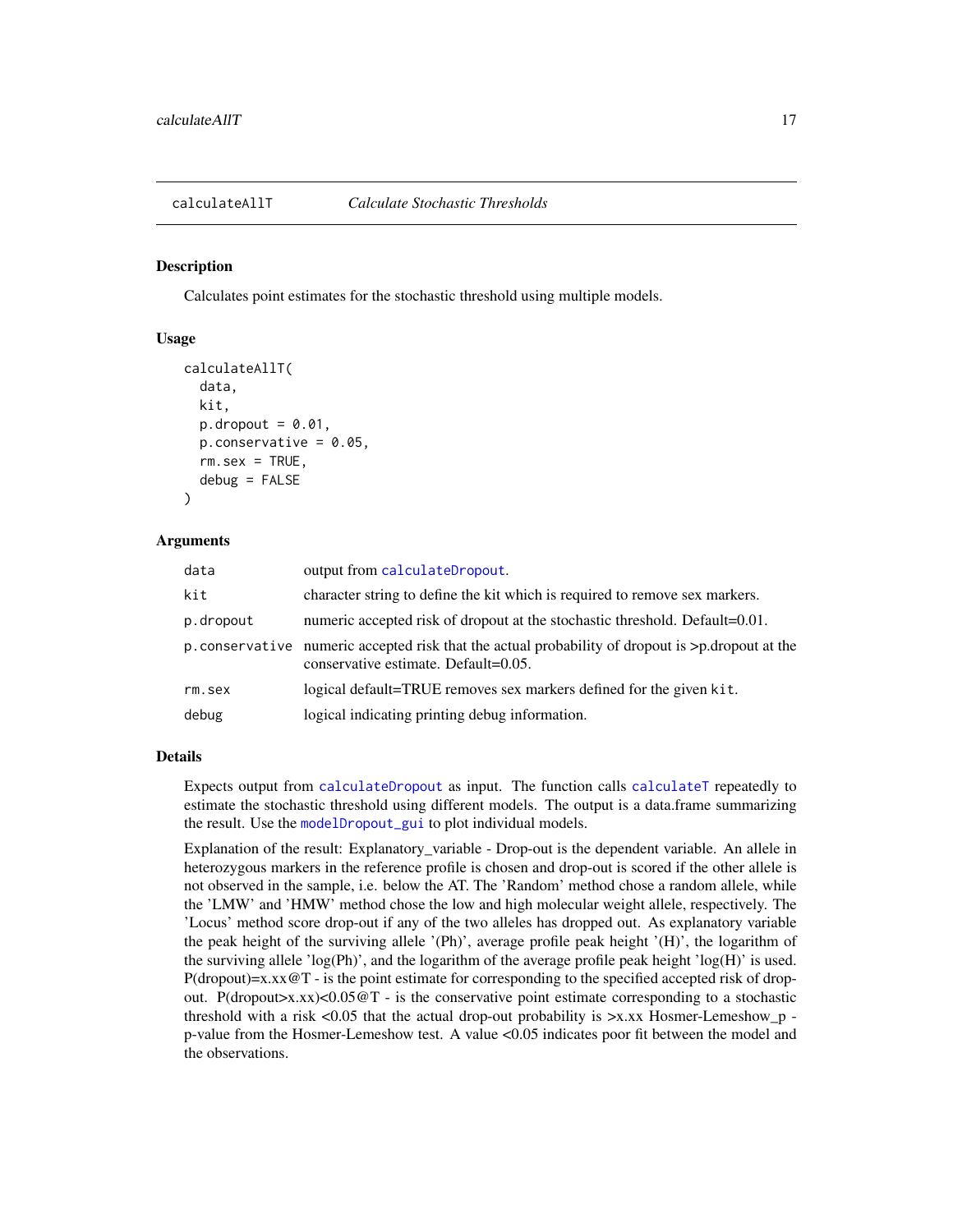# <span id="page-17-0"></span>Value

**TRUE** 

# See Also

[calculateDropout](#page-27-1), [calculateT](#page-59-1), [modelDropout\\_gui](#page-87-1), [plotDropout\\_gui](#page-94-1)

calculateAllT\_gui *Calculate Stochastic Thresholds*

# Description

GUI wrapper to the [calculateAllT](#page-16-1) function.

#### Usage

```
calculateAllT_gui(
  env = parent.frame(),
  savegui = NULL,
  debug = FALSE,parent = NULL
\mathcal{L}
```
# Arguments

| env     | environment in which to search for data frames and save result.        |
|---------|------------------------------------------------------------------------|
| savegui | logical indicating if GUI settings should be saved in the environment. |
| debug   | logical indicating printing debug information.                         |
| parent  | widget to get focus when finished.                                     |

# Details

Convenience GUI for the use of [calculateAllT](#page-16-1) to calculate point estimates for the stochastic threshold using multiple models.

# Value

**TRUE** 

# See Also

[calculateAllT](#page-16-1)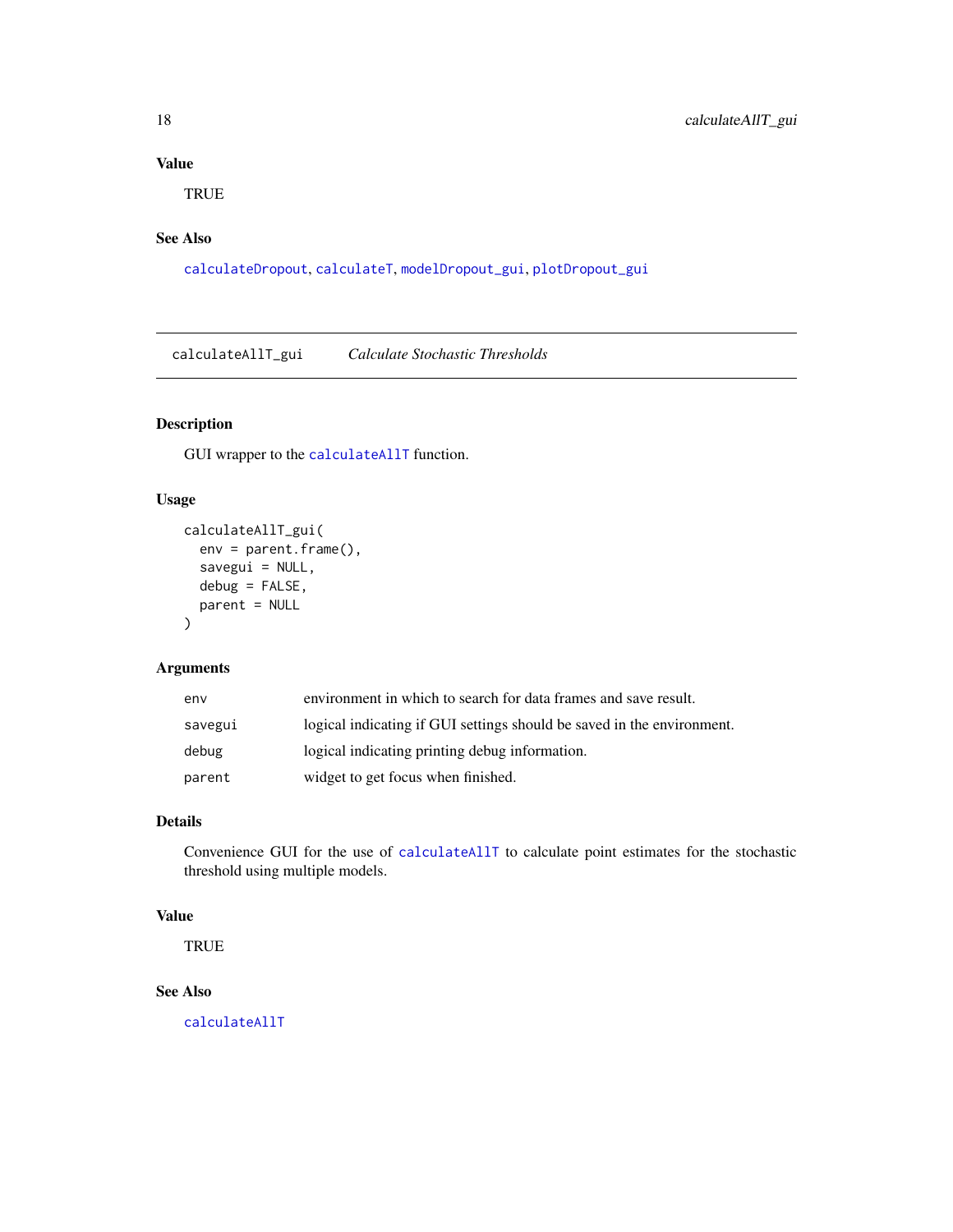<span id="page-18-1"></span><span id="page-18-0"></span>

# Description

Calculate analytical thresholds estimates.

# Usage

```
calculateAT(
  data,
  ref = NULL,
  mask.height = TRUE,
  height = 500,
  mask.sample = TRUE,
  per.dye = TRUE,
  range.sample = 20,
  mask.ils = TRUE,range.ils = 10,
  k = 3,rank.t = 0.99,
  alpha = 0.01,
  ignore.case = TRUE,
  word = FALSE,
  debug = FALSE
\mathcal{L}
```
# Arguments

| data         | a data frame containing at least 'Dye.Sample.Peak', 'Sample.File.Name', 'Marker',<br>'Allele', 'Height', and 'Data.Point'.             |
|--------------|----------------------------------------------------------------------------------------------------------------------------------------|
| ref          | a data frame containing at least 'Sample.Name', 'Marker', 'Allele'.                                                                    |
| mask.height  | logical to indicate if high peaks should be masked.                                                                                    |
| height       | integer for global lower peak height threshold for peaks to be excluded from the<br>analysis. Active if 'mask.peak=TRUE.               |
| mask.sample  | logical to indicate if sample allelic peaks should be masked.                                                                          |
| per.dye      | logical TRUE if sample peaks should be masked per dye channel. FALSE if<br>sample peaks should be masked globally across dye channels. |
| range.sample | integer to specify the masking range in $(+/-)$ data points. Active if mask, sample=TRUE.                                              |
| mask.ils     | logical to indicate if internal lane standard peaks should be masked.                                                                  |
| range.ils    | integer to specify the masking range in $(+/-)$ data points. Active if mask ils=TRUE.                                                  |
| k            | numeric factor for the desired confidence level (method AT1).                                                                          |
| rank.t       | numeric percentile rank threshold (method AT2).                                                                                        |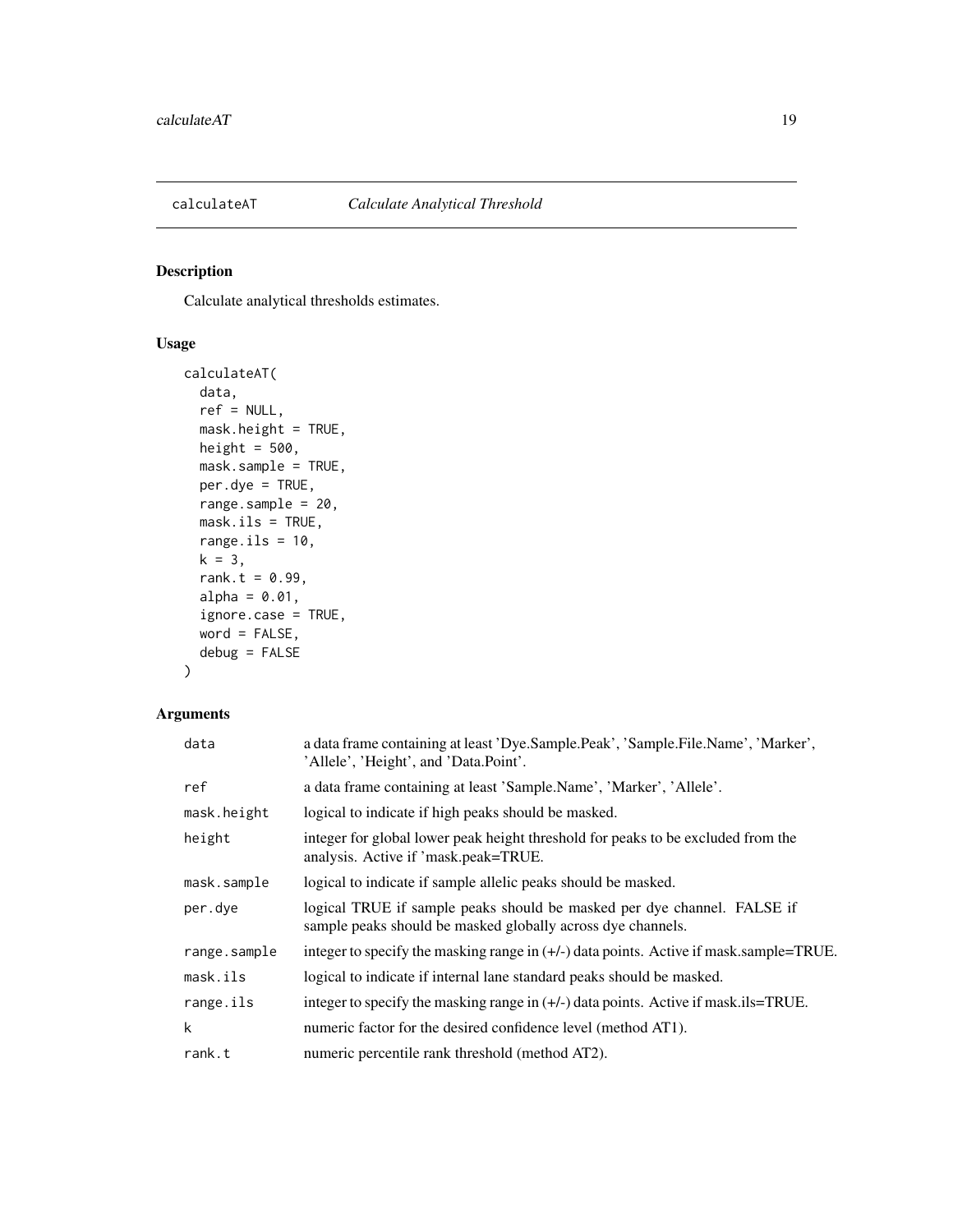| alpha       | numeric one-sided confidence interval to obtain the critical value from the t-<br>distribution (method AT4). |
|-------------|--------------------------------------------------------------------------------------------------------------|
| ignore.case | logical to indicate if sample matching should ignore case.                                                   |
| word        | logical to indicate if word boundaries should be added before sample matching.                               |
| debug       | logical to indicate if debug information should be printed.                                                  |

#### Details

Calculate the analytical threshold (AT) according to method 1, 2, and 4 as recommended in the reference by analyzing the background signal (noise). In addition method 7, a log-normal version of method 1 has been implemented. Method 1: The average signal  $+$  'k'  $*$  the standard deviation. Method 2: The percentile rank method. The percentage of noise peaks below 'rank.t'. Method 4: Utilize the mean and standard deviation and the critical value obtained from the t-distribution for confidence interval 'alpha' (one-sided) and observed peaks analyzed (i.e. not masked) minus one as degrees of freedom, and the number of samples. Method 7: The average natural logarithm of the signal  $+ k *$  the standard deviation.

If samples containing DNA are used, a range around the allelic peaks can be masked from the analysis to discard peaks higher than the noise. Masking can be within each dye or across all dye channels. Similarly a range around the peaks of the internal lane standard (ILS) can be masked across all dye channels. Which can bleed-through in week samples (i.e. negative controls) The mean, standard deviation, and number of peaks are calculated per dye per sample, per sample, globally across all samples, and globally across all samples per dye, for each method to estimate AT. Also the complete percentile rank list is calculated.

#### Value

list of three data frames. The first with result per dye per sample, per sample, globally across all samples, and globally across all samples per dye, for each method. The second is the complete percentile rank list. The third is the masked raw data used for calculation to enable manual check of the result.

#### References

J. Bregu et.al., Analytical thresholds and sensitivity: establishing RFU thresholds for forensic DNA analysis, J. Forensic Sci. 58 (1) (2013) 120-129, ISSN 1556-4029, DOI: 10.1111/1556-4029.12008. <http://onlinelibrary.wiley.com/doi/10.1111/1556-4029.12008/abstract>

#### See Also

[maskAT](#page-85-1), [checkSubset](#page-61-1)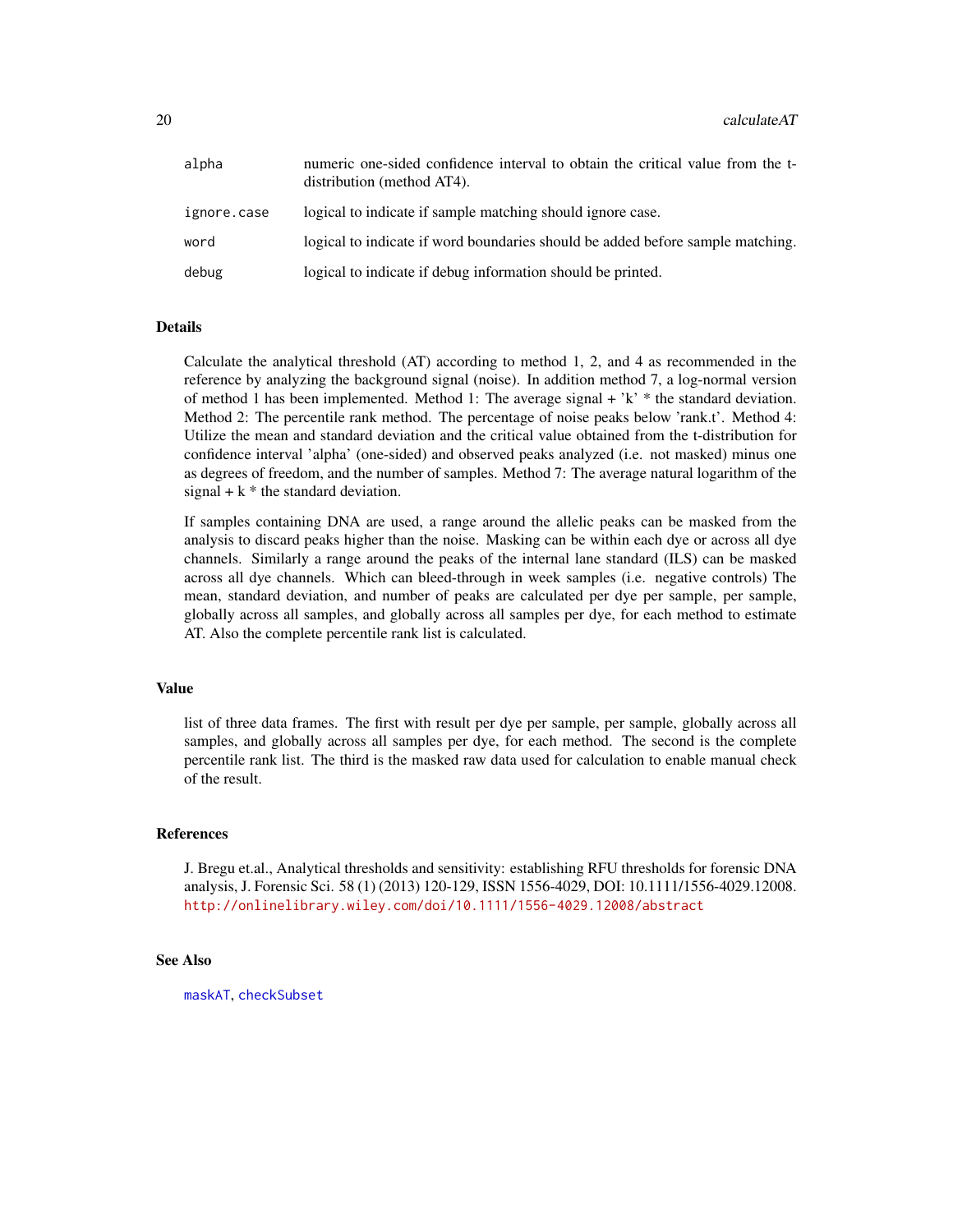<span id="page-20-1"></span><span id="page-20-0"></span>

#### Description

Calculate analytical thresholds estimate using linear regression.

#### Usage

```
calculateAT6(
  data,
  ref,
  amount = NULL,weighted = TRUE,
  alpha = 0.05,
  ignore.case = TRUE,
  debug = FALSE)
```
#### Arguments

| data        | data.frame containing at least columns 'Sample.Name', 'Marker', 'Allele', and<br>'Height'.                           |
|-------------|----------------------------------------------------------------------------------------------------------------------|
| ref         | data.frame containing at least columns 'Sample.Name', 'Marker', and 'Allele'.                                        |
| amount      | data.frame containing at least columns 'Sample.Name' and 'Amount'. If NULL<br>'data' must contain a column 'Amount'. |
| weighted    | logical to calculate weighted linear regression (weight= $1/\text{se}^{\wedge}2$ ).                                  |
| alpha       | numeric $[0,1]$ significance level for the t-statistic.                                                              |
| ignore.case | logical to indicate if sample matching should ignore case.                                                           |
| debug       | logical to indicate if debug information should be printed.                                                          |

#### Details

Calculate the analytical threshold (AT) according to method 6 as outlined in the reference. In short serial dilutions are analyzed and the average peak height is calculated. Linear regression or Weighted linear regression with amount of DNA as the predictor for the peak height is performed. Method 6: A simplified version of the upper limit approach. AT6 = y-intercept + t-statistic  $*$ standard error of the regression. Assumes the y-intercept is not different from the mean blank signal. The mean blank signal should be included in the confidence range ('Lower' to 'AT6' in the resulting data frame). NB! This is an indirect method to estimate AT and should be verified by other methods. From the reference: A way to determine the validity of this approach is based on whether the y-intercept  $+(-1)$ -a)100 contains the mean blank signal. If the mean blank signal is included in the y-intercept band, the following relationship [i.e. AT6] can be used to determine the AT. However, it should be noted that the ATs derived in this manner need to be calculated for each color and for all preparations (i.e., different injections, sample preparation volumes, post-PCR cleanup, etc.). NB! Quality sensors must be removed prior to analysis.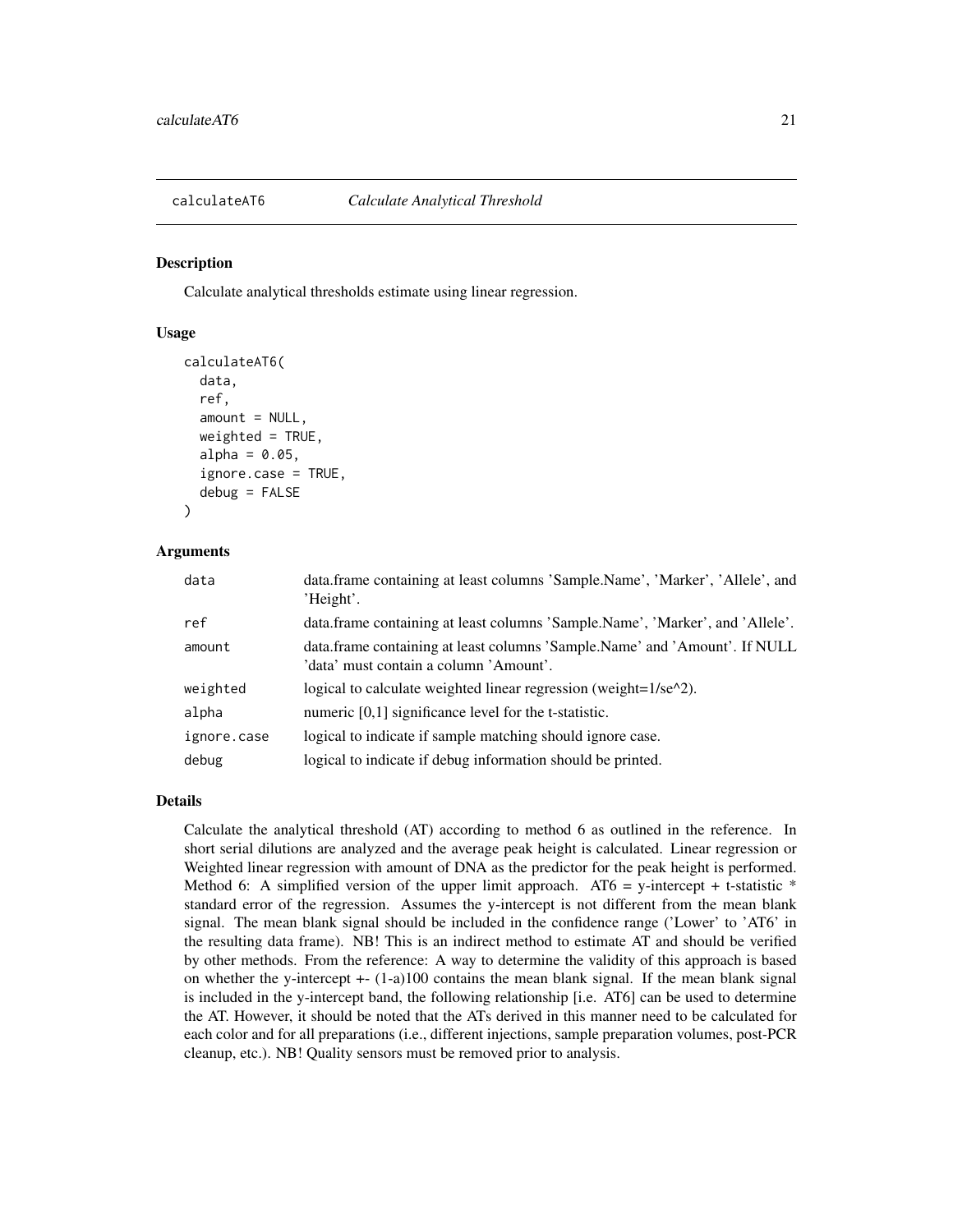#### Value

data.frame with columns 'Amount', 'Height', 'Sd', 'Weight', 'N', 'Alpha', 'Lower', 'Intercept', and 'AT6'.

#### References

J. Bregu et.al., Analytical thresholds and sensitivity: establishing RFU thresholds for forensic DNA analysis, J. Forensic Sci. 58 (1) (2013) 120-129, ISSN 1556-4029, DOI: 10.1111/1556-4029.12008. <http://onlinelibrary.wiley.com/doi/10.1111/1556-4029.12008/abstract>

# See Also

[calculateAT6\\_gui](#page-21-1), [calculateAT](#page-18-1), [calculateAT\\_gui](#page-22-1), [lm](#page-0-0)

<span id="page-21-1"></span>calculateAT6\_gui *Calculate Analytical Threshold*

# Description

GUI wrapper for the [calculateAT6](#page-20-1) function.

#### Usage

```
calculateAT6_gui(
  env = parent.frame(),
  savegui = NULL,
  debug = FALSE,
  parent = NULL
)
```
# Arguments

| env     | environment in which to search for data frames and save result.        |
|---------|------------------------------------------------------------------------|
| savegui | logical indicating if GUI settings should be saved in the environment. |
| debug   | logical indicating printing debug information.                         |
| parent  | widget to get focus when finished.                                     |

#### Details

Scores dropouts for a dataset.

#### Value

**TRUE** 

# See Also

[calculateAT6](#page-20-1), [calculateAT](#page-18-1), [calculateAT\\_gui](#page-22-1), [checkSubset](#page-61-1)

<span id="page-21-0"></span>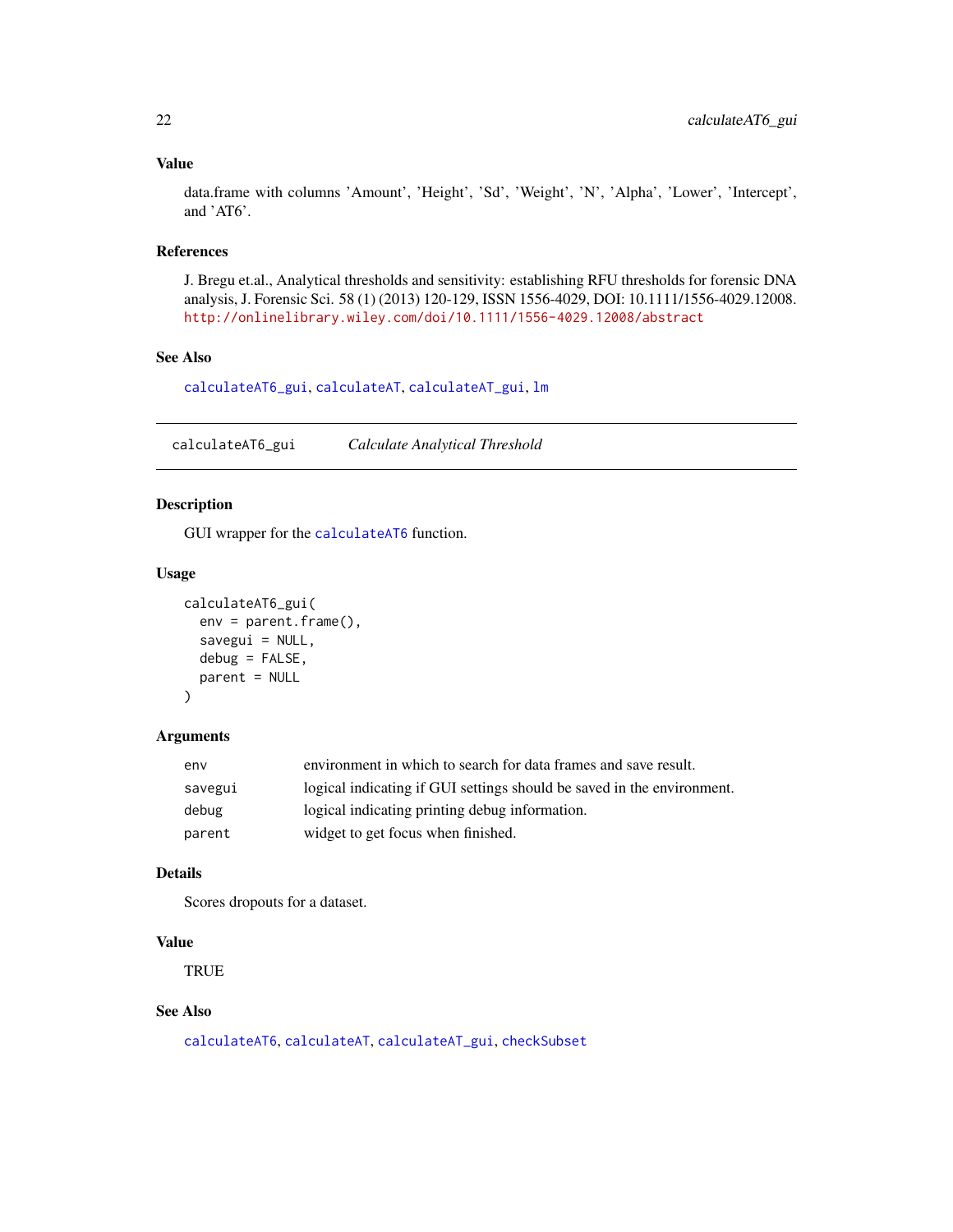## <span id="page-22-1"></span><span id="page-22-0"></span>Description

GUI wrapper for the [maskAT](#page-85-1) and [calculateAT](#page-18-1) function.

# Usage

```
calculateAT_gui(
  env = parent.frame(),
  savegui = NULL,
  debug = FALSE,
  parent = NULL
\mathcal{L}
```
# Arguments

| env     | environment in which to search for data frames and save result.        |
|---------|------------------------------------------------------------------------|
| savegui | logical indicating if GUI settings should be saved in the environment. |
| debug   | logical indicating printing debug information.                         |
| parent  | widget to get focus when finished.                                     |

## Details

Simplifies the use of the [calculateAT](#page-18-1) and [calculateAT](#page-18-1) function by providing a graphical user interface. In addition there are integrated control functions.

# Value

**TRUE** 

# See Also

[calculateAT](#page-18-1), [maskAT](#page-85-1), [checkSubset](#page-61-1)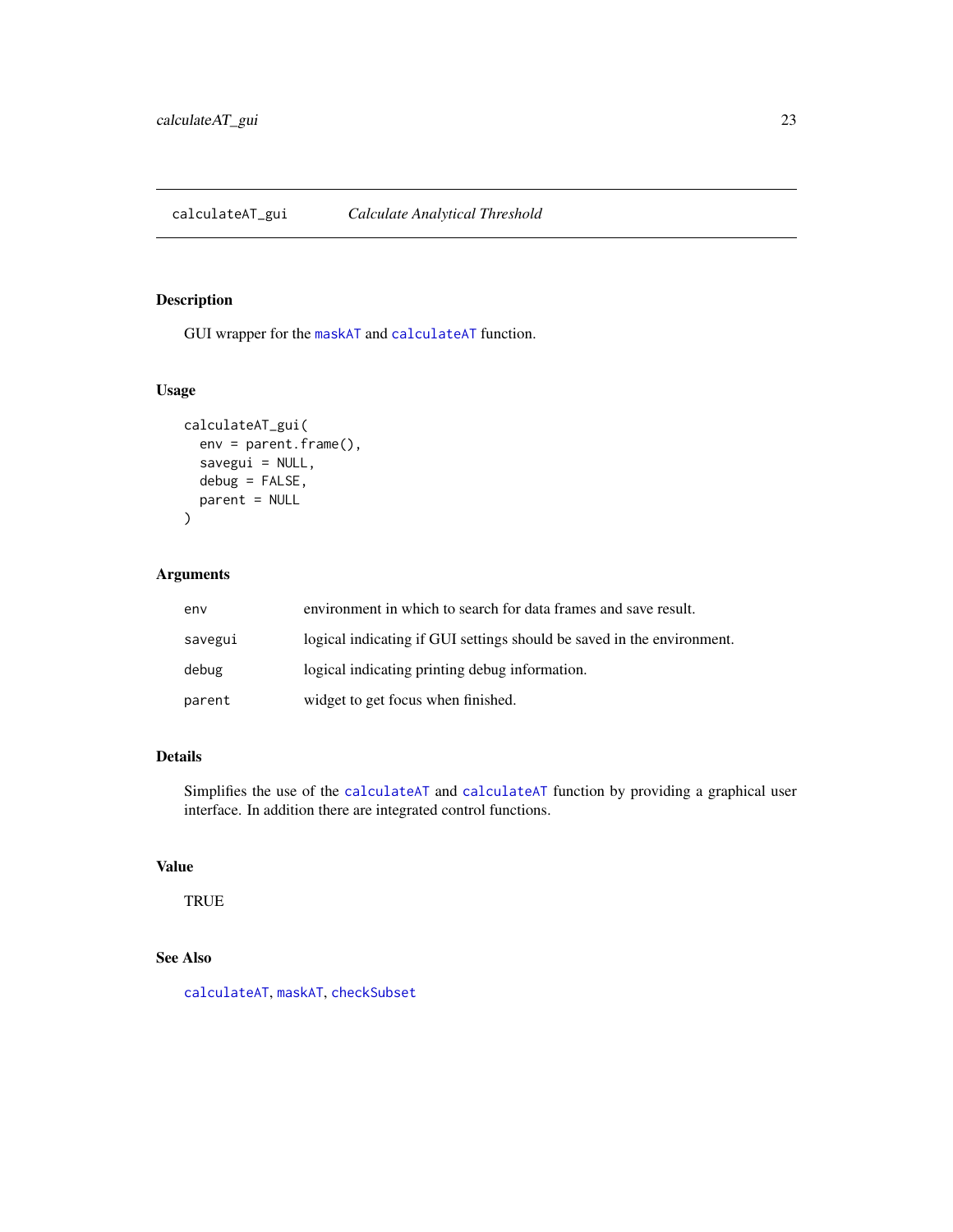<span id="page-23-1"></span><span id="page-23-0"></span>calculateCapillary *Calculate Capillary Balance*

#### Description

Calculates the ILS inter capillary balance.

# Usage

```
calculateCapillary(samples.table, plot.table, sq = 0, run = "", debug = FALSE)
```
#### Arguments

|            | samples. table data frame containing at least the columns 'Sample. File', 'Sample. Name', 'Size. Standard', |
|------------|-------------------------------------------------------------------------------------------------------------|
|            | 'Instrument.Type', 'Instrument.ID', 'Cap', 'Well', and 'SO'.                                                |
| plot.table | data frame containing at least the columns 'Sample.File.Name', 'Size', and<br>'Height'.                     |
| sq         | numeric threshold for 'Sizing Quality' (SO).                                                                |
| run        | character string for run name.                                                                              |
| debug      | logical indicating printing debug information.                                                              |

#### Details

Calculates the inter capillary balance for the internal lane standard (ILS). Require information from both the 'samples.table' and the 'plot.table'.

#### Value

data.frame with with columns 'Instrument', 'Instrument.ID', 'Run', 'Mean.Height', 'SQ', 'Injection', 'Capillary', 'Well', 'Comment'.

calculateCapillary\_gui

*Calculate Capillary Balance*

#### Description

GUI wrapper for the [calculateCapillary](#page-23-1) function.

```
calculateCapillary_gui(
  env = parent.frame(),
  savegui = NULL,
 debug = FALSE,
  parent = NULL
)
```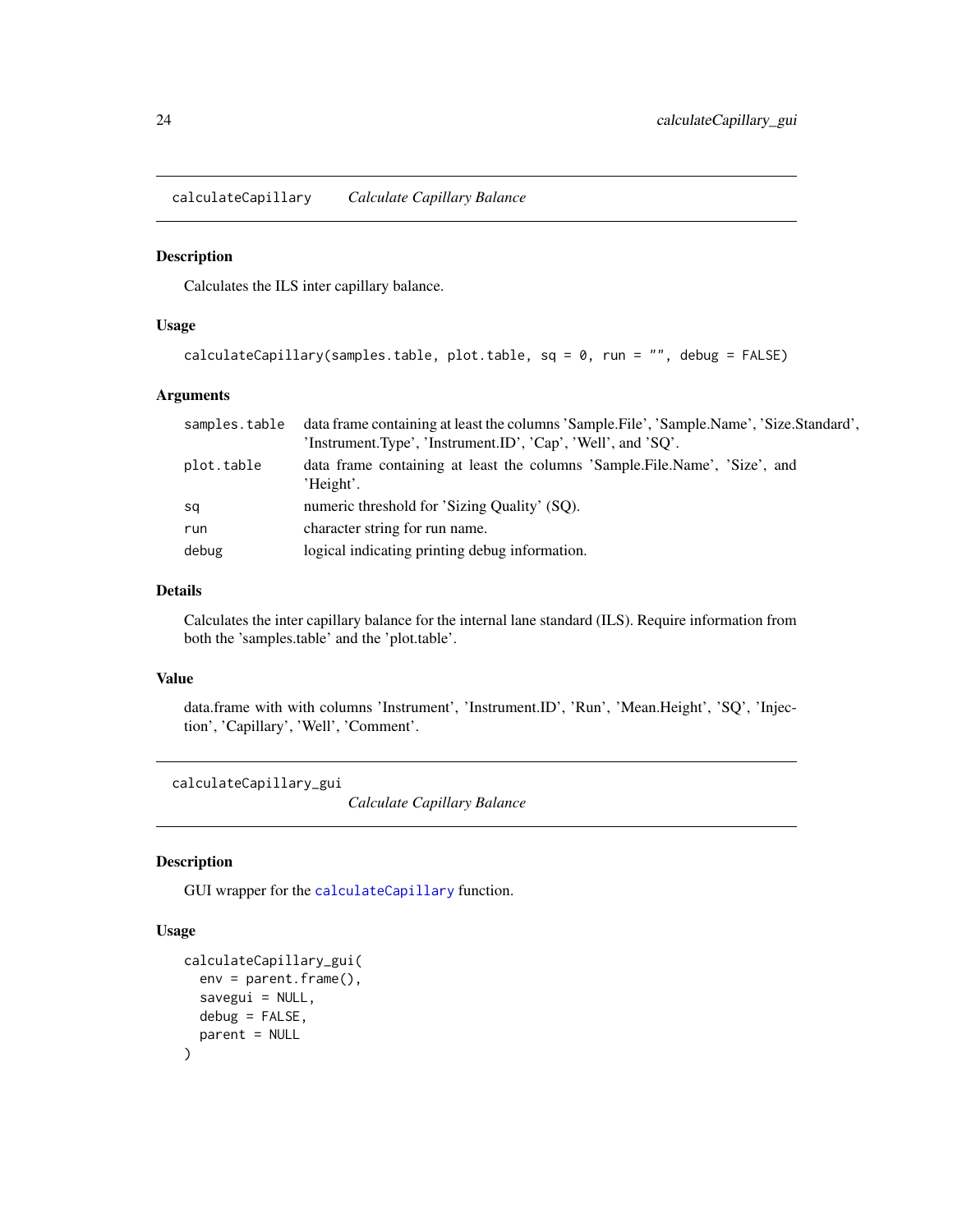# <span id="page-24-0"></span>Arguments

| env     | environment in which to search for data frames and save result.        |
|---------|------------------------------------------------------------------------|
| savegui | logical indicating if GUI settings should be saved in the environment. |
| debug   | logical indicating printing debug information.                         |
| parent  | widget to get focus when finished.                                     |

# Details

Simplifies the use of the [calculateCapillary](#page-23-1) function by providing a graphical user interface.

# Value

**TRUE** 

# See Also

[calculateCapillary](#page-23-1)

<span id="page-24-1"></span>calculateConcordance *Calculate Concordance.*

#### Description

Calculates concordance and discordance for profiles in multiple datasets.

# Usage

```
calculateConcordance(
  data,
 kit.name = NA,
 no.marker = "NO MARKER",
 no.sample = "NO SAMPLE",
 delimeter = ",",list.all = FALSE,
  debug = FALSE
)
```
# Arguments

| data      | list of data frames in 'slim' format with at least columns 'Sample.Name', 'Marker',<br>and 'Allele'.                                                           |
|-----------|----------------------------------------------------------------------------------------------------------------------------------------------------------------|
| kit.name  | character vector for DNA typing kit names in same order and of same lengths as<br>data sets in 'data' list. Default is NA in which case they will be numbered. |
| no.marker | character vector for string when marker is missing.                                                                                                            |
| no.sample | character vector for string when sample is missing.                                                                                                            |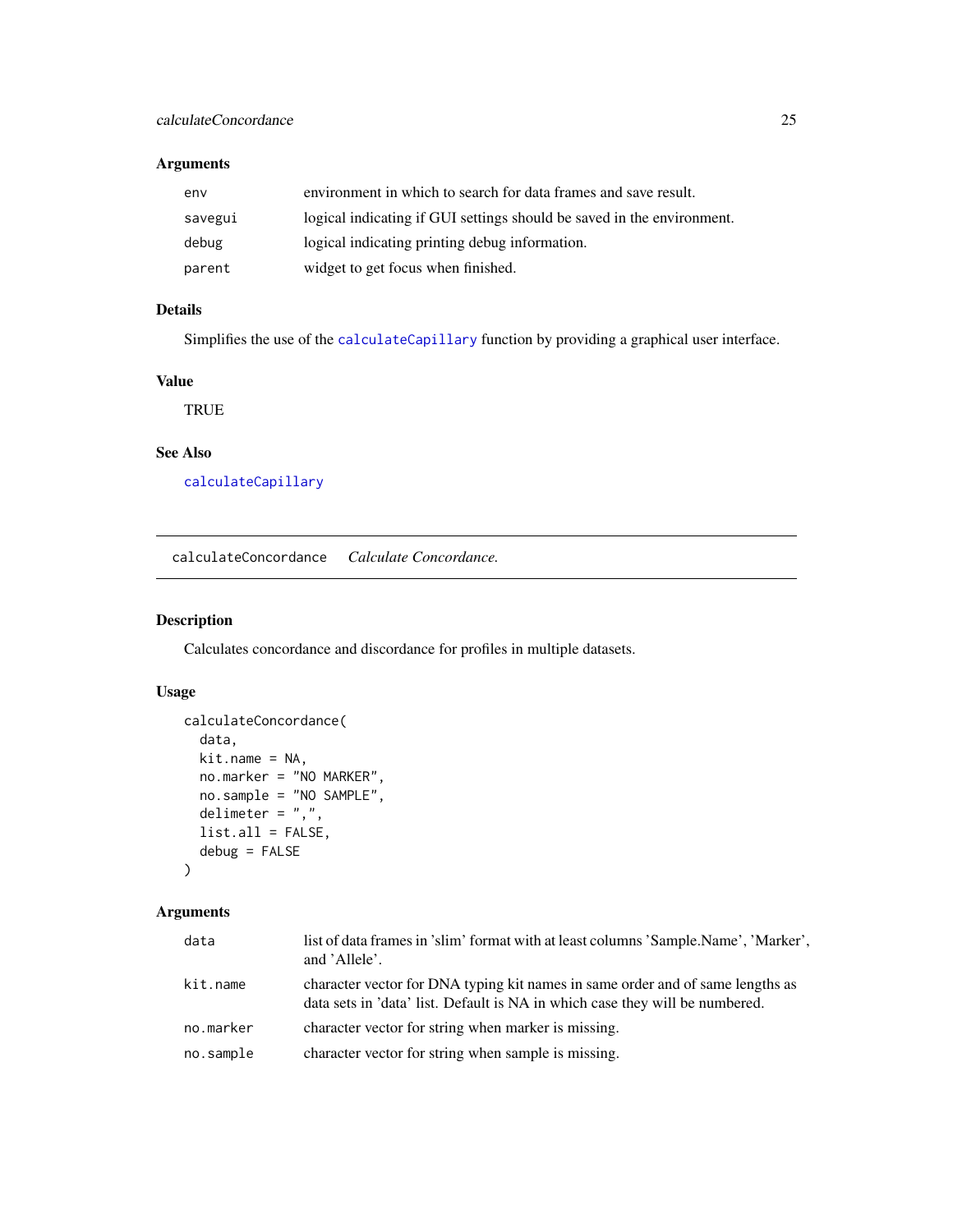<span id="page-25-0"></span>

| delimeter | character to separate the alleles in a genotype. Default is comma e.g '12,16'. |
|-----------|--------------------------------------------------------------------------------|
| list.all  | logical TRUE to return missing samples.                                        |
| debug     | logical indicating printing debug information.                                 |

## Details

Takes a list of datasets as input. It is assumed that each unique sample name represent a result originating from the same source DNA and thus is expected to give identical DNA profiles. The function first compare the profiles for each sample across datasets and lists discordant results. Then it performs a pair-wise comparison and compiles a concordance table. The tables are returned as two data frames in a list. NB! Typing and PCR artefacts (spikes, off-ladder peaks, stutters etc.) must be removed before analysis. NB! It is expected that the unique set of marker names across a dataset is present in each sample for that dataset (a missing marker is a discordance).

#### Value

list of data.frames (discordance table, and pair-wise comparison).

calculateConcordance\_gui

*Calculate Concordance*

#### **Description**

GUI wrapper for the [calculateConcordance](#page-24-1) function.

#### Usage

```
calculateConcordance_gui(
  env = parent.frame(),
  savegui = NULL,debug = FALSE,
  parent = NULL
)
```
#### Arguments

| env     | environment in which to search for data frames and save result.        |
|---------|------------------------------------------------------------------------|
| savegui | logical indicating if GUI settings should be saved in the environment. |
| debug   | logical indicating printing debug information.                         |
| parent  | widget to get focus when finished.                                     |

#### Details

Simplifies the use of the [calculateConcordance](#page-24-1) function by providing a graphical user interface.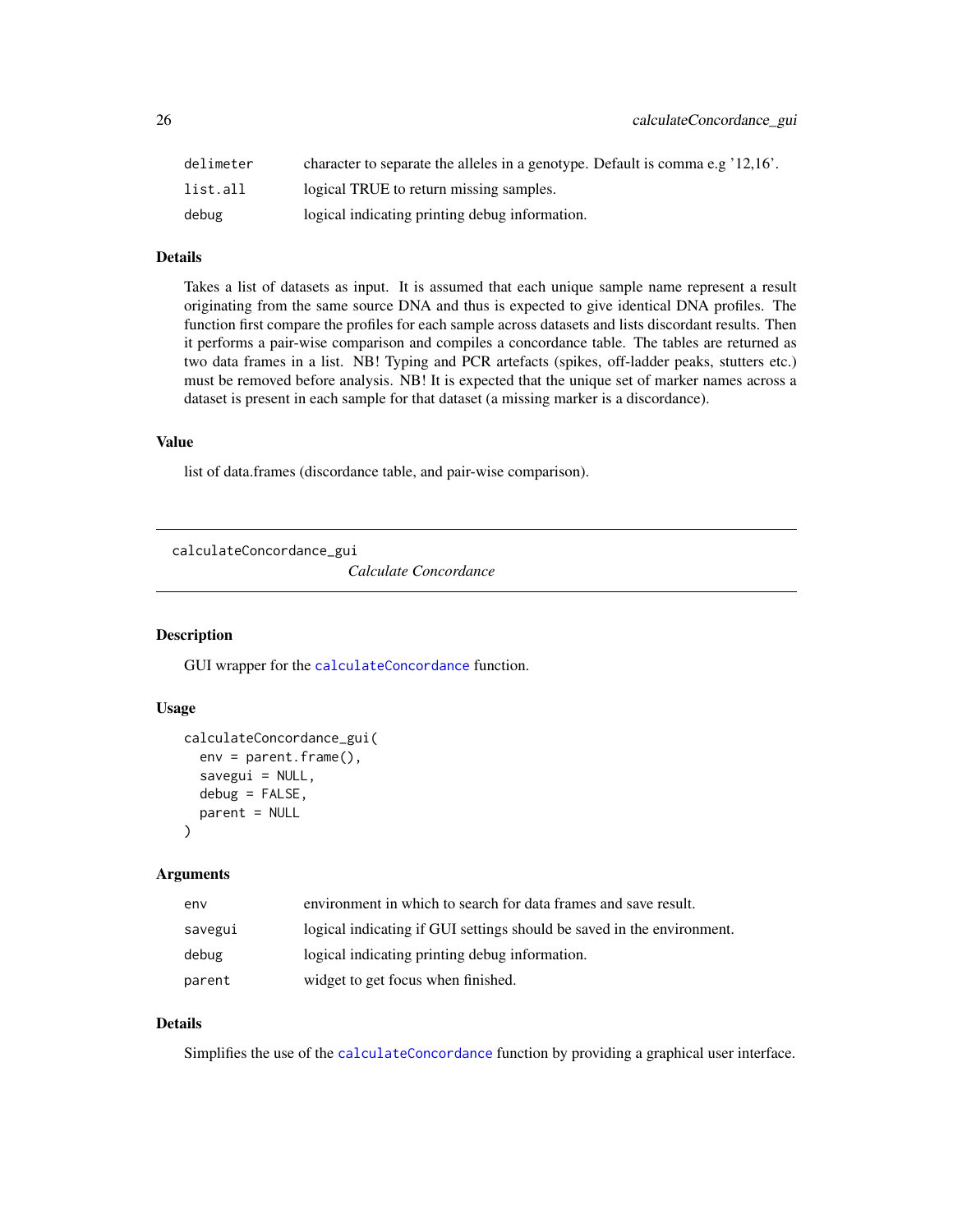# <span id="page-26-0"></span>calculateCopies 27

#### Value

**TRUE** 

#### See Also

[calculateConcordance](#page-24-1)

<span id="page-26-1"></span>calculateCopies *Calculate Allele Copies*

## Description

Calculates the number of alleles in each marker.

#### Usage

```
calculateCopies(
  data,
  observed = FALSE,
  copies = TRUE,
  heterozygous = FALSE,
  debug = FALSE\mathcal{L}
```
#### Arguments

| data         | Data frame containing at least columns 'Sample.Name', 'Marker, and 'Allele*'.                                                                     |
|--------------|---------------------------------------------------------------------------------------------------------------------------------------------------|
| observed     | logical indicating if a column 'Observed' should be used to count the number of<br>unique alleles.                                                |
| copies       | logical indicating if a column 'Copies' should be used to indicate the number of<br>allele copies with 1 for heterozygotes and 2 for homozygotes. |
| heterozygous | logical indicating if a column 'Heterozygous' should be used to indicate het-<br>erozygotes with 1 and homozygotes with 0.                        |
| debug        | logical indicating printing debug information.                                                                                                    |

#### Details

Calculates the number of unique values in the 'Allele\*' columns for each marker, the number of allele copies, or indicate heterozygous loci. Observed - number of unique alleles. Copies - number of allele copies, '1' for heterozygotes and '2' for homozygotes. Heterozygous - '1' for heterozygous and '0' for homozygous loci. NB! The 'copies' and 'heterozygous' option are intended for known complete profiles, while 'observed' can be used for any samples to count the number of peaks. Sample names must be unique. The result is per marker but repeated for each row of that marker. Data in 'fat' format is auto slimmed.

#### Value

data.frame the original data frame with optional columns 'Observed', 'Copies', and 'Heterozygous'.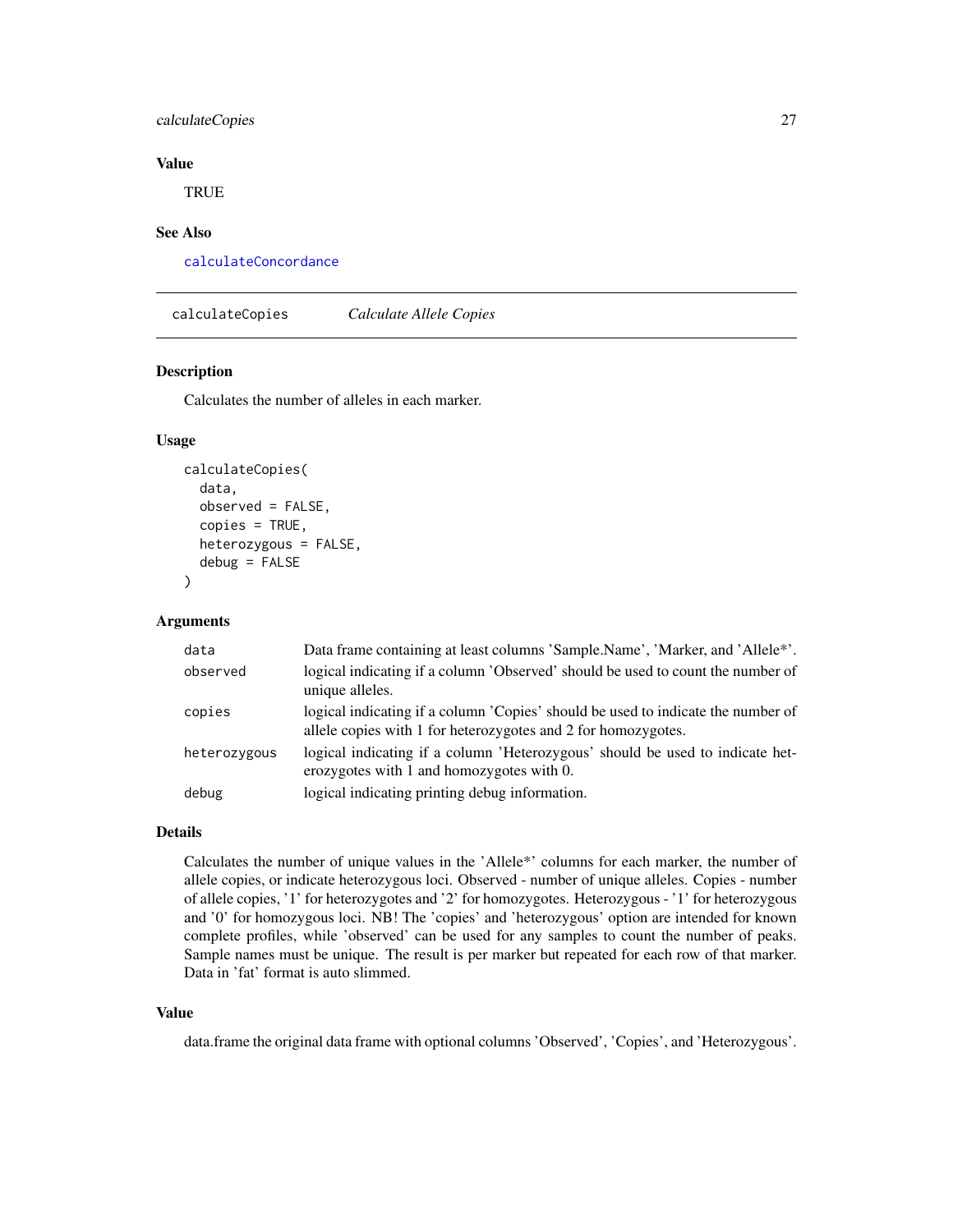<span id="page-27-0"></span>calculateCopies\_gui *Calculate Allele Copies*

#### Description

GUI wrapper for the link{calculateCopies} function.

## Usage

```
calculateCopies_gui(
  env = parent.frame(),
  savegui = NULL,
 debug = FALSE,
  parent = NULL
)
```
#### Arguments

| env     | environment in which to search for data frames and save result.        |
|---------|------------------------------------------------------------------------|
| savegui | logical indicating if GUI settings should be saved in the environment. |
| debug   | logical indicating printing debug information.                         |
| parent  | widget to get focus when finished.                                     |

## Details

Simplifies the use of the [calculateCopies](#page-26-1) function by providing a graphical user interface to it.

#### Value

**TRUE** 

# See Also

[calculateCopies](#page-26-1)

<span id="page-27-1"></span>calculateDropout *Calculate Drop-out Events*

# Description

Calculate drop-out events (allele and locus) and records the surviving peak height.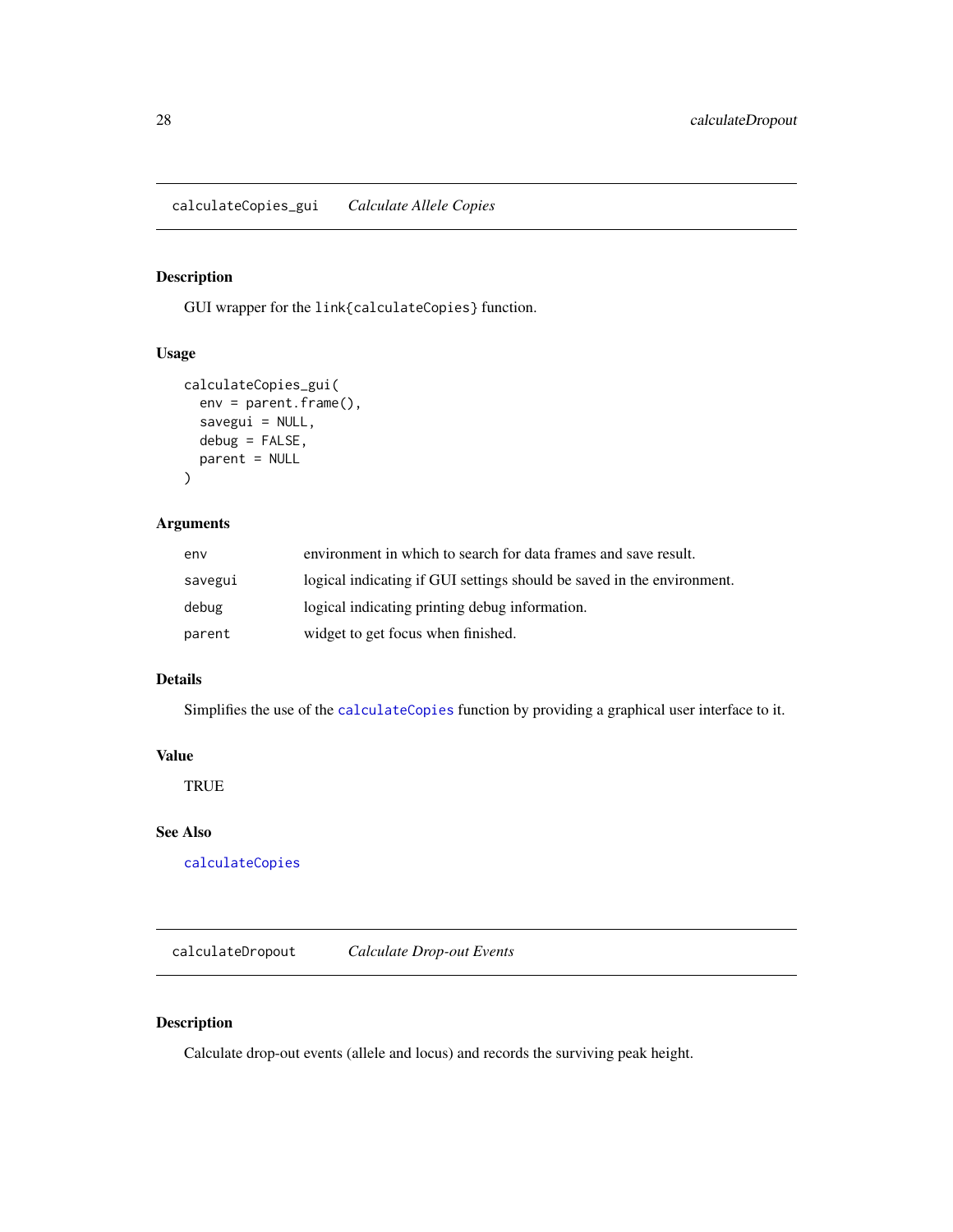## calculateDropout 29

#### Usage

```
calculateDropout(
  data,
  ref,
  threshold = NULL,
  method = c("1", "2", "X", "L"),ignore.case = TRUE,
  sex.rm = FALSE,
  qs.rm = TRUE,kit = NULL,debug = FALSE
)
```
#### Arguments

| data        | data frame in GeneMapper format containing at least a column 'Allele'.                                                                                                                                               |
|-------------|----------------------------------------------------------------------------------------------------------------------------------------------------------------------------------------------------------------------|
| ref         | data frame in GeneMapper format.                                                                                                                                                                                     |
| threshold   | numeric, threshold in RFU defining a dropout event. Default is 'NULL' and<br>dropout is scored purely on the absence of a peak.                                                                                      |
| method      | character vector, specifying which scoring method(s) to use. Method 'X' for<br>random allele, '1' or '2' for the low/high molecular weight allele, and 'L' for<br>the locus method (the option is case insensitive). |
| ignore.case | logical, default TRUE for case insensitive.                                                                                                                                                                          |
| sex.rm      | logical, default FALSE to include sex markers in the analysis.                                                                                                                                                       |
| qs.rm       | logical, default TRUE to exclude quality sensors from the analysis.                                                                                                                                                  |
| kit         | character, required if sex.rm=TRUE or qs.rm=TRUE to define the kit.                                                                                                                                                  |
| debug       | logical indicating printing debug information.                                                                                                                                                                       |

#### Details

Calculates drop-out events. In case of allele dropout the peak height of the surviving allele is given. Homozygous alleles in the reference set can be either single or double notation (X or X X). Markers present in the reference set but not in the data set will be added to the result. NB! 'Sample.Name' in 'ref' must be unique core name of replicate sample names in 'data'. Use checkSubset to make sure subsetting works as intended. There are options to remove sex markers and quality sensors from analysis.

NB! There are several methods of scoring drop-out events for regression. Currently the 'MethodX', 'Method1', and 'Method2' are endorsed by the DNA commission (see Appendix B in ref 1). However, an alternative method is to consider the whole locus and score drop-out if any allele is missing.

Explanation of the methods: Dropout - all alleles are scored according to AT. This is pure observations and is not used for modeling. MethodX - a random reference allele is selected and drop-out is scored in relation to the the partner allele. Method1 - the low molecular weight allele is selected and drop-out is scored in relation to the partner allele. Method2 - the high molecular weight allele is selected and drop-out is scored in relation to the partner allele. MethodL - drop-out is scored per locus i.e. drop-out if any allele has dropped out.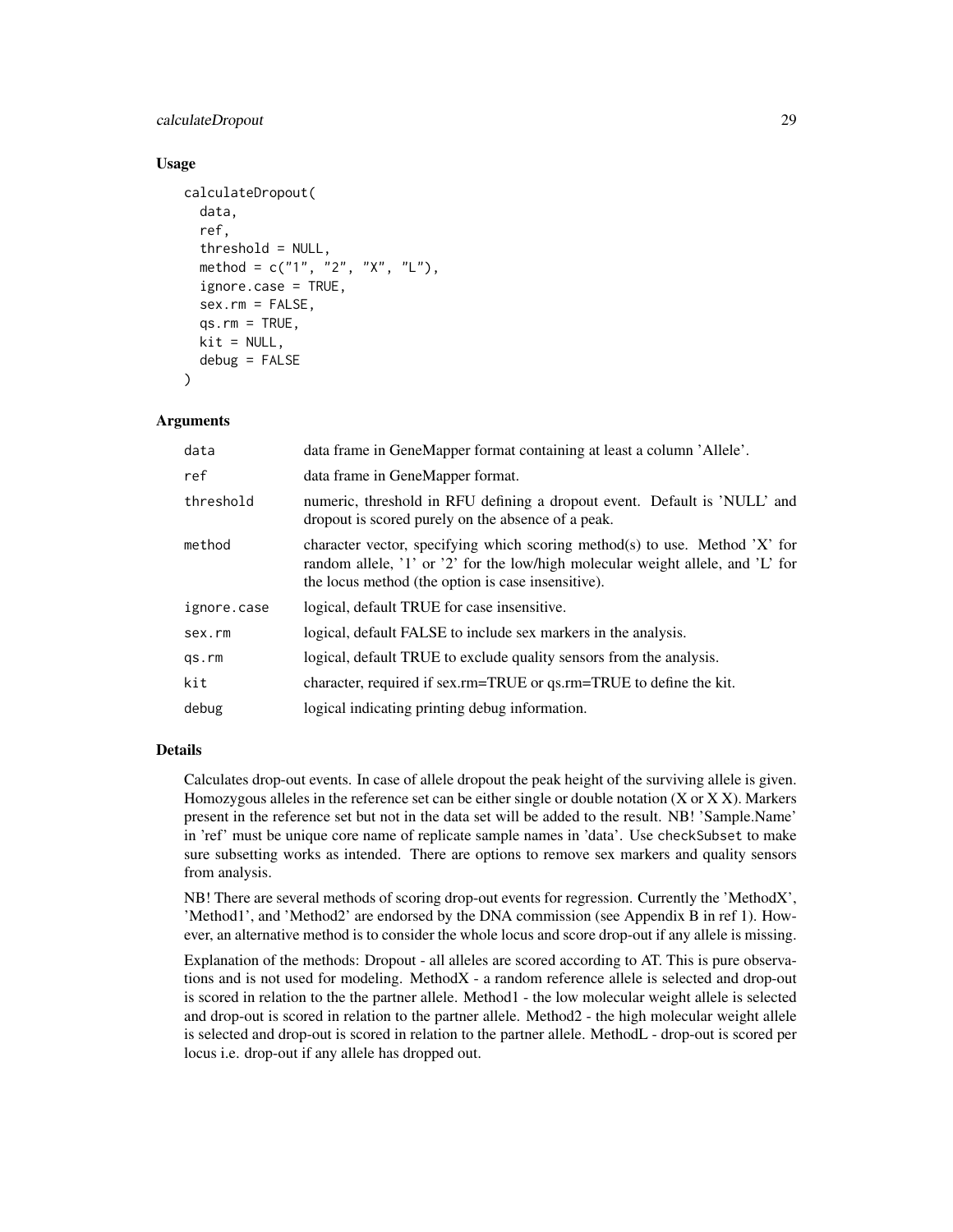<span id="page-29-0"></span>Method X/1/2 records the peak height of the partner allele to be used as the explanatory variable in the logistic regression. The locus method L also do this when there has been a drop-out, if not the the mean peak height for the locus is used. Peak heights for the locus method are stored in a separate column.

#### Value

data.frame with columns 'Sample.Name', 'Marker', 'Allele', 'Height', 'Dropout', 'Rfu', 'Heterozygous', and 'Model'. Dropout: 0 indicate no dropout, 1 indicate allele dropout, and 2 indicate locus dropout. Rfu: height of surviving allele. Heterozygous: 1 for heterozygous and 0 for homozygous. And any of the following containing the response (or explanatory) variable used for modeling by logistic regression in function modelDropout: 'MethodX', 'Method1', 'Method2', 'MethodL' and 'MethodL.Ph'.

#### References

Peter Gill et.al., DNA commission of the International Society of Forensic Genetics: Recommendations on the evaluation of STR typing results that may include drop-out and/or drop-in using probabilistic methods, Forensic Science International: Genetics, Volume 6, Issue 6, December 2012, Pages 679-688, ISSN 1872-4973, 10.1016/j.fsigen.2012.06.002. [http://www.sciencedirect.](http://www.sciencedirect.com/science/article/pii/S1872497312001354) [com/science/article/pii/S1872497312001354](http://www.sciencedirect.com/science/article/pii/S1872497312001354)

Peter Gill, Roberto Puch-Solis, James Curran, The low-template-DNA (stochastic) threshold-Its determination relative to risk analysis for national DNA databases, Forensic Science International: Genetics, Volume 3, Issue 2, March 2009, Pages 104-111, ISSN 1872-4973, 10.1016/j.fsigen.2008.11.009. <http://www.sciencedirect.com/science/article/pii/S1872497308001798>

#### Examples

```
data(set4)
data(ref4)
drop <- calculateDropout(data = set4, ref = ref4, kit = "ESX17", ignore.case = TRUE)
```
calculateDropout\_gui *Calculate Dropout Events*

#### Description

GUI wrapper for the [calculateDropout](#page-27-1) function.

```
calculateDropout_gui(
 env = parent.frame(),
  savegui = NULL,debug = FALSE,parent = NULL
)
```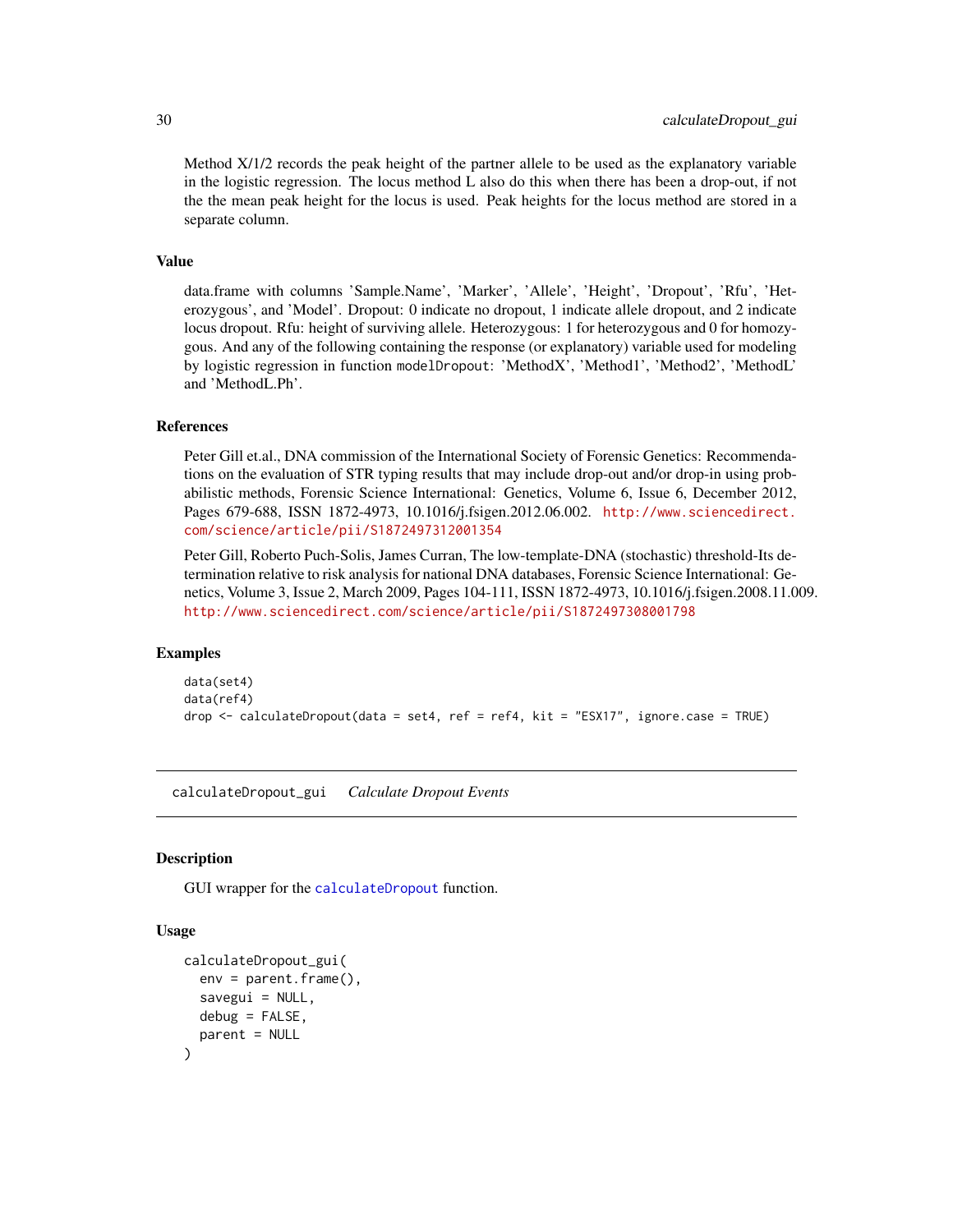#### <span id="page-30-0"></span>calculateHb 31

# Arguments

| env     | environment in which to search for data frames and save result.        |
|---------|------------------------------------------------------------------------|
| savegui | logical indicating if GUI settings should be saved in the environment. |
| debug   | logical indicating printing debug information.                         |
| parent  | widget to get focus when finished.                                     |

# Details

Scores dropouts for a dataset.

# Value

TRUE

# See Also

[calculateDropout](#page-27-1), [checkSubset](#page-61-1)

<span id="page-30-1"></span>

| calculateHb | Calculate Heterozygote Balance |
|-------------|--------------------------------|
|-------------|--------------------------------|

# Description

Calculates the heterozygote (intra-locus) peak balance.

```
calculateHb(
 data,
  ref,
 hb = 1,kit = NULL,sex.rm = FALSE,
  qs.rm = FALSE,ignore.case = TRUE,
 exact = FALSE,word = FALSE,
  debug = FALSE
)
```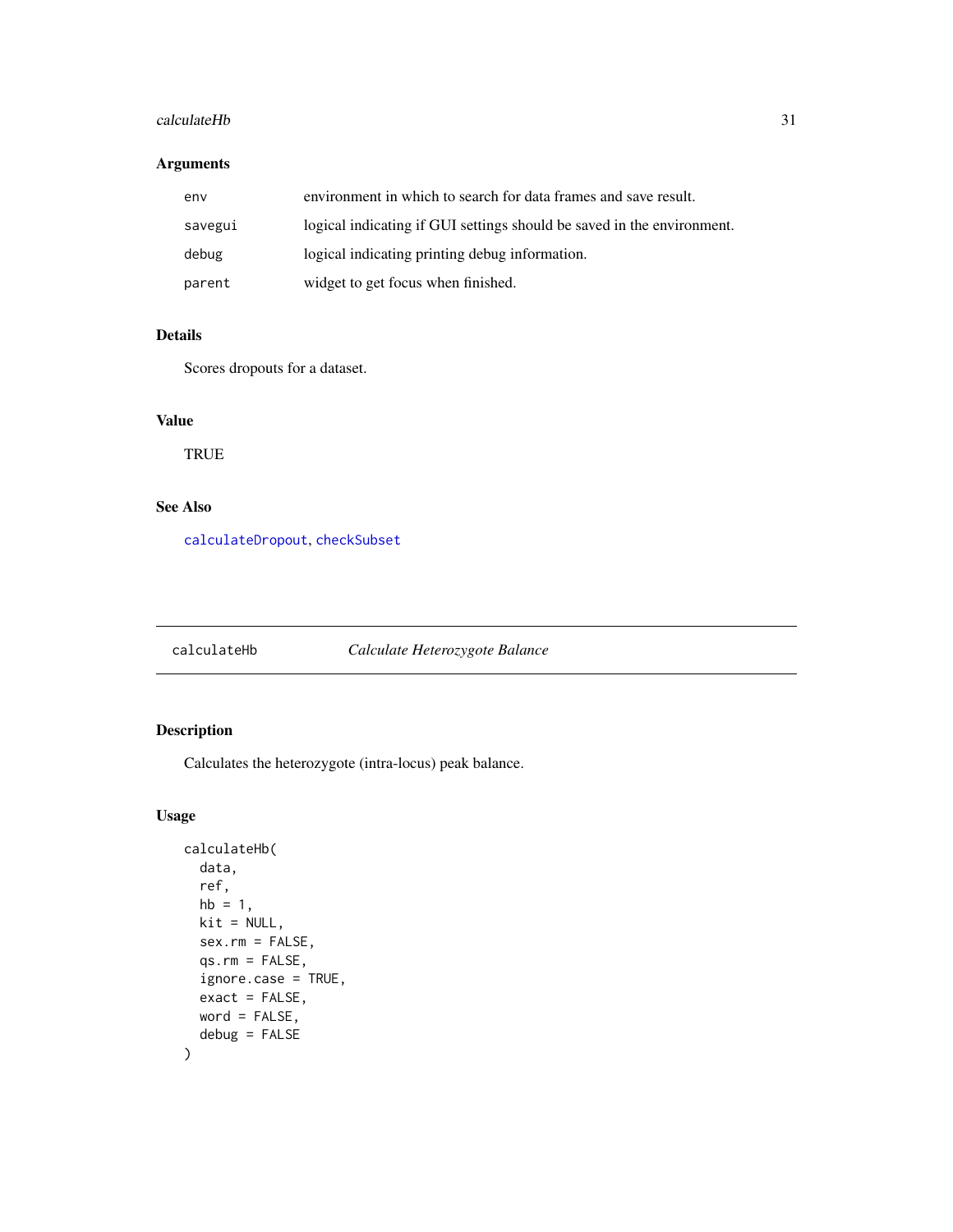#### <span id="page-31-0"></span>Arguments

| data        | a data frame containing at least 'Sample.Name', 'Marker', 'Height', and 'Al-<br>lele'.                                        |
|-------------|-------------------------------------------------------------------------------------------------------------------------------|
| ref         | a data frame containing at least 'Sample.Name', 'Marker', 'Allele'.                                                           |
| hb          | numerical, definition of heterozygote balance. Default is hb=1. hb=1: HMW/LMW,<br>$hb=2$ : LMW/HMW, $hb=3$ ; min(Ph)/max(Ph). |
| kit         | character defining the kit used. If NULL automatic detection is attempted.                                                    |
| sex.rm      | logical TRUE removes sex markers defined by 'kit'.                                                                            |
| qs.rm       | logical TRUE removes quality sensors defined by 'kit'.                                                                        |
| ignore.case | logical indicating if sample matching should ignore case.                                                                     |
| exact       | logical indicating if exact sample matching should be used.                                                                   |
| word        | logical indicating if word boundaries should be added before sample matching.                                                 |
| debug       | logical indicating printing debug information.                                                                                |

# Details

Calculates the heterozygote (intra-locus) peak balance for a dataset. Known allele peaks will be extracted using the reference prior to analysis. Calculates the heterozygote balance (Hb), size difference between heterozygous alleles (Delta), and mean peak height (MPH). NB! 'X' and 'Y' will be handled as '1' and '2' respectively.

#### Value

data.frame with with columns 'Sample.Name', 'Marker', 'Delta', 'Hb', 'MPH'.

# Examples

```
data(ref2)
data(set2)
# Calculate average balances.
calculatedHb(data = set2, ref = ref2)
```
calculateHb\_gui *Calculate Heterozygote Balance*

#### Description

GUI wrapper for the [calculateHb](#page-30-1) function.

```
calculateHb_gui(
  env = parent.frame(),
  savegui = NULL,
  debug = FALSE,
  parent = NULL
\mathcal{E}
```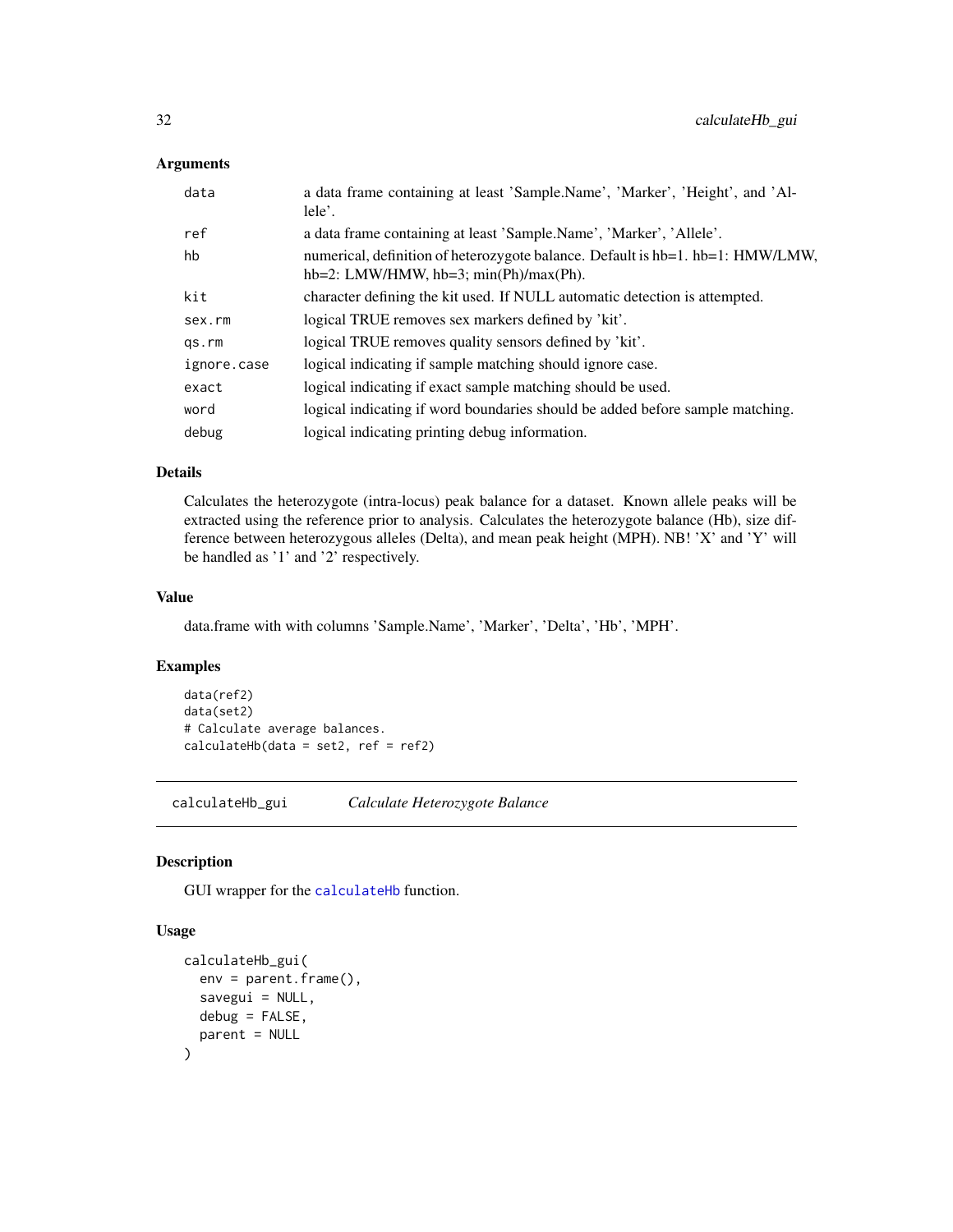# <span id="page-32-0"></span>calculateHeight 33

#### Arguments

| env     | environment in which to search for data frames and save result.        |
|---------|------------------------------------------------------------------------|
| savegui | logical indicating if GUI settings should be saved in the environment. |
| debug   | logical indicating printing debug information.                         |
| parent  | widget to get focus when finished.                                     |

# Details

Simplifies the use of the [calculateHb](#page-30-1) function by providing a graphical user interface.

# Value

**TRUE** 

# See Also

link{calculateHb}, link{checkSubset}

<span id="page-32-1"></span>calculateHeight *Calculate Peak Height.*

# Description

Calculate peak height metrics for samples.

```
calculateHeight(
  data,
  ref = NULL,na.replace = NULL,
  add = TRUE,exclude = NULL,
  sex.rm = FALSE,
  qs.rm = FALSE,
 kit = NULL,ignore.case = TRUE,
 exact = FALSE,word = FALSE,
  debug = FALSE
\mathcal{E}
```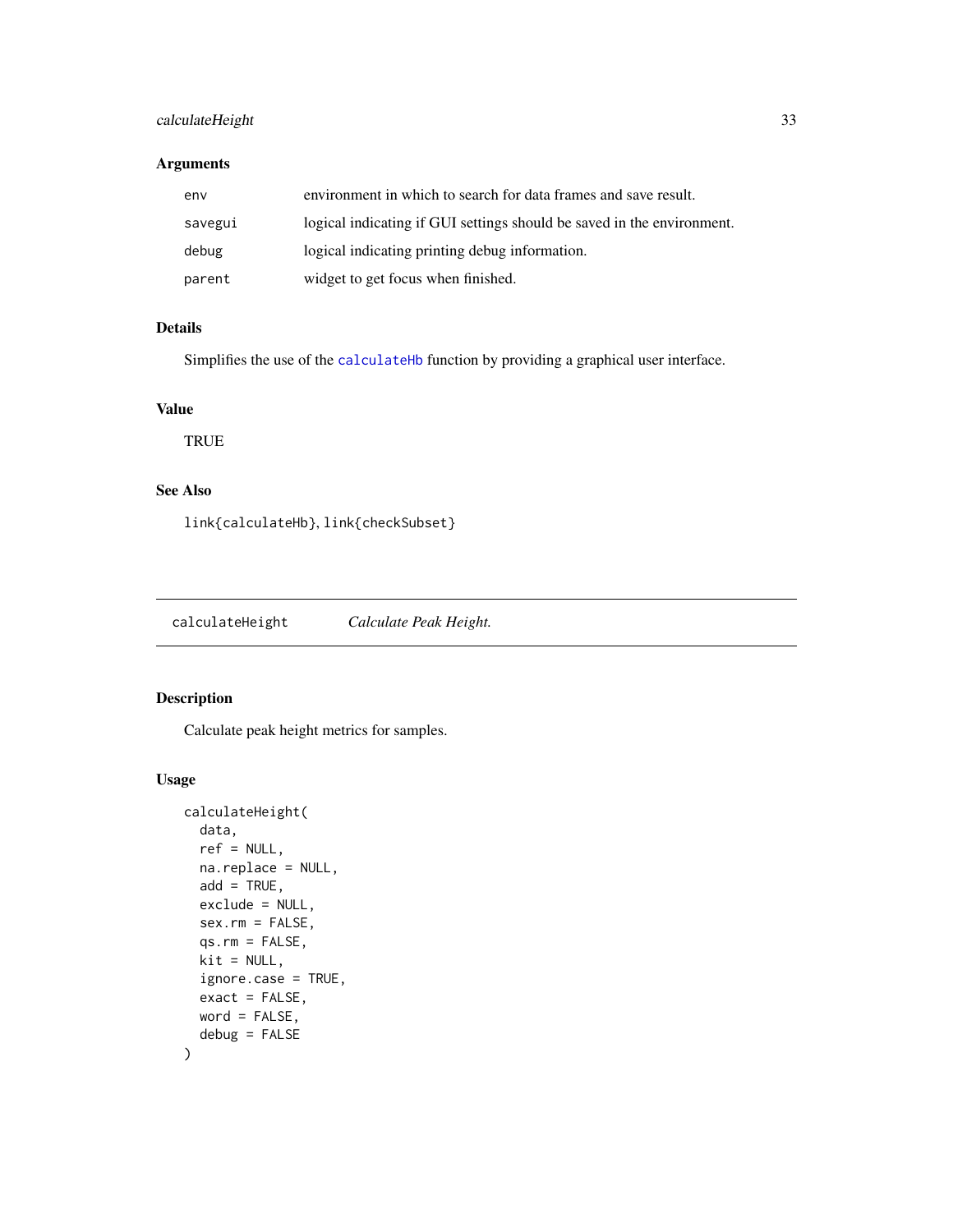#### Arguments

| data        | data.frame with at least columns 'Sample.Name' and 'Height'.                                                                 |
|-------------|------------------------------------------------------------------------------------------------------------------------------|
| ref         | data.frame with at least columns 'Sample.Name' and 'Allele'.                                                                 |
| na.replace  | replaces NA values in the final result.                                                                                      |
| add         | logical default is TRUE which will add or overwrite columns 'TPH', 'Peaks',<br>'H', and 'Proportion' in the provided 'data'. |
| exclude     | character vector (case sensitive) e.g. "OL" excludes rows with "OL" in the 'Al-<br>lele' column.                             |
| sex.rm      | logical, default FALSE to include sex markers in the analysis.                                                               |
| qs.rm       | logical, default TRUE to exclude quality sensors from the analysis.                                                          |
| kit         | character, required if sex.rm=TRUE or qs.rm=TRUE to define the kit.                                                          |
| ignore.case | logical TRUE ignores case in sample name matching.                                                                           |
| exact       | logical TRUE for exact sample name matching.                                                                                 |
| word        | logical TRUE to add word boundaries to sample name matching.                                                                 |
| debug       | logical indicating printing debug information.                                                                               |

#### Details

Calculates the total peak height (TPH), and number of observed peaks (Peaks), for each sample by default. If a reference dataset is provided average peak height (H), and profile proportion (Proportion) are calculated.

H is calculated according to the formula:  $H = sum(\text{peakheights})/(n[\text{het}] + 2n[\text{hom}]$  Where: n[het] = number of observed heterozygous alleles n[hom] = number of observed homozygous alleles

Tip: If it is known that all expected peaks are observed and no unexpected peaks are present, the dataset can be used as a reference for itself.

Note: If a reference dataset is provided the known alleles will be extracted from the dataset.

#### Value

data.frame with with at least columns 'Sample.Name', 'TPH', and 'Peaks'.

#### References

Torben Tvedebrink, Poul Svante Eriksen, Helle Smidt Mogensen, Niels Morling, Evaluating the weight of evidence by using quantitative short tandem repeat data in DNA mixtures Journal of the Royal Statistical Society: Series C (Applied Statistics), Volume 59, Issue 5, 2010, Pages 855-874, 10.1111/j.1467-9876.2010.00722.x. [http://dx.doi.org/10.1111/j.1467-9876.2010.00722.](http://dx.doi.org/10.1111/j.1467-9876.2010.00722.x) [x](http://dx.doi.org/10.1111/j.1467-9876.2010.00722.x)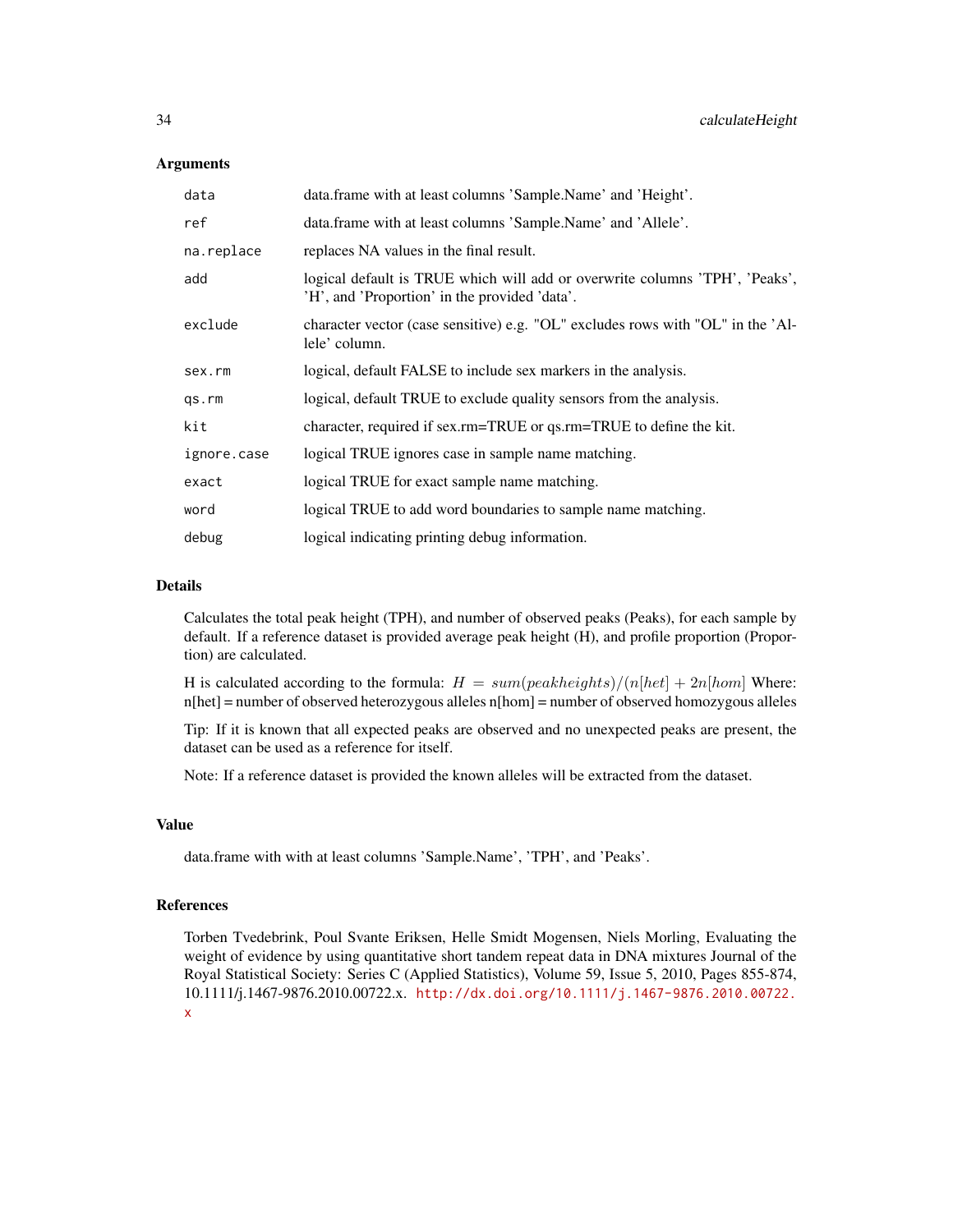#### <span id="page-34-0"></span>Description

GUI wrapper for the [calculateHeight](#page-32-1) function.

#### Usage

```
calculateHeight_gui(
  env = parent.frame(),
  savegui = NULL,
  debug = FALSE,
  parent = NULL
\mathcal{E}
```
#### Arguments

| env     | environment in which to search for data frames and save result.        |
|---------|------------------------------------------------------------------------|
| savegui | logical indicating if GUI settings should be saved in the environment. |
| debug   | logical indicating printing debug information.                         |
| parent  | widget to get focus when finished.                                     |

#### Details

Simplifies the use of the [calculateHeight](#page-32-1) function by providing a graphical user interface to it.

## Value

**TRUE** 

# References

Torben Tvedebrink, Poul Svante Eriksen, Helle Smidt Mogensen, Niels Morling, Evaluating the weight of evidence by using quantitative short tandem repeat data in DNA mixtures Journal of the Royal Statistical Society: Series C (Applied Statistics), Volume 59, Issue 5, 2010, Pages 855-874, 10.1111/j.1467-9876.2010.00722.x. [http://dx.doi.org/10.1111/j.1467-9876.2010.00722.](http://dx.doi.org/10.1111/j.1467-9876.2010.00722.x) [x](http://dx.doi.org/10.1111/j.1467-9876.2010.00722.x)

#### See Also

[calculateHeight](#page-32-1)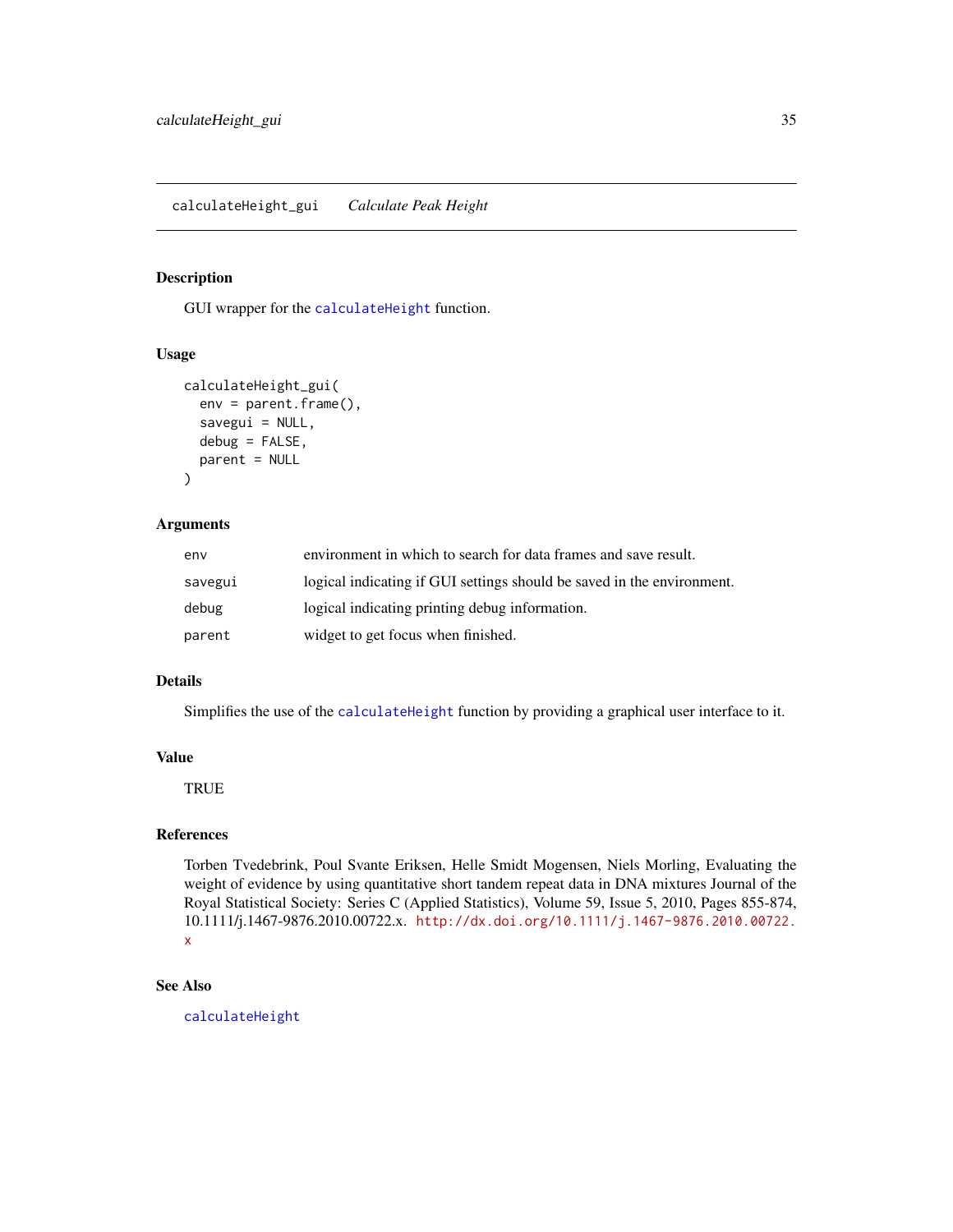<span id="page-35-0"></span>

# Description

Calculates the inter-locus balance.

# Usage

```
calculateLb(
  data,
  ref = NULL,
  option = "prop",
  by.dye = FALSE,
  ol.rm = TRUE,
  sex.rm = FALSE,
  qs.rm = FALSE,
  na = NULL,kit = NULL,ignore.case = TRUE,
  word = FALSE,
  exact = FALSE,debug = FALSE
\mathcal{L}
```
# Arguments

| data        | data.frame containing at least 'Sample.Name', 'Marker', and 'Height'.                                                                                                                                                 |
|-------------|-----------------------------------------------------------------------------------------------------------------------------------------------------------------------------------------------------------------------|
| ref         | data.frame containing at least 'Sample.Name', 'Marker', 'Allele'. If provided<br>alleles matching 'ref' will be extracted from 'data' (see filterProfile).                                                            |
| option      | character: 'prop' for proportional Lb, 'norm' for normalized LB, 'cent' for cen-<br>tred Lb, and 'peak' for the min and max peak height ratio.                                                                        |
| by.dye      | logical. Default is FALSE for global Lb, if TRUE Lb is calculated within each<br>dye channel.                                                                                                                         |
| ol.rm       | logical. Default is TRUE indicating that off-ladder 'OL' alleles will be removed.                                                                                                                                     |
| sex.rm      | logical. Default is FALSE indicating that all markers will be considered. If<br>TRUE sex markers will be removed.                                                                                                     |
| qs.rm       | logical. Default is TRUE indicating that all quality sensors will be removed.                                                                                                                                         |
| na          | numeric. Numeric to replace NA values e.g. locus dropout can be given a peak<br>height equal to the limit of detection threshold, or zero. Default is NULL indi-<br>cating that NA will be treated as missing values. |
| kit         | character providing the kit name. Attempt to auto detect if NULL.                                                                                                                                                     |
| ignore.case | logical indicating if sample matching should ignore case. Only used if 'ref' is<br>provided and 'data' is filtered.                                                                                                   |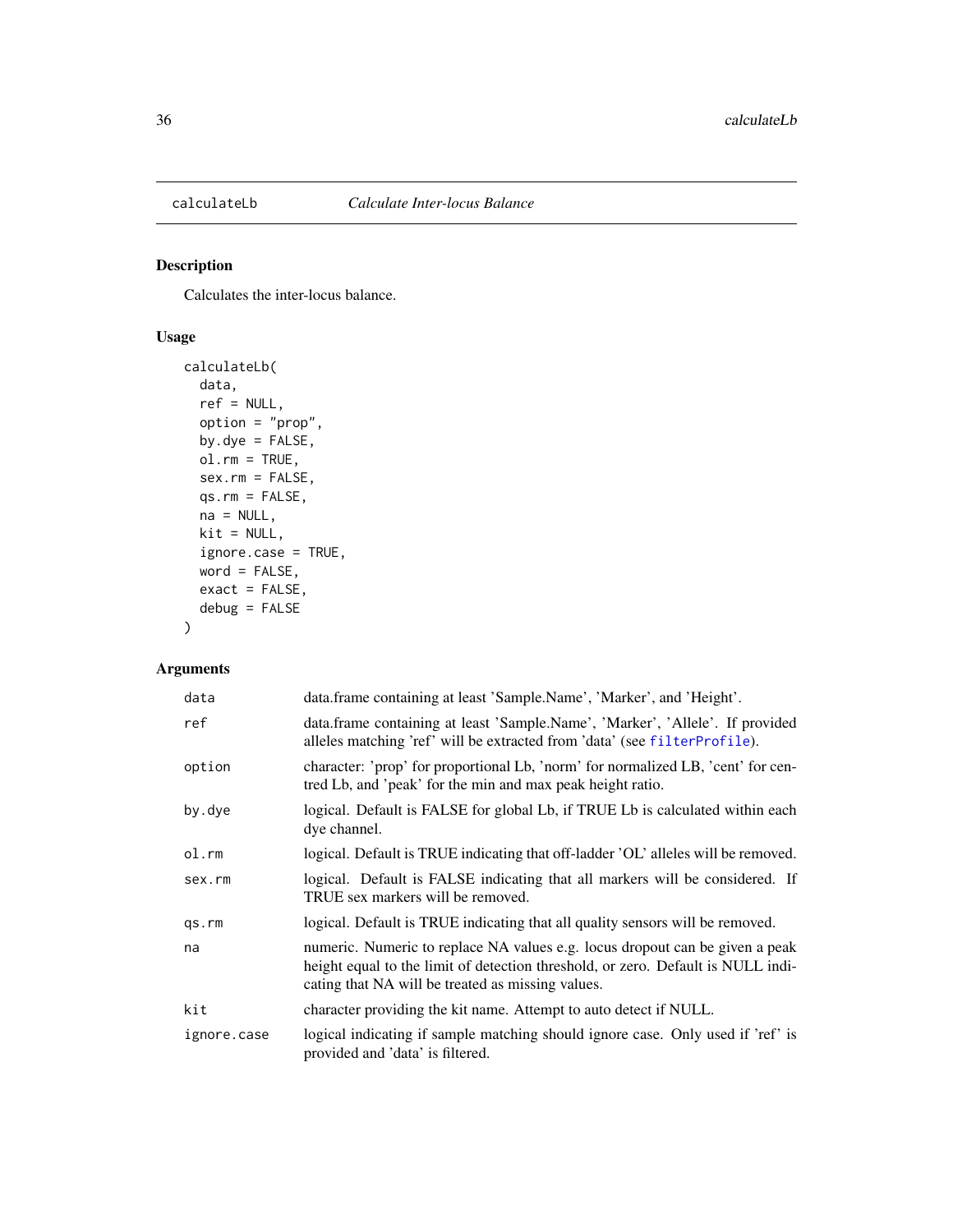| word  | logical indicating if word boundaries should be added before sample matching.<br>Only used if 'ref' is provided and 'data' is filtered. |
|-------|-----------------------------------------------------------------------------------------------------------------------------------------|
| exact | logical indicating if exact sample matching should be used. Only used if 'ref' is<br>provided and 'data' is filtered.                   |
| debug | logical indicating printing debug information.                                                                                          |

## Details

The inter-locus balance (Lb), or profile balance, can be calculated as a proportion of the whole, normalized, or as centred quantities (as in the reference but using the mean total marker peak height instead of H). Lb can be calculated globally across the complete profile or within each dye channel. All markers must be present in each sample. Data can be unfiltered or filtered since the sum of peak heights by marker is used. A reference dataset is required to filter the dataset, which also adds any missing markers. A kit should be provided for filtering of known profile, sex markers, or quality sensors. If not automatic detection will be attempted. If missing, dye will be added according to kit. Off-ladder alleles and quality sensors are by default removed from the dataset. Sex markers are optionally removed. Some columns in the result may vary: TPH: Total (marker) Peak Height. TPPH: Total Profile Peak Height. MTPH: Maximum (sample) Total Peak Height. MPH: Mean (marker) Peak Height.

#### Value

data.frame with at least columns 'Sample.Name', 'Marker', 'TPH', 'Peaks', and 'Lb'. See description for additional columns.

## References

Torben Tvedebrink et.al., Performance of two 17 locus forensic identification STR kits-Applied Biosystems's AmpFlSTR NGMSElect and Promega's PowerPlex ESI17 kits, Forensic Science International: Genetics, Volume 6, Issue 5, September 2012, Pages 523-531, ISSN 1872-4973, 10.1016/j.fsigen.2011.12.006. <http://www.sciencedirect.com/science/article/pii/S1872497311002365>

## **Examples**

```
# Load data.
data(set2)
# Calculate inter-locus balance.
res <- calculateLb(data = set2)
print(res)
```
calculateLb\_gui *Calculate Locus Balance*

## **Description**

GUI wrapper for the [calculateLb](#page-35-0) function.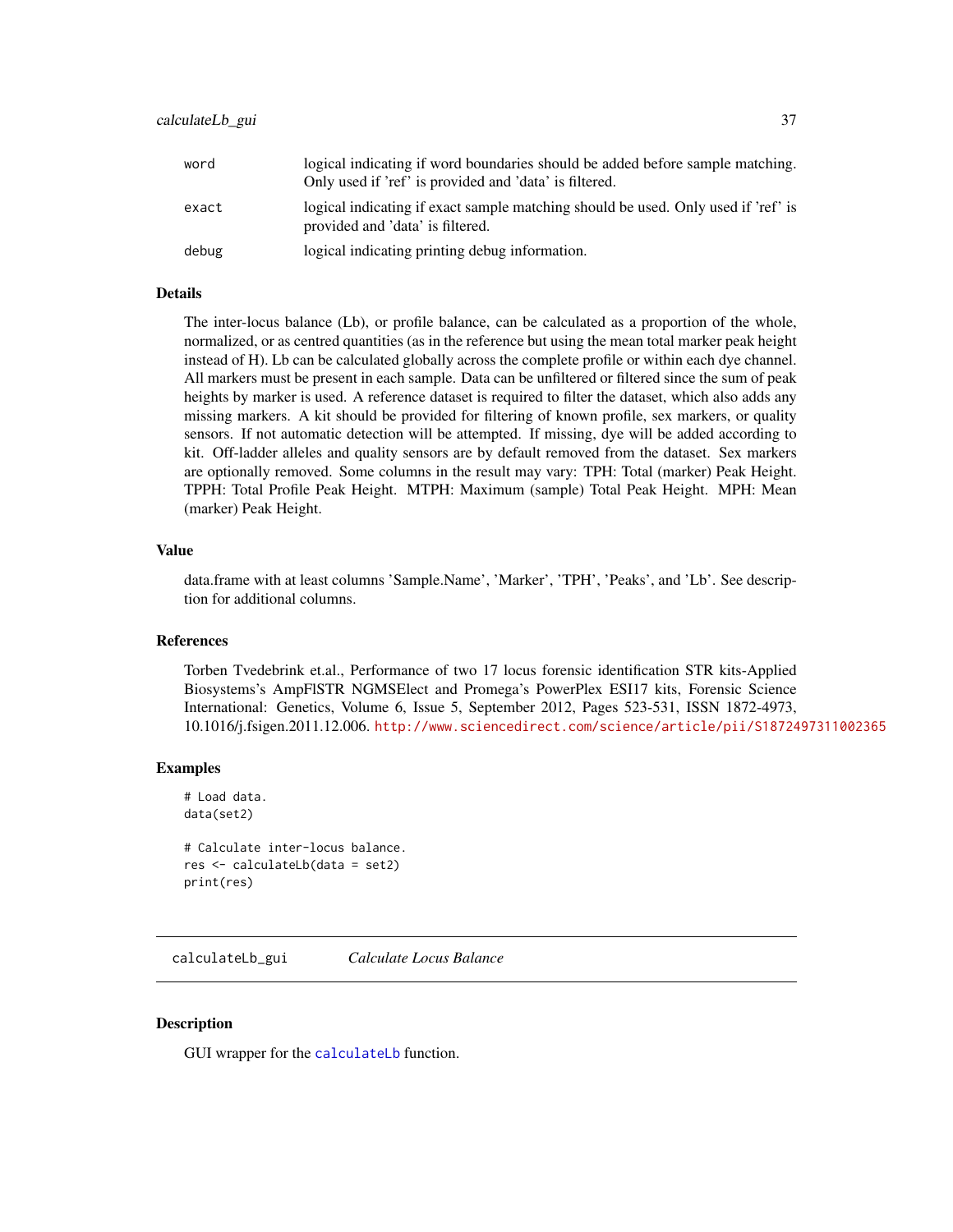# Usage

```
calculateLb_gui(
  env = parent.frame(),
  savegui = NULL,
  debug = FALSE,
  parent = NULL
\mathcal{L}
```
# Arguments

| env     | environment in which to search for data frames and save result.        |
|---------|------------------------------------------------------------------------|
| savegui | logical indicating if GUI settings should be saved in the environment. |
| debug   | logical indicating printing debug information.                         |
| parent  | widget to get focus when finished.                                     |

# Details

Simplifies the use of the [calculateLb](#page-35-0) function by providing a graphical user interface.

# Value

TRUE

# See Also

link{calculateLb}, link{checkSubset}

<span id="page-37-0"></span>calculateMixture *Calculate Mixture.*

# Description

Calculate Mx, drop-in, and

# Usage

```
calculateMixture(
  data,
  ref1,
  ref2,
  ol.rm = TRUE,
  ignore.dropout = TRUE,
  debug = FALSE
\mathcal{L}
```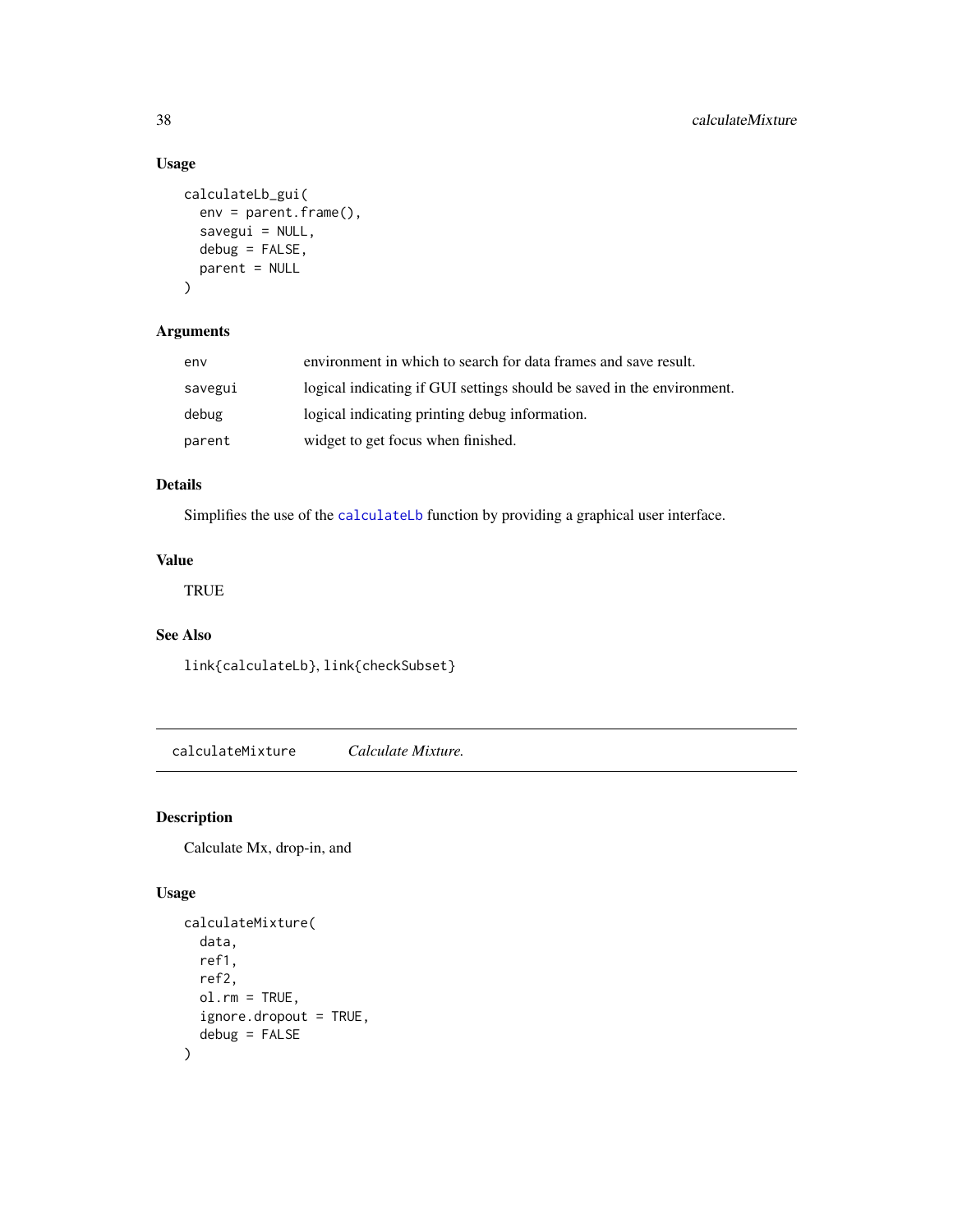## calculateMixture 39

#### **Arguments**

| data  | list of data frames in 'slim' format with at least columns 'Sample.Name', 'Marker',<br>and 'Allele'. |
|-------|------------------------------------------------------------------------------------------------------|
| ref1  | data. frame with known genotypes for the major contributor.                                          |
| ref2  | data. frame with known genotypes for the minor contributor.                                          |
| ol.rm | logical TRUE removes off-ladder alleles (OL), FALSE count OL as drop-in.                             |
|       | ignore.dropout logical TRUE calculate Mx also if there are missing alleles.                          |
| debug | logical indicating printing debug information.                                                       |

#### Details

Given a set of mixture results, reference profiles for the major component, and reference profile for the minor component the function calculates the mixture proportion  $(Mx)$ , the average  $Mx$ , the absolute difference D= $Mx$ -AvgMx| for each marker, the percentage profile for the minor component, number of drop-ins. The observed and expected number of free alleles for the minor component (used to calculate the profile percentage) is also given.

NB! All sample names must be unique within and between each reference dataset. NB! Samples in ref1 and ref2 must be in 'sync'. The first sample in ref1 is combined with the first sample in ref2 to make a mixture sample. For example: ref1 "A" and ref2 "B" match mixture samples "A\_B\_1", "A\_B\_2" and so on. NB! If reference datasets have unequal number of unique samples the smaller dataset will limit the calculation.

Mixture proportion is calculated in accordance with: Locus style (minor:MAJOR) | Mx  $AA:AB \mid (A-B)/(A+B)$ AB:AA | (2\*B)/(A+B)  $AB:AC \mid B/(B+C)$  $AA:BB$  |  $A/(A+B)$  $AB:CC$   $(A+B)/(A+B+C)$ AB:CD | (A+B)/(A+B+C+D) AB:AB | NA - cannot be calculated AA:AA | NA - cannot be calculated

#### Value

data.frame with columns 'Sample.Name', 'Marker', 'Style', 'Mx', 'Average', 'Difference', 'Observed', 'Expected', 'Profile', and 'Dropin'.

#### References

Bright, Jo-Anne, Jnana Turkington, and John Buckleton. "Examination of the Variability in Mixed DNA Profile Parameters for the Identifiler Multiplex." Forensic Science International: Genetics 4, no. 2 (February 2010): 111-14. doi:10.1016/j.fsigen.2009.07.002. [http://dx.doi.org/10.1016/](http://dx.doi.org/10.1016/j.fsigen.2009.07.002) [j.fsigen.2009.07.002](http://dx.doi.org/10.1016/j.fsigen.2009.07.002)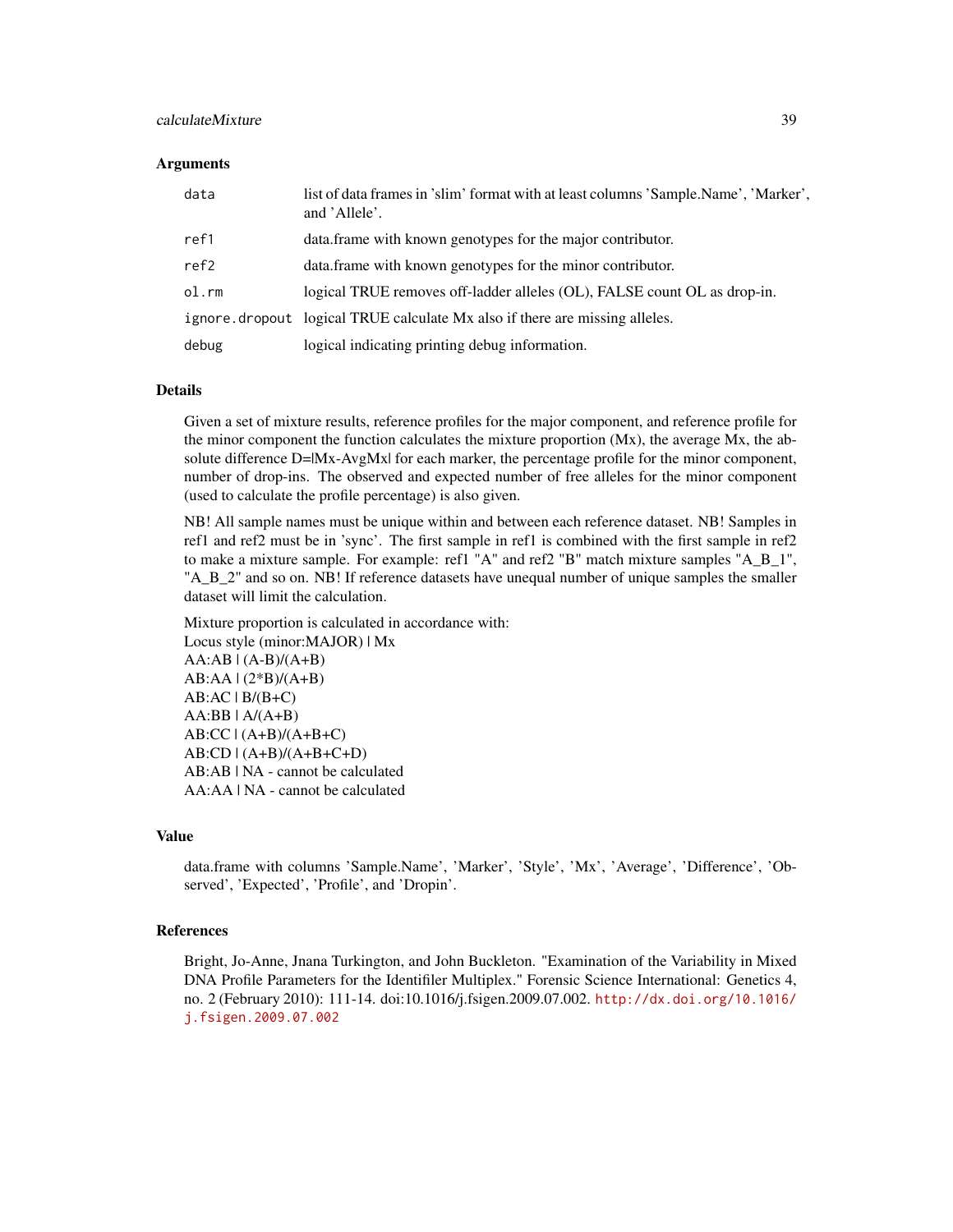calculateMixture\_gui *Calculate Mixture*

# Description

GUI wrapper for the [calculateMixture](#page-37-0) function.

# Usage

```
calculateMixture_gui(
 env = parent.frame(),
 savegui = NULL,
 debug = FALSE,parent = NULL
)
```
## Arguments

| env     | environment in which to search for data frames and save result.        |
|---------|------------------------------------------------------------------------|
| savegui | logical indicating if GUI settings should be saved in the environment. |
| debug   | logical indicating printing debug information.                         |
| parent  | widget to get focus when finished.                                     |

# Details

Simplifies the use of the [calculateMixture](#page-37-0) function by providing a graphical user interface.

# Value

**TRUE** 

# See Also

[calculateMixture](#page-37-0), [checkSubset](#page-61-0)

<span id="page-39-0"></span>calculateOL *Analyze Off-ladder Alleles*

# Description

Analyze the risk for off-ladder alleles.

# Usage

```
calculateOL(kit, db, virtual = TRUE, limit = TRUE, debug = FALSE)
```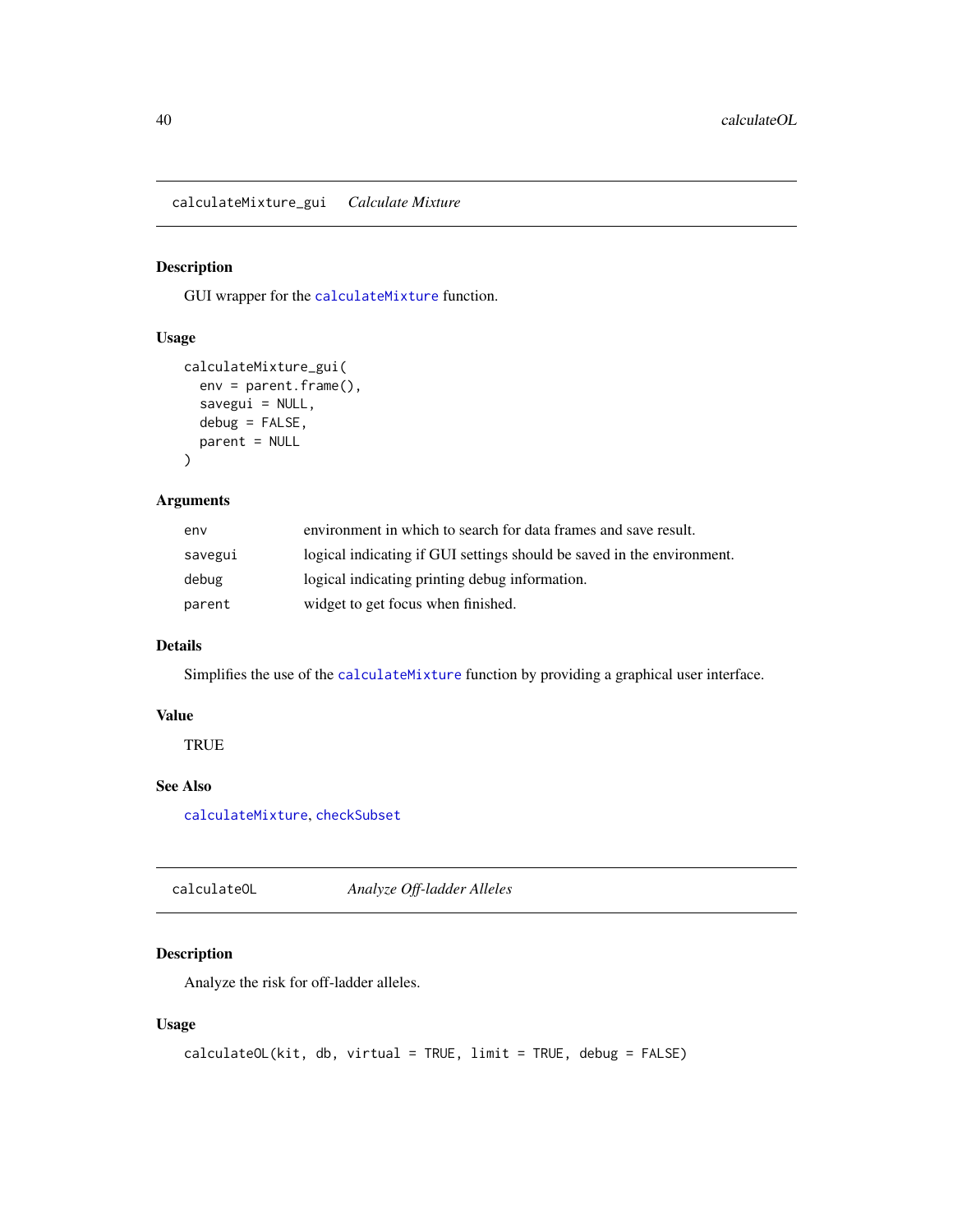### **Arguments**

| kit     | data.frame, providing kit information.                         |
|---------|----------------------------------------------------------------|
| db      | data.frame, allele frequency database.                         |
| virtual | logical default is TRUE, calculation includes virtual alleles. |
| limit   | logical default is TRUE, limit small frequencies to 5/2N.      |
| debug   | logical indicating printing debug information.                 |

## Details

By analyzing the allelic ladders the risk for getting off-ladder (OL) alleles are calculated. The frequencies from a provided population database is used to calculate the risk per marker and in total for the given kit(s). Virtual alleles can be excluded from the calculation. Small frequencies can be limited to the estimate 5/2N.

## Value

data.frame with columns 'Kit', 'Marker', 'Database', 'Risk', and 'Total'.

calculateOL\_gui *Analyze Off-ladder Alleles*

#### Description

GUI wrapper for the [calculateOL](#page-39-0) function.

#### Usage

```
calculateOL_gui(
  env = parent.frame(),
  savegui = NULL,
  debug = TRUE,parent = NULL
)
```
# Arguments

| env     | environment in which to search for data frames and save result.        |
|---------|------------------------------------------------------------------------|
| savegui | logical indicating if GUI settings should be saved in the environment. |
| debug   | logical indicating printing debug information.                         |
| parent  | widget to get focus when finished.                                     |

# Details

By analysis of the allelic ladder the risk for getting off-ladder (OL) alleles are calculated. The frequencies from a provided population database is used to calculate the risk per marker and in total for the given kit(s). Virtual alleles can be excluded from the calculation. Small frequencies can be limited to the estimate 5/2N.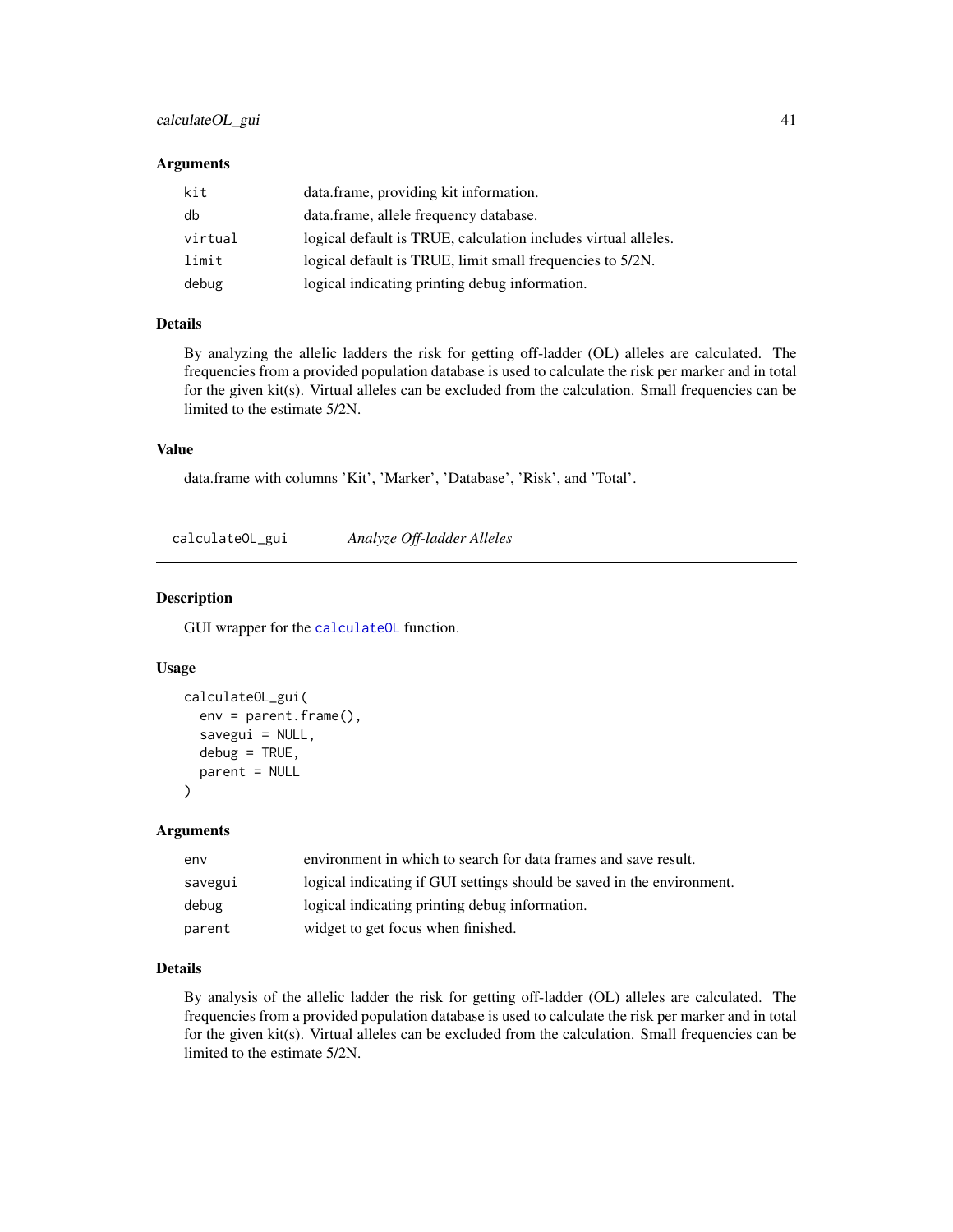## Value

**TRUE** 

## See Also

[calculateOL](#page-39-0)

<span id="page-41-0"></span>calculateOverlap *Calculate Bins Overlap*

#### Description

Analyses the bins overlap between colors.

## Usage

```
calculateOverlap(
  data,
  db = NULL,penalty = NULL,
 virtual = TRUE,
  debug = FALSE
)
```
#### Arguments

| data    | data frame providing kit information.                                                                                            |
|---------|----------------------------------------------------------------------------------------------------------------------------------|
| db      | data frame allele frequency database.                                                                                            |
| penalty | vector with factors for reducing the impact from distant dye channels. NB!<br>Length must equal number of dyes in kit minus one. |
| virtual | logical default is TRUE meaning that overlap calculation includes virtual bins.                                                  |
| debug   | logical indicating printing debug information.                                                                                   |

# Details

By analyzing the bins overlap between dye channels a measure of the risk for spectral pull-up artefacts can be obtain. The default result is a matrix with the total bins overlap in number of base pairs. If an allele frequency database is provided the overlap at each bin is multiplied with the frequency of the corresponding allele. If no frequence exist for that allele a frequency of 5/2N will be used. X and Y alleles is given the frequency 1. A penalty matrix can be supplied to reduce the effect by spectral distance, meaning that overlap with the neighboring dye can be counted in full (100 while a non neighbor dye get its overlap reduced (to e.g. 10

## Value

data.frame with columns 'Kit', 'Color', [dyes], 'Sum', and 'Score'.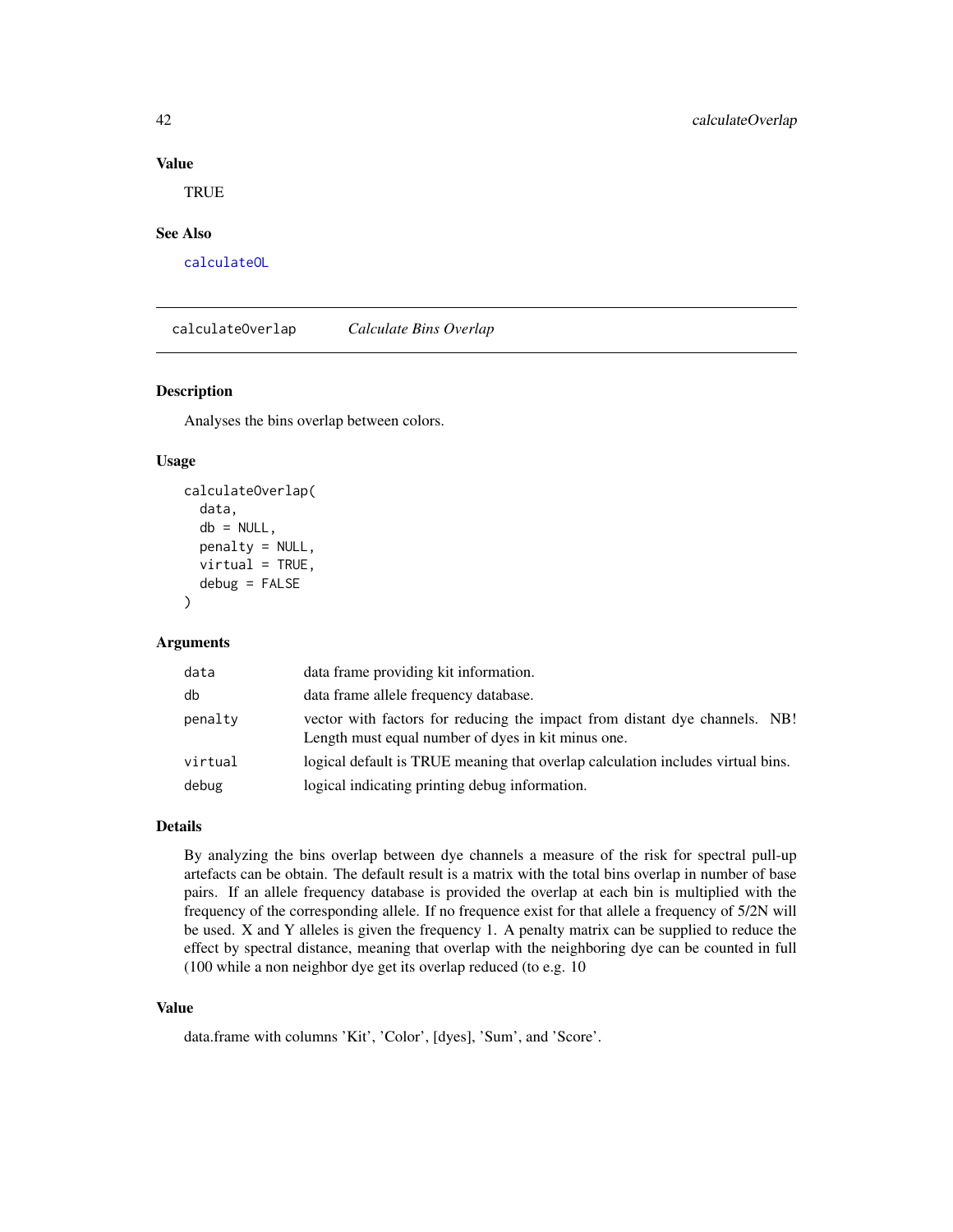GUI wrapper for the [calculateOverlap](#page-41-0) function.

## Usage

```
calculateOverlap_gui(
  env = parent.frame(),
  savegui = NULL,
  debug = TRUE,
  parent = NULL
\lambda
```
# Arguments

| env     | environment in which to search for data frames and save result.        |
|---------|------------------------------------------------------------------------|
| savegui | logical indicating if GUI settings should be saved in the environment. |
| debug   | logical indicating printing debug information.                         |
| parent  | widget to get focus when finished.                                     |

# Details

By analysis of the bins overlap between dye channels a measure of the risk for spectral pull-up artefacts can be obtain. The default result is a matrix with the total bins overlap in number of base pairs. If an allele frequency database is provided the overlap at each bin is multiplied with the frequency of the corresponding allele. If no frequence exist for that allele a frequency of 5/2N will be used. X and Y alleles is given the frequency 1. A scoring matrix can be supplied to reduce the effect by spectral distance, meaning that overlap with the neighboring dye can be counted in full (100 while a non neighbor dye get its overlap reduced (to e.g. 10

## Value

**TRUE** 

# See Also

[calculateOverlap](#page-41-0)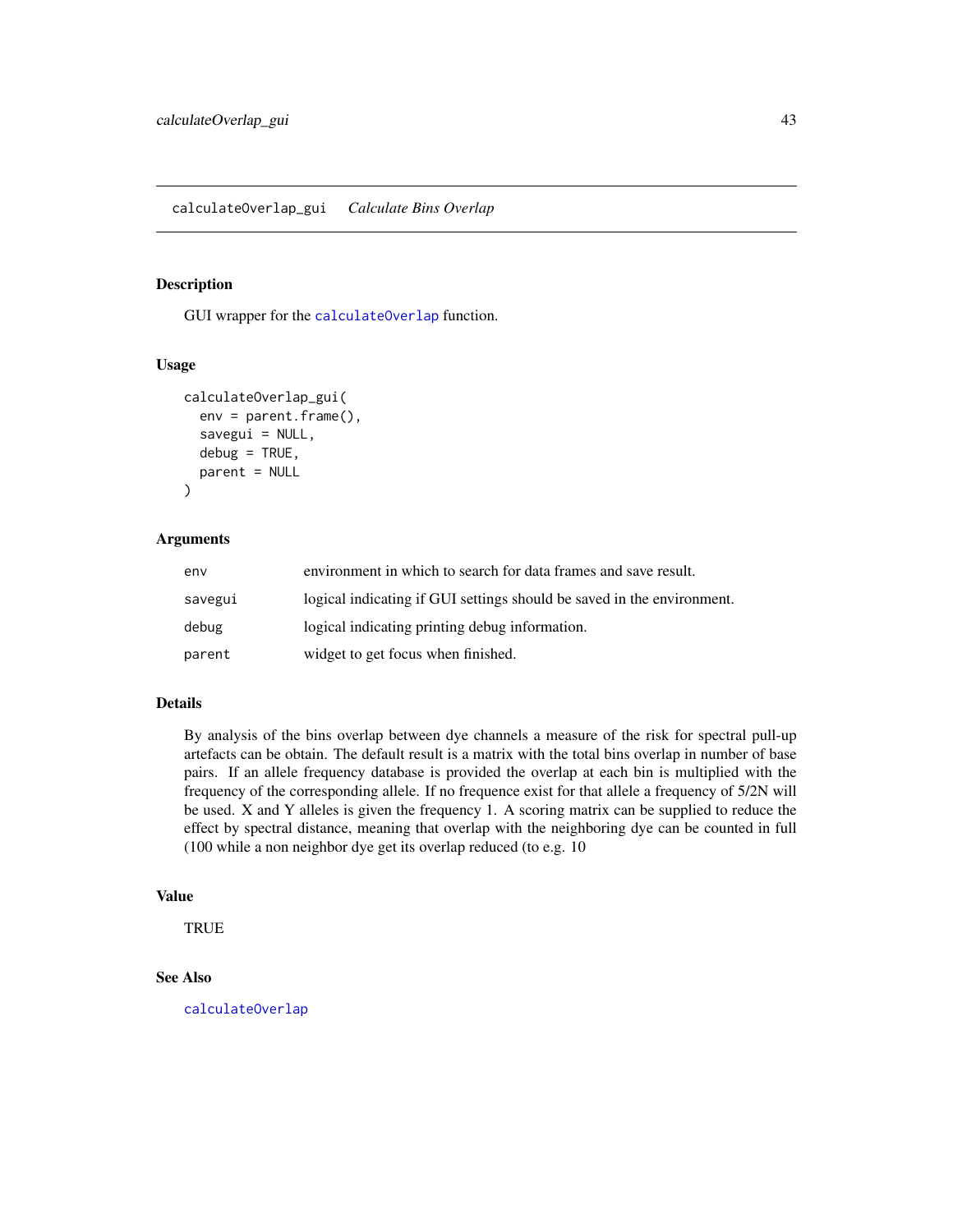<span id="page-43-0"></span>calculatePeaks *Calculate Peaks*

#### Description

Calculates the number of peaks in samples.

# Usage

```
calculatePeaks(
  data,
  bins = c(0, 2, 3),
  labels = NULL,ol.rm = FALSE,
  by.marker = FALSE,
  debug = FALSE
)
```
## Arguments

| data      | data frame containing at least the columns 'Sample.Name' and 'Height'.                                                                                                                      |
|-----------|---------------------------------------------------------------------------------------------------------------------------------------------------------------------------------------------|
| bins      | numeric vector containing the cut-off points defined as maximum number of<br>peaks for all but the last label, which is anything above final cut-off. Must be<br>sorted in ascending order. |
| labels    | character vector defining the group labels. Length must be equal to number of<br>$bins + one label for anything above the final cut-off.$                                                   |
| ol.rm     | logical if TRUE, off-ladder alleles 'OL' peaks will be discarded. if FALSE, all<br>peaks will be included in the calculations.                                                              |
| by.marker | logical if TRUE, peaks will counted per marker. if FALSE, peaks will counted<br>per sample.                                                                                                 |
| debug     | logical indicating printing debug information.                                                                                                                                              |

# Details

Count the number of peaks in a sample profile based on values in the 'Height' column. Each sample is labeled according to custom labels defined by the number of peaks. Peaks can be counted by sample or by marker within a sample. There is an option to discard off-ladder peaks ('OL'). The default purpose for this function is to categorize contamination in negative controls, but it can be used to simply calculating the number of peaks in any sample. NB! A column 'Peaks' for the number of peaks will be created. If present it will be overwritten. NB! A column 'Group' for the sample group will be created. If present it will be overwritten. NB! A column 'Id' will be created by combining the content in the 'Sample.Name' and 'File' column (if available). The unique entries in the 'Id' column will be the definition of a unique sample. If 'File' is present this allows for identical sample names in different batches (files) to be identified as unique samples. If 'Id' is present it will be overwritten.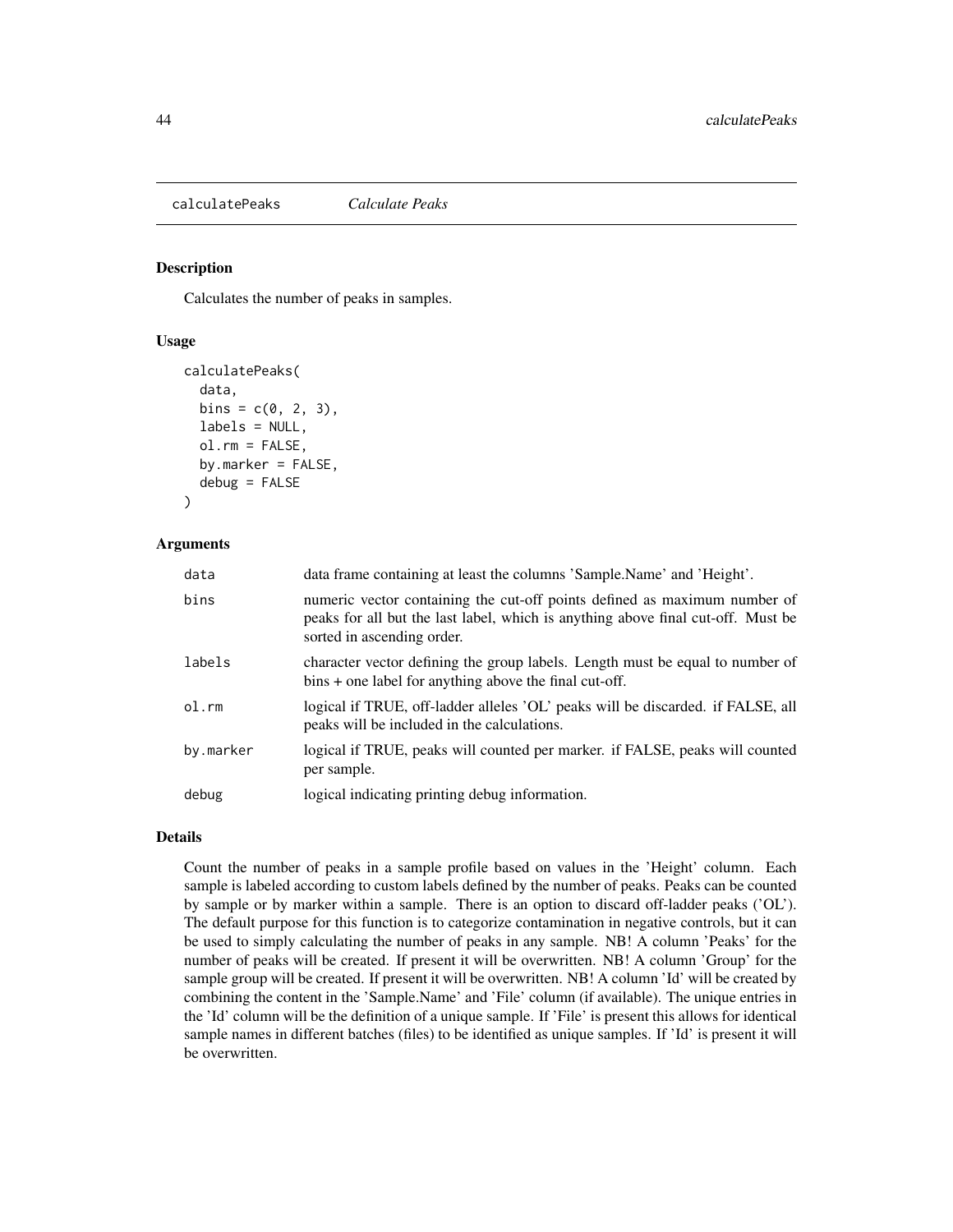# Value

data.frame with with additional columns 'Peaks', 'Group', and 'Id'.

calculatePeaks\_gui *Calculate Peaks*

# Description

GUI wrapper for the [calculatePeaks](#page-43-0) function.

# Usage

```
calculatePeaks_gui(
  env = parent.frame(),
  savegui = NULL,
 debug = FALSE,
 parent = NULL
)
```
# Arguments

| env     | environment in which to search for data frames.                        |
|---------|------------------------------------------------------------------------|
| savegui | logical indicating if GUI settings should be saved in the environment. |
| debug   | logical indicating printing debug information.                         |
| parent  | widget to get focus when finished.                                     |

# Details

Counts the number of peaks in samples and markers with option to discard off-ladder peaks and to label groups according to maximum number of peaks.

## Value

**TRUE** 

## See Also

[calculatePeaks](#page-43-0)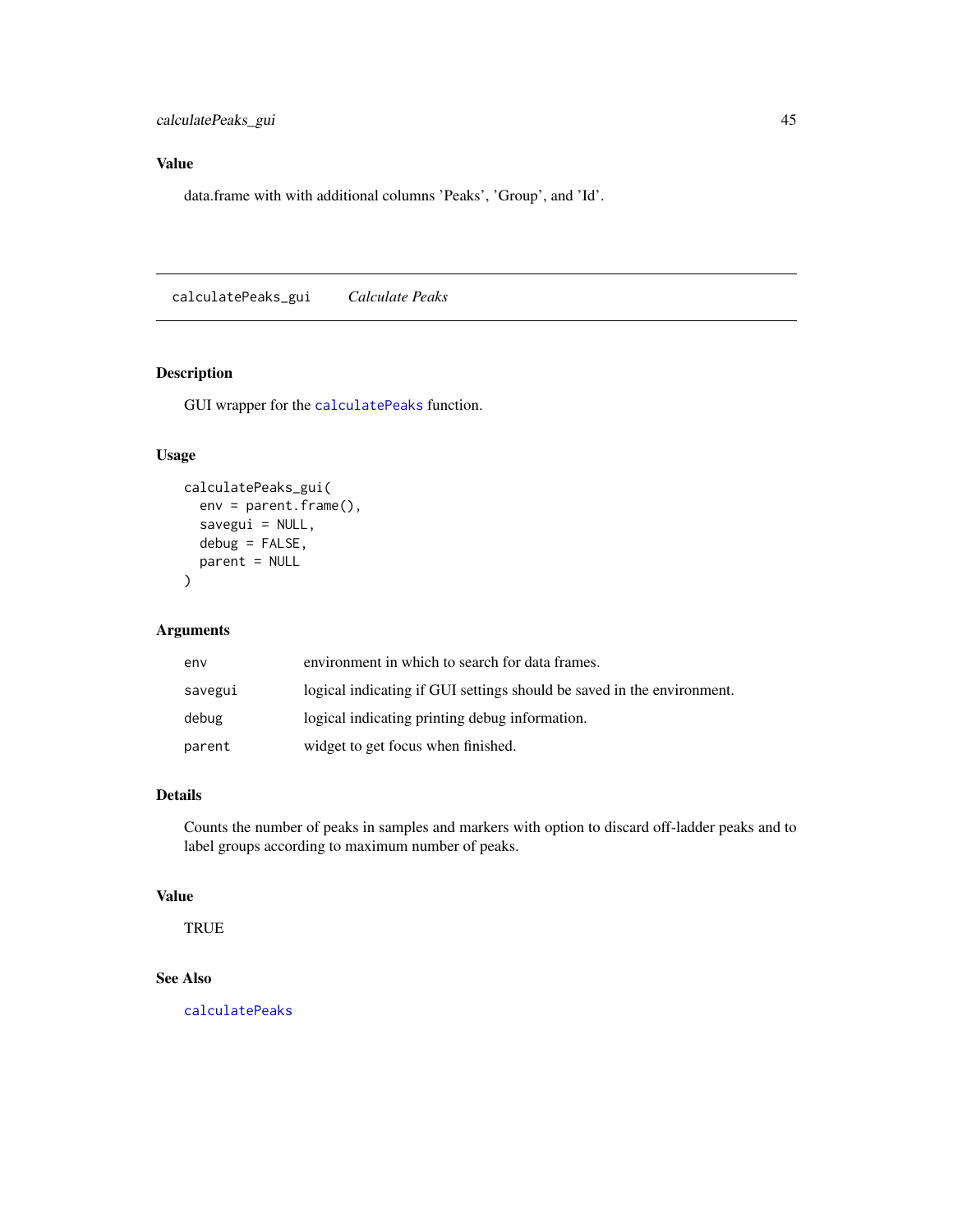<span id="page-45-0"></span>

Calculates possible pull-up peaks.

# Usage

```
calculatePullup(
 data,
 ref,
 pullup.range = 6,
 block.range = 12,
 ol.rm = FALSE,
 ignore.case = TRUE,
 word = FALSE,
 discard = FALSE,
 limit = 1,debug = FALSE
)
```
# Arguments

| data         | a data frame containing at least 'Sample.Name', 'Marker', 'Height', 'Allele',<br>'Dye', 'Data.Point' and 'Size'.                                                   |
|--------------|--------------------------------------------------------------------------------------------------------------------------------------------------------------------|
| ref          | a data frame containing at least 'Sample.Name', 'Marker', 'Allele'.                                                                                                |
| pullup.range | numeric to set the analysis window to look for pull-up peaks (known allele data<br>$point + - pullup.random(2)$                                                    |
| block.range  | numeric to set blocking range to check for known allele overlap (known allele<br>$data$ point $+$ - block.range/2).                                                |
| ol.rm        | logical TRUE if off-ladder peaks should be excluded from analysis. Default is<br>FALSE to include off-ladder peaks.                                                |
| ignore.case  | logical indicating if sample matching should ignore case.                                                                                                          |
| word         | logical indicating if word boundaries should be added before sample matching.                                                                                      |
| discard      | logical TRUE if known alleles with no detected pull-up should be discarded<br>from the result. Default is FALSE to include alleles not causing pull-up.            |
| limit        | numeric remove ratios $>$ limit from the result. Default is 1 to remove pull-up<br>peaks that are higher than the source peak and hence likely not a real pull-up. |
| debug        | logical indicating printing debug information.                                                                                                                     |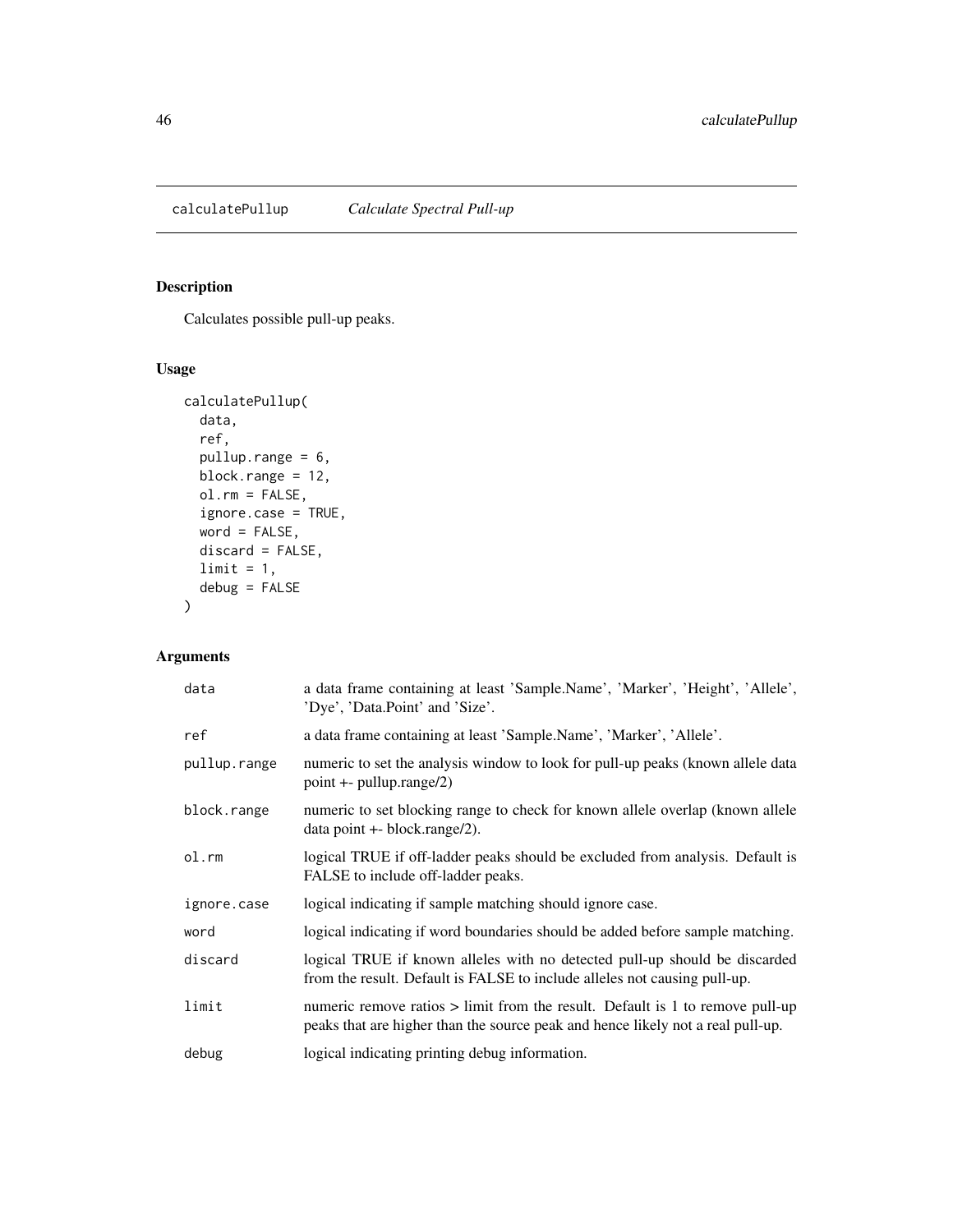## Details

Calculates possible pull-up (aka. bleed-through) peaks in a dataset. Known alleles are identified and the analysis window range is marked. If the blocking range of known alleles overlap, they are excluded from the analysis. Pull-up peaks within the data point analysis window, around known alleles, are identified, the data point difference, and the ratio is calculated. Off-ladder ('OL') alleles are included by default but can be excluded. All known peaks included in the analysis are by default written to the result even if they did not cause any pull-up. These rows can be discarded from the result.

# Value

data.frame with with columns 'Sample.Name', 'Marker', 'Dye', 'Allele', 'Height', 'Size', 'Data.Point', 'P.Marker', 'P.Dye', 'P.Allele', 'P.Height', 'P.Size', 'P.Data.Point', 'Delta', 'Ratio'.

calculatePullup\_gui *Calculate Spectral Pull-up*

# Description

GUI wrapper for the [calculatePullup](#page-45-0) function.

#### Usage

```
calculatePullup_gui(
  env = parent.frame(),
  savegui = NULL,
  debug = FALSE,parent = NULL
)
```
## Arguments

| env     | environment in which to search for data frames and save result.        |
|---------|------------------------------------------------------------------------|
| savegui | logical indicating if GUI settings should be saved in the environment. |
| debug   | logical indicating printing debug information.                         |
| parent  | widget to get focus when finished.                                     |

#### Details

Simplifies the use of the [calculatePullup](#page-45-0) function by providing a graphical user interface.

#### Value

TRUE

# See Also

[calculatePullup](#page-45-0), [checkSubset](#page-61-0)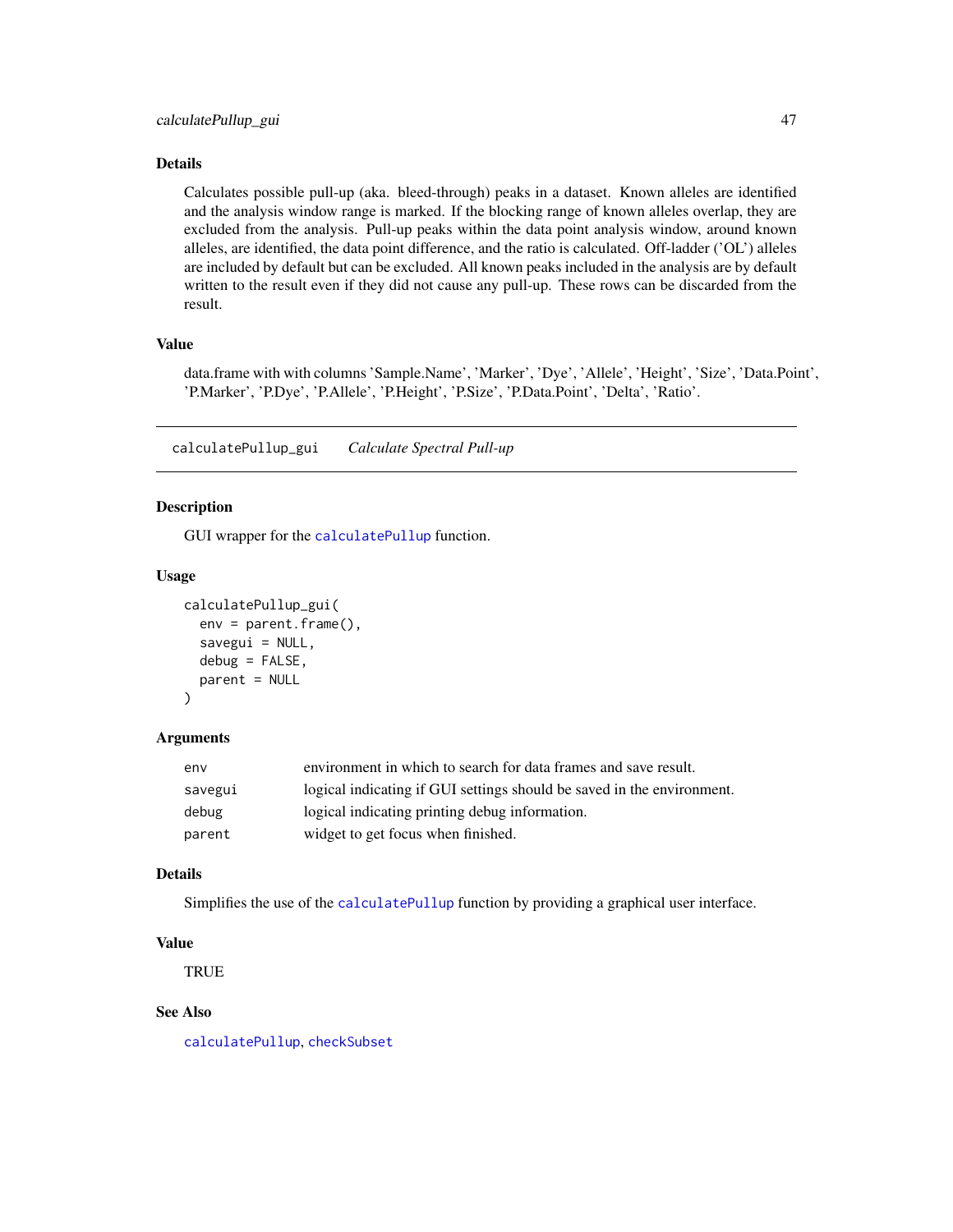<span id="page-47-0"></span>calculateRatio *Calculate Ratio*

## Description

Calculates the peak height ratio between specified loci.

# Usage

```
calculateRatio(
  data,
  ref = NULL,numerator = NULL,
  denominator = NULL,
  group = NULL,
  ol.rm = TRUE,
  ignore.case = TRUE,
  word = FALSE,exact = FALSE,debug = FALSE)
```
#### **Arguments**

| data        | a data frame containing at least 'Sample.Name', 'Marker', 'Height', 'Allele'.                                                                                |
|-------------|--------------------------------------------------------------------------------------------------------------------------------------------------------------|
| ref         | a data frame containing at least 'Sample.Name', 'Marker', 'Allele'. If provided<br>alleles matching 'ref' will be extracted from 'data' (see filterProfile). |
| numerator   | character vector with marker names.                                                                                                                          |
| denominator | character vector with marker names.                                                                                                                          |
| group       | character column name to group by.                                                                                                                           |
| $ol$ . $rm$ | logical indicating if off-ladder 'OL' alleles should be removed.                                                                                             |
| ignore.case | logical indicating if sample matching should ignore case.                                                                                                    |
| word        | logical indicating if word boundaries should be added before sample matching.                                                                                |
| exact       | logical indicating if exact sample matching should be used.                                                                                                  |
| debug       | logical indicating printing debug information.                                                                                                               |

#### Details

Default is to calculate the ratio between all unique pairwise combinations of markers/loci. If equal number of markers are provided in the numerator and the denominator the provided pairwise ratios will be calculated. If markers are provided in only the numerator or only the denominator the ratio of all possible combinations of the provided markers and the markers not provided will be calculated. If the number of markers provided are different in the numerator and in the denominator the shorter vector will be repeated to equal the longer vector in length. Data can be unfiltered or filtered since the sum of peak heights per marker is used. Off-ladder alleles is by default removed from the dataset before calculations.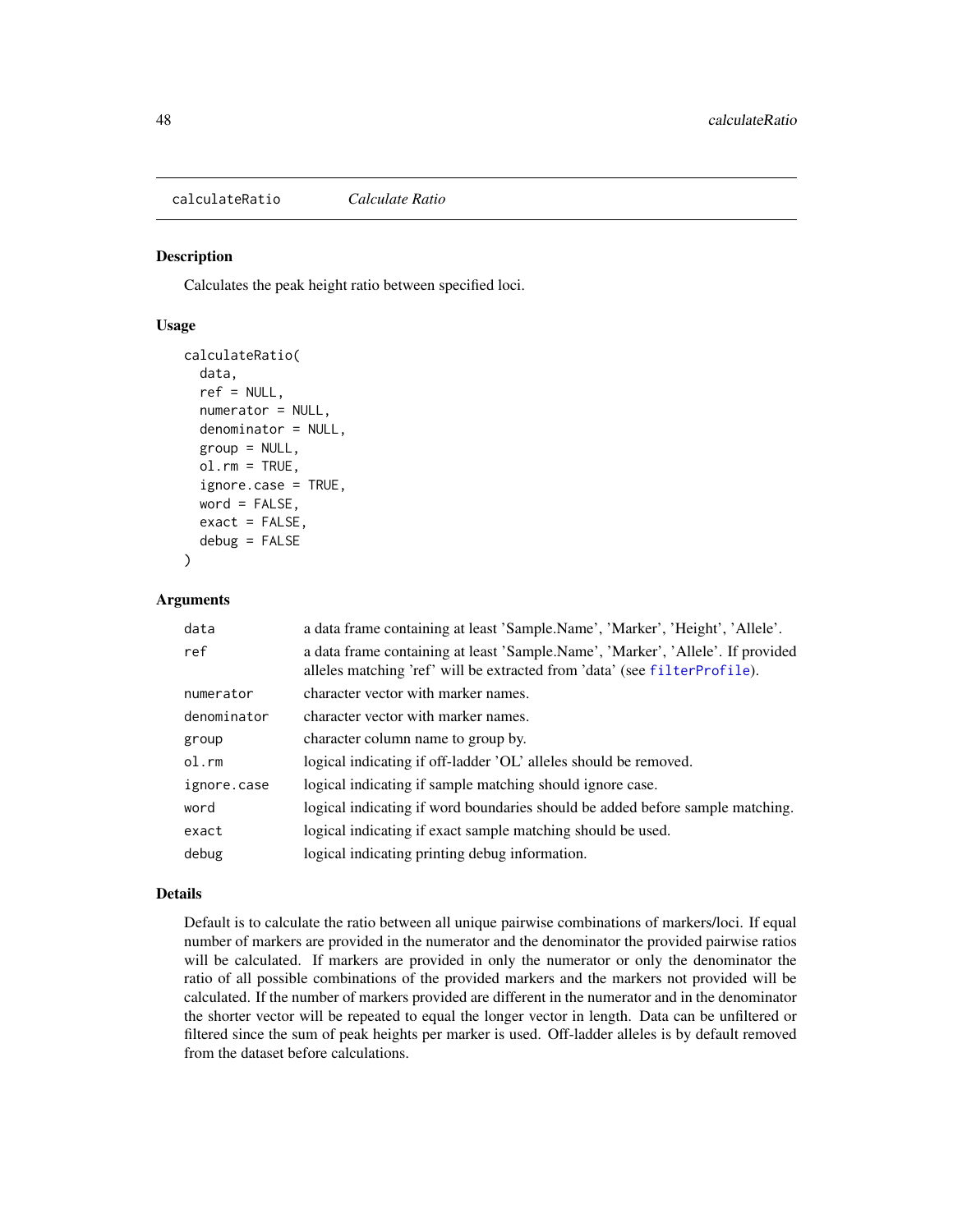# calculateRatio\_gui 49

## Value

data.frame with with columns 'Sample.Name', 'Marker', 'Delta', 'Hb', 'Lb', 'MPH', 'TPH'.

## Examples

```
data(set2)
# Calculate ratio between the shortest and longest marker in each dye.
numerator <- c("D3S1358", "AMEL", "D19S433")
denominator <- c("D2S1338", "D18S51", "FGA")
calculateRatio(data = set2, numerator = numerator, denominator = denominator)
calculateRatio(data = set2, numerator = NULL, denominator = "AMEL")
calculateRatio(data = set2, numerator = c("AMEL", "TH01"), denominator = NULL)
calculateRatio(data = set2, numerator = NULL, denominator = NULL)
```
calculateRatio\_gui *Calculate Ratio*

## Description

GUI wrapper for the [calculateRatio](#page-47-0) function.

## Usage

```
calculateRatio_gui(
  env = parent.frame(),
  savegui = NULL,
  debug = FALSE,parent = NULL
)
```
## Arguments

| env     | environment in which to search for data frames and save result.        |
|---------|------------------------------------------------------------------------|
| savegui | logical indicating if GUI settings should be saved in the environment. |
| debug   | logical indicating printing debug information.                         |
| parent  | widget to get focus when finished.                                     |

# Details

Simplifies the use of the [calculateRatio](#page-47-0) function by providing a graphical user interface.

# Value

**TRUE** 

# See Also

link{calculateRatio}, link{checkSubset}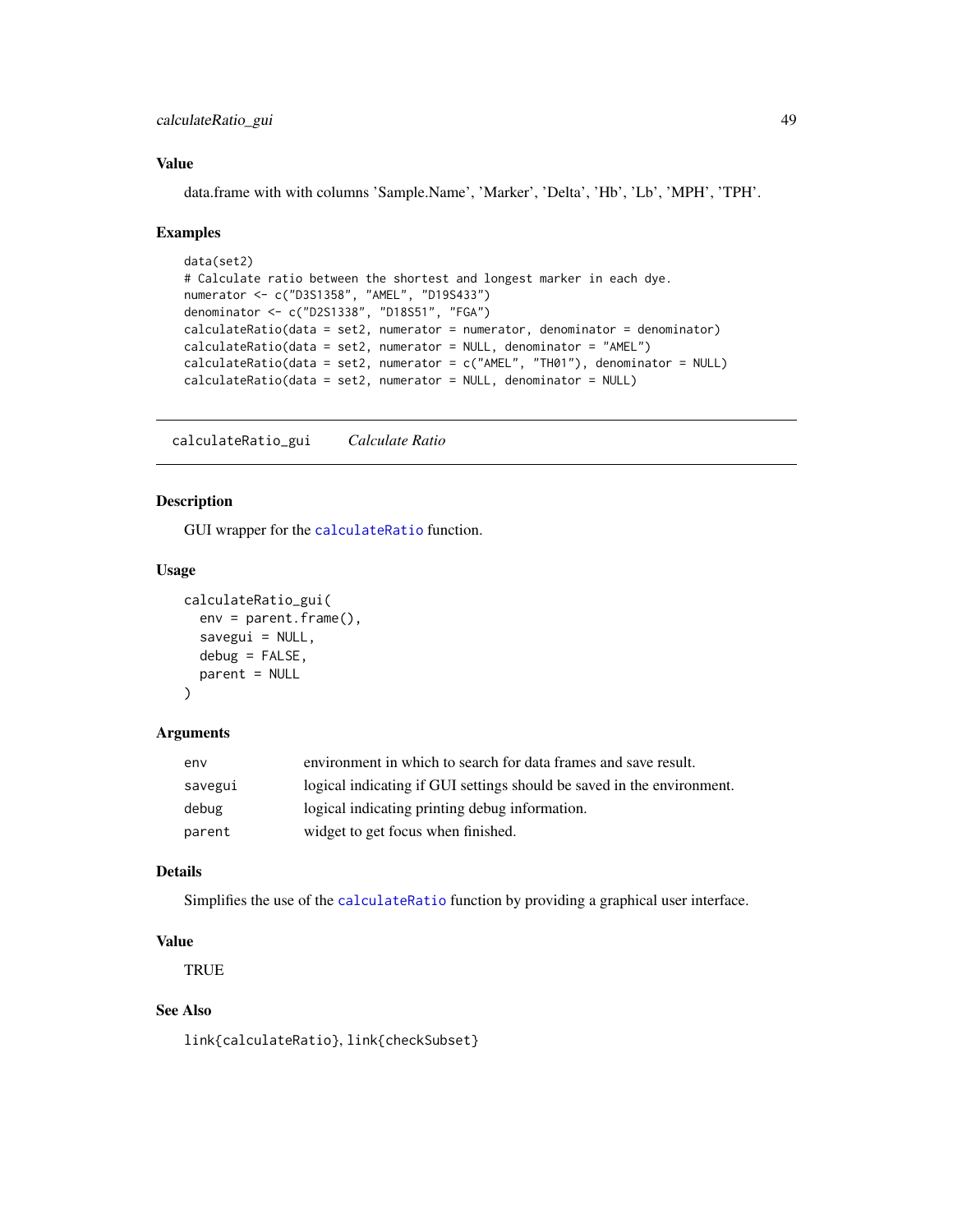<span id="page-49-0"></span>calculateResultType *Calculate Result Type*

#### Description

Calculate the result type for samples.

## Usage

```
calculateResultType(
  data,
  kit = NULL,add.missing.marker = TRUE,
  threshold = NULL,
  mixture.limits = NULL,
  partial.limits = NULL,
  subset.name = NA,
  marker.subset = NULL,
  debug = FALSE
)
```
#### Arguments

| data               | a data frame containing at least the column 'Sample.Name'.          |  |
|--------------------|---------------------------------------------------------------------|--|
| kit                | character string or integer defining the kit.                       |  |
| add.missing.marker |                                                                     |  |
|                    | logical, default is TRUE which adds missing markers.                |  |
| threshold          | integer indicating the dropout threshold.                           |  |
|                    | mixture. limits integer or vector indicating subtypes of 'Mixture'. |  |
|                    | partial. limits integer or vector indicating subtypes of 'Partial'. |  |
| subset.name        | string naming the subset of 'Complete'.                             |  |
| marker.subset      | string with marker names defining the subset of 'Complete'.         |  |
| debug              | logical indicating printing debug information.                      |  |

#### Details

Calculates result types for samples in 'data'. Defined types are: 'No result', 'Mixture', 'Partial', and 'Complete'. Subtypes can be defined by parameters. An integer passed to 'threshold' defines a subtype of 'Complete' "Complete profile all peaks >threshold". An integer or vector passed to 'mixture.limits' define subtypes of 'Mixture' "> [mixture.limits] markers". An integer or vector passed to 'partial.limits' define subtypes of 'Partial' "> [partial.limits] peaks". A string with marker names separated by pipe (I) passed to 'marker.subset' and a string 'subset.name' defines a subtype of 'Partial' "Complete [subset.name]".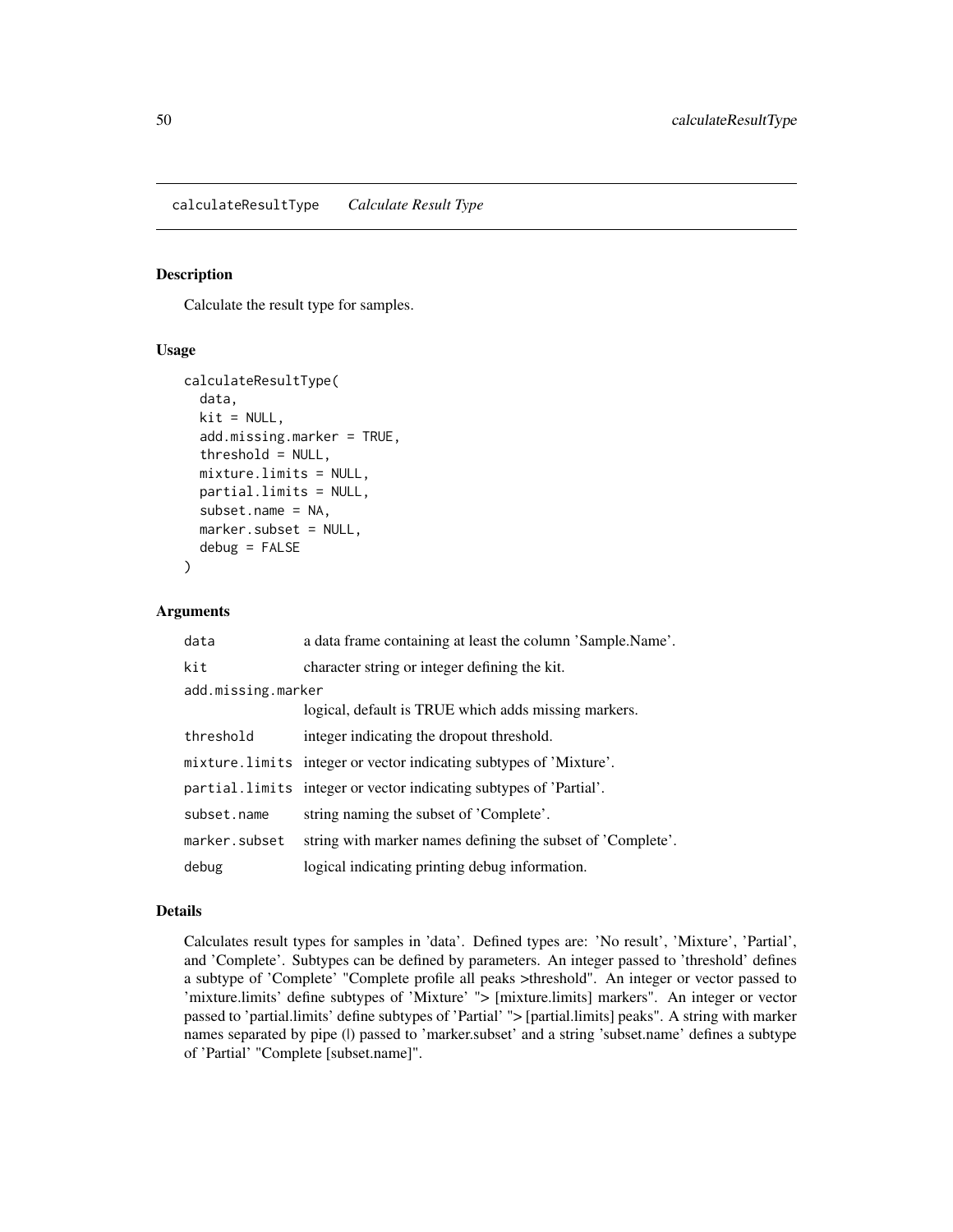# Value

data.frame with columns 'Sample.Name','Type', and 'Subtype'.

calculateResultType\_gui

*Calculate Result Type*

# Description

GUI wrapper for the [calculateResultType](#page-49-0) function.

# Usage

```
calculateResultType_gui(
  env = parent.frame(),
  savegui = NULL,
  debug = FALSE,parent = NULL
\mathcal{L}
```
## Arguments

| env     | environment in which to search for data frames and save result.        |
|---------|------------------------------------------------------------------------|
| savegui | logical indicating if GUI settings should be saved in the environment. |
| debug   | logical indicating printing debug information.                         |
| parent  | widget to get focus when finished.                                     |

# Details

Simplifies the use of [calculateResultType](#page-49-0) by providing a graphical user interface.

# Value

**TRUE** 

# See Also

[calculateResultType](#page-49-0)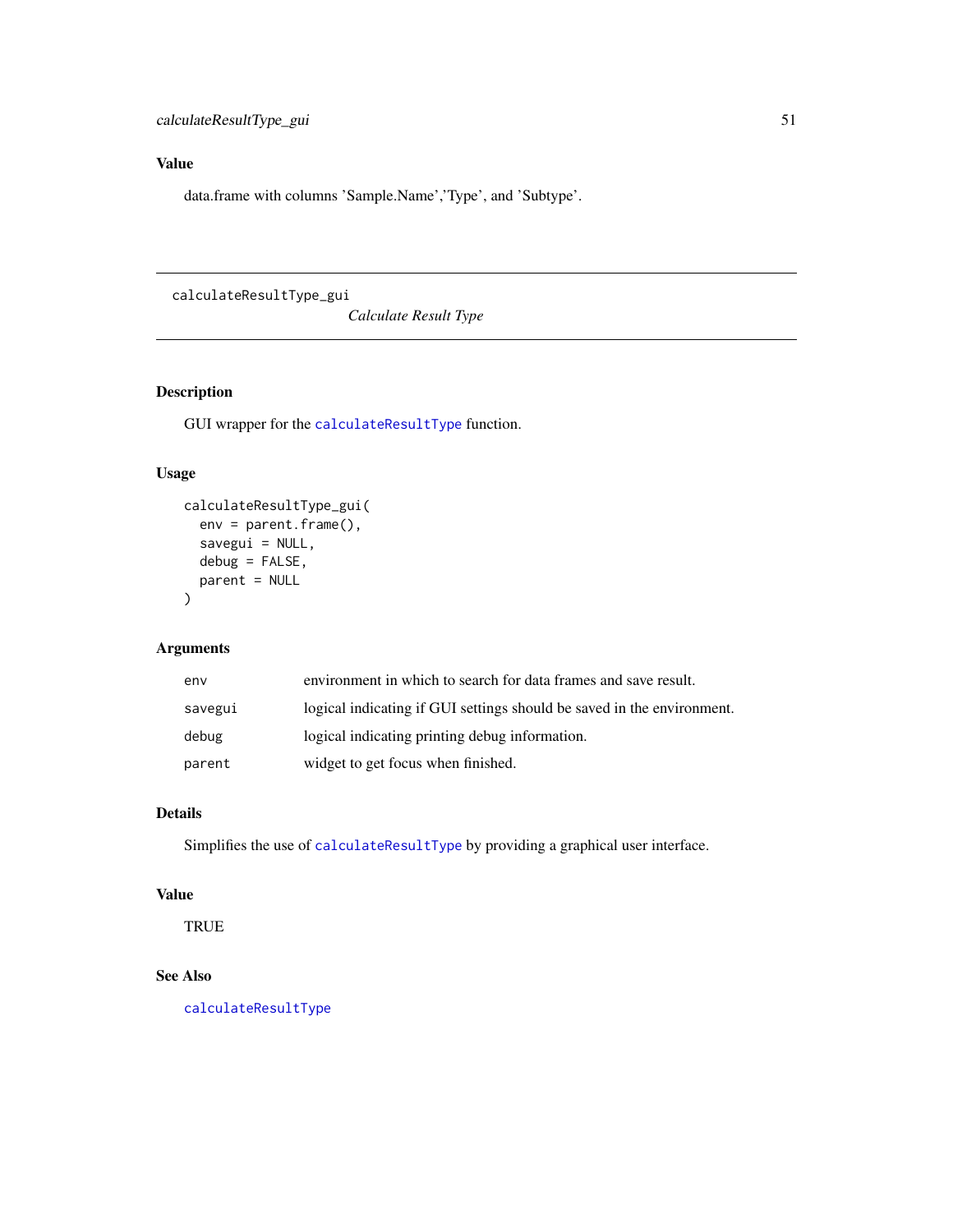<span id="page-51-0"></span>

Calculate profile slope for samples.

## Usage

```
calculateSlope(data, ref, conf = 0.975, kit = NULL, debug = FALSE, ...)
```
## Arguments

| data     | data.frame with at least columns 'Sample.Name', 'Marker', and 'Height'.                                                                                                                          |
|----------|--------------------------------------------------------------------------------------------------------------------------------------------------------------------------------------------------|
| ref      | data.frame with at least columns 'Sample.Name', 'Marker', and 'Allele'                                                                                                                           |
| conf     | numeric confidence limit to calculate a confidence interval from (Student t Dis-<br>tribution with 'Peaks'-2 degree of freedom). Default is 0.975 corresponding to<br>a 95% confidence interval. |
| kit      | character string or vector specifying the analysis kits used to produce the data.<br>If length(kit) != number of groups, kit[1] will be used for all groups.                                     |
| debug    | logical indicating printing debug information.                                                                                                                                                   |
| $\cdots$ | additional arguments to the filterProfile function                                                                                                                                               |

## Details

Calculates the profile slope for each sample. The slope is calculated as a linear model specified by the response (natural logarithm of peak height) by the term size (in base pair). If 'Size' is not present in the dataset, one or multiple kit names can be given as argument 'kit'. The specified kits will be used to estimate the size of each allele. If 'kit' is NULL the kit(s) will be automatically detected, and the 'Size' will be calculated.

The column 'Group' can be used to separate datasets to be compared, and if so 'kit' must be a vector of equal length as the number of groups, and in the same order. If not the first 'kit' will be recycled for all groups.

Data will be filtered using the reference profiles.

## Value

data.frame with with columns 'Sample.Name', 'Kit', 'Group', 'Slope', 'Error', 'Peaks', 'Lower', and 'Upper'.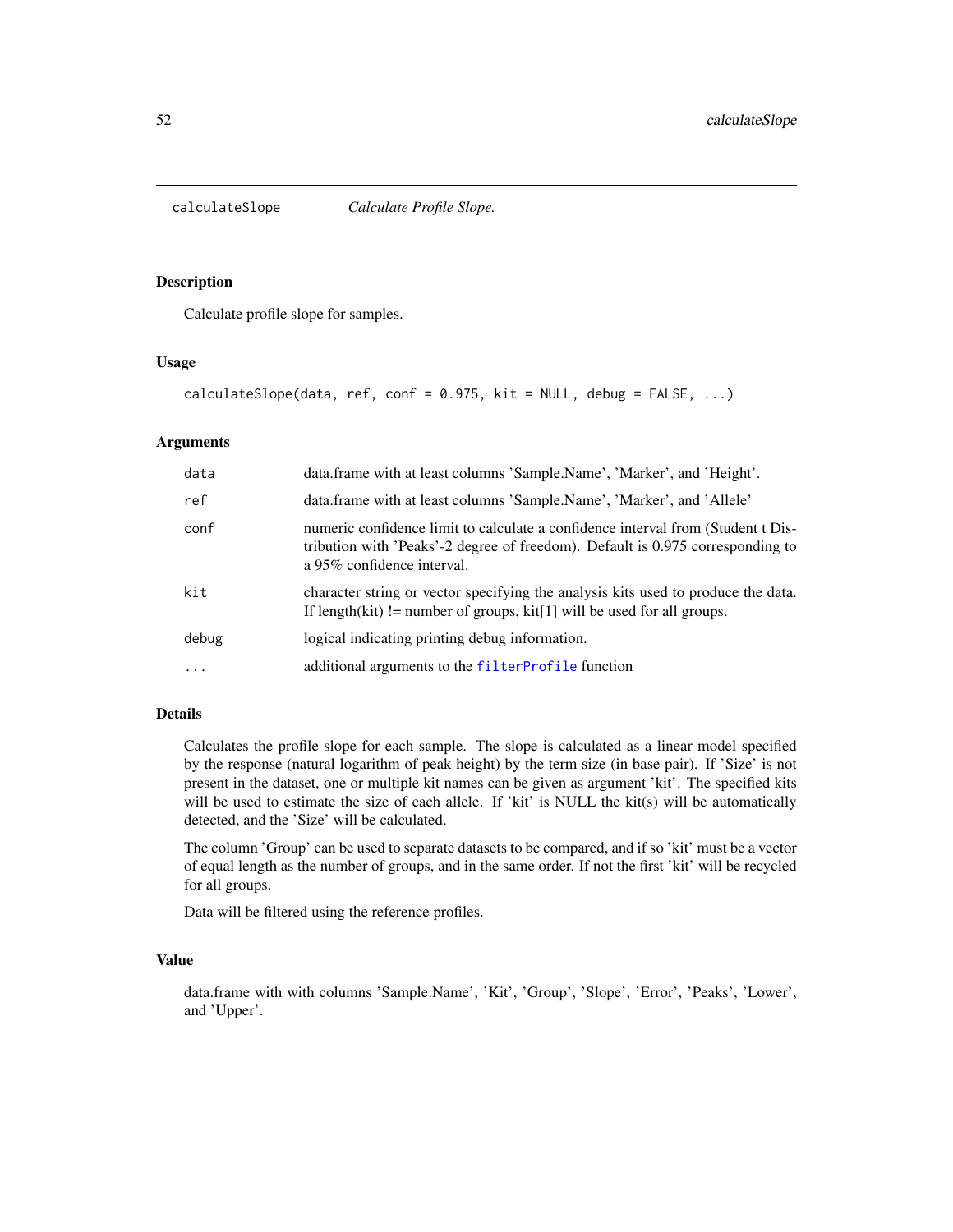GUI wrapper for the [calculateSlope](#page-51-0) function.

# Usage

```
calculateSlope_gui(
  env = parent.frame(),
  savegui = NULL,
  debug = FALSE,
  parent = NULL
)
```
# Arguments

| env     | environment in which to search for data frames.                        |
|---------|------------------------------------------------------------------------|
| savegui | logical indicating if GUI settings should be saved in the environment. |
| debug   | logical indicating printing debug information.                         |
| parent  | widget to get focus when finished.                                     |

# Details

Simplifies the use of the [calculateSlope](#page-51-0) function by providing a graphical user interface.

## Value

TRUE

# See Also

[calculateSlope](#page-51-0)

<span id="page-52-0"></span>calculateSpike *Detect Spike*

# Description

Detect samples with possible spikes in the DNA profile.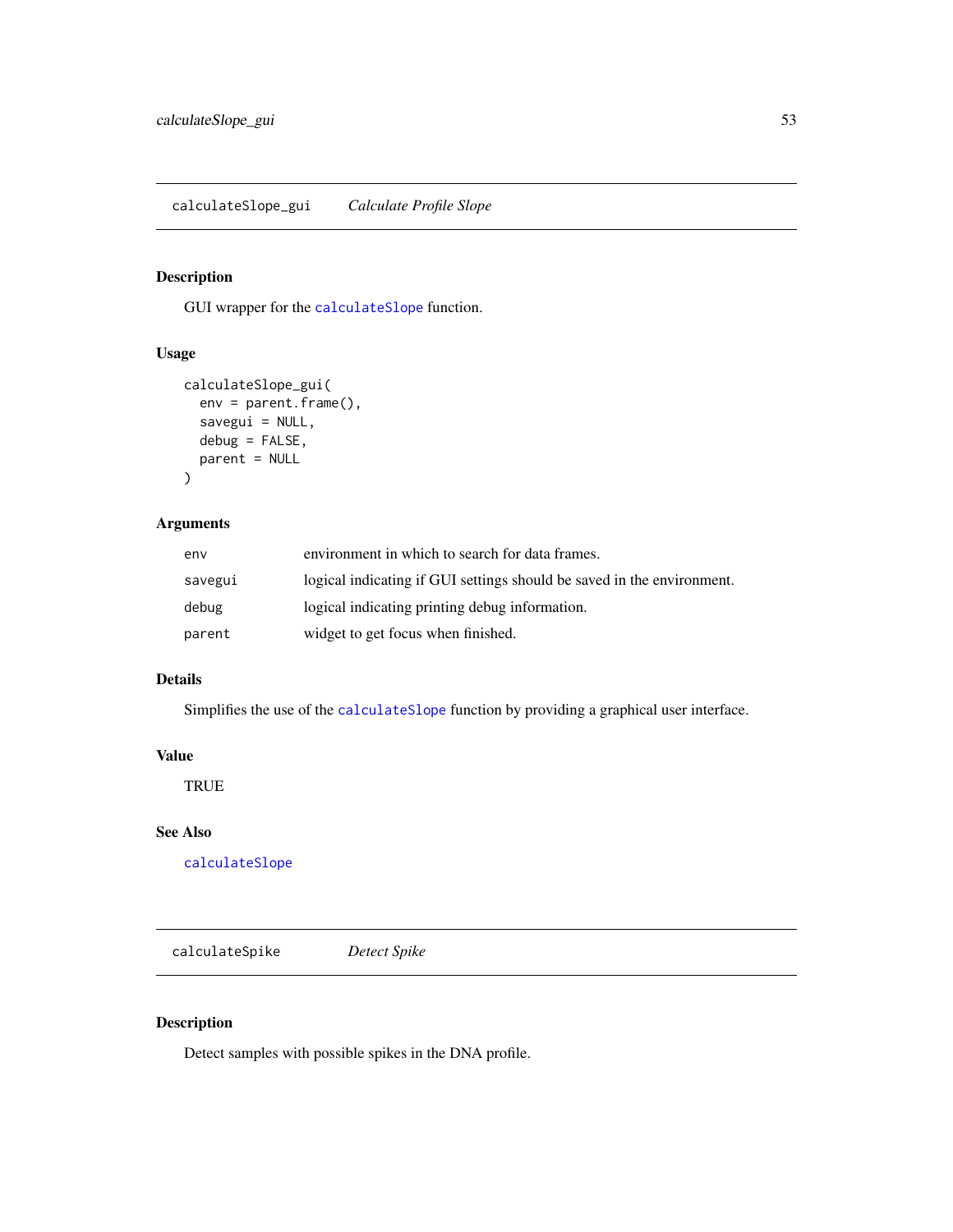# Usage

```
calculateSpike(
  data,
  threshold = NULL,
  tolerance = 2,
  kit = NULL,quick = FALSE,
  debug = FALSE
)
```
## **Arguments**

| data      | data.frame with including columns 'Sample.Name', 'Marker', 'Size'.                                                                                                                                                             |
|-----------|--------------------------------------------------------------------------------------------------------------------------------------------------------------------------------------------------------------------------------|
| threshold | numeric number of peaks of similar size in different dye channels to pass as a<br>possible spike (NULL = number of dye channels minus one to allow for one<br>unlabeled peak).                                                 |
| tolerance | numeric tolerance for Size. For the quick and dirty rounding method e.g. 1.5<br>rounds Size to $+/- 0.75$ bp. For the slower but more accurate method the value<br>is the maximum allowed difference between peaks in a spike. |
| kit       | string or numeric for the STR-kit used (NULL = auto detect).                                                                                                                                                                   |
| quick     | logical TRUE for the quick and dirty method. Default is FALSE which use a<br>slower but more accurate method.                                                                                                                  |
| debug     | logical indicating printing debug information.                                                                                                                                                                                 |

# Details

Creates a list of possible spikes by searching for peaks aligned vertically (i.e. nearly identical size). There are two methods to search. The default method (quick=FALSE) method that calculates the distance between each peak in a sample, and the quick and dirty method (quick=TRUE) that rounds the size and then group peaks with identical size. The rounding method is faster because it uses the data.table package. The accurate method is slower because it uses nested loops - the first through each sample to calculate the distance between all peaks, and the second loops through the distance matrix to identify which peaks lies within the tolerance. NB! The quick method may not catch all spikes since two peaks can be separated by rounding e.g. 200.5 and 200.6 becomes 200 and 201 respectively.

# Value

data.frame

# See Also

[data.table](#page-0-0)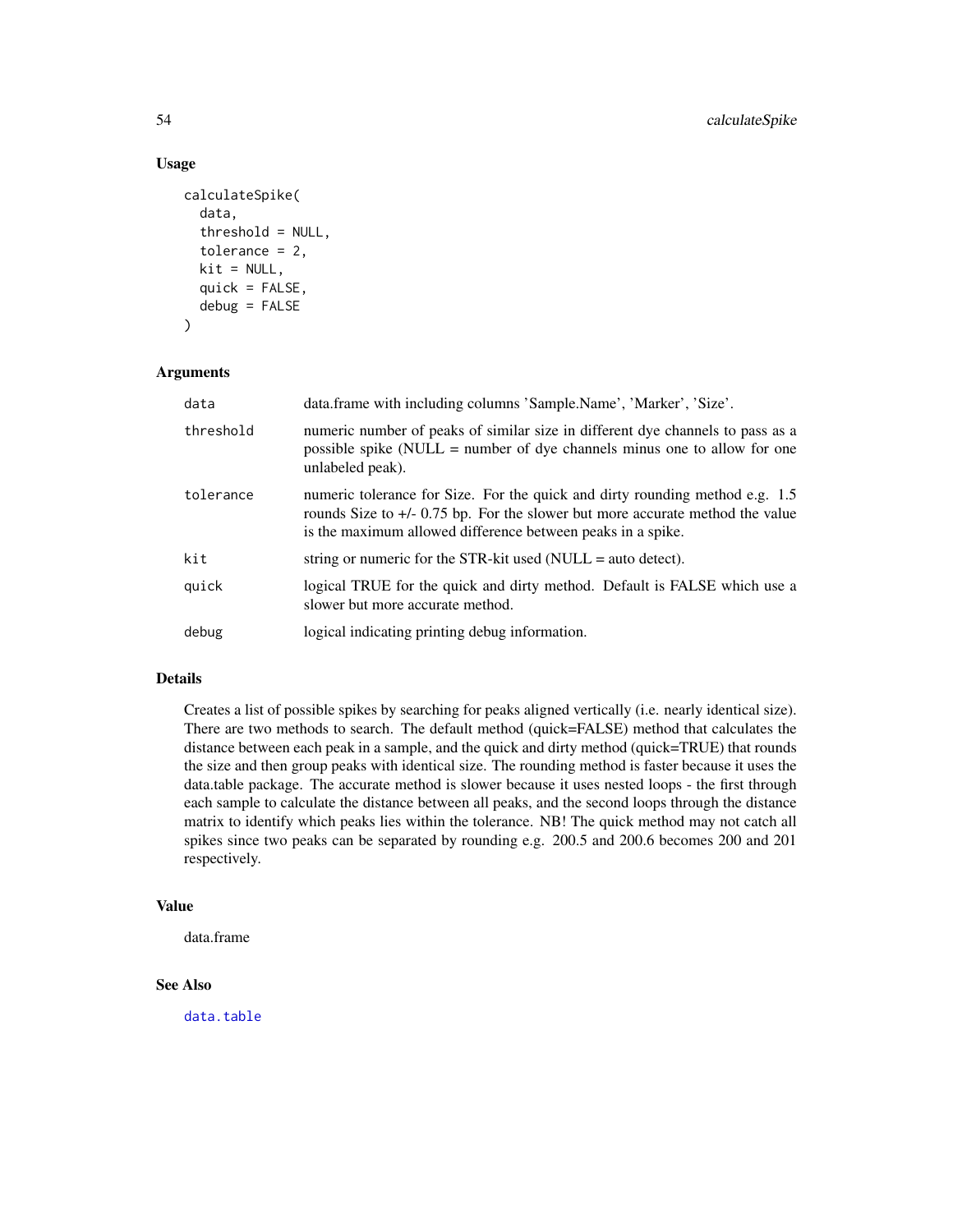calculateSpike\_gui *Detect Spike*

# Description

GUI wrapper for the [calculateSpike](#page-52-0) function.

# Usage

```
calculateSpike_gui(
  env = parent.frame(),
  savegui = NULL,
 debug = FALSE,
 parent = NULL
)
```
# Arguments

| env     | environment in which to search for data frames.                        |
|---------|------------------------------------------------------------------------|
| savegui | logical indicating if GUI settings should be saved in the environment. |
| debug   | logical indicating printing debug information.                         |
| parent  | widget to get focus when finished.                                     |

# Details

Simplifies the use of the [calculateSpike](#page-52-0) function by providing a graphical user interface.

## Value

**TRUE** 

# See Also

[calculateSpike](#page-52-0)

<span id="page-54-0"></span>calculateStatistics *Summary Statistics*

# Description

Calculate summary statistics for the selected target and scope.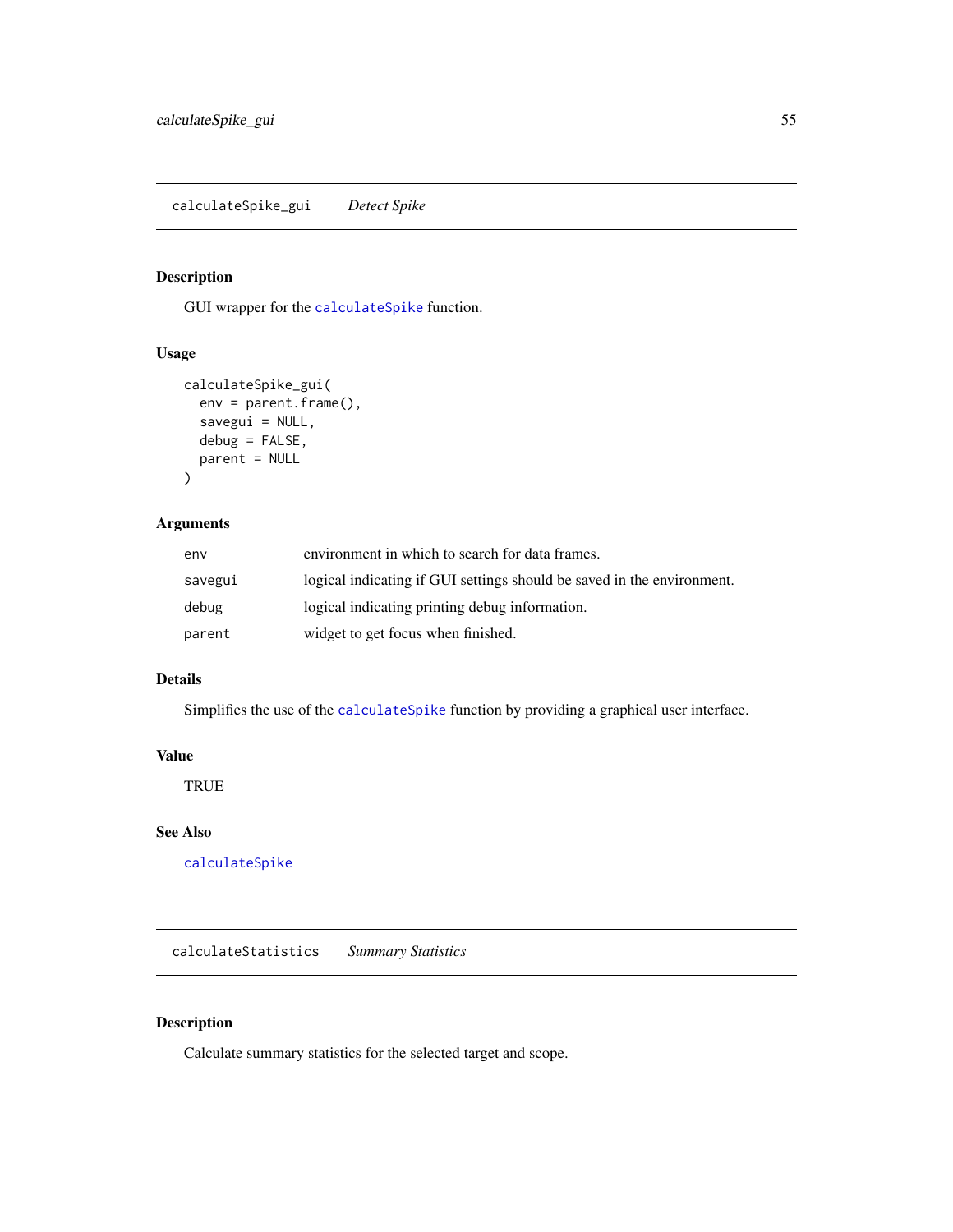# Usage

```
calculateStatistics(
  data,
  target,
  quant = 0.95,
  group = NULL,count = NULL,debug = FALSE
\mathcal{L}
```
# Arguments

| data   | data.frame containing the data of interest.           |
|--------|-------------------------------------------------------|
| target | character column to calculate summary statistics for. |
| quant  | numeric quantile to calculate 0.1, default 0.95.      |
| group  | character vector of column(s) to group by, if any.    |
| count  | character column to count unique values in, if any.   |
| debug  | logical indicating printing debug information.        |

## Details

Calculate summary statistics for the given target column ('X') across the entire dataset or grouped by one or multiple columns, and counts the number of unique values in the given count column ('Y'). Returns a data.frame with the grouped columns, number of unique values 'Y.n', number of observations 'X.n', the minimum value 'X.Min', the mean value 'X.Mean', standard deviation 'X.Stdv', and the provided percentile 'X.Perc.##'. For more details see unique, min, mean, sd, quantile.

## Value

data.frame with summary statistics.

calculateStatistics\_gui

*Calculate Statistics*

# Description

GUI wrapper for the [calculateStatistics](#page-54-0) function.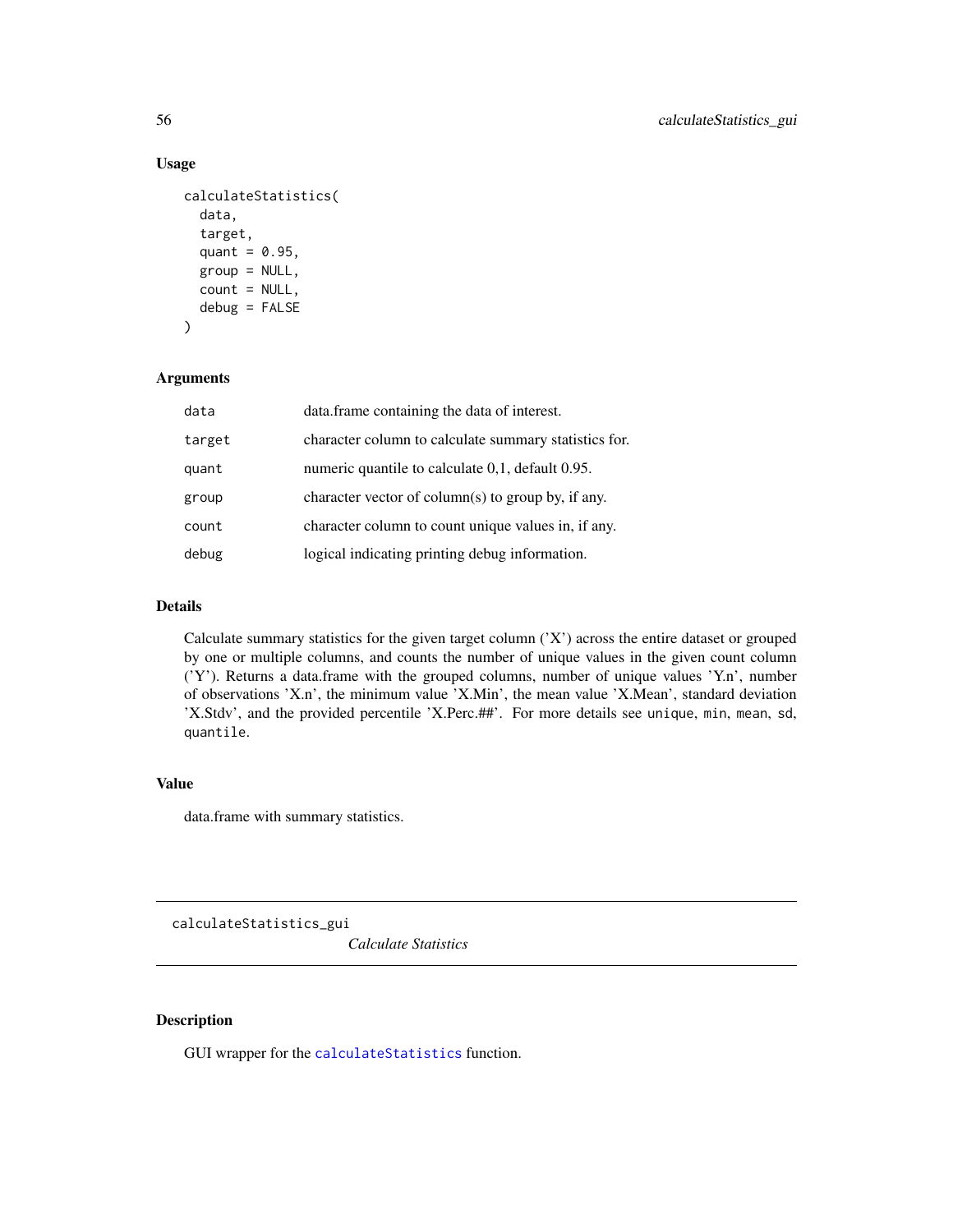# calculateStatistics\_gui 57

# Usage

```
calculateStatistics_gui(
  data = NULL,target = NULL,
  quant = 0.95,
  group = NULL,
  count = NULL,
  env = parent.frame(),
  savegui = NULL,
  debug = FALSE,
  parent = NULL
\mathcal{L}
```
## Arguments

| data    | character preselected data.frame if provided and exist in environment. |
|---------|------------------------------------------------------------------------|
| target  | character vector preselected target column.                            |
| quant   | numeric quantile to calculate. Default=0.95.                           |
| group   | character vector preselected column(s) to group by.                    |
| count   | character vector preselected column to count unique values in.         |
| env     | environment in which to search for data frames and save result.        |
| savegui | logical indicating if GUI settings should be saved in the environment. |
| debug   | logical indicating printing debug information.                         |
| parent  | widget to get focus when finished.                                     |

# Details

Simplifies the use of the [calculateStatistics](#page-54-0) function by providing a graphical user interface. Preselected values can be provided as arguments.

# Value

TRUE

# See Also

link{quantile}, link{min}, link{max}, link{mean}, link{sd}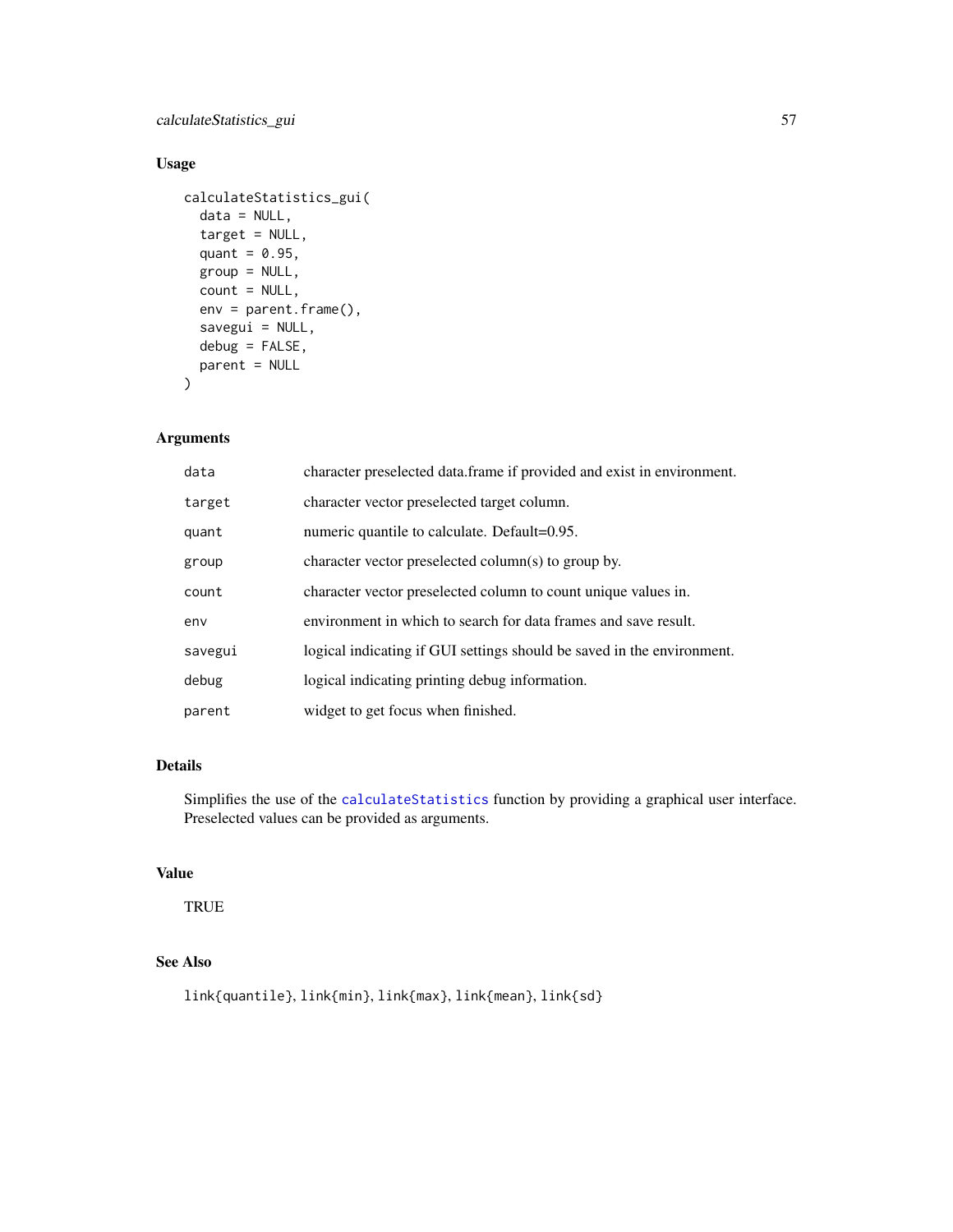<span id="page-57-0"></span>calculateStutter *Calculate Stutter*

# Description

Calculate statistics for stutters.

## Usage

```
calculateStutter(
  data,
  ref,
  back = 2,
  forward = 1,
  interference = 0,replace.val = NULL,
  by.val = NULL,
  debug = FALSE)
```
# Arguments

| data frame with genotype data. Requires columns 'Sample.Name', 'Marker',<br>'Allele', 'Height'.   |
|---------------------------------------------------------------------------------------------------|
| data frame with the known profiles. Requires columns 'Sample.Name', 'Marker',<br>'Allele'.        |
| integer for the maximal number of backward stutters (max size difference $2 =$<br>$n-2$ repeats). |
| integer for the maximal number of forward stutters (max size difference $1 = n+1$<br>repeats).    |
| integer specifying accepted level of allowed overlap.                                             |
| numeric vector with 'false' stutters to replace.                                                  |
| numeric vector with correct stutters.                                                             |
| logical indicating printing debug information.                                                    |
|                                                                                                   |

## Details

Calculates stutter ratios based on the 'reference' data set and a defined analysis range around the true allele.

NB! Off-ladder alleles ('OL') is NOT included in the analysis. NB! Labeled pull-ups or artefacts within stutter range IS included in the analysis.

There are three levels of allowed overlap (interference).  $0 =$  no interference (default): calculate the ratio for a stutter only if there are no overlap between the stutter or its allele with the analysis range of another allele.  $1 =$  stutter-stutter interference: calculate the ratio for a stutter even if the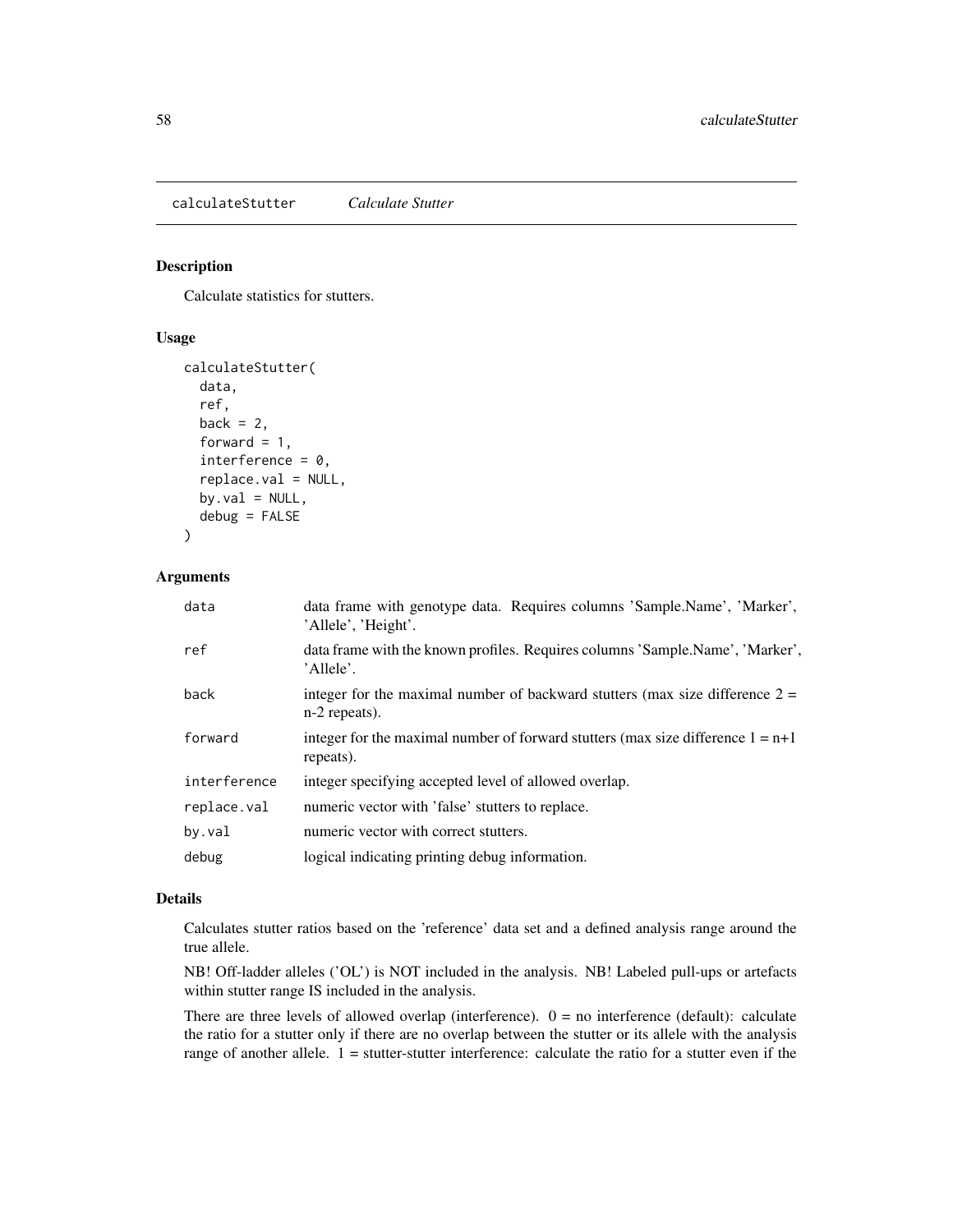# calculateStutter\_gui 59

stutter or its allele overlap with a stutter within the analysis range of another allele.  $2 =$  stutter-allele interference: calculate the ratio for a stutter even if the stutter and its allele overlap with the analysis range of another allele.

## Value

data.frame with extracted result.

calculateStutter\_gui *Calculate Stutter*

# Description

GUI wrapper for the [calculateStutter](#page-57-0) function.

## Usage

```
calculateStutter_gui(
  env = parent.frame(),
  savegui = NULL,
  debug = FALSE,
  parent = NULL
\mathcal{E}
```
# Arguments

| env     | environment in which to search for data frames and save result.        |
|---------|------------------------------------------------------------------------|
| savegui | logical indicating if GUI settings should be saved in the environment. |
| debug   | logical indicating printing debug information.                         |
| parent  | widget to get focus when finished.                                     |

# Details

Simplifies the use of the [calculateStutter](#page-57-0) function by providing a graphical user interface to it.

## Value

**TRUE** 

# See Also

[calculateStutter](#page-57-0), [checkSubset](#page-61-0)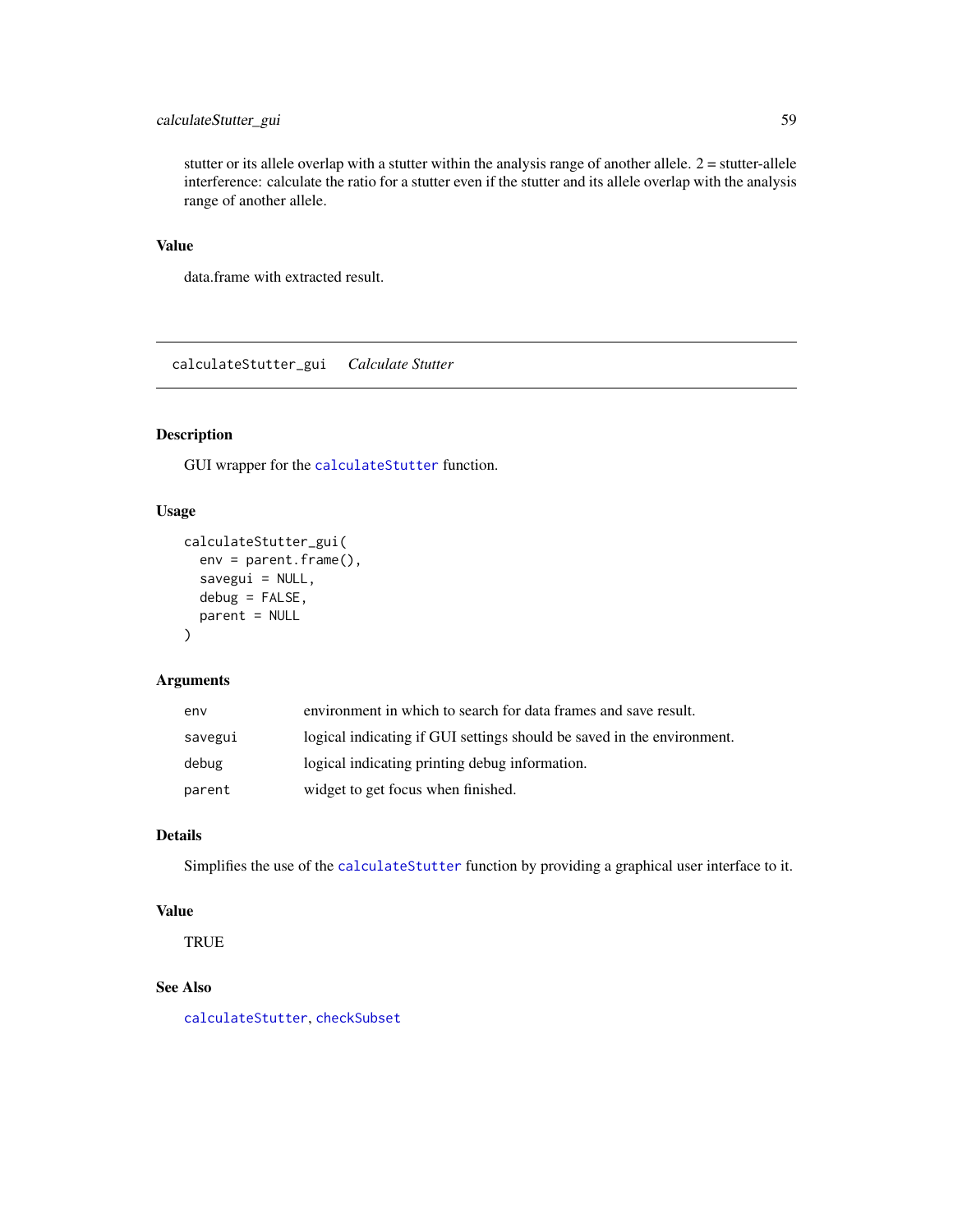Calculates point estimates for the stochastic threshold.

## Usage

```
calculateT(
  data,
  log.model = FALSE,p.dropout = 0.01,
 pred.int = 0.95,
  debug = FALSE
)
```
# Arguments

| data      | data.frame with dependent and explanatory values in columns named 'Dep' and<br>$Exp$ . |
|-----------|----------------------------------------------------------------------------------------|
| log.model | logical indicating if data should be log transformed. Default=FALSE.                   |
| p.dropout | numeric accepted risk to calculate point estimate for. Default=0.01.                   |
| pred.int  | numeric prediction interval. Default=0.95.                                             |
| debug     | logical indicating printing debug information.                                         |

# Details

Given a data.frame with observed values for the dependent variable (column 'Dep') and explanatory values (column 'Exp') point estimates corresponding to a risk level of p.dropout are calculated using logistic regression: glm(Dep~Exp,family=binomial("logit"). A conservative estimate is calculated from the pred.int. In addition the model parameters B0 (intercept) and B1 (slope), Hosmer-Lemeshow test statistic (p-value), and the number of observed and dropped out alleles is returned.

# Value

vector with named parameters

# See Also

[calculateDropout](#page-27-0), [calculateAllT](#page-16-0), [modelDropout\\_gui](#page-87-0), [plotDropout\\_gui](#page-94-0)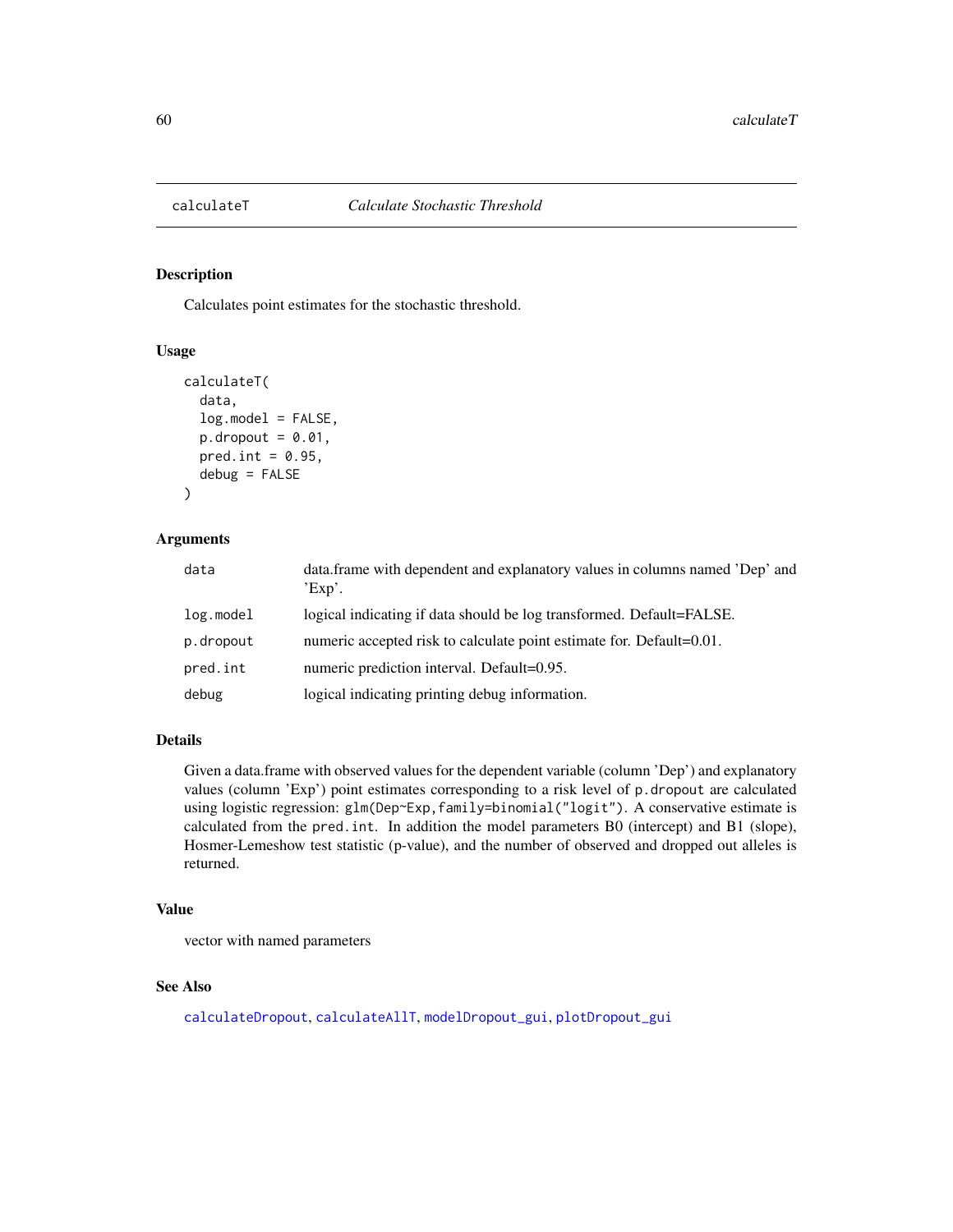## checkDataset *Check Dataset*

# Description

Check a data.frame before analysis.

# Usage

```
checkDataset(
  name,
  reqcol = NULL,slim = FALSE,
  slimcol = NULL,
  string = NULL,
  stringcol = NULL,
  env = parent.frame(),
 parent = NULL,
  debug = FALSE
)
```
# Arguments

| name      | character name of data.frame.                                                |
|-----------|------------------------------------------------------------------------------|
| regcol    | character vector with required column names.                                 |
| slim      | logical TRUE to check if 'slim' data.                                        |
| slimcol   | character vector with column names to check if 'slim' data.                  |
| string    | character vector with invalid strings in 'stringcol', return FALSE if found. |
| stringcol | character vector with column names to check for 'string'.                    |
| env       | environment where to look for the data frame.                                |
| parent    | parent gWidget.                                                              |
| debug     | logical indicating printing debug information.                               |

# Details

Check that the object exist, there are rows, the required columns exist, if data.frame is 'fat', and if invalid strings exist. Show error message if not.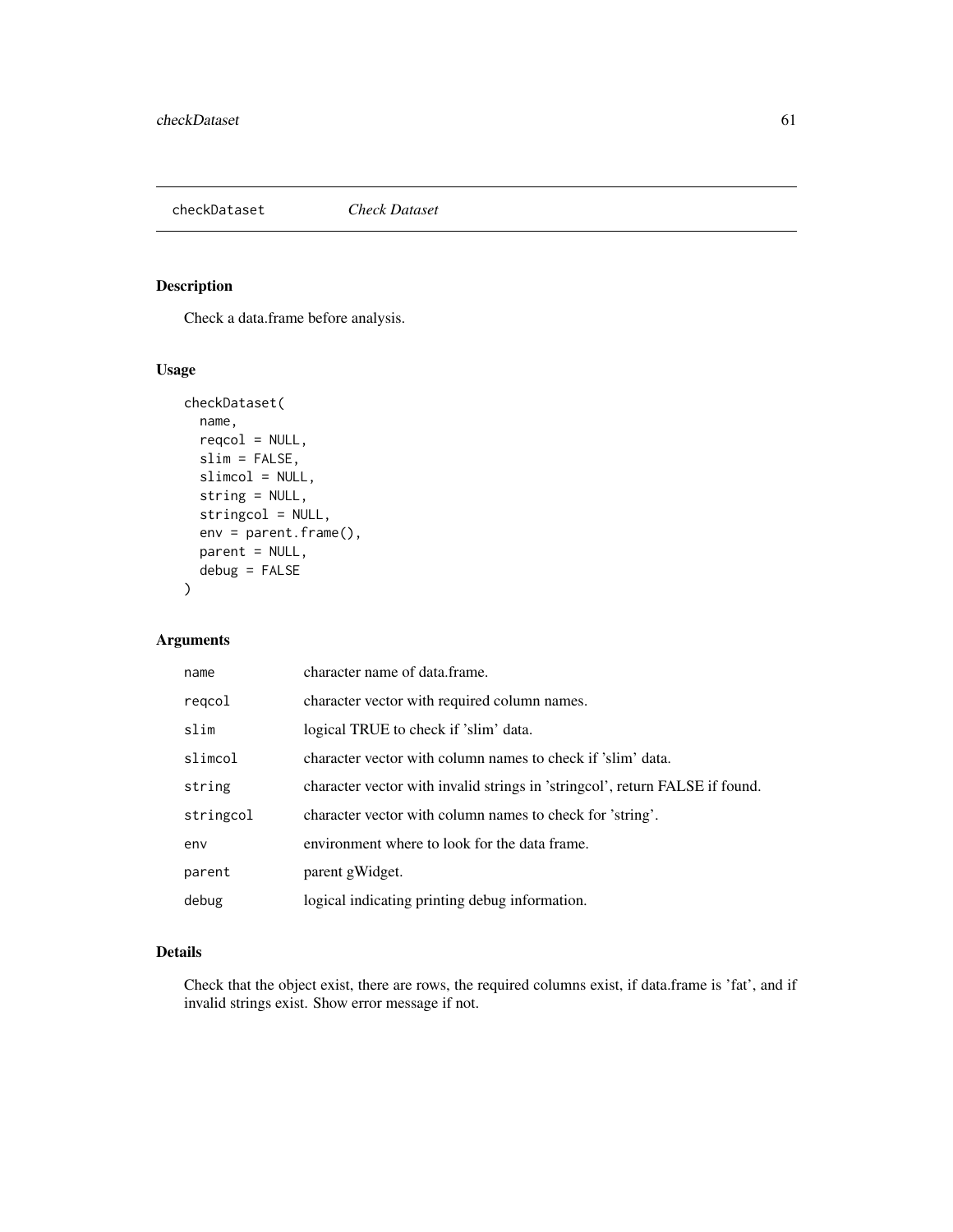<span id="page-61-0"></span>

Check the result of subsetting

# Usage

```
checkSubset(
 data,
  ref,
 console = TRUE,
  ignore.case = TRUE,
 word = FALSE,
 exact = FALSE,
 debug = FALSE
)
```
# Arguments

| data        | a data frame in GeneMapper format containing column 'Sample.Name'.                                                          |
|-------------|-----------------------------------------------------------------------------------------------------------------------------|
| ref         | a data frame in GeneMapper format containing column 'Sample.Name', OR an<br>atomic vector e.g. a single sample name string. |
| console     | logical, if TRUE result is printed to R console, if FALSE a string is returned.                                             |
| ignore.case | logical, if TRUE case insensitive matching is used.                                                                         |
| word        | logical, if TRUE only word matching (regex).                                                                                |
| exact       | logical, if TRUE only exact match.                                                                                          |
| debug       | logical indicating printing debug information.                                                                              |

# Details

Check if ref and sample names are unique for subsetting. Prints the result to the R-prompt.

## See Also

[grep](#page-0-0)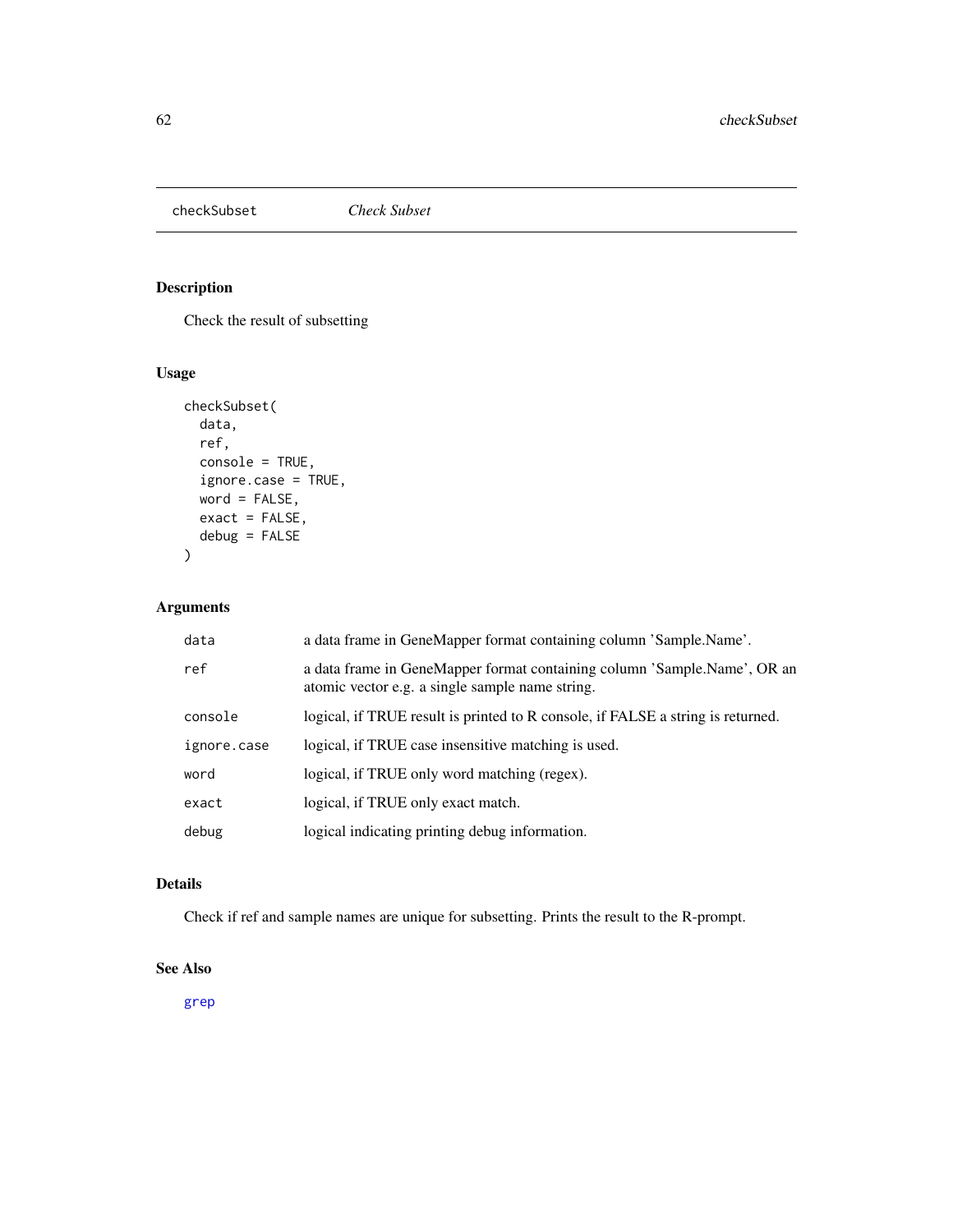checkSubset\_gui *Check Subset*

# Description

GUI wrapper for the [checkSubset](#page-61-0) function.

# Usage

```
checkSubset_gui(
  env = parent.frame(),
  savegui = NULL,
 debug = FALSE,
 parent = NULL
)
```
# Arguments

| env     | environment in which to search for data frames.                        |
|---------|------------------------------------------------------------------------|
| savegui | logical indicating if GUI settings should be saved in the environment. |
| debug   | logical indicating printing debug information.                         |
| parent  | widget to get focus when finished.                                     |

# Details

Simplifies the use of the [checkSubset](#page-61-0) function by providing a graphical user interface to it.

# Value

TRUE

## See Also

[checkSubset](#page-61-0)

colConvert *Convert Columns*

# Description

Internal helper function.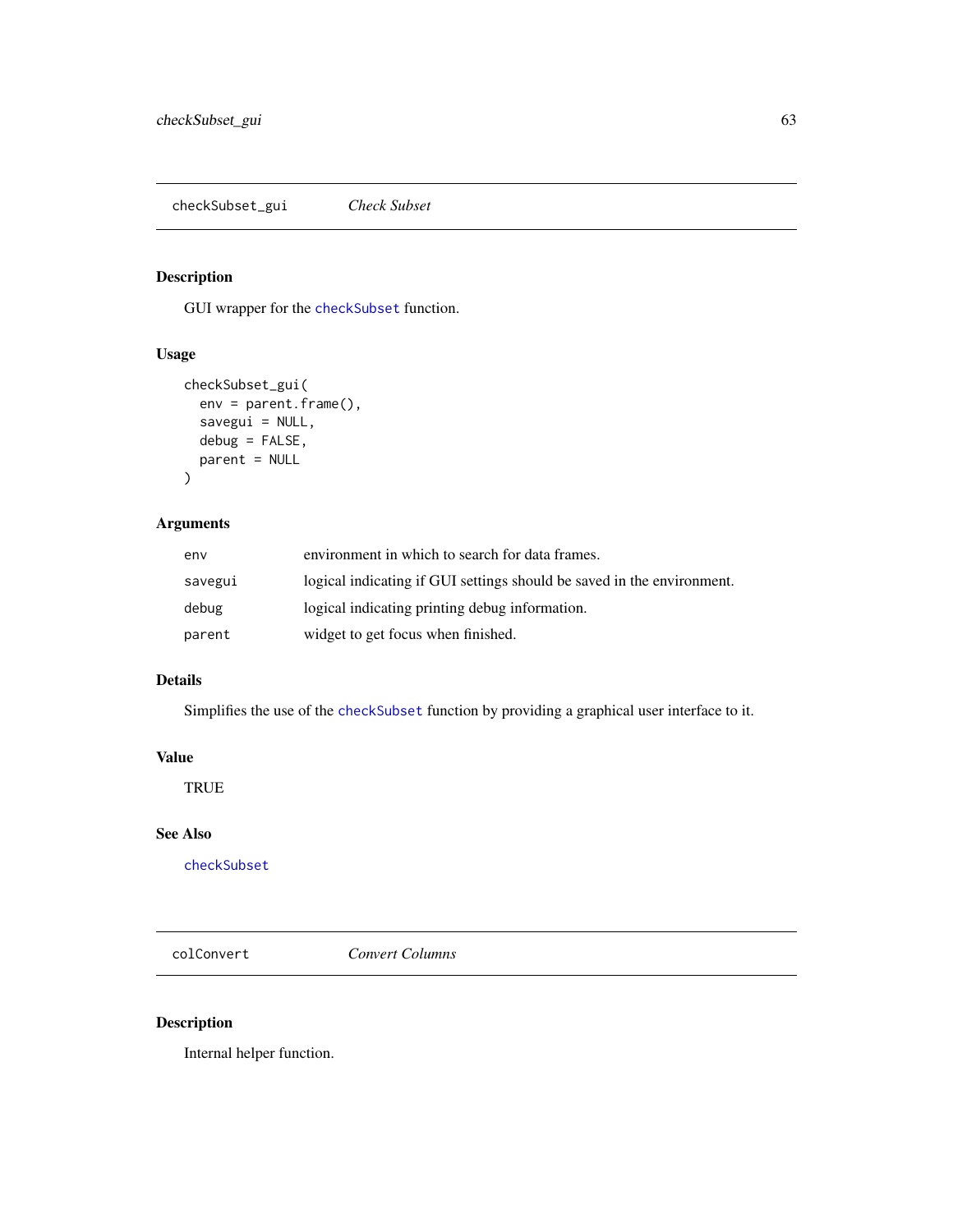# Usage

```
colConvert(
  data,
  columns = "Height|Size|Data.Point",
  ignore.case = TRUE,
  fixed = FALSE,
  debug = FALSE
)
```
# Arguments

| data        | data.frame.                                                                                                                                                                                         |
|-------------|-----------------------------------------------------------------------------------------------------------------------------------------------------------------------------------------------------|
| columns     | character string containing a regular expression (or character string for fixed $=$<br>TRUE) to be matched in the given character vector (separate multiple column<br>names by $\vert$ in reg.exp). |
| ignore.case | logical TRUE to ignore case in matching.                                                                                                                                                            |
| fixed       | logical TRUE if columns is a string to be matched as is.                                                                                                                                            |
| debug       | logical indicating printing debug information.                                                                                                                                                      |

# Details

Takes a data frame as input and return it after converting known numeric columns to numeric.

## Value

data.frame.

| Column Names |
|--------------|
|--------------|

# Description

Internal helper function.

# Usage

```
colNames(data, slim = TRUE, concatenate = NULL, numbered = TRUE, debug = FALSE)
```
# Arguments

| data        | data.frame.                                                                                                               |
|-------------|---------------------------------------------------------------------------------------------------------------------------|
| slim        | logical, TRUE returns column names occurring once, FALSE returns column<br>names occurring multiple times.                |
| concatenate | string, if not NULL returns a single string with column names concatenated by<br>the provided string instead of a vector. |
| numbered    | logical indicating if repeated column names must have a number suffix.                                                    |
| debug       | logical indicating printing debug information.                                                                            |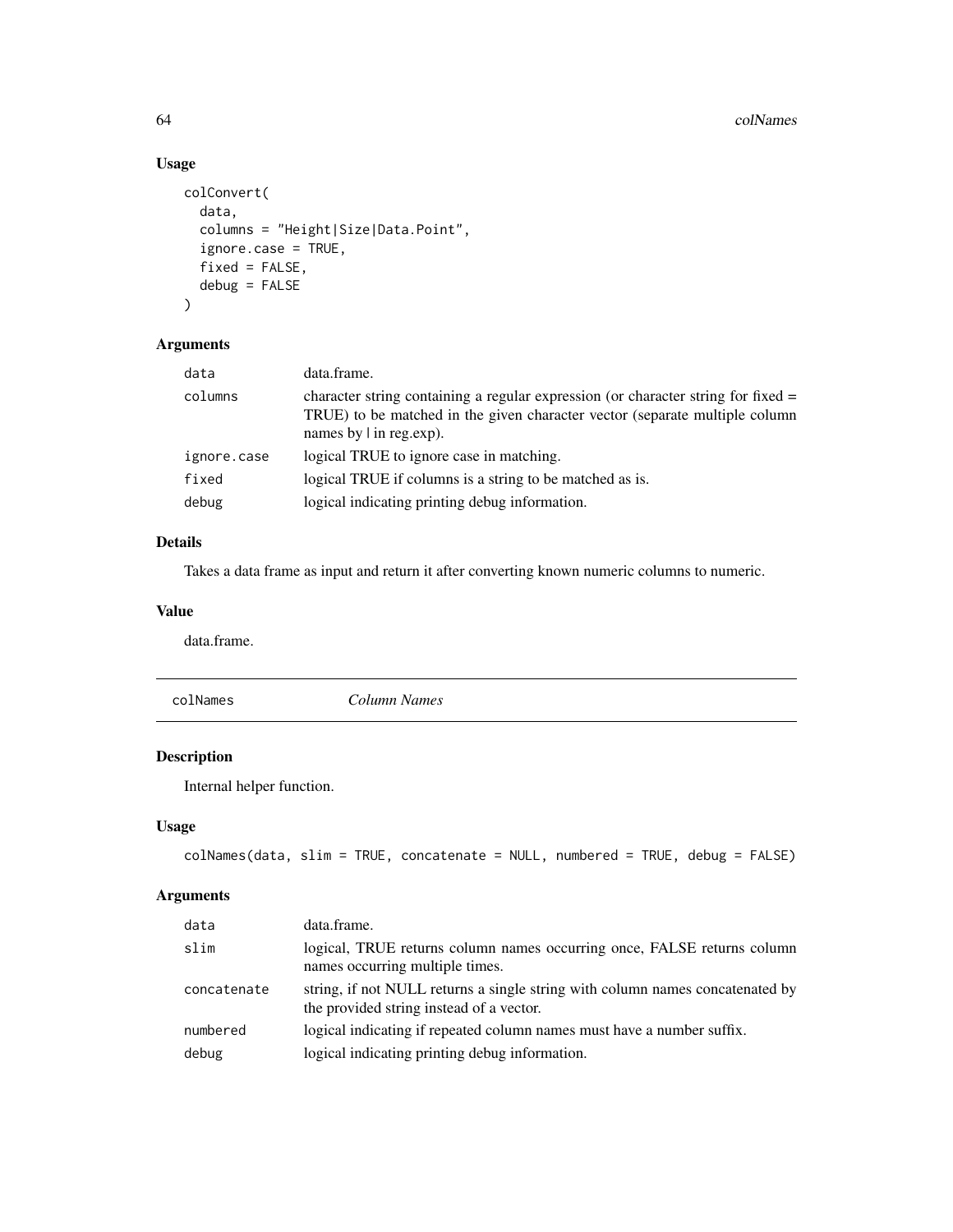#### columns 65

# Details

Takes a data frame as input and return either column names occurring once or multiple times. Matching is done by the 'base name' (the substring to the left of the last period, if any). The return type is a string vector by default, or a single string of column names separated by a string 'concatenate' (see 'collapse' in paste for details). There is an option to limit multiple names to those with a number suffix.

# Value

character, vector or string.

<span id="page-64-0"></span>

columns *Column Actions*

## Description

Perform actions on columns.

# Usage

```
columns(
  data,
  col1 = NA,
  col2 = NA,
  operator = "8",fixed = NA,
  target = NA,
  start = 1,
  stop = 1,
  debug = FALSE
)
```
## Arguments

| data     | a data frame.                                                                                                                          |
|----------|----------------------------------------------------------------------------------------------------------------------------------------|
| col1     | character column name to perform action on.                                                                                            |
| col2     | character optional second column name to perform action on.                                                                            |
| operator | character to indicate operator: $\&c$ concatenate, '+' add, '*' multiply, '-' sub-<br>tract, '/' divide, 'substr' extract a substring. |
| fixed    | character or numeric providing the second operand if 'col2' is not used.                                                               |
| target   | character to specify column name for result. Default is to overwrite 'coll'. If<br>not present it will be added.                       |
| start    | integer, the first position to be extracted.                                                                                           |
| stop     | integer, the last position to be extracted.                                                                                            |
| debug    | logical to indicate if debug information should be printed.                                                                            |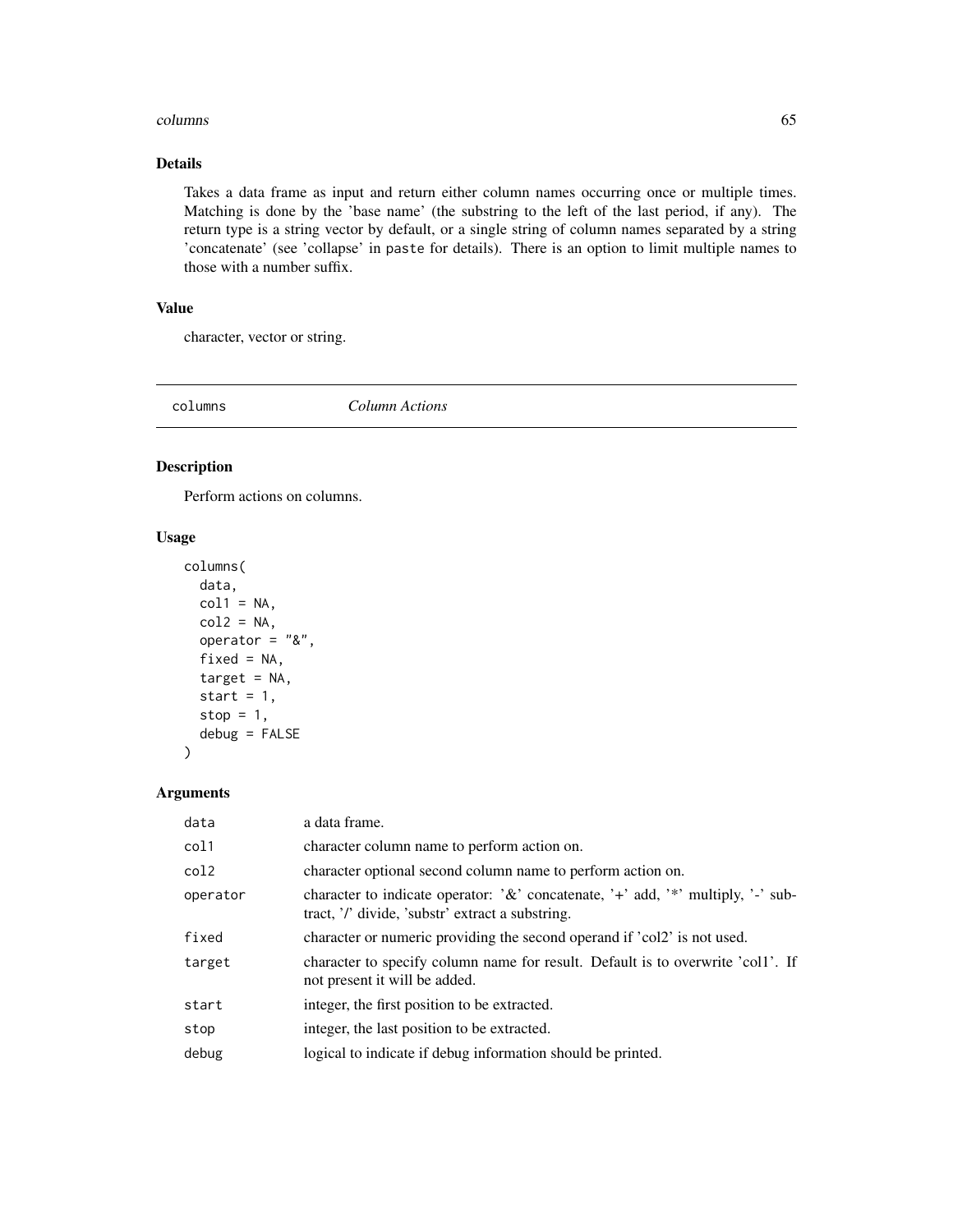# Details

Perform actions on columns in a data frame. There are five actions: concatenate, add, multiply, subtract, divide. The selected action can be performed on two columns, or one column and a fixed value, or a new column can be added. A target column for the result is specified. NB! if the target column already exist it will be overwritten, else it will be created. A common use is to create a unique Sample.Name from the existing Sample.Name column and e.g. the File.Name or File.Time columns. It can also be used to calculate the Amount from the Concentration.

# Value

data frame.

#### See Also

[substr](#page-0-0)

#### Examples

```
# Get a sample dataset.
data(set2)
# Add concatenate Sample.Name and Dye.
set2 \le columns(data = set2, col1 = "Sample.Name", col2 = "Dye")
# Multiply Height by 4.
set2 <- columns(data = set2, col1 = "Height", operator = "*", fixed = 4)
# Add a new column.
set2 <- columns(data = set2, operator = "&", fixed = "1234", target = "Batch")
```
columns\_gui *Column Actions*

#### Description

GUI wrapper for the [columns](#page-64-0) function.

#### Usage

```
columns_gui(env = parent.frame(), savegui = NULL, debug = FALSE, parent = NULL)
```
#### **Arguments**

| env     | environment in which to search for data frames.                        |
|---------|------------------------------------------------------------------------|
| savegui | logical indicating if GUI settings should be saved in the environment. |
| debug   | logical indicating printing debug information.                         |
| parent  | widget to get focus when finished.                                     |

## Details

Simplifies the use of the [columns](#page-64-0) function by providing a graphical user interface to it.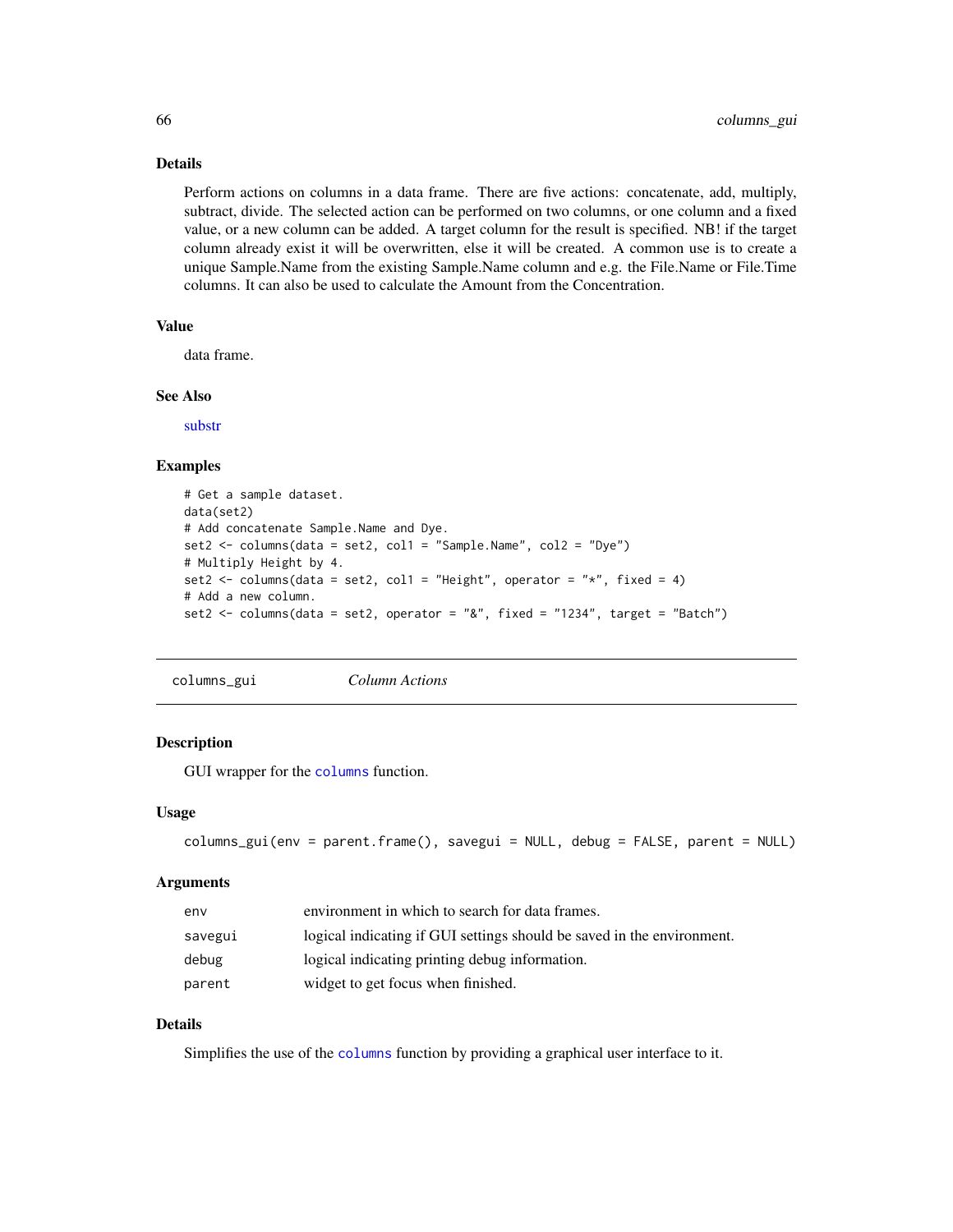## combineBinsAndPanels 67

## Value

**TRUE** 

combineBinsAndPanels *Combine Bins And Panels Files.*

# **Description**

Combines useful information into one dataset.

## Usage

combineBinsAndPanels(bin, panel)

# Arguments

| bin   | data frame created from the 'bins' file.   |
|-------|--------------------------------------------|
| panel | data frame created from the 'panels' file. |

# Details

Combines information from two sources ('Bins' and 'Panels' file) to create a dataset containing information about panel name, marker name, alleles in the allelic ladder, their size and size range, a flag indicating virtual alleles, fluorophore color, repeat size, marker range. The short name, full name, and sex marker flag is populated through the makeKit\_gui user interface. In addition the function calculates an estimated offset for each marker, which can be used for creating EPG like plots. Note: offset is estimated by taking the smallest physical ladder fragment e.g. 98.28 for D3 in ESX17. Round this to an integer (98) and finally subtract the number of base pair for that repeat i.e.  $4*9=36$ , which gives an offset of  $98-36 = 62$  bp. Microvariants are handled by taking the decimal part multiplied with 10 and adding this to the number of base pair e.g.  $9.3 = 4*9 + 0.3*10 = 39$  bp.

#### Value

data frame containing columns 'Panel', 'Marker', 'Allele', 'Size', 'Size.Min', 'Size.Max', 'Virtual', 'Color', 'Repeat', 'Marker.Min', 'Marker.Max', 'Offset', 'Short.Name', 'Full.Name'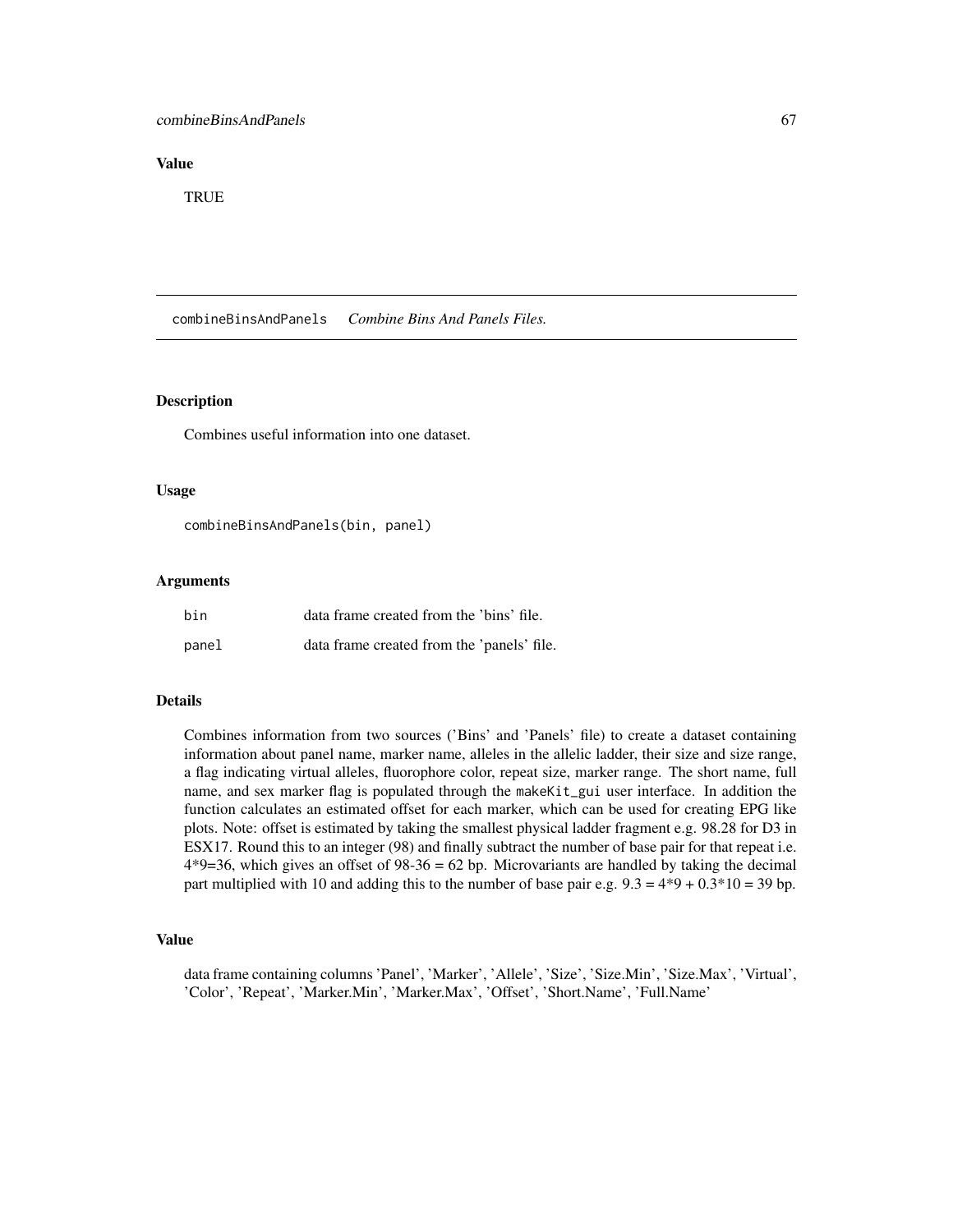<span id="page-67-0"></span>

GUI for combining two datasets.

## Usage

```
combine_gui(env = parent.frame(), debug = FALSE, parent = NULL)
```
# Arguments

| env    | environment in which to search for data frames. |
|--------|-------------------------------------------------|
| debug  | logical indicating printing debug information.  |
| parent | widget to get focus when finished.              |

## Details

Simple GUI to combine two datasets using the [rbind.fill](#page-0-0) function. NB! Datasets must have identical column names but not necessarily in the same order.

# Value

TRUE

<span id="page-67-1"></span>cropData\_gui *Crop Or Replace*

# Description

GUI simplifying cropping and replacing values in data frames.

# Usage

```
cropData_gui(
  env = parent.frame(),
  savegui = NULL,
  debug = FALSE,
  parent = NULL
\mathcal{E}
```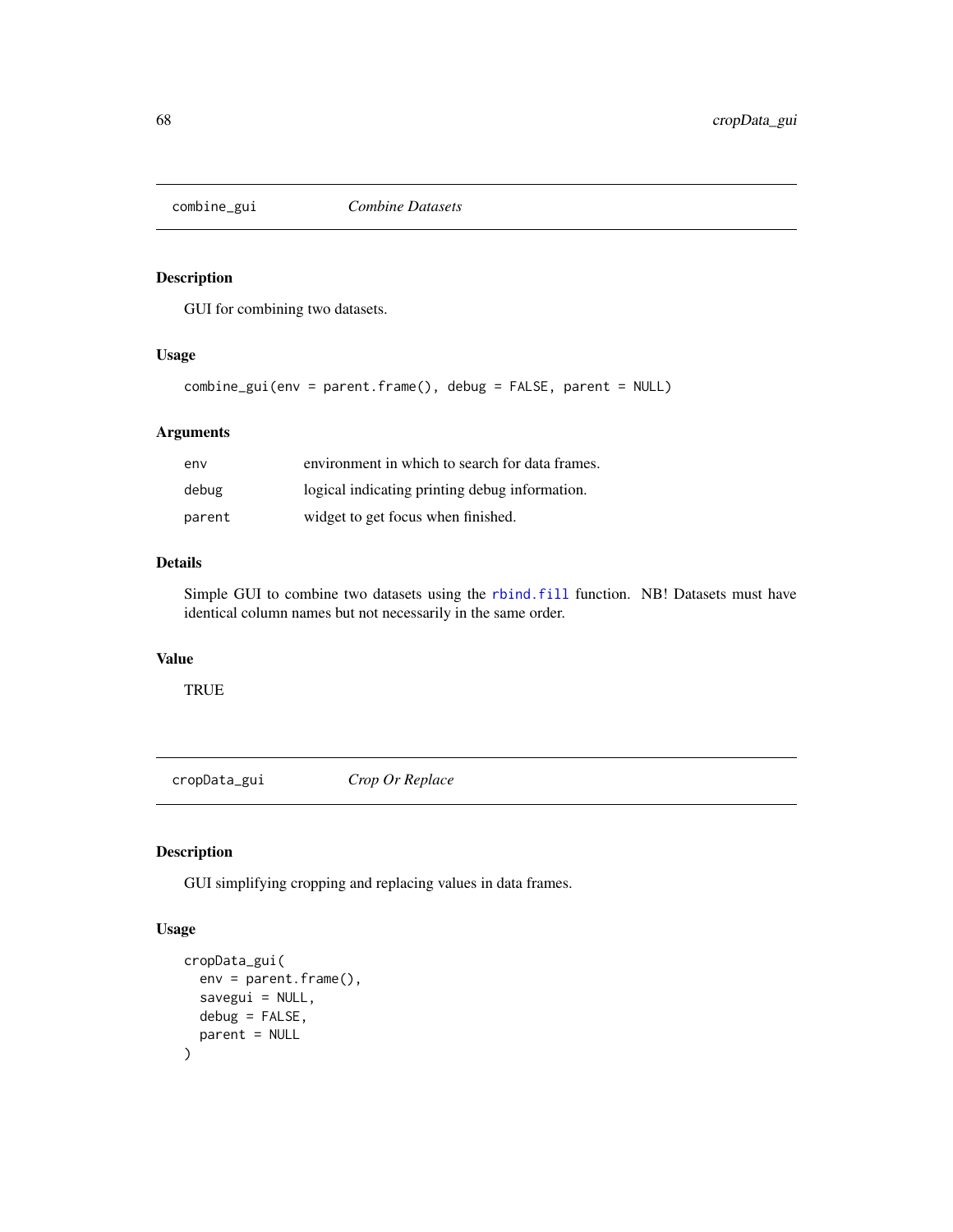#### detectKit 69 and 59 and 59 and 59 and 59 and 59 and 59 and 59 and 59 and 59 and 59 and 59 and 59 and 59 and 59

#### **Arguments**

| env     | environment in which to search for data frames.                        |
|---------|------------------------------------------------------------------------|
| savegui | logical indicating if GUI settings should be saved in the environment. |
| debug   | logical indicating printing debug information.                         |
| parent  | widget to get focus when finished.                                     |

## Details

Select a data frame from the drop-down and a target column. To remove rows with 'NA' check the appropriate box. Select to discard or replace values and additional options. Click button to 'Apply' changes. Multiple actions can be performed on one dataset before saving as a new dataframe. NB! Check that data type is correct before click apply to avoid strange behavior. If data type is numeric any string will become a numeric 'NA'.

## Value

**TRUE** 

# See Also

[trim\\_gui](#page-121-0), [editData\\_gui](#page-69-0), [combine\\_gui](#page-67-0)

detectKit *Detect Kit*

## Description

Finds the most likely STR kit for a dataset.

## Usage

detectKit(data, index = FALSE, debug = FALSE)

## Arguments

| data  | data frame with column 'Marker' or vector with marker names. |
|-------|--------------------------------------------------------------|
| index | logical, returns kit index if TRUE or short name if FALSE.   |
| debug | logical, prints debug information if TRUE.                   |

# Details

The function first check if there is a 'kit' attribute for the dataset. If there was a 'kit' attribute, and a match is found in getKit the corresponding kit or index is returned. If an attribute does not exist the function looks at the markers in the dataset and returns the most likely kit(s).

# Value

integer or string indicating the detected kit.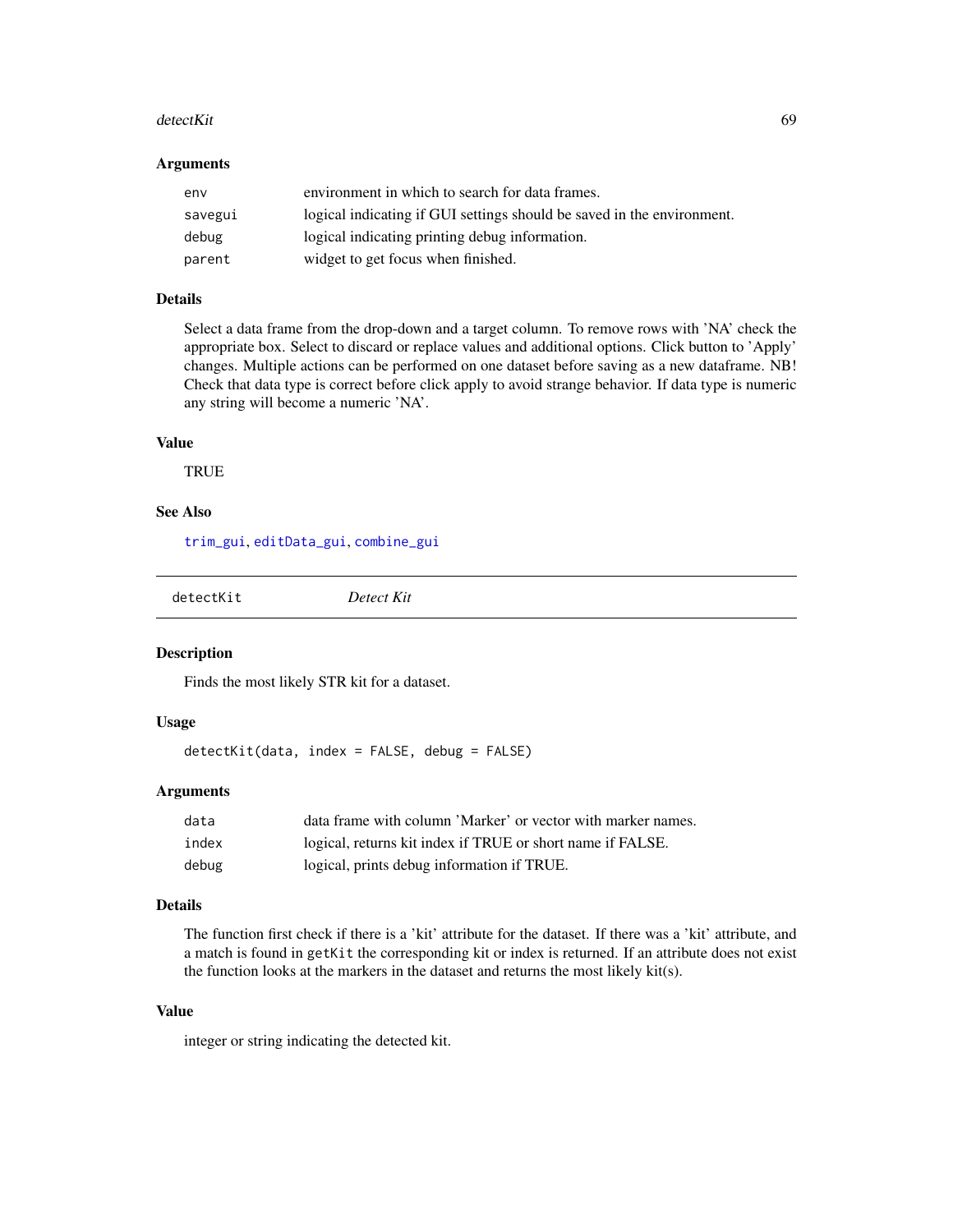<span id="page-69-0"></span>

GUI to edit and view data frames.

## Usage

```
editData_gui(
  env = parent.frame(),
  savegui = NULL,
  data = NULL,name = NULL,edit = TRUE,debug = FALSE,
  parent = NULL
\mathcal{L}
```
# Arguments

| env     | environment in which to search for data frames.                                                                        |
|---------|------------------------------------------------------------------------------------------------------------------------|
| savegui | logical indicating if GUI settings should be saved in the environment.                                                 |
| data    | data.frame for instant viewing.                                                                                        |
| name    | character string with the name of the provided dataset.                                                                |
| edit    | logical TRUE to enable edit (uses gdf), FALSE to view and enable sorting by<br>clicking a column header (uses gtable). |
| debug   | logical indicating printing debug information.                                                                         |
| parent  | widget to get focus when finished.                                                                                     |

# Details

Select a data frame from the drop-down to view or edit a dataset. It is possible to save as a new dataframe. To enable sorting by clicking the column headers the view mode must be used (i.e. edit = FALSE). There is an option to limit the number of rows shown that can be used to preview large datasets that may otherwise cause performance problems. Attributes of the dataset can be views in a separate window.

## Value

**TRUE** 

## See Also

[trim\\_gui](#page-121-0), [cropData\\_gui](#page-67-1), [combine\\_gui](#page-67-0)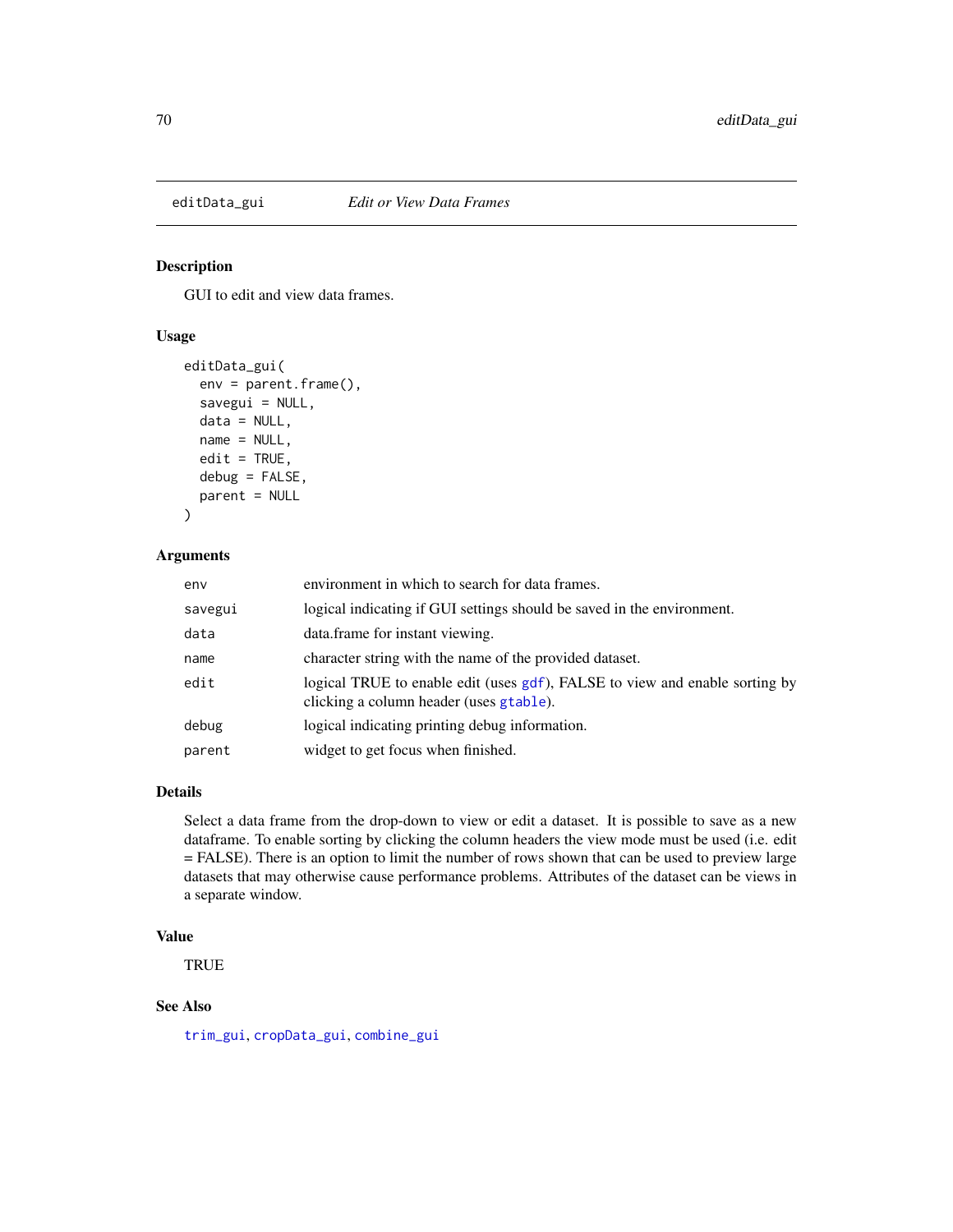<span id="page-70-0"></span>export *Export*

# Description

Exports or saves various objects.

# Usage

```
export(
 object,
 name = NA,use.object.name = is.na(name),
 env = parent.frame(),
 path = NA,
 ext = "auto",delim = "\t",
 width = 3000,
 height = 2000,
 res = 250,overwrite = FALSE,
 debug = FALSE
)
```
# Arguments

| object          | string, list or vector containing object names to be exported.                                                                                                                                                |
|-----------------|---------------------------------------------------------------------------------------------------------------------------------------------------------------------------------------------------------------|
| name            | string, list or vector containing file names. Multiple names as string must be<br>separated by pipe 'l' or comma ','. If not equal number of names as objects, first<br>name will be used to construct names. |
| use.object.name |                                                                                                                                                                                                               |
|                 | logical, if TRUE file name will be the same as object name.                                                                                                                                                   |
| env             | environment where the objects exists.                                                                                                                                                                         |
| path            | string specifying the destination folder exported objects.                                                                                                                                                    |
| ext             | string specifying file extension. Default is 'auto' for automatic txt or png based<br>on object class. If .RData all objects will be exported as .RData files.                                                |
| delim           | string specifying the delimiter used as separator.                                                                                                                                                            |
| width           | integer specifying the width of the image.                                                                                                                                                                    |
| height          | integer specifying the height of the image.                                                                                                                                                                   |
| res             | integer specifying the resolution of the image.                                                                                                                                                               |
| overwrite       | logical, TRUE if existing files should be overwritten.                                                                                                                                                        |
| debug           | logical indicating printing debug information.                                                                                                                                                                |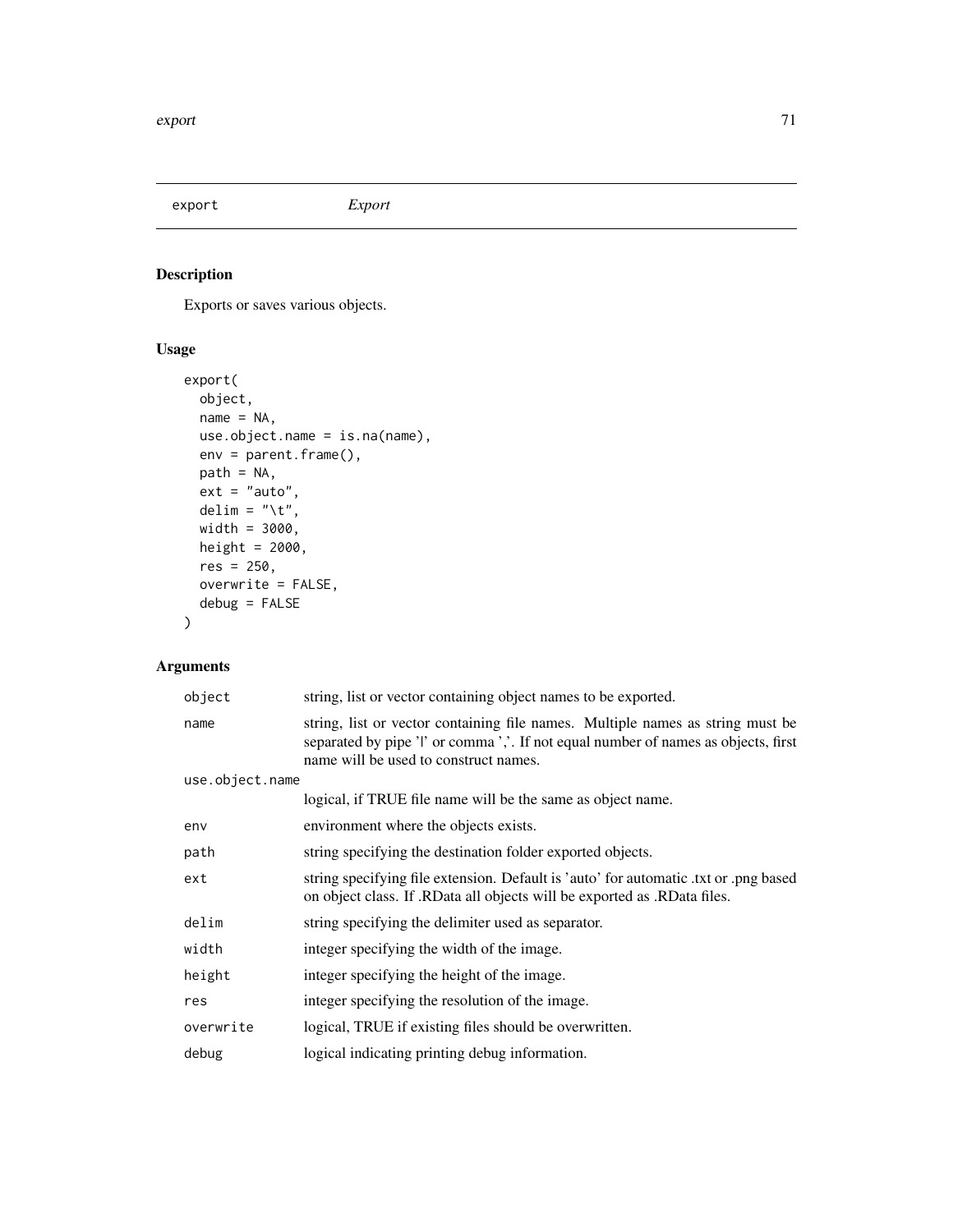# Details

Export objects to a directory on the file system. Currently only objects of class data.frames or ggplot are supported. data.frame objects will be exported as '.txt' and ggplot objects as '.png'. .RData applies to all supported object types.

#### Value

NA if all objects were exported OR, data.frame with columns 'Object', 'Name', and 'New.Name' with objects that were not exported.

export\_gui *Export*

## Description

GUI wrapper for the [export](#page-70-0) function.

#### Usage

```
export_gui(
  obj = listObjects(env = env, obj.class = c("data.frame", "ggplot")),
  env = parent.frame(),
  savegui = NULL,
  debug = FALSE,
  parent = NULL
)
```
## Arguments

| obj     | character vector with object names.                                      |
|---------|--------------------------------------------------------------------------|
| env     | environment where the objects exist. Default is the current environment. |
| savegui | logical indicating if GUI settings should be saved in the environment.   |
| debug   | logical indicating printing debug information.                           |
| parent  | widget to get focus when finished.                                       |

# Details

Simplifies the use of the [export](#page-70-0) function by providing a graphical user interface to it. Currently all available objects provided are selected by default.

# Value

**TRUE** 

## See Also

[export](#page-70-0)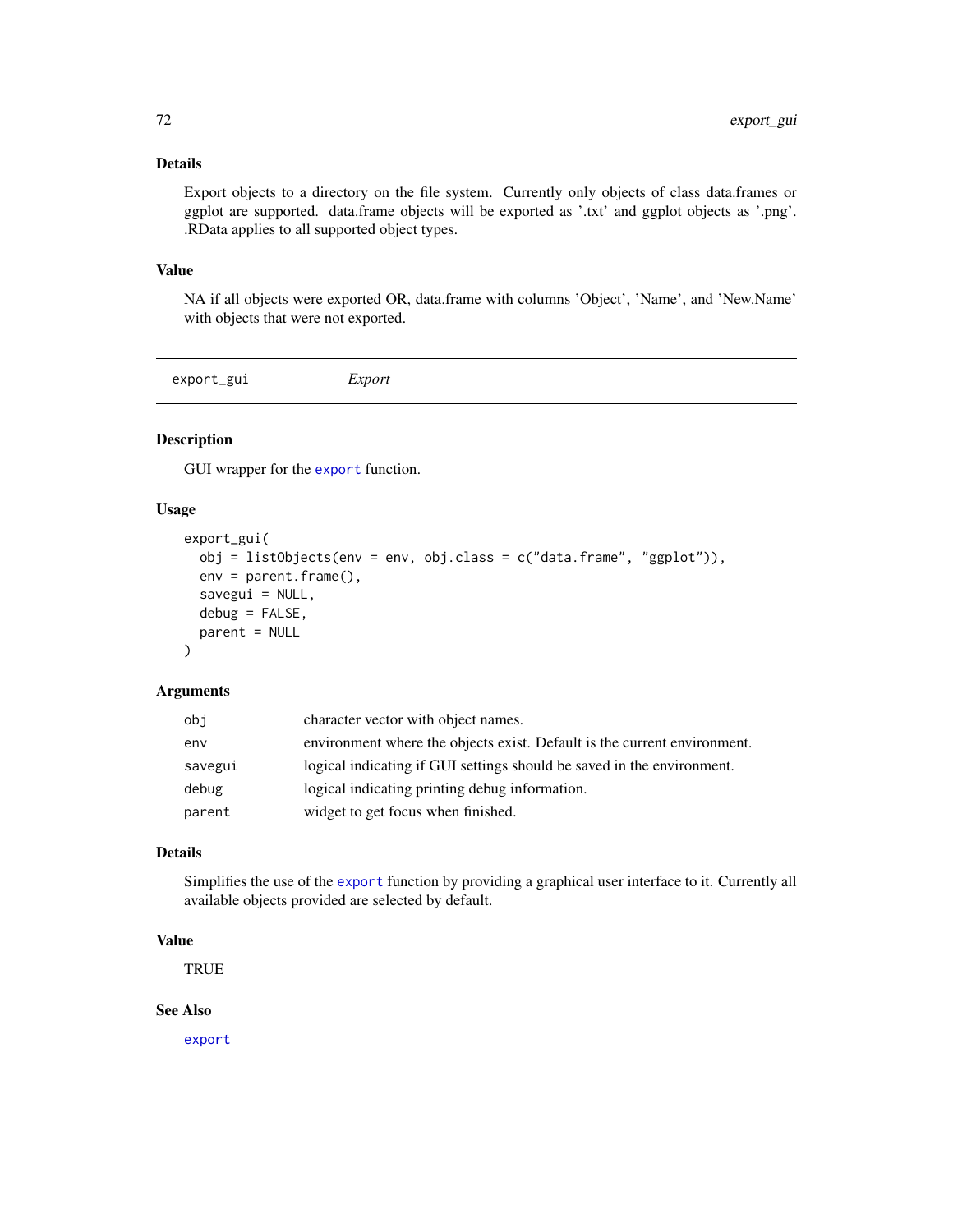<span id="page-72-0"></span>filterProfile *Filter Profile*

## Description

Filter peaks from profiles.

## Usage

```
filterProfile(
  data,
  ref = NULL,
  add.missing.loci = FALSE,
 keep.na = FALSE,
  ignore.case = TRUE,
  exact = FALSE,word = FALSE,
  invert = FALSE,
 sex.rm = FALSE,
  qs.rm = FALSE,
 kit = NULL,filter.allele = TRUE,
 debug = FALSE
)
```
## Arguments

| data             | data frame with genotype data in 'slim' format.                                                                                |
|------------------|--------------------------------------------------------------------------------------------------------------------------------|
| ref              | data frame with reference profile in 'slim' format.                                                                            |
| add.missing.loci |                                                                                                                                |
|                  | logical. TRUE add loci present in ref but not in data. Overrides keep.na=FALSE.                                                |
| keep.na          | logical. FALSE discards NA alleles. TRUE keep loci/sample even if no match-<br>ing allele.                                     |
| ignore.case      | logical TRUE ignore case.                                                                                                      |
| exact            | logical TRUE use exact matching of sample names.                                                                               |
| word             | logical TRUE adds word boundaries when matching sample names.                                                                  |
| invert           | logical TRUE filter peaks NOT matching the reference.                                                                          |
| sex.rm           | logical TRUE removes sex markers defined by 'kit'.                                                                             |
| qs.rm            | logical TRUE removes quality sensors defined by 'kit'.                                                                         |
| kit              | character string defining the kit used. If NULL automatic detection will be at-<br>tempted.                                    |
| filter.allele    | logical TRUE filter known alleles. FALSE increase the performance if only sex<br>markers or quality sensors should be removed. |
| debug            | logical indicating printing debug information.                                                                                 |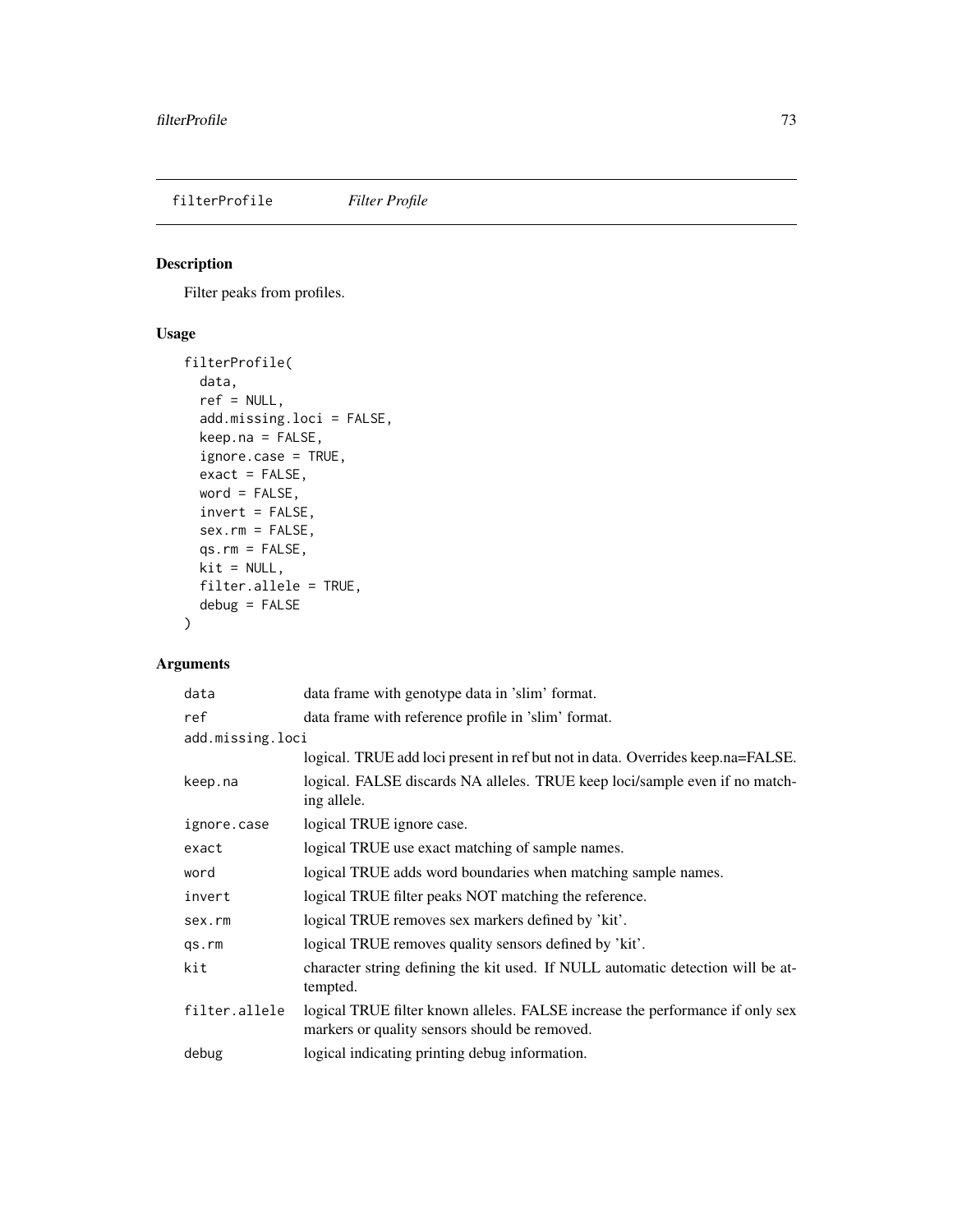## Details

Filters out the peaks matching (or not matching) specified known profiles from typing data containing 'noise' such as stutters. If 'ref' does not contain a 'Sample.Name' column it will be used as reference for all samples in 'data'. The 'invert' option filters out peaks NOT matching the reference (e.g. drop-in peaks). Sex markers and quality sensors can be removed. NB! add.missing.loci overrides keep.na. Returns data where allele names match/not match 'ref' allele names. Required columns are: 'Sample.Name', 'Marker', and 'Allele'.

## Value

data.frame with extracted result.

filterProfile\_gui *Filter Profile*

## Description

GUI wrapper for the [filterProfile](#page-72-0) function.

## Usage

```
filterProfile_gui(
  env = parent.frame(),
  savegui = NULL,
  debug = FALSE,parent = NULL
\lambda
```
#### Arguments

| env     | environment in which to search for data frames.                        |
|---------|------------------------------------------------------------------------|
| savegui | logical indicating if GUI settings should be saved in the environment. |
| debug   | logical indicating printing debug information.                         |
| parent  | widget to get focus when finished.                                     |

## Details

Simplifies the use of the [filterProfile](#page-72-0) function by providing a graphical user interface to it. All data not matching/matching the reference will be discarded. Useful for filtering stutters and artifacts from raw typing data or to identify drop-ins.

#### Value

**TRUE** 

# See Also

[filterProfile](#page-72-0), [checkSubset](#page-61-0)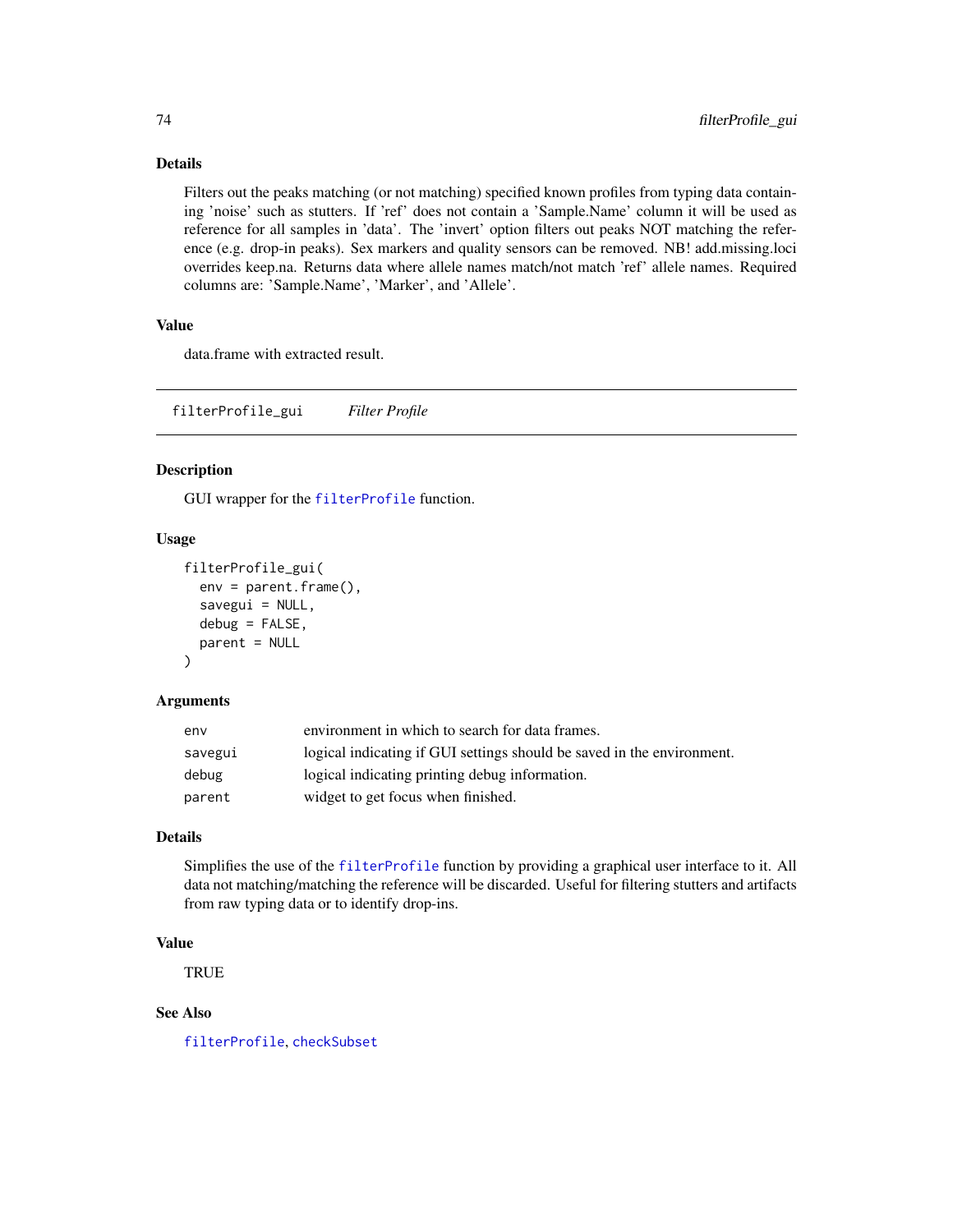<span id="page-74-0"></span>

Visualizes an EPG from DNA profiling data.

## Usage

```
generateEPG(
 data,
 kit,
 title = NULL,
 wrap = TRUE,boxplot = FALSE,
 peaks = TRUE,
 collapse = TRUE,
 silent = FALSE,
 ignore.case = TRUE,
 at = 0,scale = "free",
 limit.x = TRUE,label.size = 3,
 label.angle = 0,
 label.vjust = 1,
 label.hjust = 0.5,
 expand = 0.1,
 debug = FALSE
)
```
## Arguments

| data        | data frame containing at least columns 'Sample.Name', 'Allele', and 'Marker'.                                          |
|-------------|------------------------------------------------------------------------------------------------------------------------|
| kit         | string or integer representing the STR typing kit.                                                                     |
| title       | string providing the title for the EPG.                                                                                |
| wrap        | logical TRUE to wrap by dye.                                                                                           |
| boxplot     | logical TRUE to plot distributions of peak heights as boxplots.                                                        |
| peaks       | logical TRUE to plot peaks for distributions using mean peak height.                                                   |
| collapse    | logical TRUE to add the peak heights of identical alleles peaks within each<br>marker. NB! Removes off-ladder alleles. |
| silent      | logical FALSE to show plot.                                                                                            |
| ignore.case | logical FALSE for case sensitive marker names.                                                                         |
| at          | numeric analytical threshold (Height $\leq$ at will not be plotted).                                                   |
| scale       | character "free" free x and y scale, alternatively "free_y" or "free_x".                                               |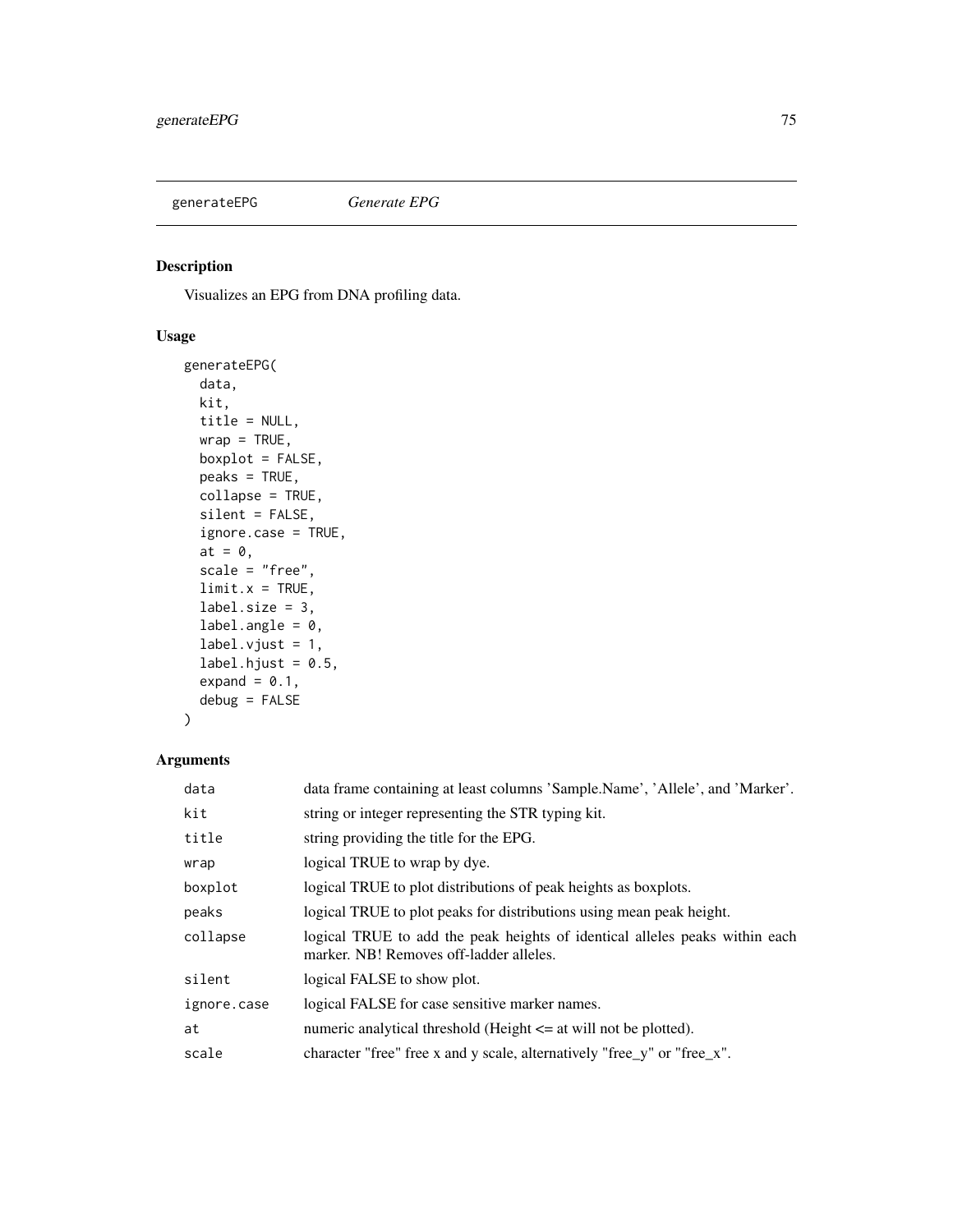| limit.x     | logical TRUE to fix x-axis to size range. To get a common x scale set scale="free_y"<br>and limit.x=TRUE. |
|-------------|-----------------------------------------------------------------------------------------------------------|
| label.size  | numeric for allele label text size.                                                                       |
| label.angle | numeric for allele label print angle.                                                                     |
| label.viust | numeric for vertical justification of allele labels.                                                      |
| label.hjust | numeric for horizontal justification of allele labels.                                                    |
| expand      | numeric for plot are expansion (to avoid clipping of labels).                                             |
| debug       | logical for printing debug information to the console.                                                    |

#### Details

Generates a electropherogram like plot from 'data' and 'kit'. If 'Size' is not present it is estimated from kit information and allele values. If 'Height' is not present a default of 1000 RFU is used. Off-ladder alleles can be plotted if 'Size' is provided. There are various options to customize the plot scale and labels. It is also possible to plot 'distributions' of peak heights as boxplots.

## Value

ggplot object.

generateEPG\_gui *Generate EPG*

# Description

GUI wrapper for the [generateEPG](#page-74-0) function.

## Usage

```
generateEPG_gui(
  env = parent.Fname(),savegui = NULL,
  debug = FALSE,
  parent = NULL
)
```
## Arguments

| env     | environment in which to search for data frames and save result.        |
|---------|------------------------------------------------------------------------|
| savegui | logical indicating if GUI settings should be saved in the environment. |
| debug   | logical indicating printing debug information.                         |
| parent  | widget to get focus when finished.                                     |

# Details

Simplifies the use of the [generateEPG](#page-74-0) function by providing a graphical user interface to it.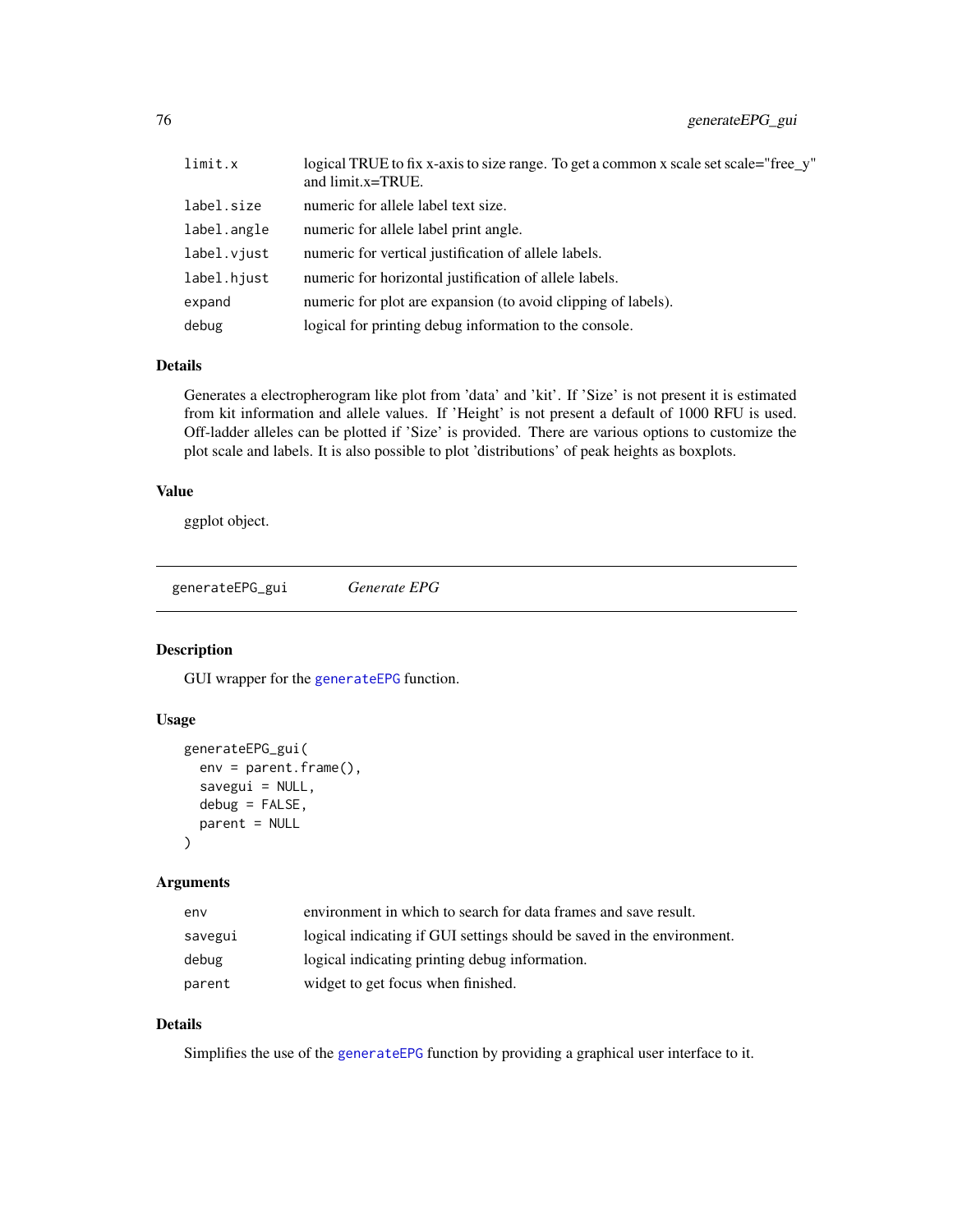#### getKit 500 mm and 200 mm and 200 mm and 200 mm and 200 mm and 200 mm and 200 mm and 200 mm and 200 mm and 200

## Value

**TRUE** 

# See Also

[generateEPG](#page-74-0)

getKit *Get Kit*

# Description

Provides information about STR kits.

#### Usage

```
getKit(
 kit = NULL,what = NA,
  show.messages = FALSE,
  .kit.info = NULL,
  debug = FALSE)
```
## Arguments

| kit           | string or integer to specify the kit.                                                                                                                                                                                                                                                                                                          |
|---------------|------------------------------------------------------------------------------------------------------------------------------------------------------------------------------------------------------------------------------------------------------------------------------------------------------------------------------------------------|
| what          | string to specify which information to return. Default is 'NA' which return<br>all info. Not case sensitive. Possible values: "Index", "Panel", "Short.Name",<br>"Full.Name", "Marker, "Allele", "Size", "Virtual", "Color", "Repeat", "Range",<br>"Offset", "Sex.Marker", "Quality.Sensor". An unsupported value returns NA<br>and a warning. |
| show.messages | logical, default TRUE for printing messages to the R prompt.                                                                                                                                                                                                                                                                                   |
| .kit.info     | data frame, run function on a data frame instead of the kits txt file.                                                                                                                                                                                                                                                                         |
| debug         | logical indicating printing debug information.                                                                                                                                                                                                                                                                                                 |

## Details

The function returns the following information for a kit specified in kits.txt: Panel name, short kit name (unique, user defined), full kit name (user defined), marker names, allele names, allele sizes (bp), minimum allele size, maximum allele size (bp), flag for virtual alleles, marker color, marker repeat unit size (bp), minimum marker size, maximum marker, marker offset (bp), flag for sex markers (TRUE/FALSE).

If no matching kit or kit index is found NA is returned. If kit='NULL' or '0' a vector of available kits is printed and NA returned.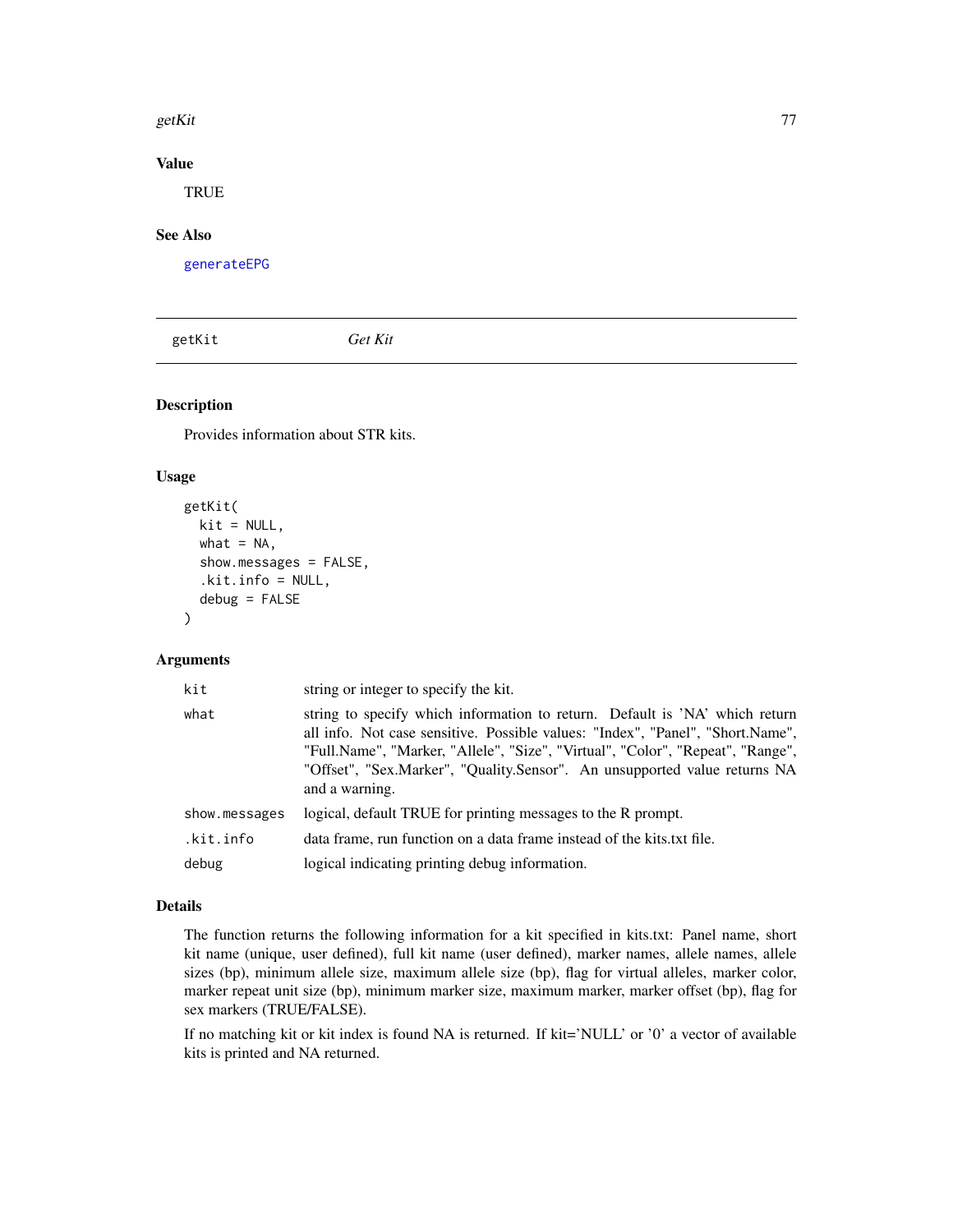## Value

data.frame with kit information.

## Examples

```
# Show all information stored for kit with short name 'ESX17'.
getKit("ESX17")
```
getSetting *Get Settings.*

## Description

Accepts a key string and returns the corresponding value.

#### Usage

```
getSetting(key)
```
## Arguments

key character key for value to return.

# Details

Accepts a key string and returns the corresponding value from the settings.txt file located within the package folders exdata sub folder.

# Value

character the retrieved value or NA if not found.

getStrings *Get Language Strings*

## Description

Accepts a language code and gui. Returns the corresponding language strings.

#### Usage

```
getStrings(language = NA, gui = NA, key = NA, encoding = NA, about = FALSE)
```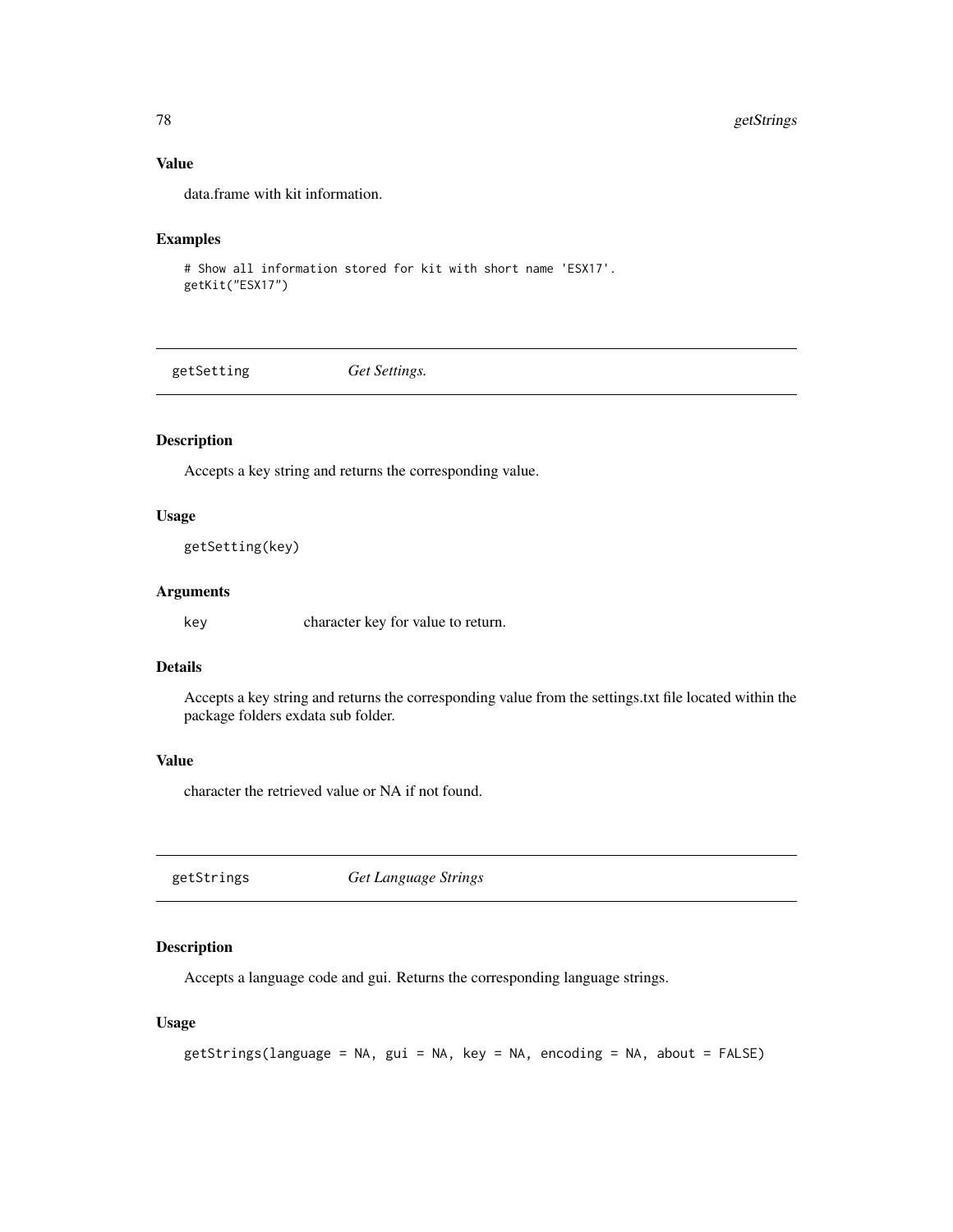## ggsave\_gui 79

## Arguments

| language | character name of the language.                                                   |
|----------|-----------------------------------------------------------------------------------|
| gui      | character the function name for the gui to 'translate'.                           |
| key      | character the key to 'translate'. Only used in combination with 'gui'.            |
| encoding | character encoding to be assumed for input strings.                               |
| about    | logical FALSE (default) to read key value pairs, TRUE to read about file as plain |
|          | text.                                                                             |

## Details

Accepts a language code, gui, and key. Returns the corresponding language strings for the specified gui function or key from a text file named as the language code. Replaces backslash + n with new line character (only if 'gui' is specified).

## Value

character vector or data.table with the retrieved values. NULL if file or gui was not found.

ggsave\_gui *Save Image*

## Description

A simple GUI wrapper for [ggsave](#page-0-0).

## Usage

```
ggsave_gui(
 ggplot = NULL,
 name = ",
 env = parent.frame(),
  savegui = NULL,
  debug = FALSE,
 parent = NULL
\mathcal{L}
```
## Arguments

| ggplot  | plot object.                                                                                      |
|---------|---------------------------------------------------------------------------------------------------|
| name    | optional string providing a file name.                                                            |
| env     | environment where the objects exist. Default is the current environment.                          |
| savegui | logical indicating if GUI settings should be saved in the environment.                            |
| debug   | logical indicating printing debug information.                                                    |
| parent  | object specifying the parent widget to center the message box, and to get focus<br>when finished. |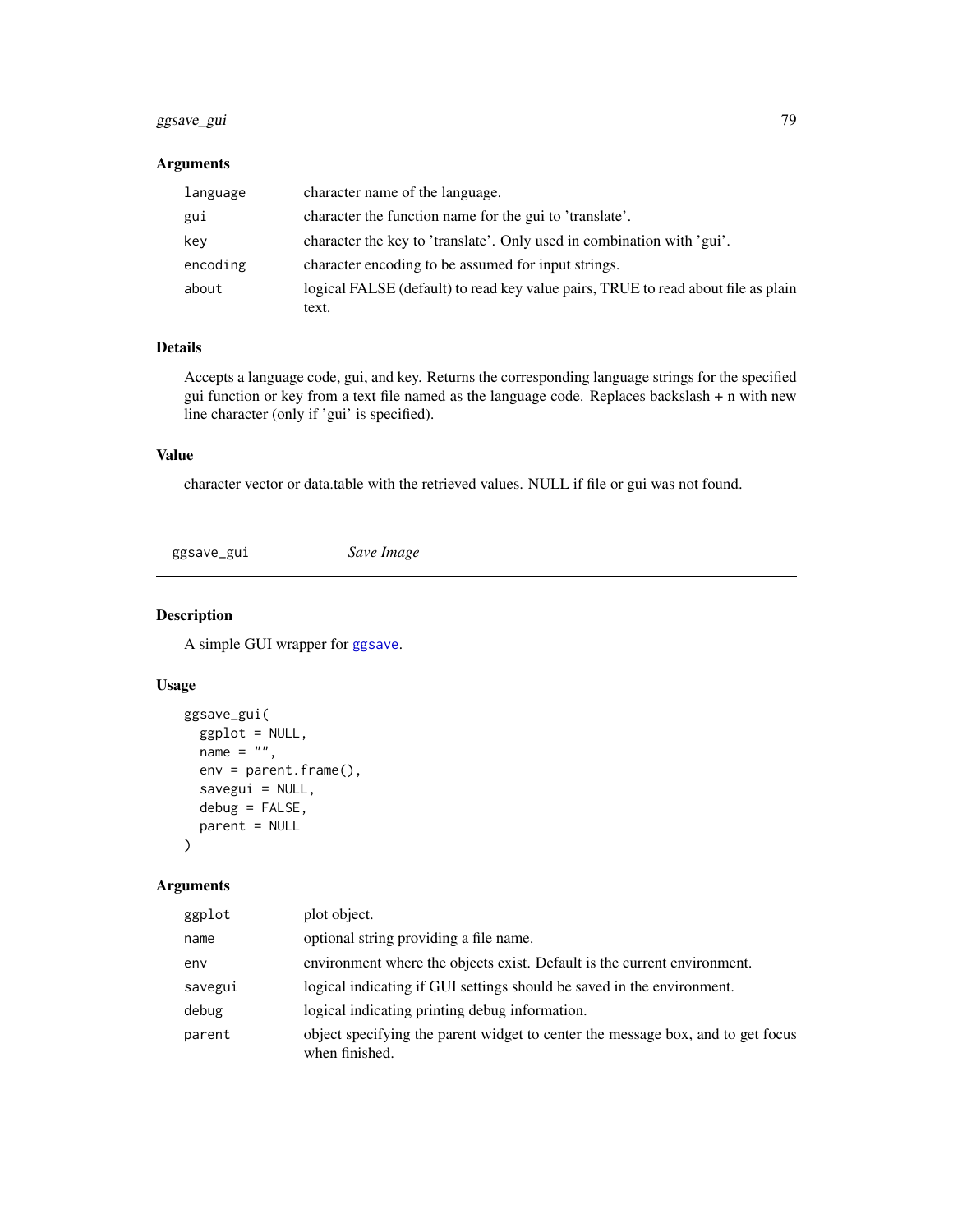## Details

Simple GUI wrapper for ggsave.

# Value

**TRUE** 

## See Also

[ggsave](#page-0-0)

<span id="page-79-0"></span>guessProfile *Guess Profile*

#### Description

Guesses the correct profile based on peak height.

## Usage

```
guessProfile(
 data,
  ratio = 0.6,
 height = 50,
 na.rm = FALSE,
 ol.rm = TRUE,
  debug = FALSE
)
```
## Arguments

| data   | a data frame containing at least 'Sample.Name', 'Marker', 'Allele', Height'. |
|--------|------------------------------------------------------------------------------|
| ratio  | numeric giving the peak height ratio threshold.                              |
| height | numeric giving the minimum peak height.                                      |
| na.rm  | logical indicating if rows with no peak should be discarded.                 |
| ol.rm  | logical indicating if off-ladder alleles should be discarded.                |
| debug  | logical indicating printing debug information.                               |

## Details

Takes typing data from single source samples and filters out the presumed profile based on peak height and a ratio. Keeps the two highest peaks if their ratio is above the threshold, or the single highest peak if below the threshold.

# Value

data.frame 'data' with genotype rows only.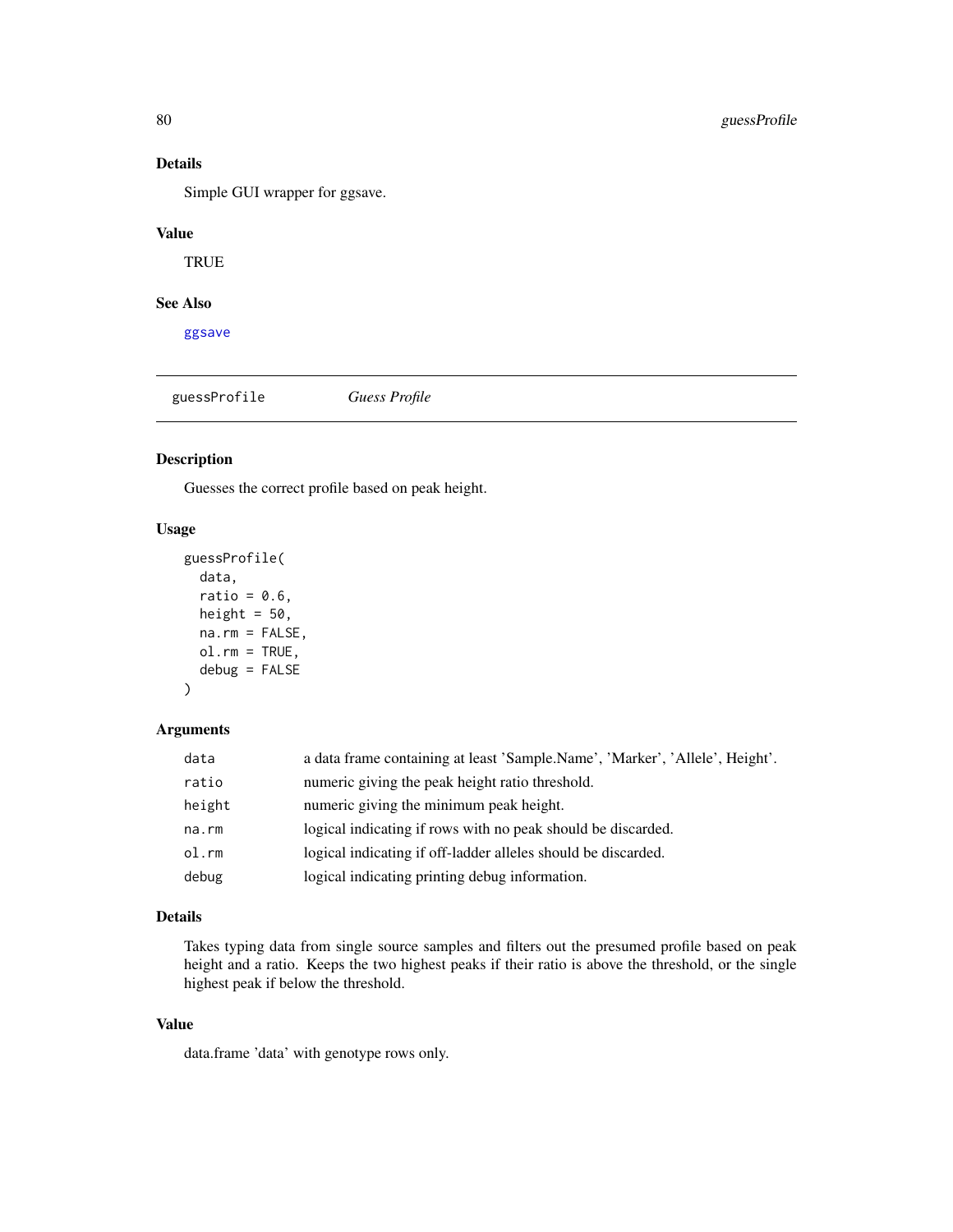## guessProfile\_gui 81

## Examples

```
# Load an example dataset.
data(set2)
# Filter out probable profile with criteria at least 70% Hb.
guessProfile(data = set2, ratio = 0.7)
```
guessProfile\_gui *Guess Profile*

# Description

GUI wrapper for the [guessProfile](#page-79-0) function.

## Usage

```
guessProfile_gui(
  env = parent.frame(),
  savegui = NULL,
  debug = FALSE,parent = NULL
\mathcal{L}
```
## Arguments

| env     | environment in which to search for data frames.                        |
|---------|------------------------------------------------------------------------|
| savegui | logical indicating if GUI settings should be saved in the environment. |
| debug   | logical indicating printing debug information.                         |
| parent  | widget to get focus when finished.                                     |

# Details

Simplifies the use of the [guessProfile](#page-79-0) function by providing a graphical user interface to it.

## Value

**TRUE** 

## See Also

[guessProfile](#page-79-0), [checkSubset](#page-61-0)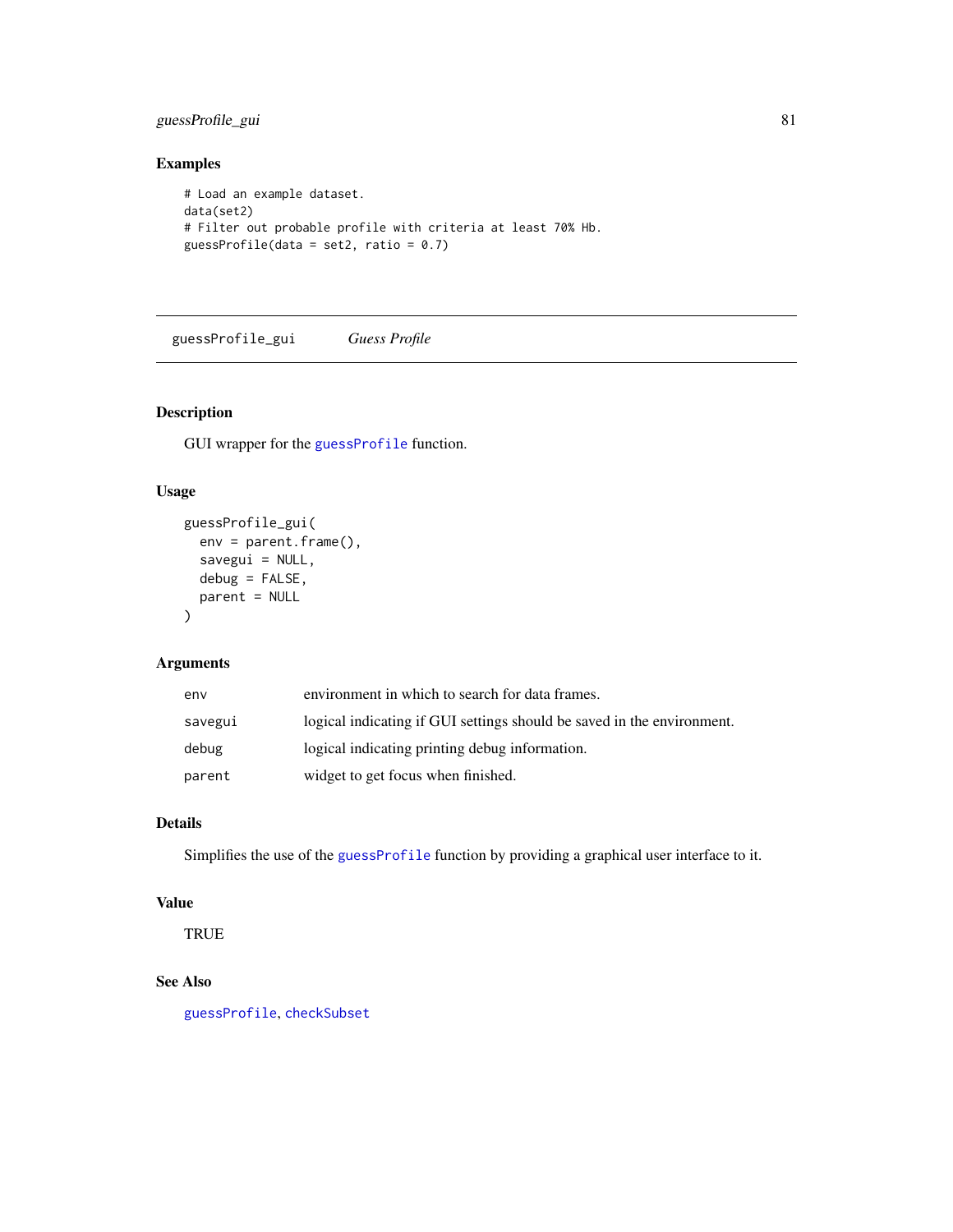Helper function to convert a peak into a plotable polygon.

#### Usage

heightToPeak(data, width = 1, keep.na = TRUE, debug = FALSE)

## Arguments

| data    | data frame containing at least columns 'Height' and 'Size'. |
|---------|-------------------------------------------------------------|
| width   | numeric specifying the width of the peak in bp.             |
| keep.na | logical. TRUE to keep empty markers.                        |
| debug   | logical. TRUE prints debug information.                     |

## Details

Converts a single height and size value to a plotable 0-height-0 triangle/peak value. Makes 3 data points from each peak size for plotting a polygon representing a peak. Factors in other columns might get converted to factor level.

# Value

data.frame with new values.

<span id="page-81-0"></span>import *Import Data*

## Description

Import text files and apply post processing.

## Usage

```
import(
  folder = TRUE,
 extension = "txt",
  suffix = NA,
 prefix = NA,
  import.file = NA,
  folder.name = NA,
  file.name = TRUE,
```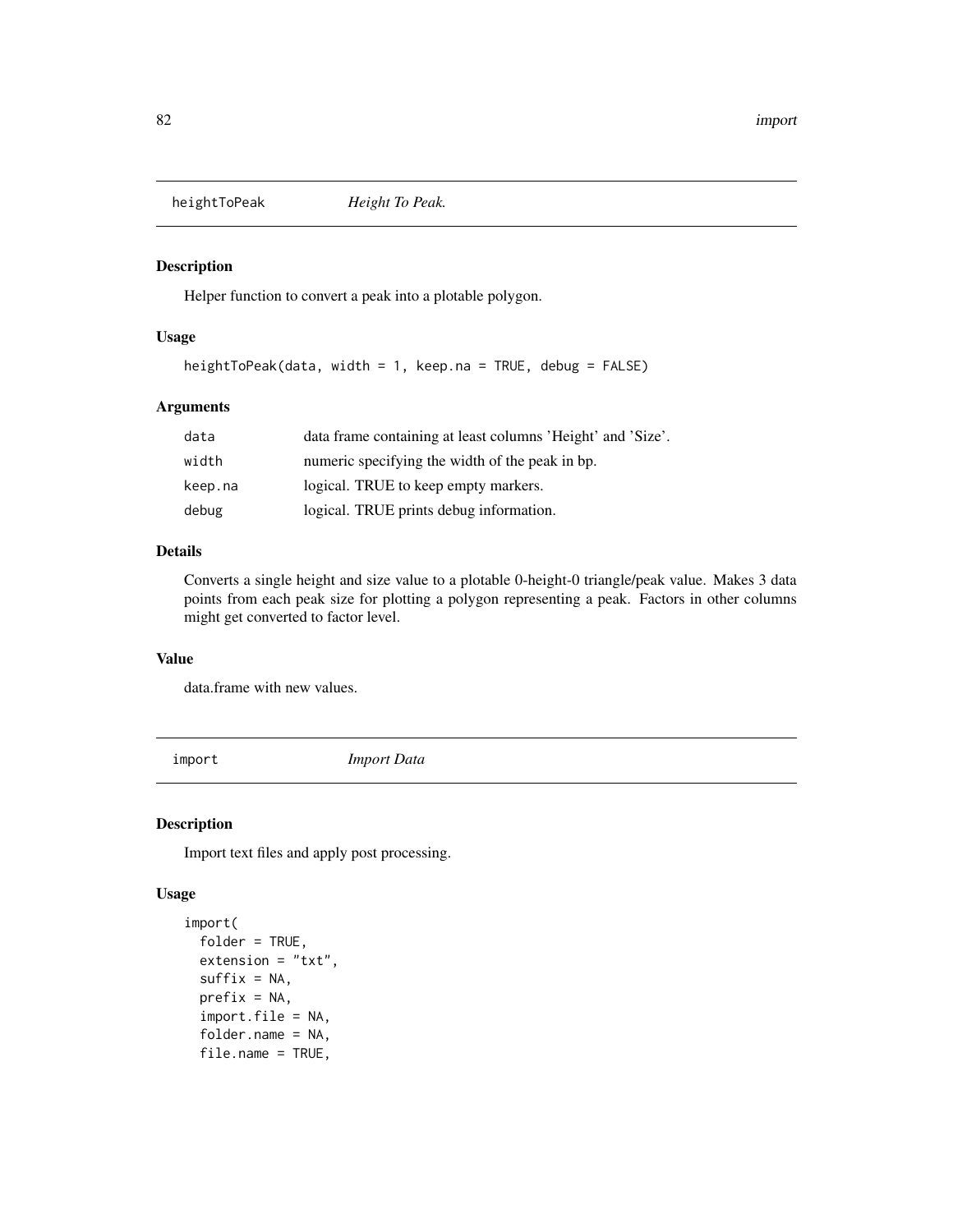#### import 83

```
time.stamp = TRUE,
  separator = "\iota.
  ignore.case = TRUE,
  auto.trim = FALSE,
  trim.samples = NULL,
  trim.invert = FALSE,
  auto.slim = FALSE,
  slim.na = TRUE,
 na.strings = c("NA", ""),
  debug = FALSE
\mathcal{L}
```
## Arguments

| folder       | logical, TRUE all files in folder will be imported, FALSE only selected file will<br>be imported.                             |
|--------------|-------------------------------------------------------------------------------------------------------------------------------|
| extension    | string providing the file extension.                                                                                          |
| suffix       | string, only files with specified suffix will be imported.                                                                    |
| prefix       | string, only files with specified prefix will be imported.                                                                    |
| import.file  | string if file name is provided file will be imported without showing the file open<br>dialogue.                              |
| folder.name  | string if folder name is provided files in folder will be imported without showing<br>the select folder dialogue.             |
| file.name    | logical if TRUE the file name is written in a column 'File.Name'. NB! Any<br>existing 'File.Name' column is overwritten.      |
| time.stamp   | logical if TRUE the file modified time stamp is written in a column 'Time'. NB!<br>Any existing 'Time' column is overwritten. |
| separator    | character for the delimiter used to separate columns (see 'sep' in read. table<br>for details).                               |
| ignore.case  | logical indicating if case should be ignored. Only applies to multiple file import<br>option.                                 |
| auto.trim    | logical indicating if dataset should be trimmed.                                                                              |
| trim.samples | character vector with sample names to trim.                                                                                   |
| trim.invert  | logical to keep (TRUE) or remove (FALSE) samples.                                                                             |
| auto.slim    | logical indicating if dataset should be slimmed.                                                                              |
| slim.na      | logical indicating if rows without data should remain.                                                                        |
| na.strings   | character vector with strings to be replaced by NA.                                                                           |
| debug        | logical indicating printing debug information.                                                                                |

# Details

Imports text files (e.g. GeneMapper results exported as text files) as data frames. Options to import one or multiple files. For multiple files it is possible to specify prefix, suffix, and file extension to create a file name filter. The file name and/or file time stamp can be imported. NB! Empty strings ("") and NA strings ("NA") are converted to NA. See [list.files](#page-0-0) and [read.table](#page-0-0) for additional details.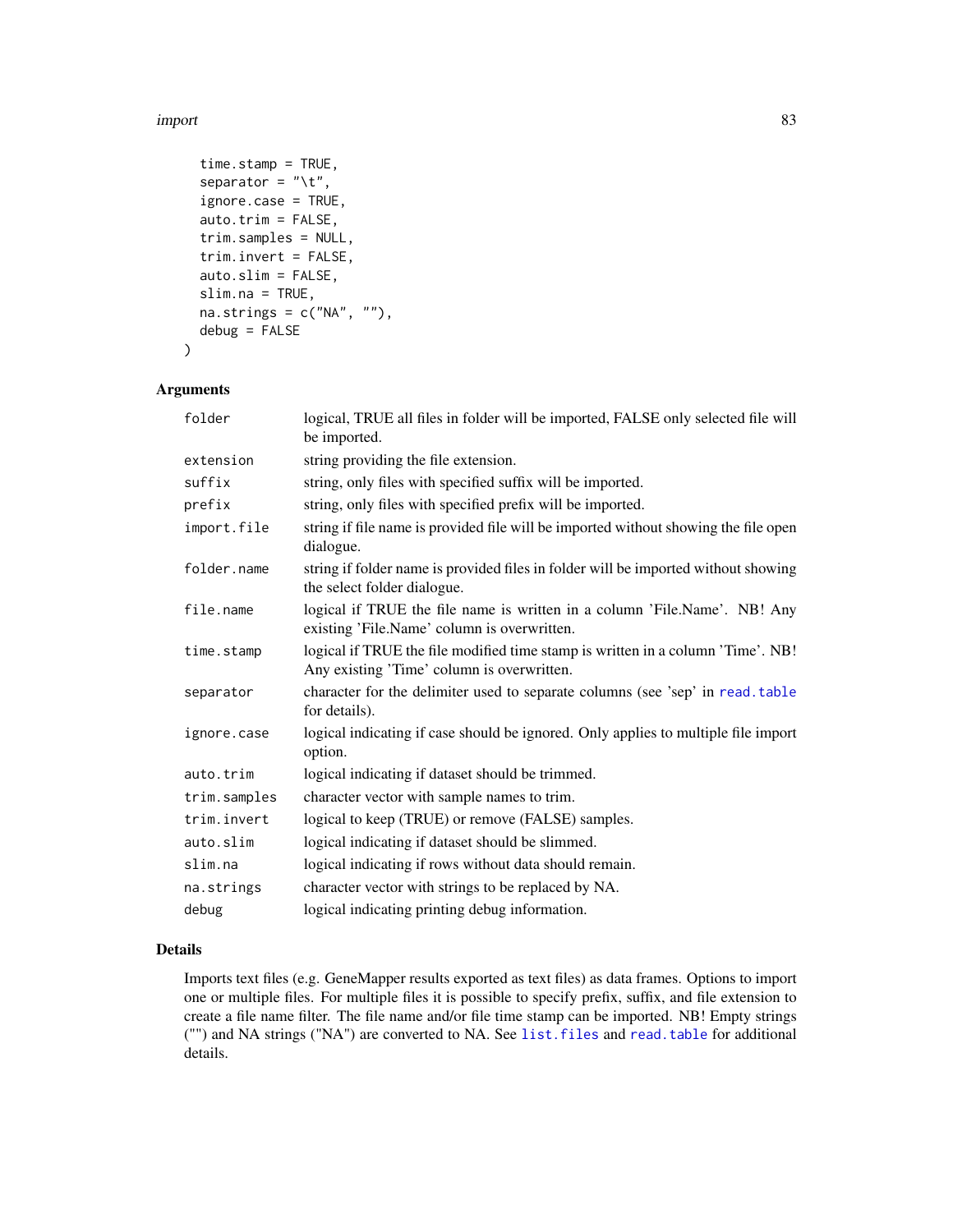# Value

data.frame with imported result.

## See Also

[trim](#page-120-0), [slim](#page-112-0), [list.files](#page-0-0), [read.table](#page-0-0)

import\_gui *Import Data*

# Description

GUI wrapper for the [import](#page-81-0) function.

# Usage

```
import_gui(env = parent.frame(), savegui = NULL, debug = FALSE, parent = NULL)
```
## Arguments

| env     | environment into which the object will be saved. Default is the current environ-<br>ment. |
|---------|-------------------------------------------------------------------------------------------|
| savegui | logical indicating if GUI settings should be saved in the environment.                    |
| debug   | logical indicating printing debug information.                                            |
| parent  | widget to get focus when finished.                                                        |

## Details

Simplifies the use of the [import](#page-81-0) function by providing a graphical user interface to it.

# Value

**TRUE** 

# See Also

[import](#page-81-0)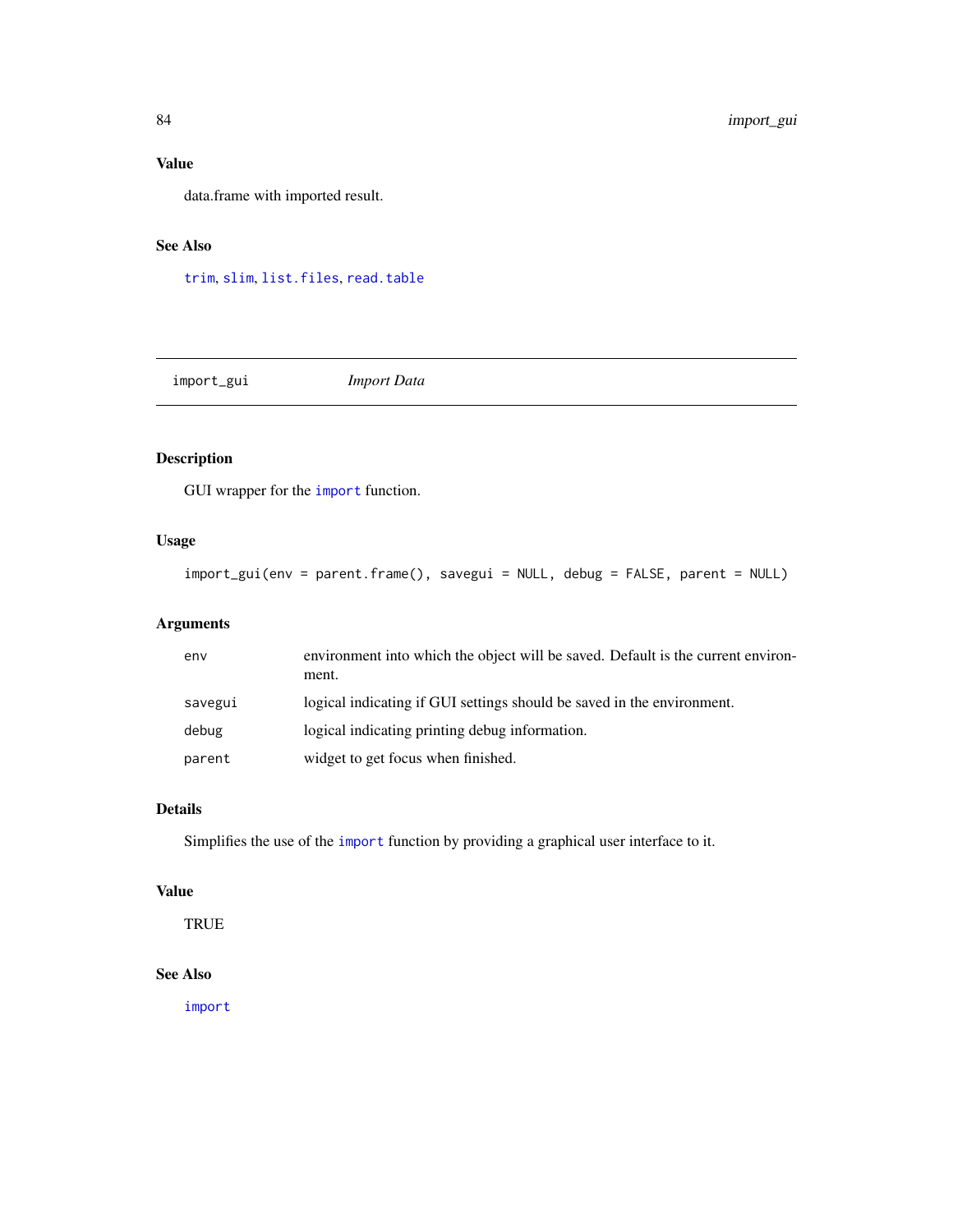listObjects *List Objects*

# Description

Internal helper function to list objects in an environment.

#### Usage

```
listObjects(
  env = parent.frame(),
  obj.class = NULL,
  sort = NULL,decreasing = TRUE,
  debug = FALSE
)
```
## Arguments

| env        | environment in which to search for objects.                                                 |
|------------|---------------------------------------------------------------------------------------------|
| obj.class  | character string or vector specifying the object class.                                     |
| sort       | character string "time", "alpha", "size" specifying the sorting order. Default $=$<br>NULL. |
| decreasing | logical used to indicate order when sorting is not NULL. Default = TRUE.                    |
| debug      | logical indicating printing debug information.                                              |

## Details

Internal helper function to retrieve a list of objects from a workspace. Take an environment as argument and optionally an object class. Returns a list of objects of the specified class in the environment.

## Value

character vector with the object names or NULL.

## Examples

```
## Not run:
# List data frames in the workspace.
listObjects(obj.class = "data.frame")
# List functions in the workspace.
listObjects(obj.class = "function")
```
## End(Not run)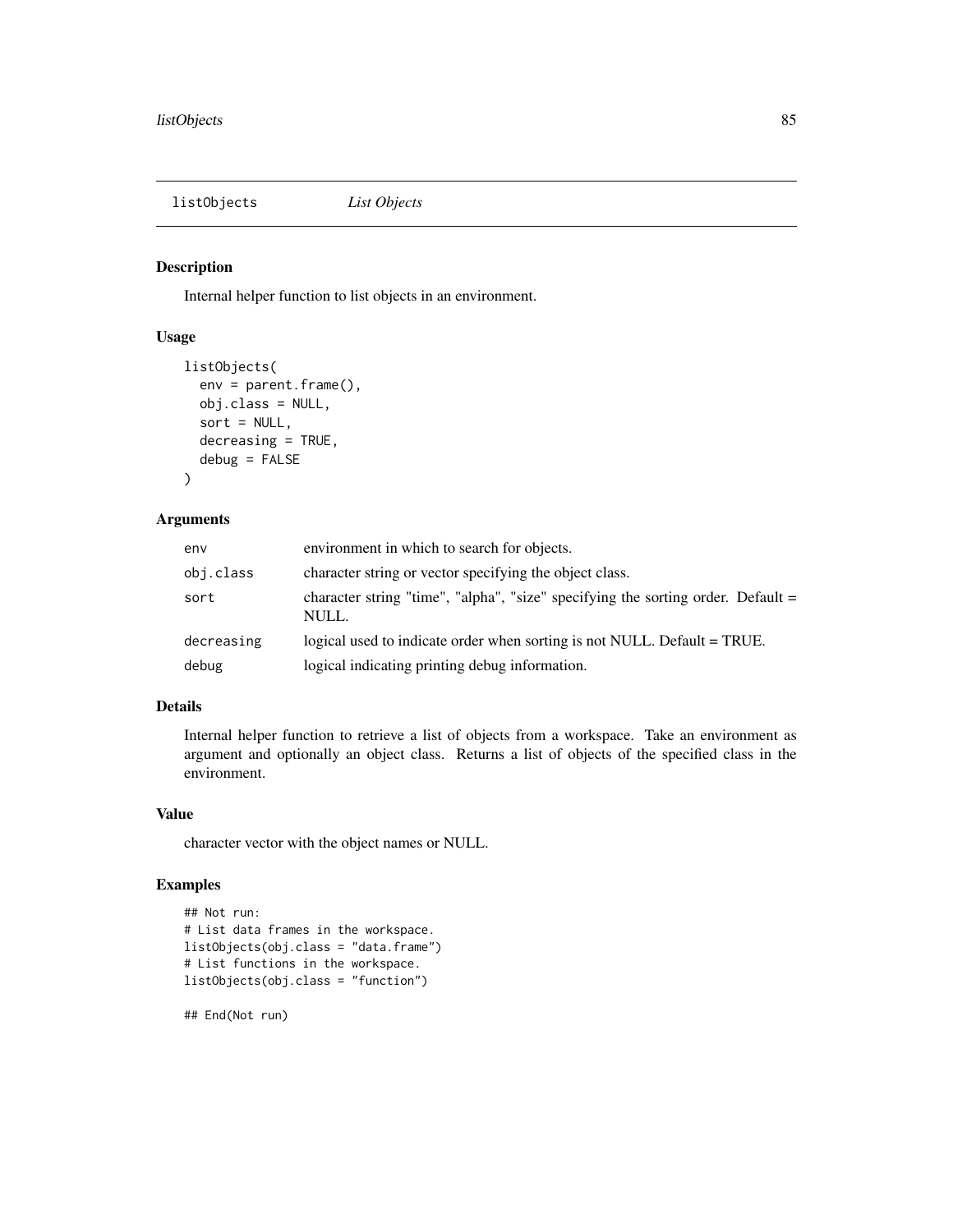makeKit\_gui *Make Kit*

#### Description

Add new kits or edit the kit file.

## Usage

makeKit\_gui(env = parent.frame(), savegui = NULL, debug = FALSE, parent = NULL)

## Arguments

| env     | environment in which to search for data frames.                                                |
|---------|------------------------------------------------------------------------------------------------|
| savegui | logical indicating if GUI settings should be saved in the environment. [Not<br>currently used] |
| debug   | logical indicating printing debug information.                                                 |
| parent  | widget to get focus when finished.                                                             |

## Details

A graphical user interface for reading information from 'bins' and 'panels' file for the creation of additional kits. It is also possible to edit the short and full name of existing kits or removing kits. The gender marker of each kits is auto detected but can be changed manually. #' NB! Short name must be unique.

#### Value

**TRUE** 

#### See Also

[readBinsFile](#page-0-0), [readPanelsFile](#page-0-0), [combineBinsAndPanels](#page-66-0)

maskAT *Mask And Prepare Data To Analyze Analytical Threshold*

#### Description

Break-out function to prepare data for the function calculateAT.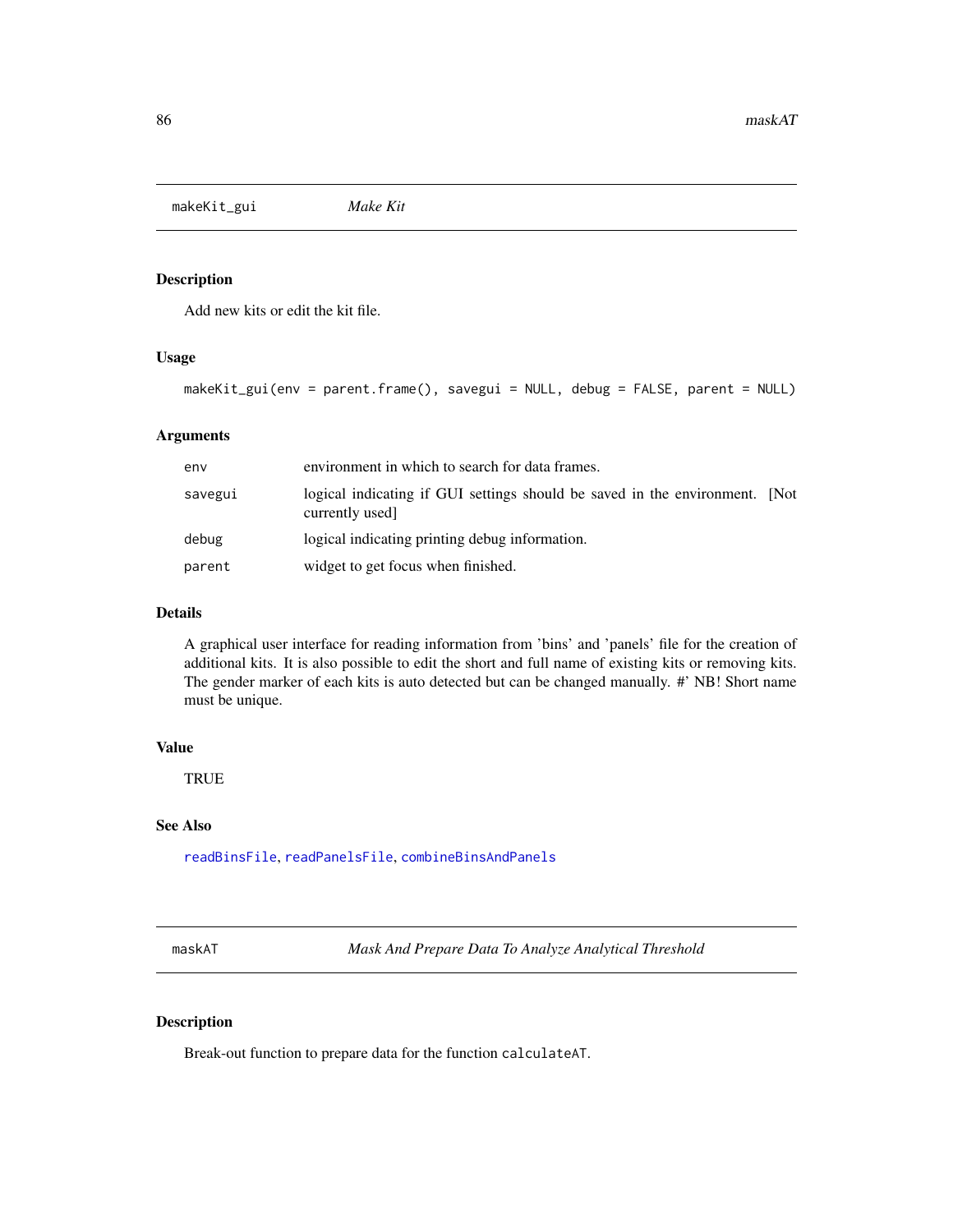#### $\text{maxkAT}$  87

## Usage

```
maskAT(
  data,
  ref = NULL,mask.height = TRUE,
  height = 500,
  mask.sample = TRUE,
  per.dye = TRUE,
  range.sample = 20,
  mask.ils = TRUE,
  range.ils = 10,
  ignore.case = TRUE,
  word = FALSE,debug = FALSE
)
```
#### Arguments

| data         | a data frame containing at least 'Dye.Sample.Peak', 'Sample.File.Name', 'Marker',<br>'Allele', 'Height', and 'Data.Point'.             |
|--------------|----------------------------------------------------------------------------------------------------------------------------------------|
| ref          | a data frame containing at least 'Sample.Name', 'Marker', 'Allele'.                                                                    |
| mask.height  | logical to indicate if high peaks should be masked.                                                                                    |
| height       | integer for global lower peak height threshold for peaks to be excluded from the<br>analysis. Active if 'mask.peak=TRUE.               |
| mask.sample  | logical to indicate if sample allelic peaks should be masked.                                                                          |
| per.dye      | logical TRUE if sample peaks should be masked per dye channel. FALSE if<br>sample peaks should be masked globally across dye channels. |
| range.sample | integer to specify the masking range in $(+/-)$ data points. Active if mask sample=TRUE.                                               |
| mask.ils     | logical to indicate if internal lane standard peaks should be masked.                                                                  |
| range.ils    | integer to specify the masking range in $(+/-)$ data points. Active if mask ils=TRUE.                                                  |
| ignore.case  | logical to indicate if sample matching should ignore case.                                                                             |
| word         | logical to indicate if word boundaries should be added before sample matching.                                                         |
| debug        | logical to indicate if debug information should be printed.                                                                            |

#### Details

Prepares the 'SamplePlotSizingTable' for analysis of analytical threshold. It is needed by the plot functions for control of masking. The preparation consist of converting the 'Height' and 'Data.Point' column to numeric (if needed), then dye channel information is extracted from the 'Dye.Sample.Peak' column and added to its own 'Dye' column, known fragments of the internal lane standard (marked with an asterisk '\*') is flagged as 'TRUE' in a new column 'ILS'.

# Value

data.frame with added columns 'Dye' and 'ILS'.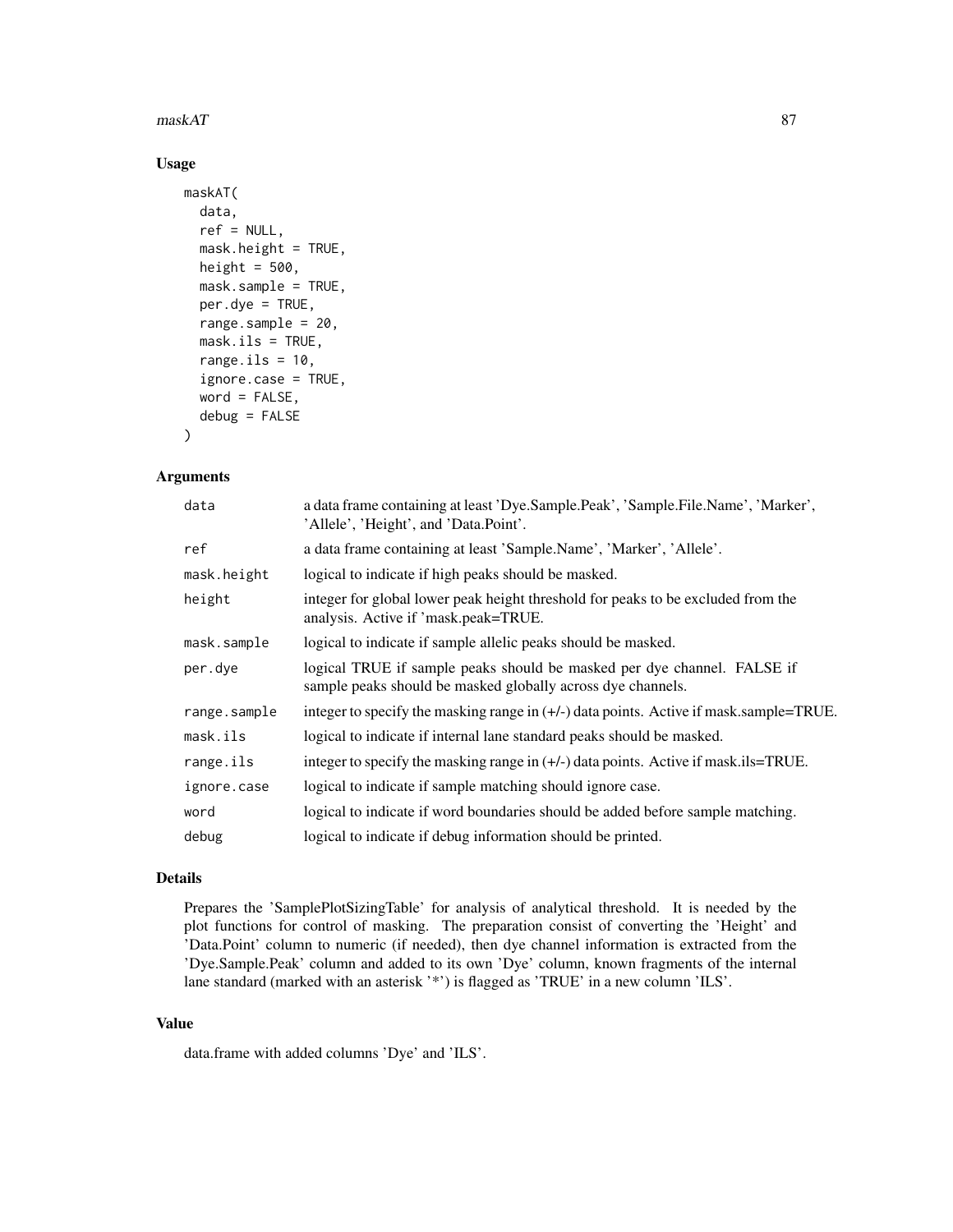#### See Also

[calculateAT](#page-18-0)

modelDropout\_gui *Model And Plot Drop-out Events*

#### Description

Model the probability of drop-out and plot graphs.

#### Usage

```
modelDropout_gui(
  env = parent.frame(),
  savegui = NULL,
  debug = FALSE,parent = NULL
)
```
#### Arguments

| env     | environment in which to search for data frames and save result.        |
|---------|------------------------------------------------------------------------|
| savegui | logical indicating if GUI settings should be saved in the environment. |
| debug   | logical indicating printing debug information.                         |
| parent  | widget to get focus when finished.                                     |

#### Details

[calculateDropout](#page-27-0) score drop-out events relative to a user defined LDT in four different ways: (1) by reference to the low molecular weight allele (Method1), (2) by reference to the high molecular weight allele (Method2), (3) by reference to a random allele (MethodX), and (4) by reference to the locus (MethodL). Options 1-3 are recommended by the DNA commission (see reference), while option 4 is included for experimental purposes. Options 1-3 may discard many dropout events while option 4 catches all drop-out events. On the other hand options 1-3 can score events below the LDT, while option 4 cannot, making accurate predictions possible below the LDT. This is also why the number of observed drop-out events may differ between model plots and heatmap, scatterplot, and ecdf.

Method X/1/2 records the peak height of the partner allele to be used as the explanatory variable in the logistic regression. The locus method L also do this when there has been a drop-out, if not the the mean peak height for the locus is used. Peak heights for the locus method are stored in a separate column.

Using the scored drop-out events and the peak heights of the surviving alleles the probability of drop-out can be modeled by logistic regression as described in Appendix B in reference [1].  $P(\text{dropoutH}) = B0 + B1*H$ , where 'H' is the peak height or log(peak height). This produces a plot with the predicted probabilities for a range of peak heights. There are options to print the model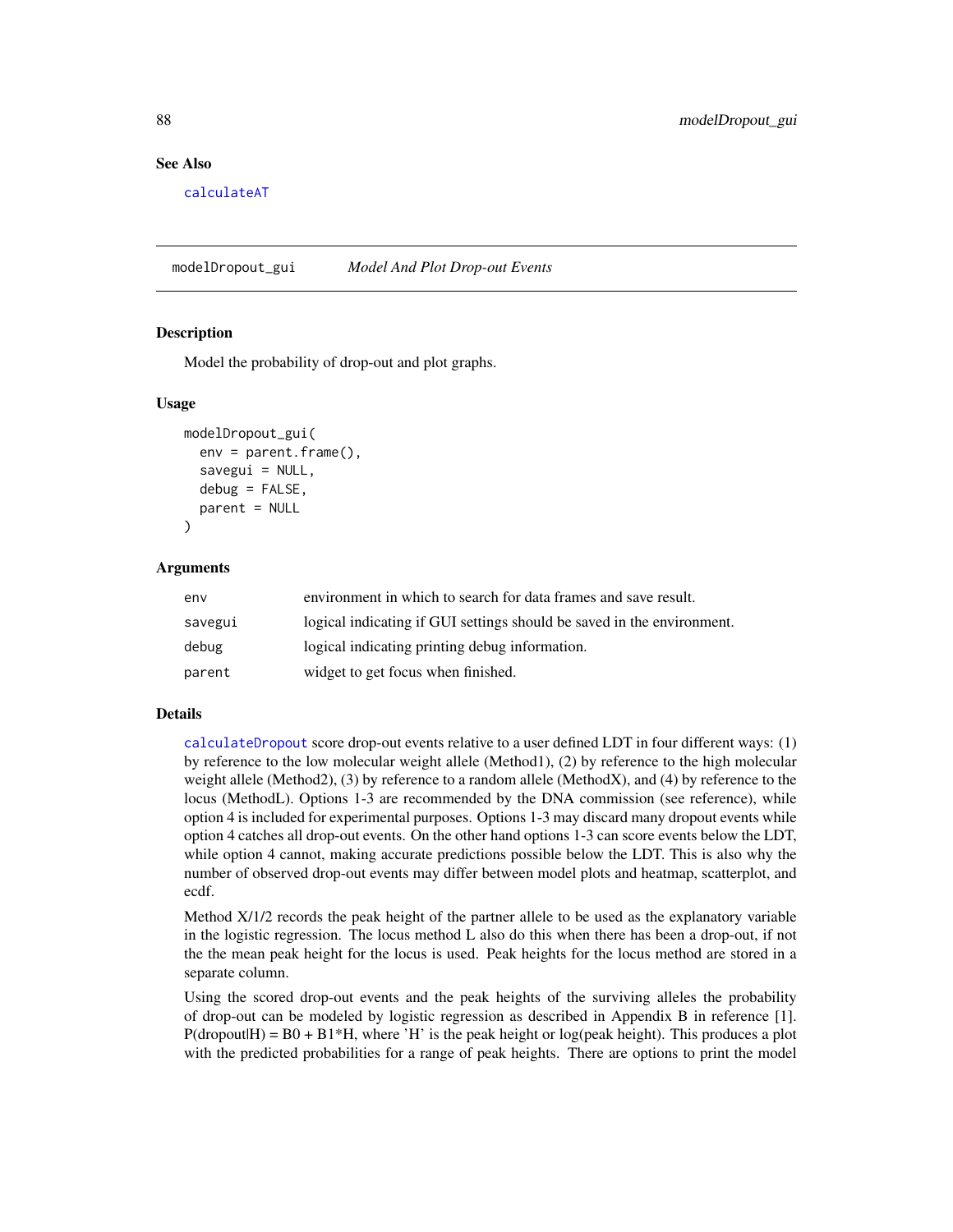parameters, mark the stochastic threshold at a specified probability of drop-out, include the underlying observations, and to calculate a specified prediction interval. A conservative estimate of the stochastic threshold can be calculated from the prediction interval: the risk of observing a drop-out probability greater than the specified threshold limit, at the conservative peak height, is less than a specified value (e.g. 1-0.95=0.05). By default the gender marker is excluded from the dataset used for modeling, and the peak height is used as explanatory variable. The logarithm of the average peak height 'H' can be used instead of the allele/locus peak height [3]. To evaluate the goodness of fit for the logistic regression the Hosmer-Lemeshow test is used [4]. A value below 0.05 indicates a poor fit. Alternatives to the logistic regression method are discussed in reference [5] and [6].

Explanation of the result: Dropout - all alleles are scored according to the limit of detection threshold (LDT). This is the observations and is not used for modeling. Rfu - peak height of the surviving allele. MethodX - a random reference allele is selected and drop-out is scored in relation to the the partner allele. Method1 - the low molecular weight allele is selected and drop-out is scored if the high molecular weight allele is missing. Method2 - the high molecular weight allele is selected and drop-out is scored if the low molecular weight allele is missing. MethodL - drop-out is scored per locus i.e. drop-out if any allele is missing. MethodL.Ph - peak height of the surviving allele if one allele has dropped out, or the average peak height if no drop-out.

#### Value

TRUE

#### References

[1] Peter Gill et.al., DNA commission of the International Society of Forensic Genetics: Recommendations on the evaluation of STR typing results that may include drop-out and/or drop-in using probabilistic methods, Forensic Science International: Genetics, Volume 6, Issue 6, December 2012, Pages 679-688, ISSN 1872-4973, 10.1016/j.fsigen.2012.06.002. [http://www.sciencedirec](http://www.sciencedirect.com/science/article/pii/S1872497312001354)t. [com/science/article/pii/S1872497312001354](http://www.sciencedirect.com/science/article/pii/S1872497312001354)

[2] Peter Gill, Roberto Puch-Solis, James Curran, The low-template-DNA (stochastic) threshold-Its determination relative to risk analysis for national DNA databases, Forensic Science International: Genetics, Volume 3, Issue 2, March 2009, Pages 104-111, ISSN 1872-4973, 10.1016/j.fsigen.2008.11.009. <http://www.sciencedirect.com/science/article/pii/S1872497308001798>

[3] Torben Tvedebrink, Poul Svante Eriksen, Helle Smidt Mogensen, Niels Morling, Estimating the probability of allelic drop-out of STR alleles in forensic genetics, Forensic Science International: Genetics, Volume 3, Issue 4, September 2009, Pages 222-226, ISSN 1872-4973, 10.1016/j.fsigen.2009.02.002. <http://www.sciencedirect.com/science/article/pii/S1872497309000398>

[4] H. DW Jr., S. Lemeshow, Applied Logistic Regression, John Wiley & Sons, 2004.

[5] A.A. Westen, L.J.W. Grol, J. Harteveld, A.S. Matai, P. de Knijff, T. Sijen, Assessment of the stochastic threshold, back- and forward stutter filters and low template techniques for NGM, Forensic Science International: Genetetics, Volume 6, Issue 6 December 2012, Pages 708-715, ISSN 1872-4973, 10.1016/j.fsigen.2012.05.001. [http://www.sciencedirect.com/science/article/](http://www.sciencedirect.com/science/article/pii/S1872497312001172) [pii/S1872497312001172](http://www.sciencedirect.com/science/article/pii/S1872497312001172)

[6] R. Puch-Solis, A.J. Kirkham, P. Gill, J. Read, S. Watson, D. Drew, Practical determination of the low template DNA threshold, Forensic Science International: Genetetics, Volume 5, Issue 5, November 2011, Pages 422-427, ISSN 1872-4973, 10.1016/j.fsigen.2010.09.001. [http://www.](http://www.sciencedirect.com/science/article/pii/S1872497310001511) [sciencedirect.com/science/article/pii/S1872497310001511](http://www.sciencedirect.com/science/article/pii/S1872497310001511)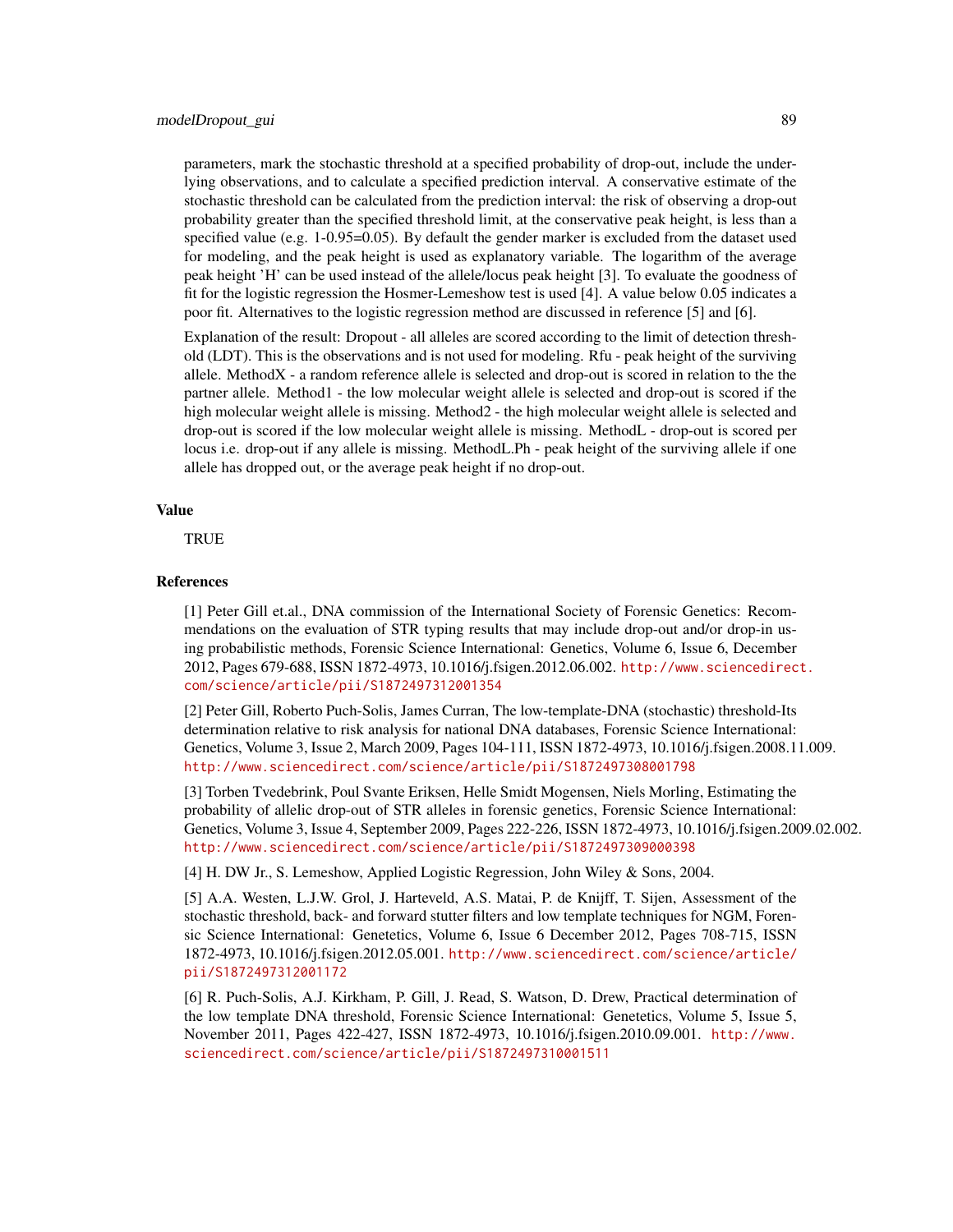# See Also

[calculateDropout](#page-27-0), [plotDropout\\_gui](#page-94-0)

## plotAT\_gui *Plot Analytical Threshold*

## Description

GUI simplifying the creation of plots from analytical threshold data.

#### Usage

```
plotAT_gui(env = parent.frame(), savegui = NULL, debug = FALSE, parent = NULL)
```
## Arguments

| env     | environment in which to search for data frames.                        |
|---------|------------------------------------------------------------------------|
| savegui | logical indicating if GUI settings should be saved in the environment. |
| debug   | logical indicating printing debug information.                         |
| parent  | widget to get focus when finished.                                     |

## Details

Select data to plot in the drop-down menu. Plot regression data Automatic plot titles can be replaced by custom titles. A name for the result is automatically suggested. The resulting plot can be saved as either a plot object or as an image.

## Value

**TRUE** 

## See Also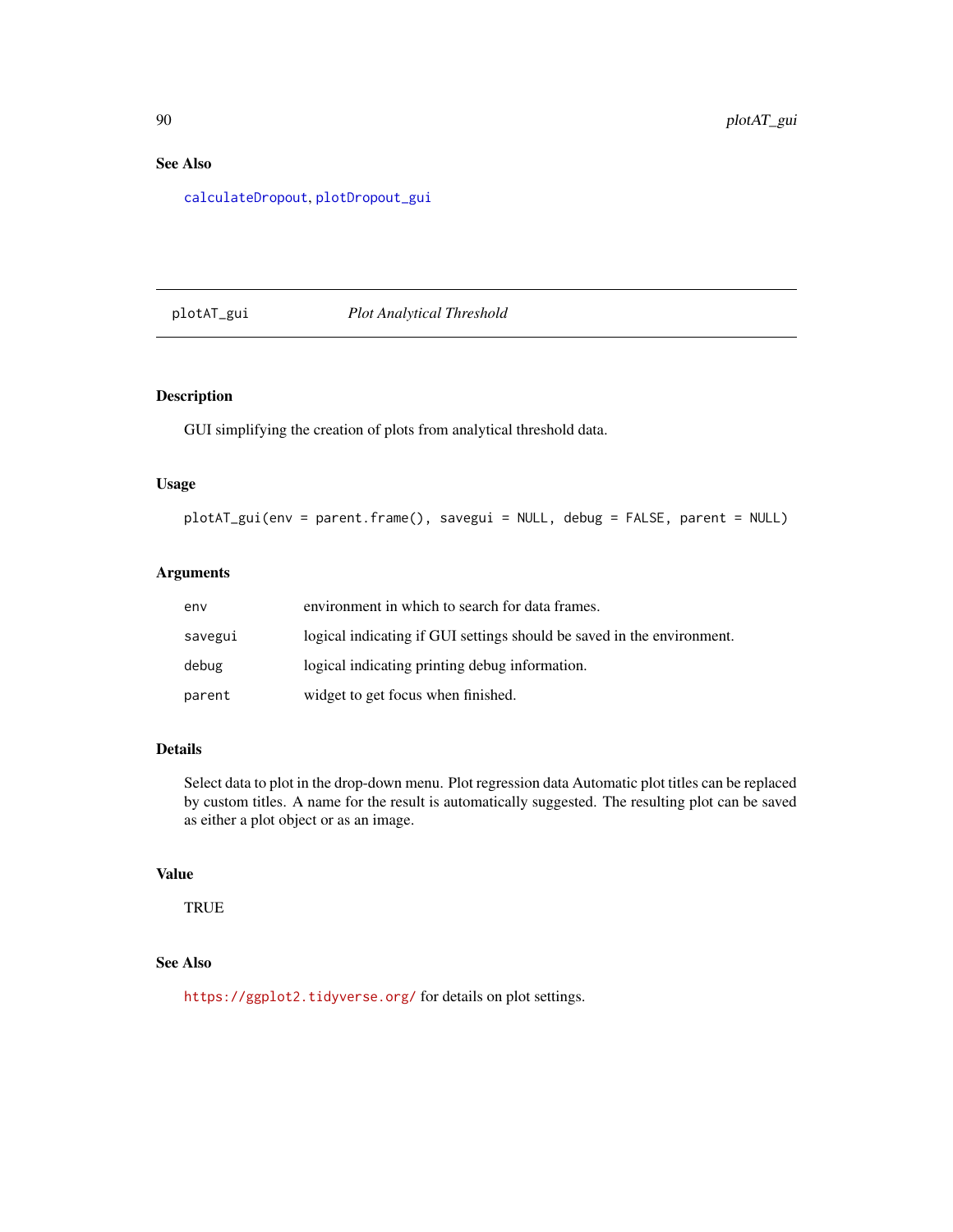GUI simplifying the creation of plots from balance data.

#### Usage

```
plotBalance_gui(
  env = parent.frame(),
  savegui = NULL,
  debug = FALSE,parent = NULL
)
```
#### Arguments

| env     | environment in which to search for data frames and save result.        |
|---------|------------------------------------------------------------------------|
| savegui | logical indicating if GUI settings should be saved in the environment. |
| debug   | logical indicating printing debug information.                         |
| parent  | widget to get focus when finished.                                     |

#### Details

Select a dataset to plot and the typing kit used (if not automatically detected). Plot heterozygote peak balance versus the average locus peak height, the average profile peak height 'H', or by the difference in repeat units (delta). Plot inter-locus balance versus the average locus peak height, or the average profile peak height 'H'. Automatic plot titles can be replaced by custom titles. Sex markers can be excluded. It is possible to plot logarithmic ratios. A name for the result is automatically suggested. The resulting plot can be saved as either a plot object or as an image.

## Value

TRUE

#### See Also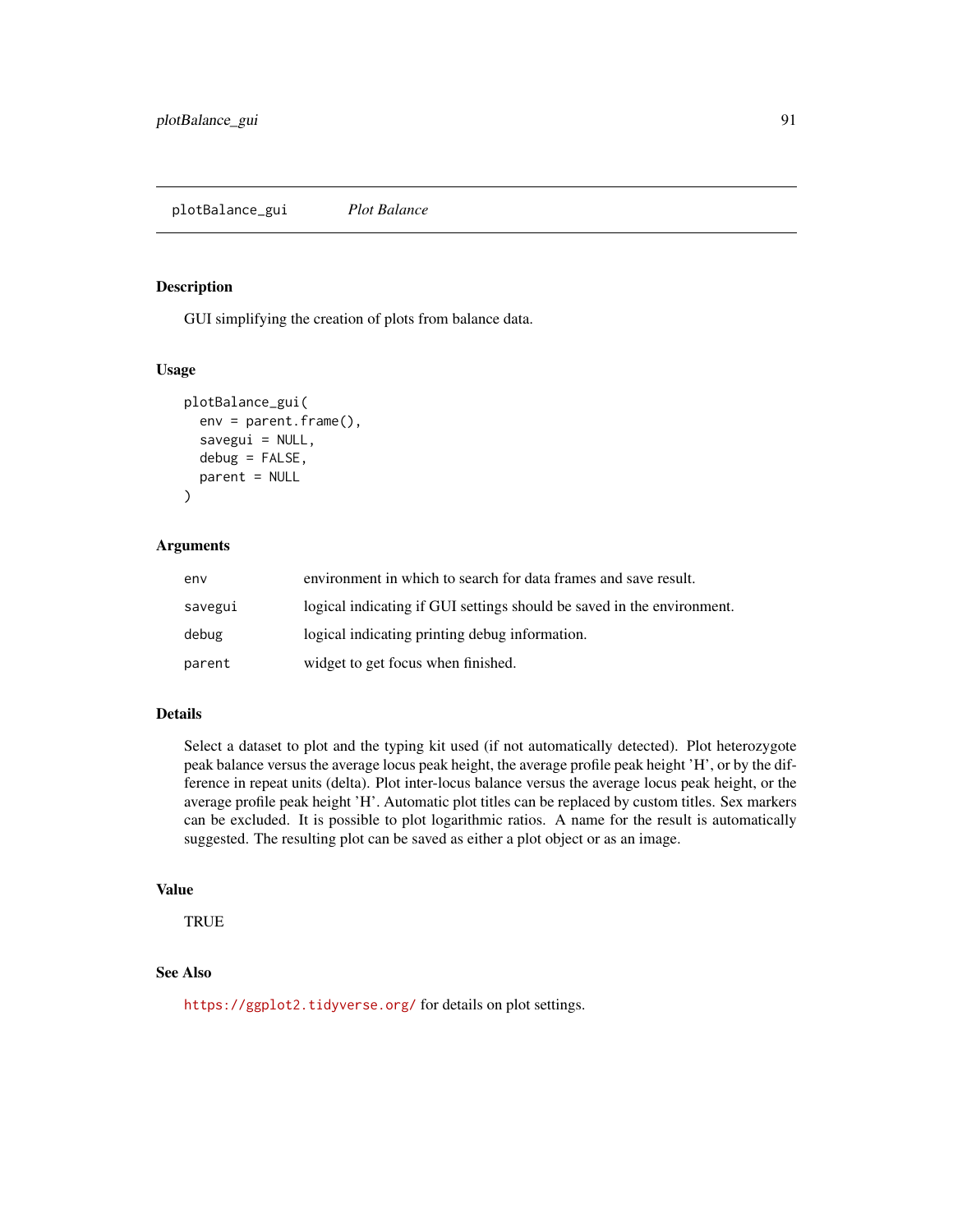plotCapillary\_gui *Plot Capillary Balance*

## Description

GUI simplifying the creation of plots from capillary balance data.

## Usage

```
plotCapillary_gui(
  env = parent.frame(),
  savegui = NULL,
  debug = FALSE,
  parent = NULL
\mathcal{L}
```
## Arguments

| env     | environment in which to search for data frames and save result.        |
|---------|------------------------------------------------------------------------|
| savegui | logical indicating if GUI settings should be saved in the environment. |
| debug   | logical indicating printing debug information.                         |
| parent  | widget to get focus when finished.                                     |

## Details

Select a dataset to plot from the drop-down menu. Plot capillary balance as a dotplot, boxplot or as a distribution. Automatic plot titles can be replaced by custom titles. A name for the result is automatically suggested. The resulting plot can be saved as either a plot object or as an image.

# Value

**TRUE** 

# See Also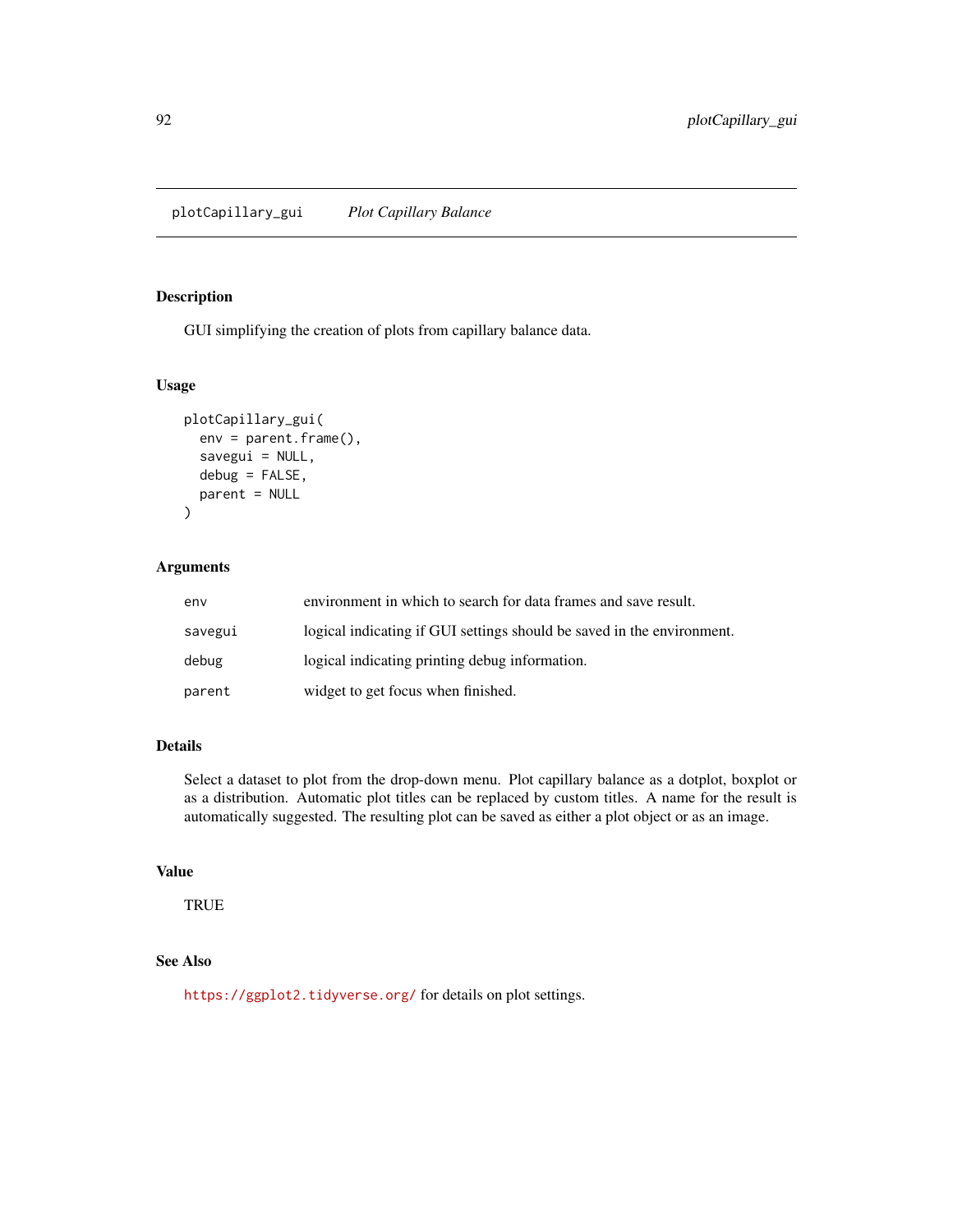GUI simplifying the creation of plots from negative control data.

## Usage

```
plotContamination_gui(
  env = parent.frame(),
  savegui = NULL,
  debug = FALSE,
  parent = NULL
)
```
#### Arguments

| env     | environment in which to search for data frames.                        |
|---------|------------------------------------------------------------------------|
| savegui | logical indicating if GUI settings should be saved in the environment. |
| debug   | logical indicating printing debug information.                         |
| parent  | widget to get focus when finished.                                     |

#### Details

Select data to plot in the drop-down menu. Automatic plot titles can be replaced by custom titles. A name for the result is automatically suggested. The resulting plot can be saved as either a plot object or as an image.

#### Value

**TRUE** 

## References

Duncan Taylor et.al., Validating multiplexes for use in conjunction with modern interpretation strategies, Forensic Science International: Genetics, Volume 20, January 2016, Pages 6-19, ISSN 1872-4973, 10.1016/j.fsigen.2015.09.011. [http://www.sciencedirect.com/science/article/](http://www.sciencedirect.com/science/article/pii/S1872497315300739) [pii/S1872497315300739](http://www.sciencedirect.com/science/article/pii/S1872497315300739)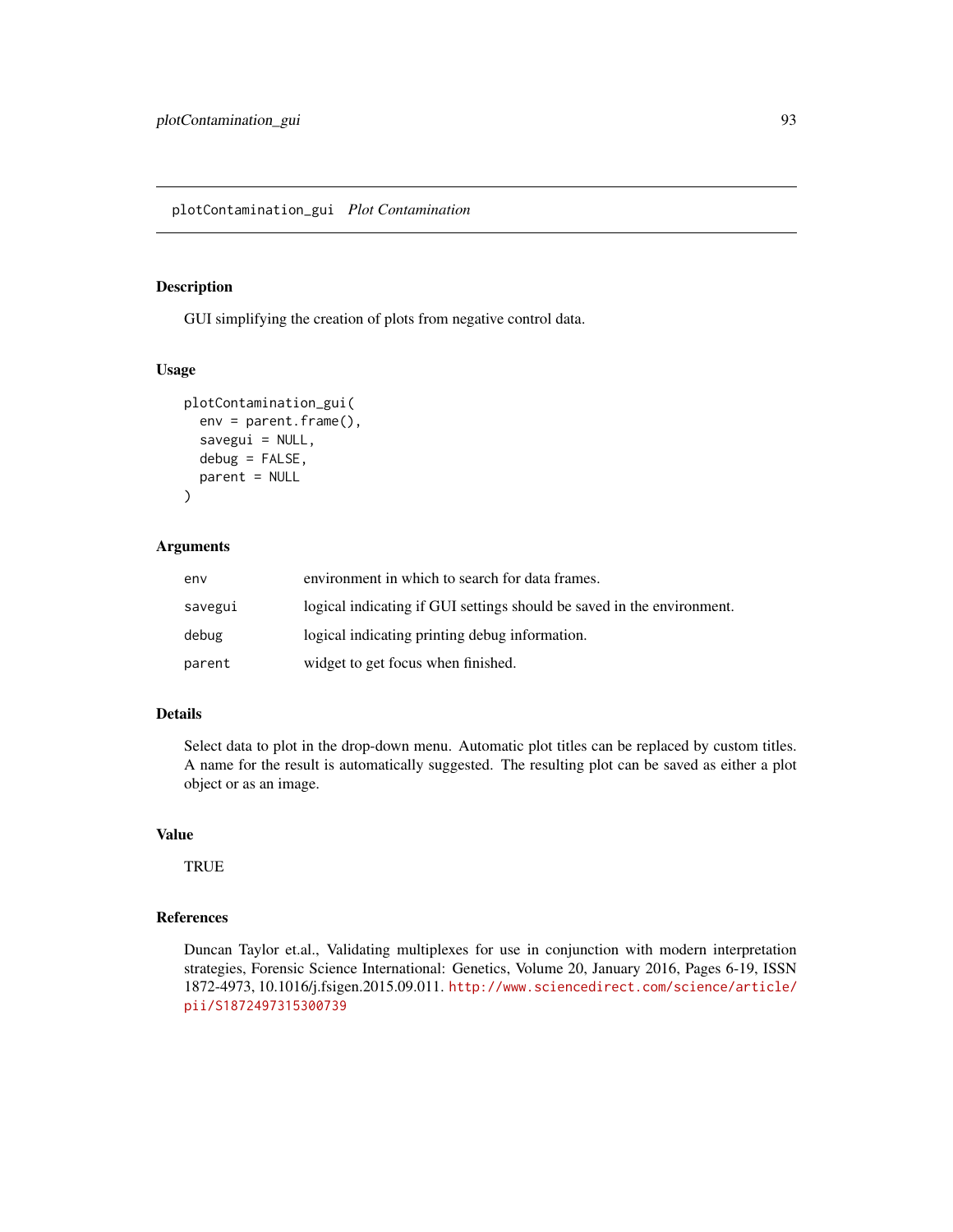GUI simplifying the creation of distribution plots.

#### Usage

```
plotDistribution_gui(
  env = parent.frame(),
  savegui = NULL,
  debug = FALSE,parent = NULL
)
```
#### Arguments

| env     | environment in which to search for data frames and save result.        |
|---------|------------------------------------------------------------------------|
| savegui | logical indicating if GUI settings should be saved in the environment. |
| debug   | logical indicating printing debug information.                         |
| parent  | widget to get focus when finished.                                     |

#### Details

Plot the distribution of data as cumulative distribution function, probability density function, or count. First select a dataset, then select a group (in column 'Group' if any), finally select a column to plot the distribution of. It is possible to overlay a boxplot and to plot logarithms. Various smoothing kernels and bandwidths can be specified. The bandwidth or the number of bins can be specified for the histogram. Automatic plot titles can be replaced by custom titles. A name for the result is automatically suggested. The resulting plot can be saved as either a plot object or as an image.

# Value

TRUE

# See Also

[log](#page-0-0), [geom\\_density](#page-0-0)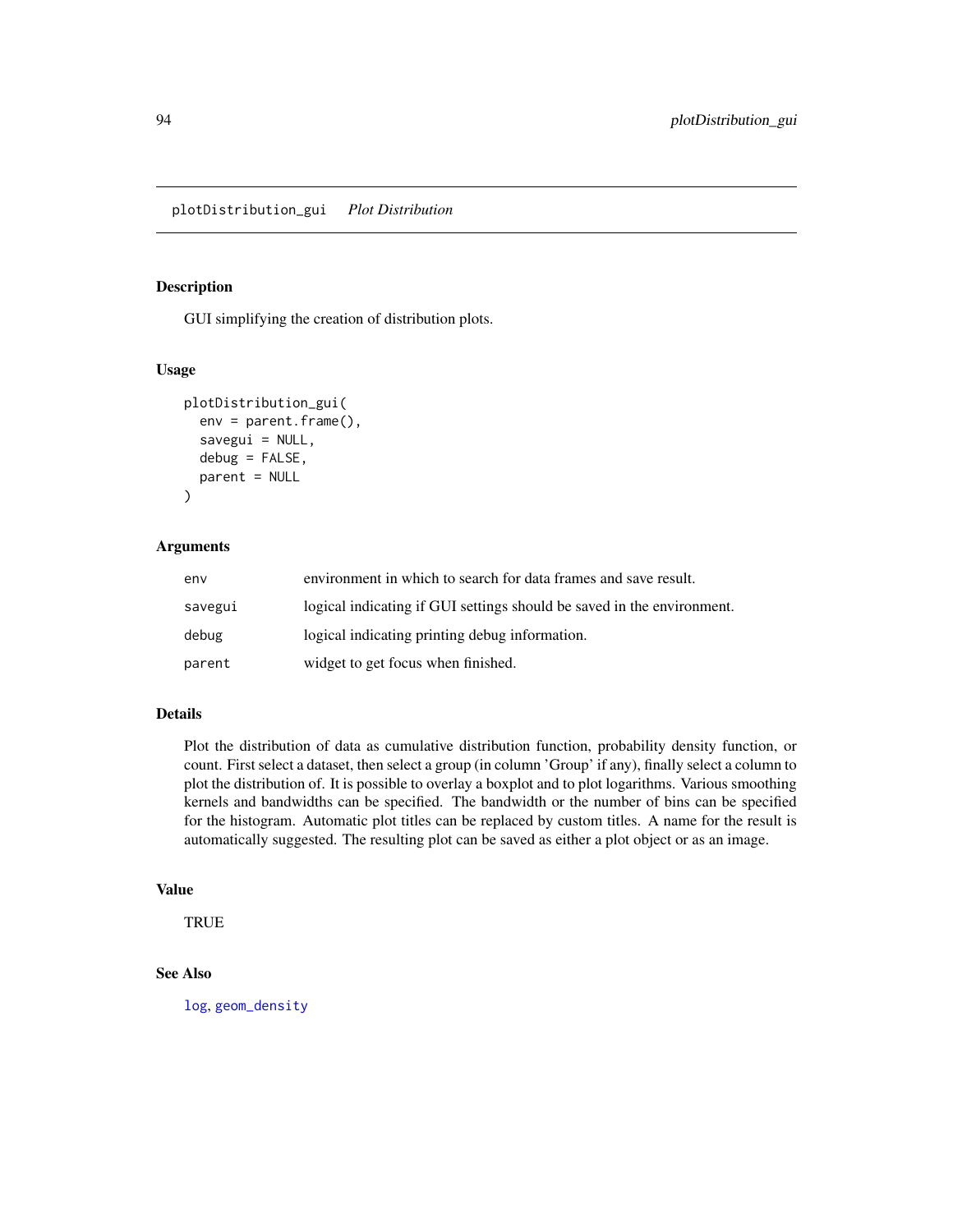<span id="page-94-0"></span>GUI simplifying the creation of plots from dropout data.

#### Usage

```
plotDropout_gui(
  env = parent.frame(),
  savegui = NULL,
  debug = FALSE,parent = NULL
)
```
#### Arguments

| env     | environment in which to search for data frames and save result.        |
|---------|------------------------------------------------------------------------|
| savegui | logical indicating if GUI settings should be saved in the environment. |
| debug   | logical indicating printing debug information.                         |
| parent  | widget to get focus when finished.                                     |

#### Details

Plot dropout data as heatmap arranged by, average peak height, amount, concentration, or sample name. It is also possible to plot the empirical cumulative distribution (ecdp) of the peak heights of surviving heterozygote alleles (with dropout of the partner allele), or a dotplot of all dropout events. The peak height of homozygote alleles can be included in the ecdp. Automatic plot titles can be replaced by custom titles. A name for the result is automatically suggested. The resulting plot can be saved as either a plot object or as an image.

# Value

TRUE

## See Also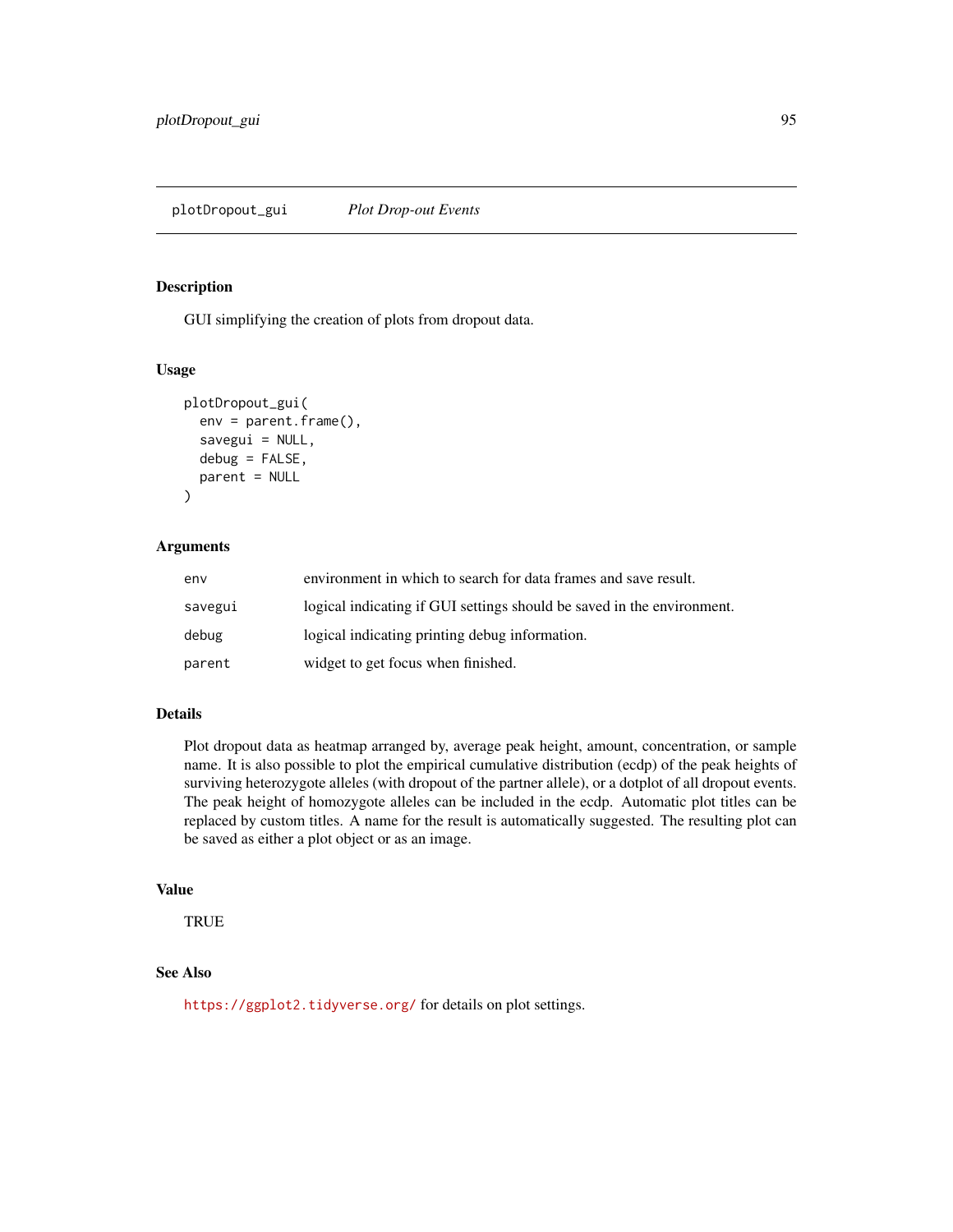GUI simplifying the creation of empirical cumulative distribution plots.

## Usage

```
plotGroups_gui(
 env = parent.Fname(),savegui = NULL,
  debug = FALSE,parent = NULL
)
```
## Arguments

| env     | environment in which to search for data frames and save result.        |
|---------|------------------------------------------------------------------------|
| savegui | logical indicating if GUI settings should be saved in the environment. |
| debug   | logical indicating printing debug information.                         |
| parent  | widget to get focus when finished.                                     |

#### Details

Plot the distribution of data as cumulative distribution function for multiple groups. First select a dataset, then select columns to flat, group, and plot by. For example, if a genotype dataset is selected and data is flattened by Sample.Name the 'group by' and 'plot by' values must be identical for all rows for a given sample. Automatic plot titles can be replaced by custom titles. Group names can be changed. A name for the result is automatically suggested. The resulting plot can be saved as either a plot object or as an image.

#### Value

**TRUE** 

## See Also

[stat\\_ecdf](#page-0-0)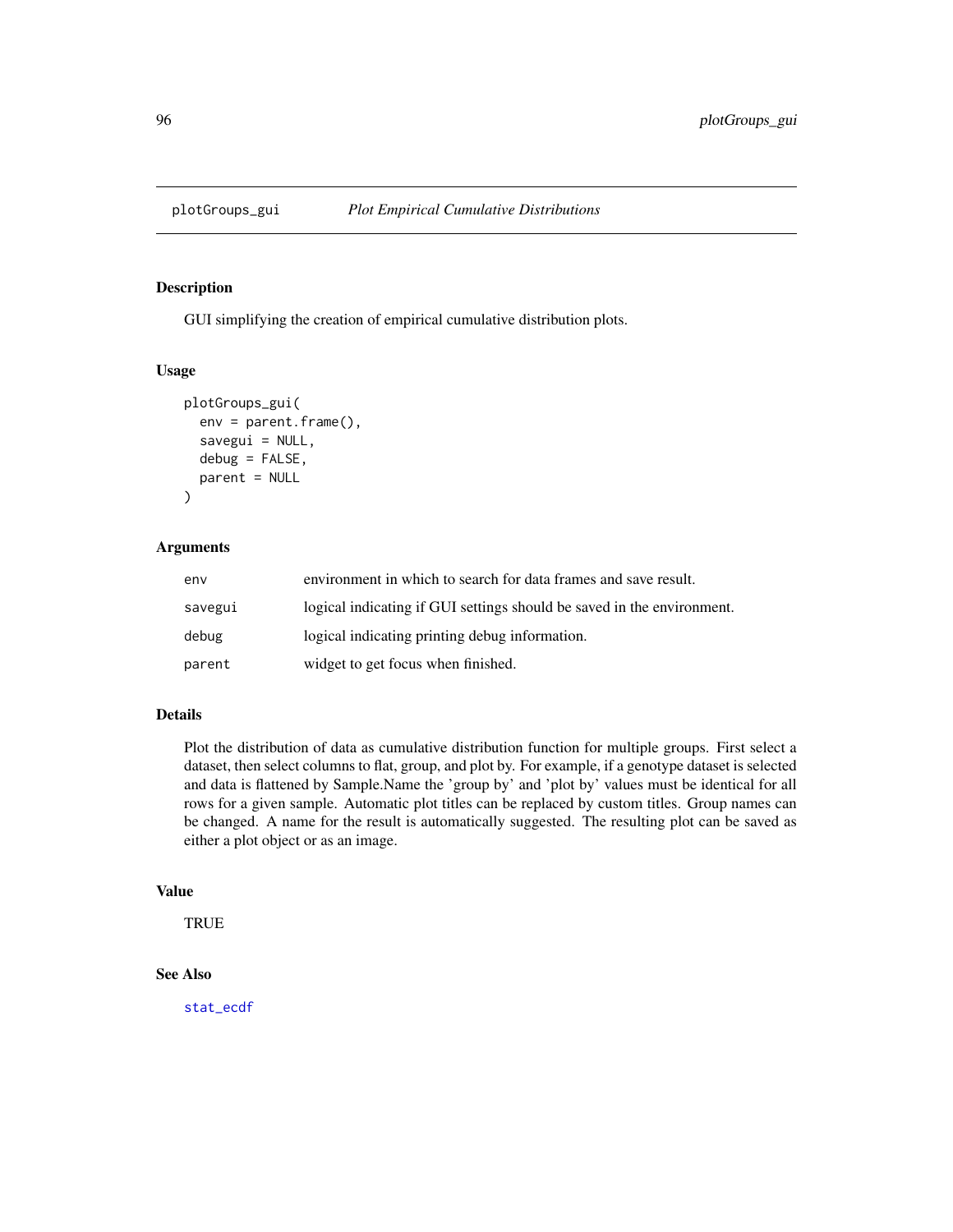GUI for plotting marker ranges for kits.

## Usage

```
plotKit_gui(env = parent.frame(), savegui = NULL, debug = FALSE, parent = NULL)
```
## Arguments

| env     | environment in which to search for data frames and save result.        |  |
|---------|------------------------------------------------------------------------|--|
| savegui | logical indicating if GUI settings should be saved in the environment. |  |
| debug   | logical indicating printing debug information.                         |  |
| parent  | widget to get focus when finished.                                     |  |

# Details

Create an overview of the size range for markers in different kits. It is possible to select multiple kits, specify titles, font size, distance between two kits, distance between dye channels, and the transparency of dyes.

## Value

**TRUE** 

plotPeaks\_gui *Plot Peaks*

## Description

GUI simplifying the creation of plots from result type data.

## Usage

```
plotPeaks_gui(
  env = parent.frame(),
  savegui = NULL,
  debug = FALSE,
  parent = NULL
\mathcal{E}
```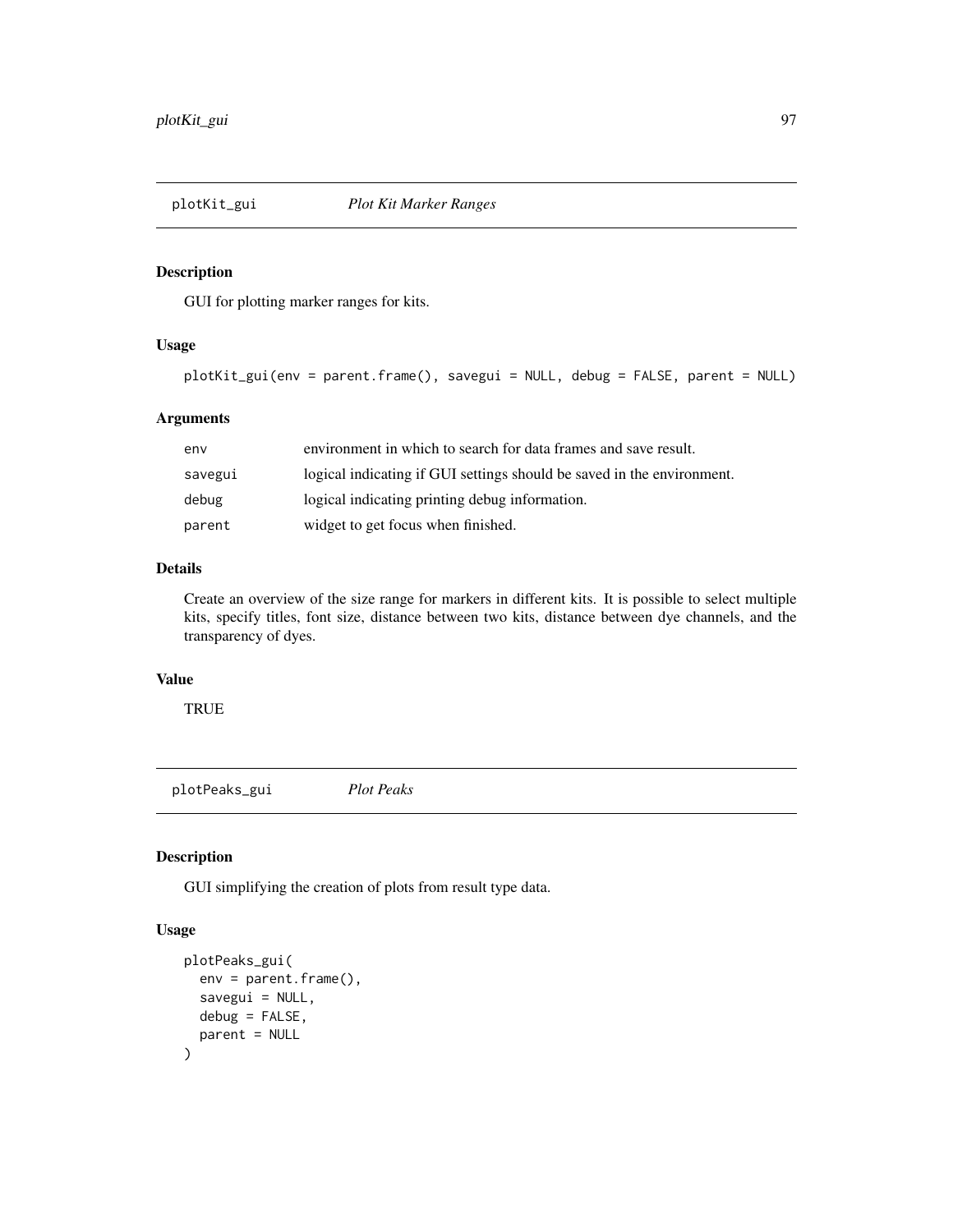#### Arguments

| env     | environment in which to search for data frames and save result.        |  |
|---------|------------------------------------------------------------------------|--|
| savegui | logical indicating if GUI settings should be saved in the environment. |  |
| debug   | logical indicating printing debug information.                         |  |
| parent  | widget to get focus when finished.                                     |  |

## Details

Plot result type data. It is possible to customize titles and font size. Data can be plotted as as frequency or proportion. The values can be printed on the plot with custom number of decimals. There are several color palettes to chose from. A name for the result is automatically suggested. The resulting plot can be saved as either a plot object or as an image.

#### Value

**TRUE** 

plotPrecision\_gui *Plot Precision*

## Description

GUI simplifying the creation of plots from precision data.

#### Usage

```
plotPrecision_gui(
  env = parent.frame(),
  savegui = NULL,
  debug = FALSE,
  parent = NULL
\lambda
```
#### Arguments

| env     | environment in which to search for data frames.                        |
|---------|------------------------------------------------------------------------|
| savegui | logical indicating if GUI settings should be saved in the environment. |
| debug   | logical indicating printing debug information.                         |
| parent  | widget to get focus when finished.                                     |

## Details

Plot precision data for size, height, or data point as dotplot or boxplot. Plot per marker or all in one. Use the mean value or the allele designation as x-axis labels. Automatic plot titles can be replaced by custom titles. A name for the result is automatically suggested. The resulting plot can be saved as either a plot object or as an image.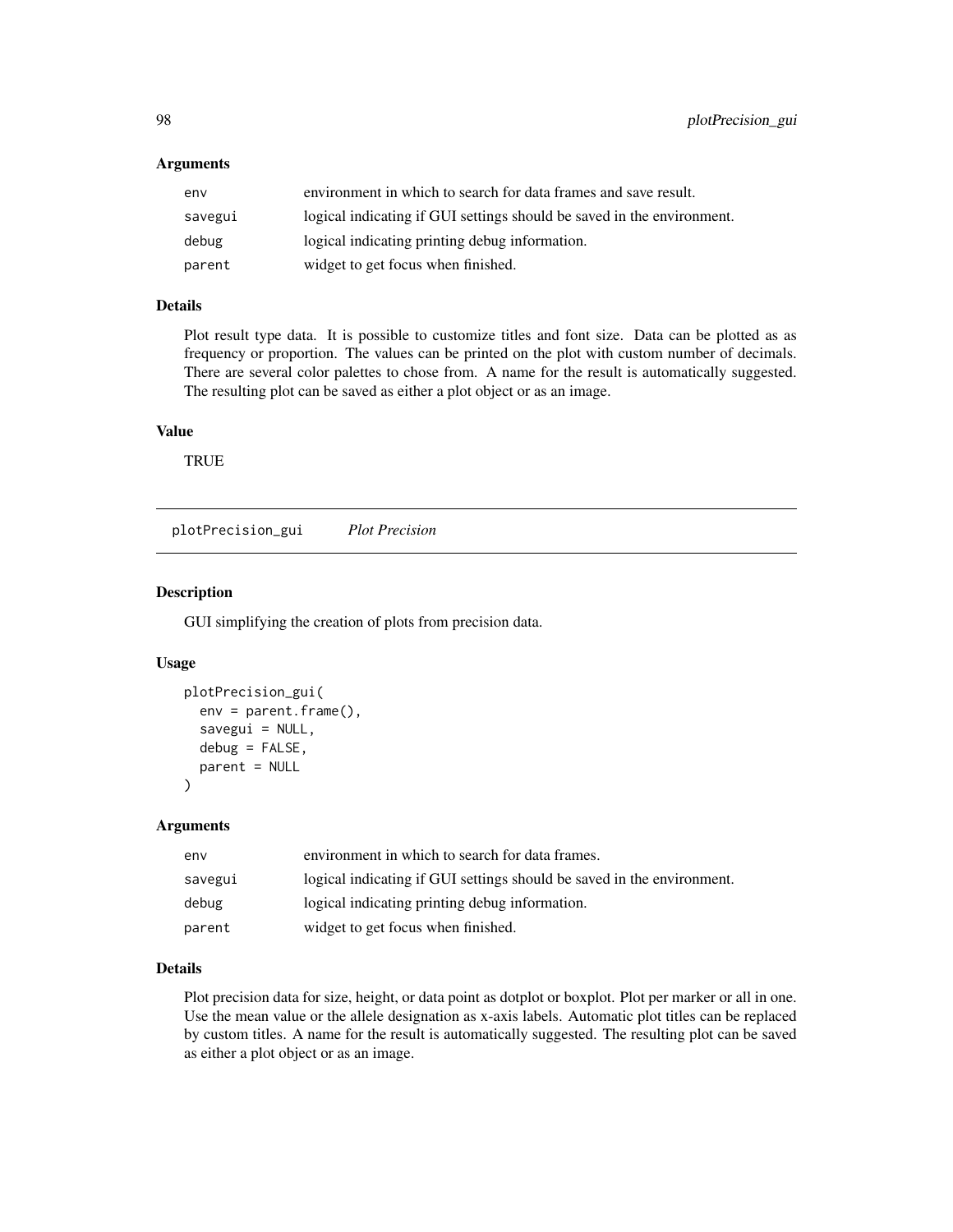## plotPullup\_gui 99

# Value

**TRUE** 

# See Also

<https://ggplot2.tidyverse.org/> for details on plot settings.

plotPullup\_gui *Plot Pull-up*

## Description

GUI simplifying the creation of plots from pull-up data.

# Usage

```
plotPullup_gui(
  env = parent.frame(),
  savegui = NULL,
  debug = FALSE,
  parent = NULL
\lambda
```
#### Arguments

| env     | environment in which to search for data frames and save result.        |  |
|---------|------------------------------------------------------------------------|--|
| savegui | logical indicating if GUI settings should be saved in the environment. |  |
| debug   | logical indicating printing debug information.                         |  |
| parent  | widget to get focus when finished.                                     |  |

## Details

Select a dataset to plot and the typing kit used (if not automatically detected). Plot pull-up peak ratio versus the peak height of the known allele Automatic plot titles can be replaced by custom titles. Sex markers can be excluded. A name for the result is automatically suggested. The resulting plot can be saved as either a plot object or as an image.

## Value

**TRUE** 

## See Also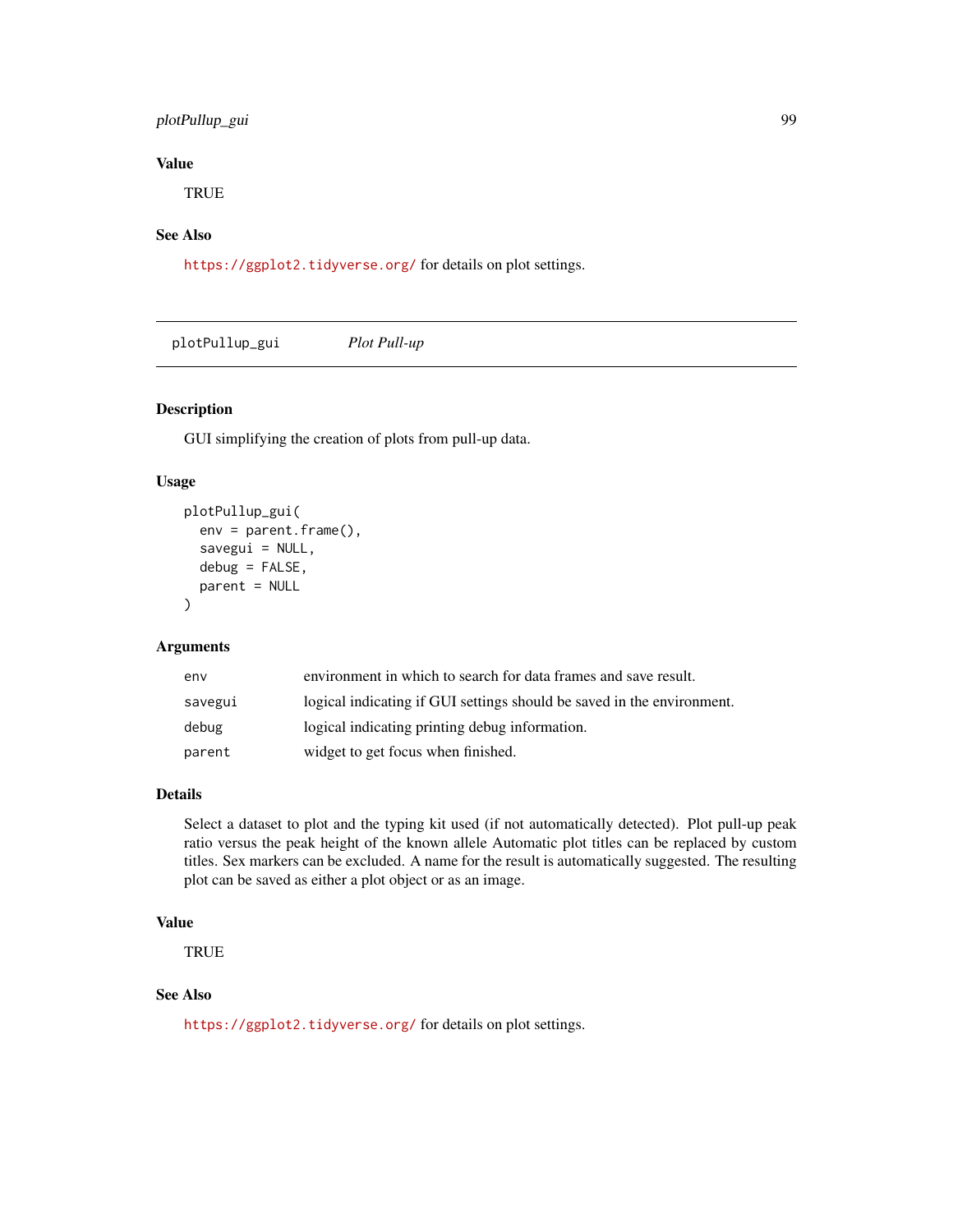plotRatio\_gui *Plot Ratio*

## Description

GUI simplifying the creation of plots from marker ratio data.

## Usage

```
plotRatio_gui(
  env = parent.Fname(),savegui = NULL,
  debug = FALSE,
  parent = NULL
\mathcal{L}
```
## Arguments

| env     | environment in which to search for data frames.                        |  |
|---------|------------------------------------------------------------------------|--|
| savegui | logical indicating if GUI settings should be saved in the environment. |  |
| debug   | logical indicating printing debug information.                         |  |
| parent  | widget to get focus when finished.                                     |  |

# Details

Select data to plot in the drop-down menu. Automatic plot titles can be replaced by custom titles. A name for the result is automatically suggested. The resulting plot can be saved as either a plot object or as an image.

# Value

TRUE

# See Also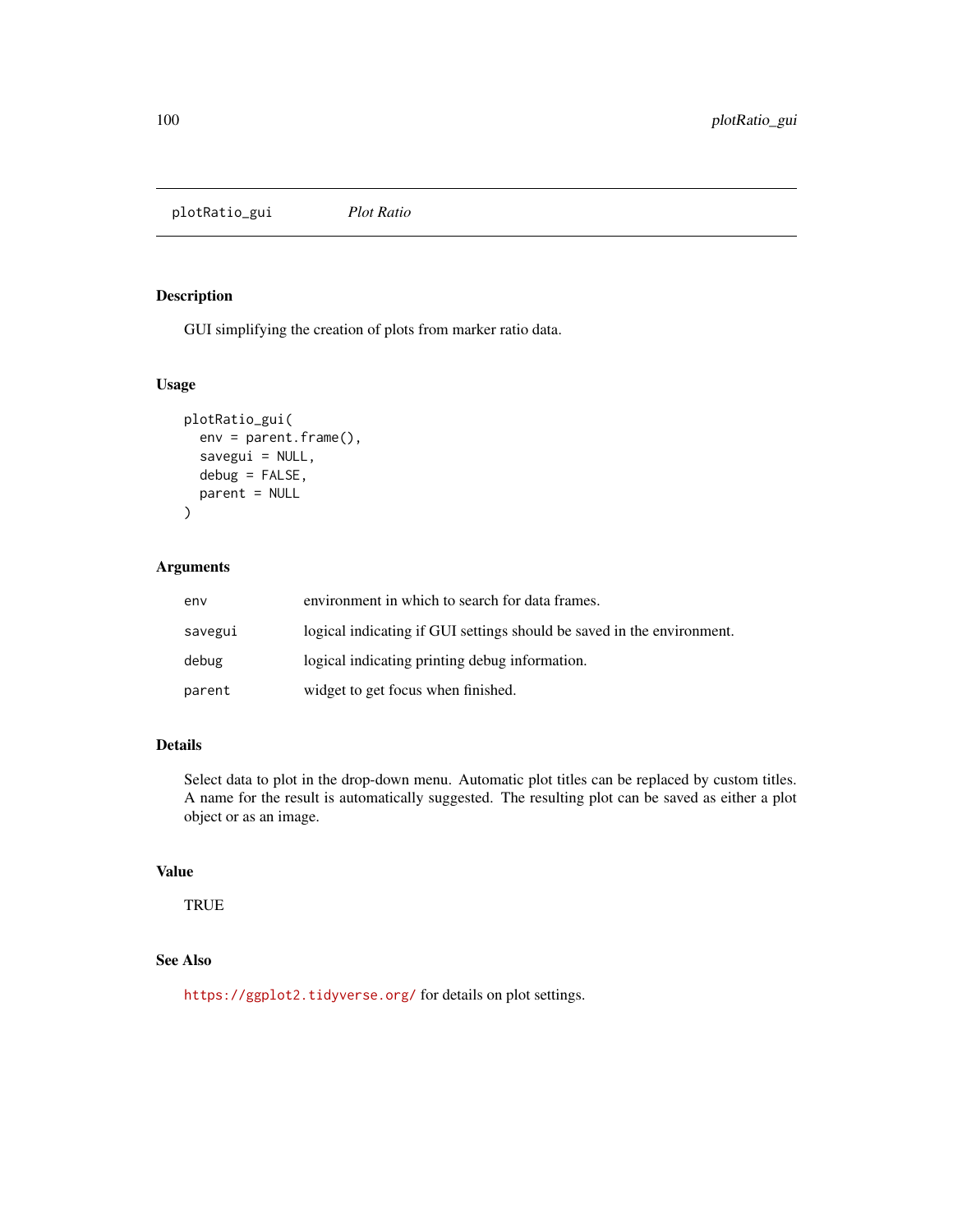GUI simplifying the creation of plots from result type data.

#### Usage

```
plotResultType_gui(
  env = parent.frame(),
  savegui = NULL,
  debug = FALSE,
  parent = NULL
\mathcal{E}
```
## Arguments

| env     | environment in which to search for data frames and save result.        |  |
|---------|------------------------------------------------------------------------|--|
| savegui | logical indicating if GUI settings should be saved in the environment. |  |
| debug   | logical indicating printing debug information.                         |  |
| parent  | widget to get focus when finished.                                     |  |

## Details

Plot result type data. It is possible to customize titles and font size. Data can be plotted as as frequency or proportion. The values can be printed on the plot with custom number of decimals. There are several color palettes to chose from. Automatic plot titles can be replaced by custom titles. A name for the result is automatically suggested. The resulting plot can be saved as either a plot object or as an image.

# Value

**TRUE** 

plotSlope\_gui *Plot Profile Slope*

## Description

GUI simplifying the creation of plots from slope data.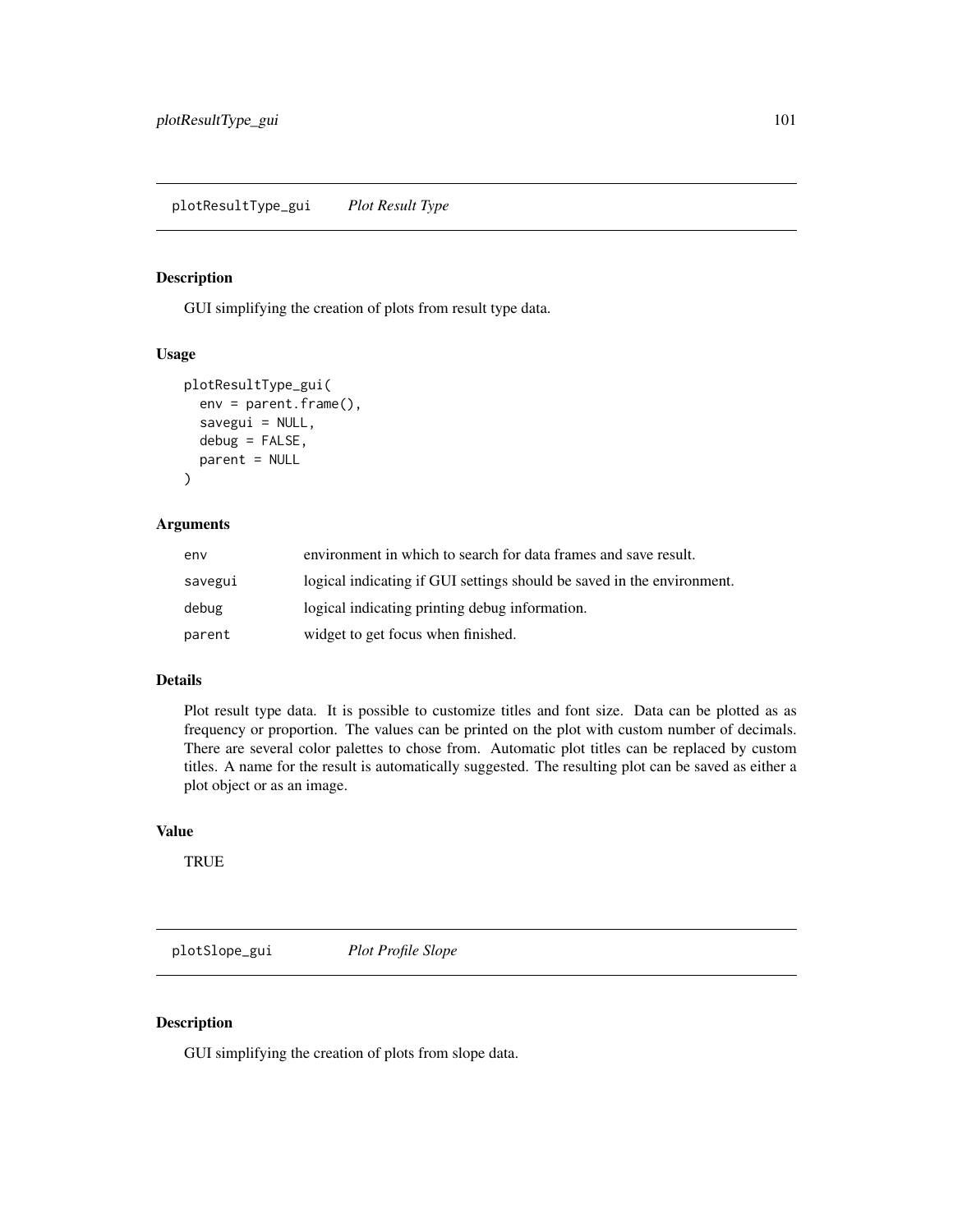## Usage

```
plotSlope_gui(
  env = parent.Fname(),savegui = NULL,
 debug = FALSE,parent = NULL
\lambda
```
## Arguments

| env     | environment in which to search for data frames and save result.        |  |
|---------|------------------------------------------------------------------------|--|
| savegui | logical indicating if GUI settings should be saved in the environment. |  |
| debug   | logical indicating printing debug information.                         |  |
| parent  | widget to get focus when finished.                                     |  |

#### Details

Select a dataset to plot. Plot slope by sample. Automatic plot titles can be replaced by custom titles. A name for the result is automatically suggested. The resulting plot can be saved as either a plot object or as an image.

## Value

**TRUE** 

# See Also

<https://ggplot2.tidyverse.org/> for details on plot settings.

plotStutter\_gui *Plot Stutter*

# Description

GUI simplifying the creation of plots from stutter data.

# Usage

```
plotStutter_gui(
  env = parent.frame(),
  savegui = NULL,
  debug = FALSE,
  parent = NULL
\mathcal{E}
```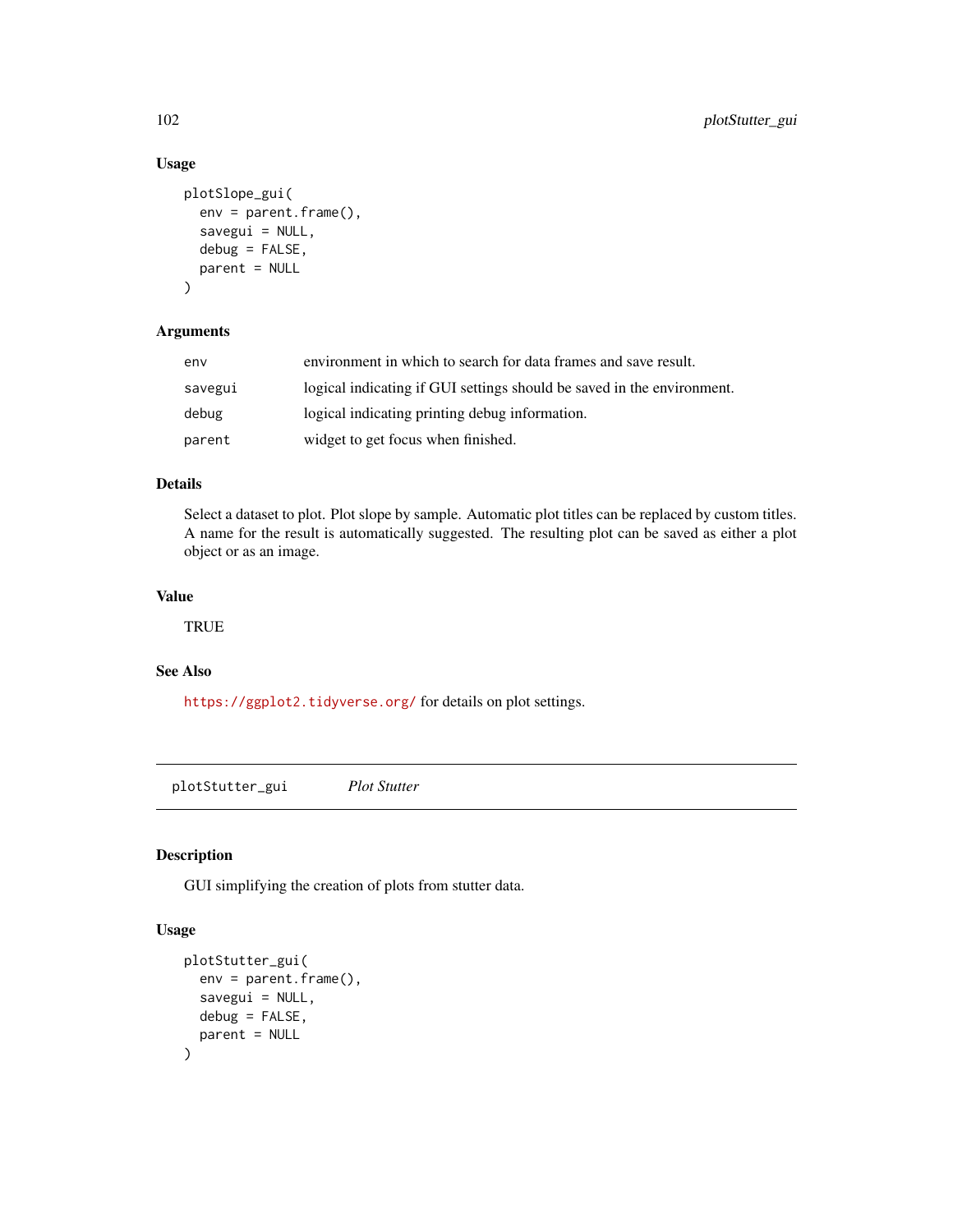#### $refl$  103

# Arguments

| env     | environment in which to search for data frames.                        |  |
|---------|------------------------------------------------------------------------|--|
| savegui | logical indicating if GUI settings should be saved in the environment. |  |
| debug   | logical indicating printing debug information.                         |  |
| parent  | widget to get focus when finished.                                     |  |

# Details

Select data to plot in the drop-down menu. Check that the correct kit has been detected. Plot stutter data by parent allele or by peak height. Automatic plot titles can be replaced by custom titles. A name for the result is automatically suggested. The resulting plot can be saved as either a plot object or as an image.

#### Value

**TRUE** 

# See Also

<https://ggplot2.tidyverse.org/> for details on plot settings.

ref1 *ESX17 Positive Control Profile*

## Description

A dataset in 'GeneMapper' format containing the DNA profile of the ESX17 positive control sample with homozygotes as one entry.

#### Usage

data(ref1)

## Format

A data frame with 17 rows and 4 variables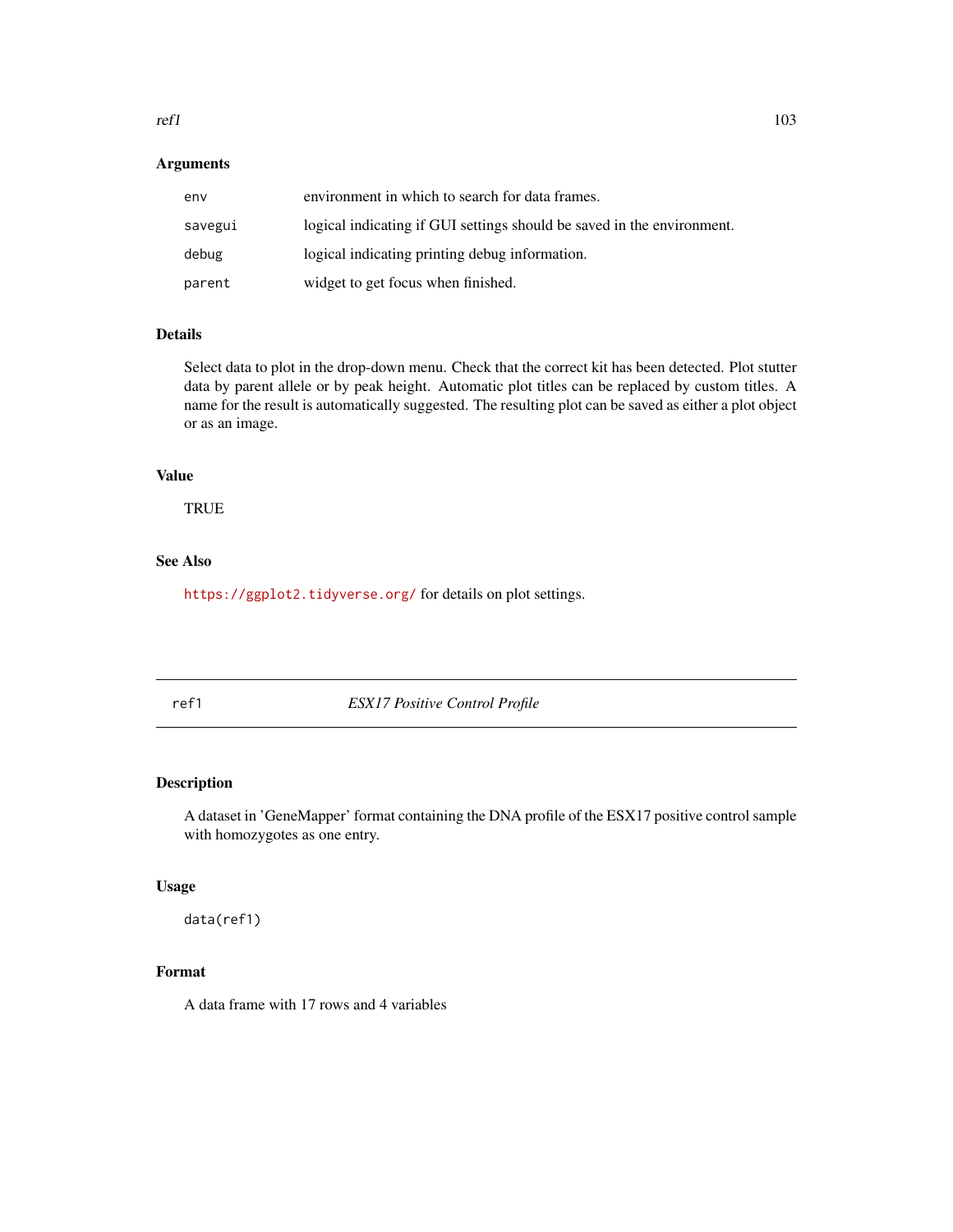A dataset in 'GeneMapper' format containing the DNA profile of the ESX17 positive control sample with homozygotes as two entries.

## Usage

data(ref11)

## Format

A data frame with 17 rows and 4 variables

ref2 *SGMPlus example data*

## Description

A slimmed reference dataset containing an arbitrary SGMPlus DNA profile.

#### Usage

data(ref2)

## Format

A data frame with 16 rows and 3 variables

ref3 *ESX17 example data for dropout analysis.*

# Description

Reference profiles for source samples. Text file in GeneMapper format.

## Format

ASCII text file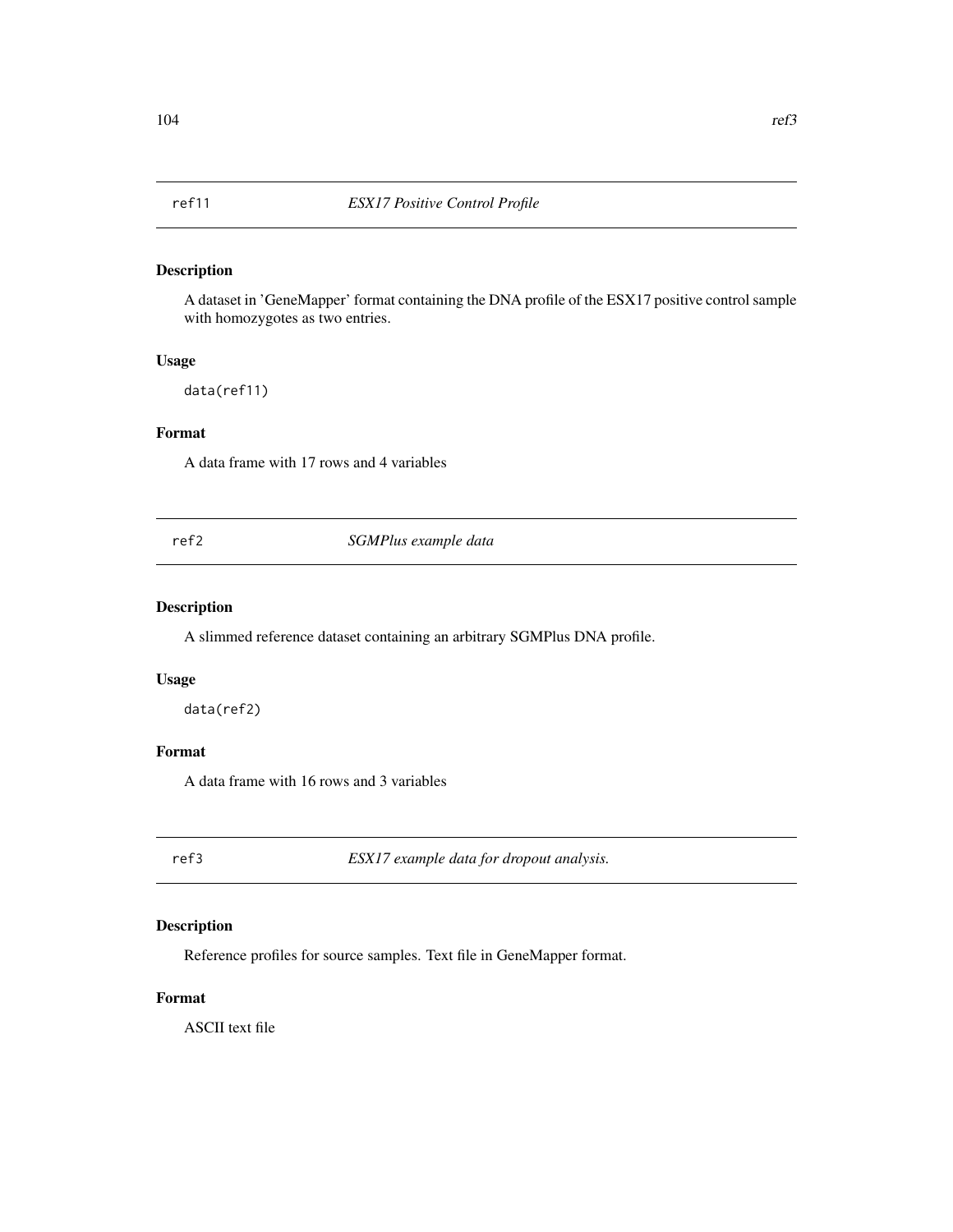A slimmed dataset containing reference profiles for source samples in set4. Reference 'A2' has double entries for homozygotes. Reference 'F2' has single entries for homozygotes. Reference 'bc' has double entries for homozygotes, and lower case sample name.

#### Usage

data(ref4)

## Format

A data frame with 98 rows and 3 variables

ref51 *ESX17 example data for mixture analysis.*

#### Description

A slimmed dataset containing the reference profile for the major component in set5.

#### Usage

data(ref51)

## Format

A data frame with 34 rows and 3 variables

ref52 *ESX17 example data for mixture analysis.*

#### Description

A slimmed dataset containing the reference profile for the minor component in set5.

#### Usage

```
data(ref52)
```
#### Format

A data frame with 34 rows and 3 variables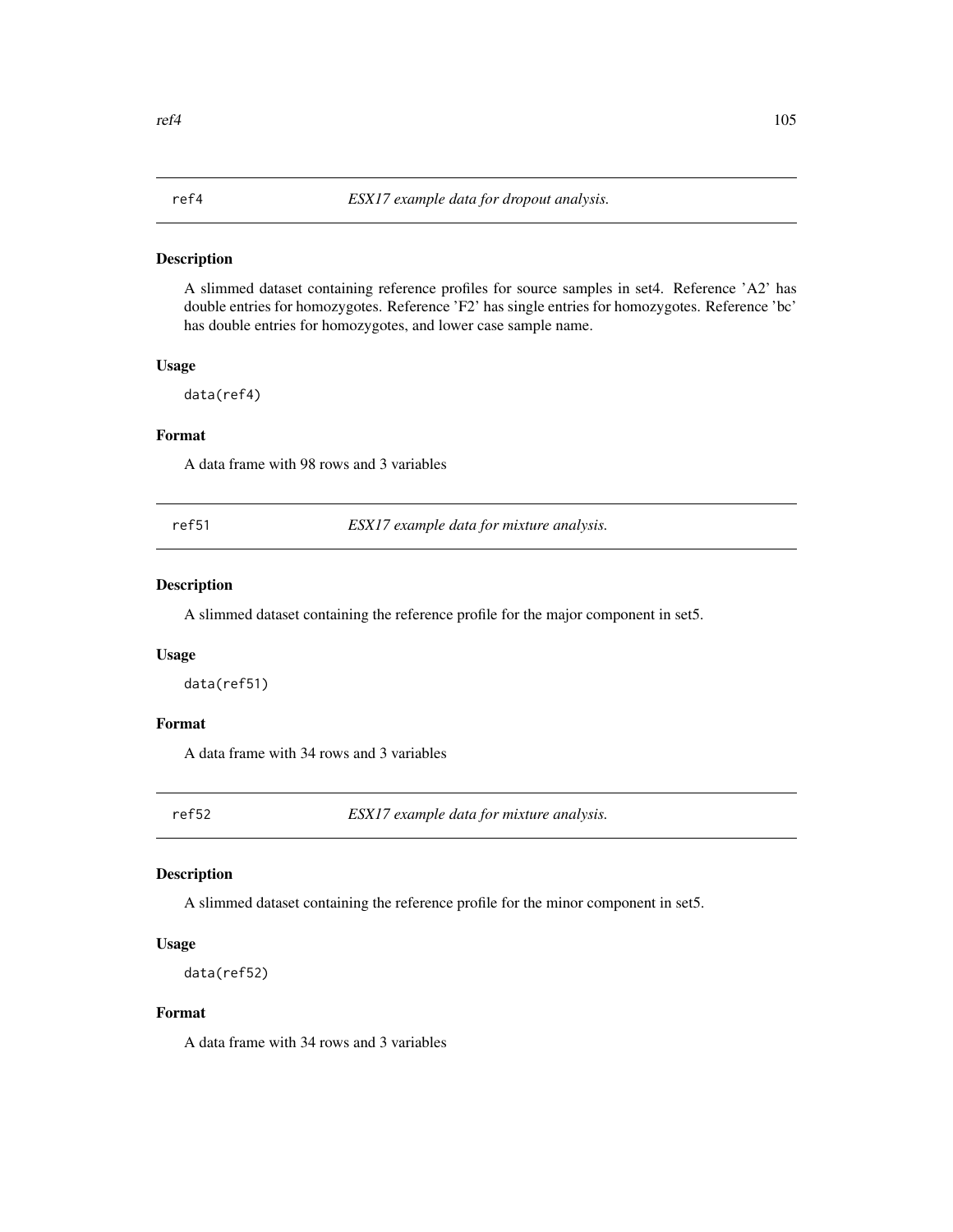A slimmed dataset containing the reference profile for the samples in set6. NB! Marker order is different from set6. NB! Reference R has a Y marker with NA.

#### Usage

data(ref61)

#### Format

A data frame with 89 rows and 3 variables

ref62 *Fusion example data for dropout analysis.*

### Description

A slimmed dataset containing the reference profile for the samples in set6. NB! Marker order is same as set6. NB! Reference R has a Y marker with NA.

## Usage

data(ref62)

## Format

A data frame with 89 rows and 3 variables

ref7 *ESSplex SE QS example data for inhibition analysis.*

#### Description

A slimmed dataset containing the reference profile for the samples in set7.

#### Usage

```
data(ref7)
```
#### Format

A data frame with 35 rows and 4 variables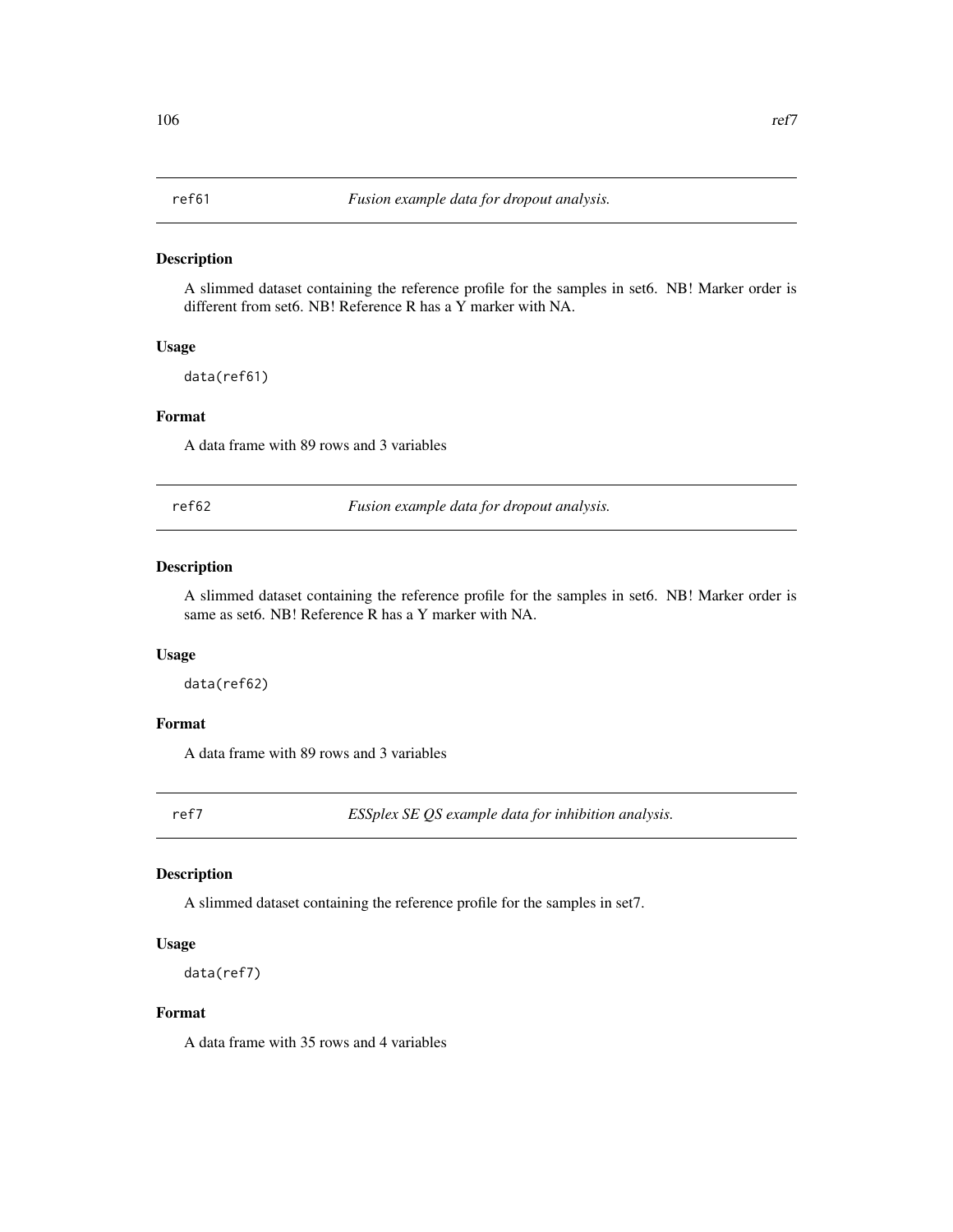<span id="page-106-0"></span>removeArtefact *Remove Artefacts*

## Description

Remove artefact peaks from data.

## Usage

```
removeArtefact(
 data,
 artefact = NULL,
 marker = NULL,
 allele = NULL,
  threshold = NULL,
 na.rm = FALSE,
  debug = FALSE
)
```
# Arguments

| data      | data.frame with data to remove spikes from.                                                                                                                                         |  |
|-----------|-------------------------------------------------------------------------------------------------------------------------------------------------------------------------------------|--|
| artefact  | data.frame that lists artefacts in columns 'Marker', 'Allele', optionally with 'Al-<br>lele. Proportion'. Alternatively artefacts can be provided using 'marker' and 'al-<br>lele'. |  |
| marker    | character vector with marker names paired with values in 'allele'.                                                                                                                  |  |
| allele    | character vector with allele names paired with values in 'marker'.                                                                                                                  |  |
| threshold | numeric value defining a minimum proportion for artefacts. Requires 'artefacts'<br>including the column 'Allele. Proportion'.                                                       |  |
| na.rm     | logical TRUE to preserve Allele=NA in 'data'.                                                                                                                                       |  |
| debug     | logical indicating printing debug information.                                                                                                                                      |  |

## Details

Removes identified artefacts from the dataset. Likely artefacts can be identified using the function [calculateAllele](#page-14-0). The output should then be provided to the 'artefact'. Alternatively known artefacts can be provided using the 'marker' and 'allele' arguments.

## Value

data.frame with spikes removed.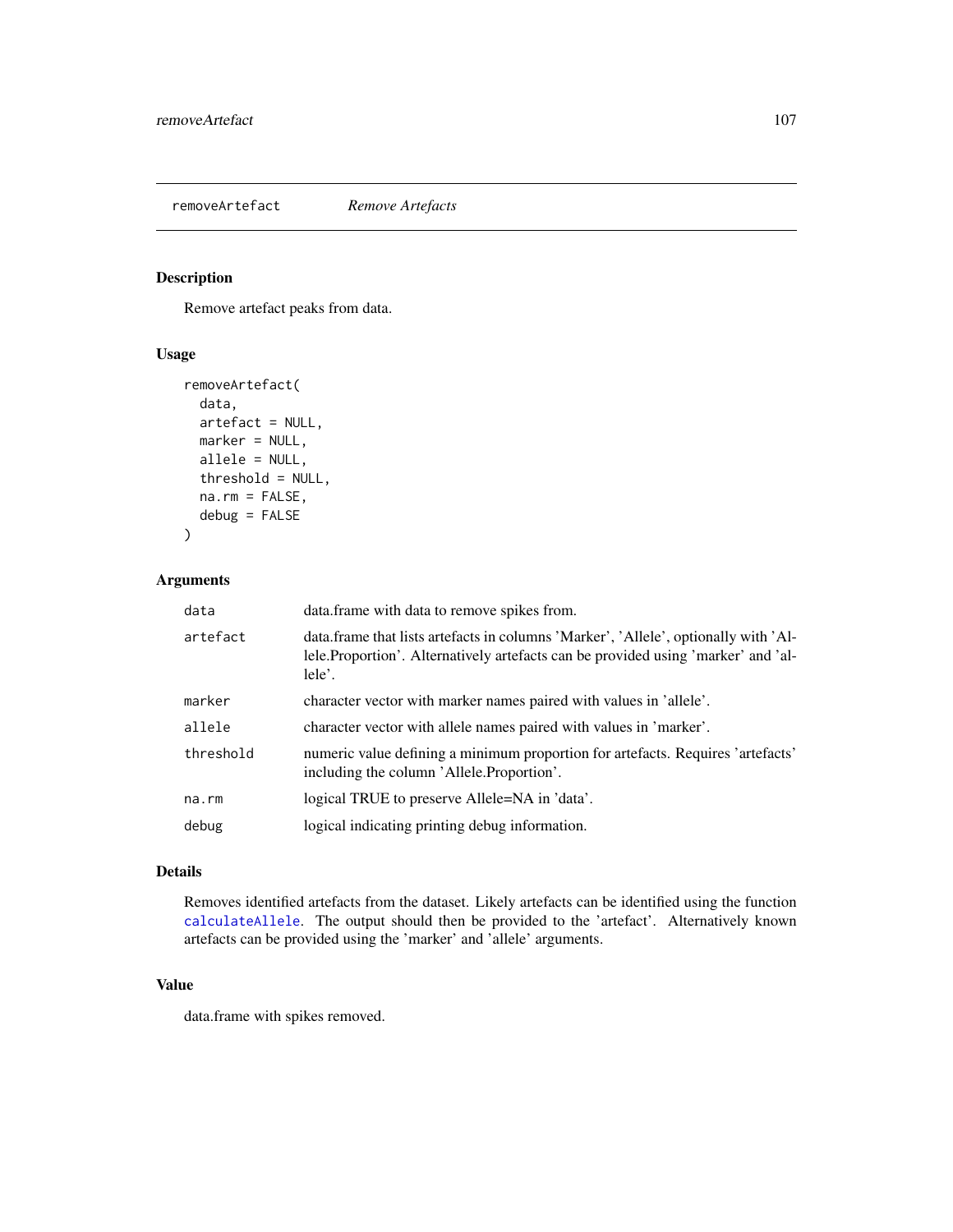removeArtefact\_gui *Remove Artefact*

# Description

GUI wrapper for the [removeArtefact](#page-106-0) function.

## Usage

```
removeArtefact_gui(
 env = parent.frame(),
 savegui = NULL,debug = FALSE,
 parent = NULL
)
```
## Arguments

| env     | environment in which to search for data frames.                        |  |
|---------|------------------------------------------------------------------------|--|
| savegui | logical indicating if GUI settings should be saved in the environment. |  |
| debug   | logical indicating printing debug information.                         |  |
| parent  | widget to get focus when finished.                                     |  |

## Details

Simplifies the use of the [removeArtefact](#page-106-0) function by providing a graphical user interface to it.

#### Value

TRUE

| removeSpike | Remove Spikes |  |
|-------------|---------------|--|
|             |               |  |

## Description

Remove spikes from data.

## Usage

```
removeSpike(data, spike, invert = FALSE, debug = FALSE)
```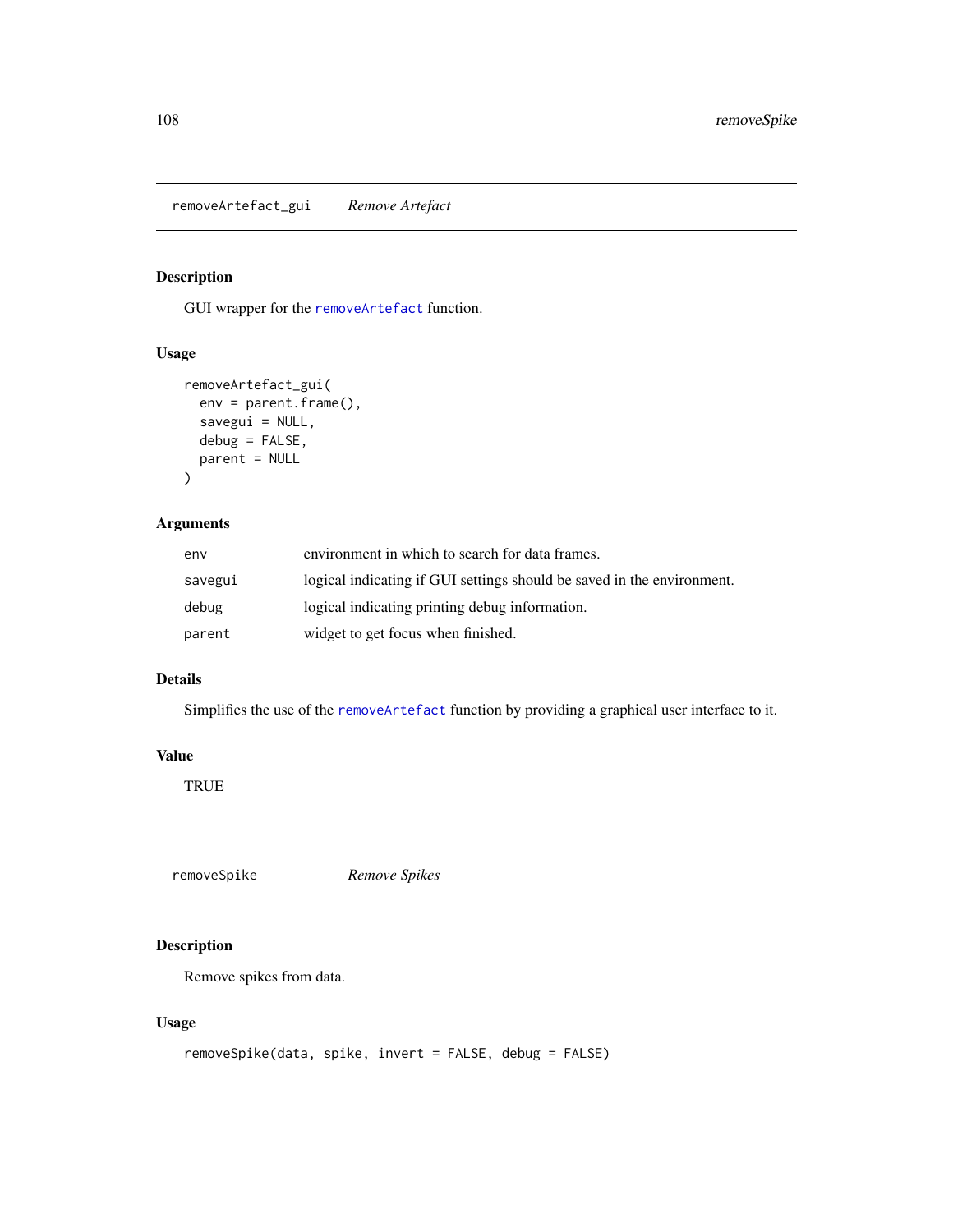# <span id="page-108-0"></span>removeSpike\_gui 109

#### **Arguments**

| data   | data.frame with data to remove spikes from.          |
|--------|------------------------------------------------------|
| spike  | data frame with list of spikes.                      |
| invert | logical FALSE to remove spikes, TRUE to keep spikes. |
| debug  | logical indicating printing debug information.       |

# Details

Removes identified spikes from the dataset. Spikes are identified using the function [calculateSpike](#page-52-0) and provided as a separate dataset. NB! Samples must have unique identifiers. Some laboratories use non-unique names for e.g. negative controls. To allow identification of specific samples when multiple batches are imported into one dataset an id is automatically created by combining the sample name and the file name. This work well as long as there is at most 1 identically named sample in each file (batch). To enable multiple identically named samples in one file, the sample names can be prefixed with the lane or well number before importing them to STR-validator.

# Value

data.frame with spikes removed.

removeSpike\_gui *Remove Spike*

#### Description

GUI wrapper for the [removeSpike](#page-107-0) function.

#### Usage

```
removeSpike_gui(
  env = parent.frame(),
  savegui = NULL,
  debug = FALSE,
  parent = NULL
\lambda
```
#### Arguments

| env     | environment in which to search for data frames.                        |
|---------|------------------------------------------------------------------------|
| savegui | logical indicating if GUI settings should be saved in the environment. |
| debug   | logical indicating printing debug information.                         |
| parent  | widget to get focus when finished.                                     |

# Details

Simplifies the use of the [removeSpike](#page-107-0) function by providing a graphical user interface to it.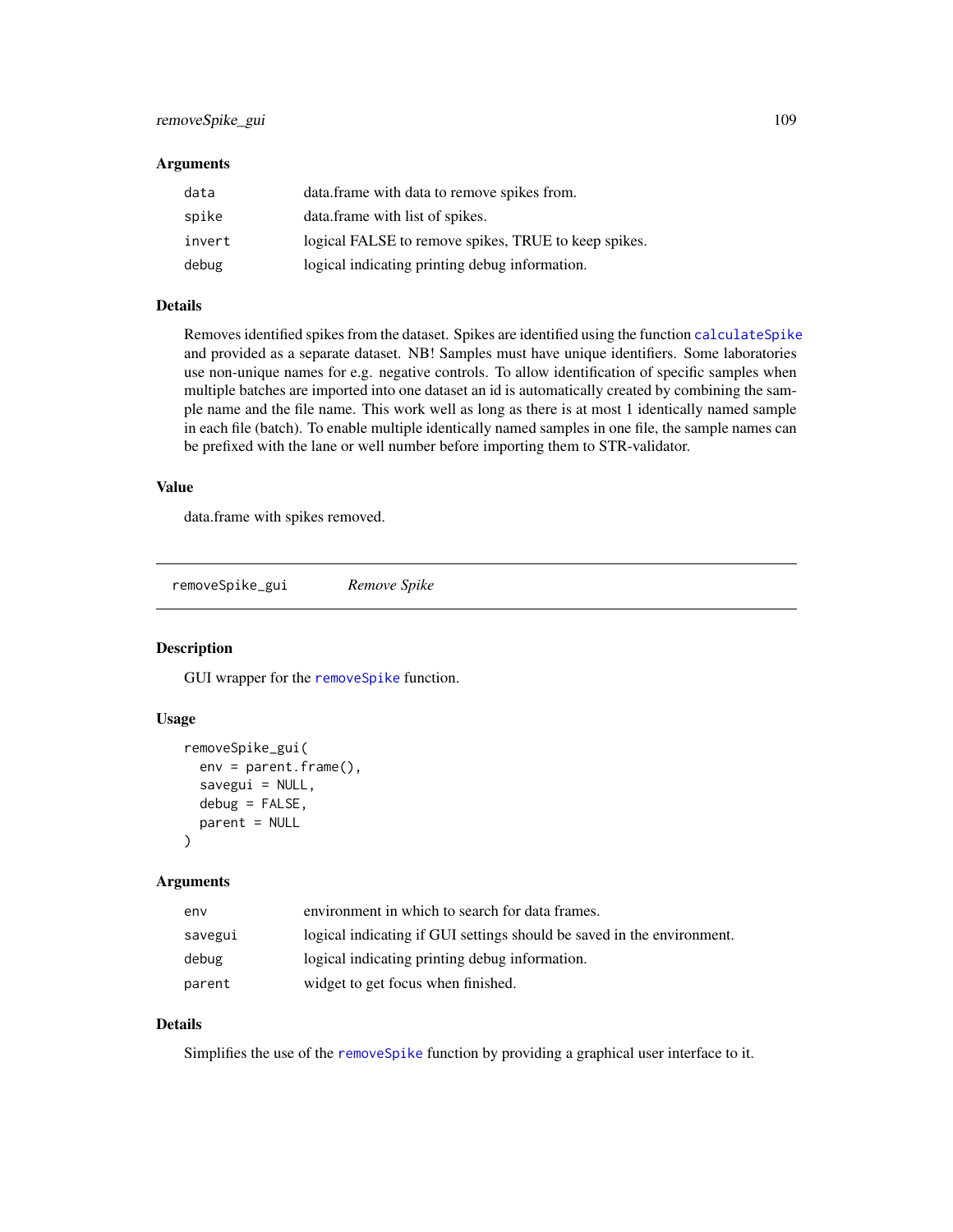# Value

**TRUE** 

scrambleAlleles *Scramble Alleles*

#### Description

Scrambles alleles in a dataset to anonymize the profile.

#### Usage

scrambleAlleles(data, db = "ESX 17 Hill")

#### Arguments

| data | data.frame with columns 'Sample.Name', 'Marker', and 'Allele'. |
|------|----------------------------------------------------------------|
| db   | character defining the allele frequency database to be used.   |

#### Details

Internal helper function to create example data. Assumes data with unique alleles per marker i.e. no duplications. This allow for sampling without replacement see [sample](#page-0-0). Sex markers are currently not scrambled i.e. they are kept intact. Alleles in the dataset is replaced with random alleles sampled from the allele database. If 'Size' is in the dataset it will be replaced by an estimated size. If 'Data.Point' is present it will be removed.

#### Value

data.frame with changes in 'Allele' column.

set1 *Typing data in 'GeneMapper' format*

#### Description

A dataset containing ESX17 genotyping result for 8 replicates of the positive control sample, a negative control and ladder.

#### Usage

data(set1)

#### Format

A data frame with 170 rows and 13 variables

<span id="page-109-0"></span>110 set1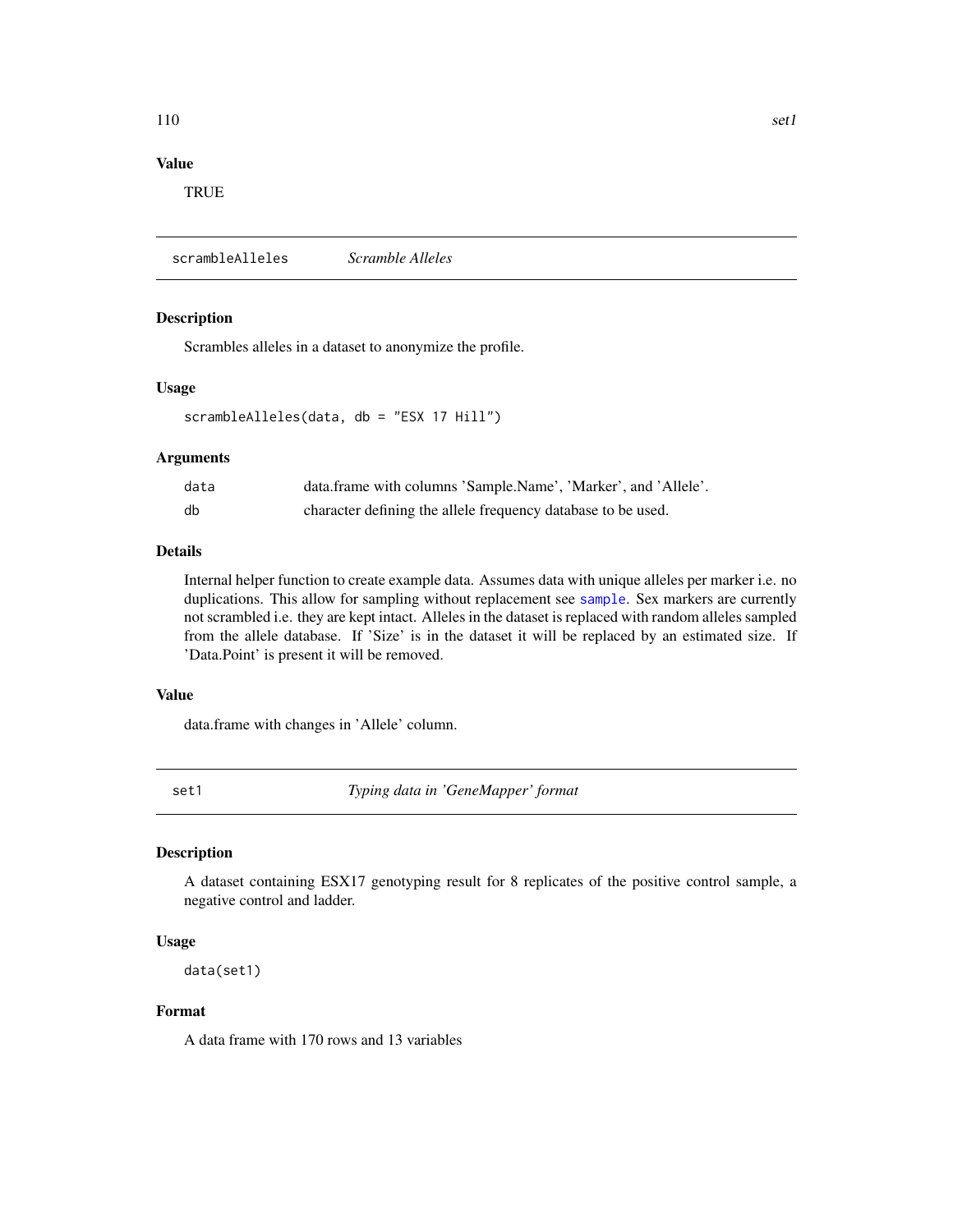<span id="page-110-0"></span>

A slimmed dataset containing SGM Plus genotyping result for 2 replicates of 'sampleA'.

#### Usage

data(set2)

### Format

A data frame with 32 rows and 5 variables

set3 *ESX17 example data for dropout analysis.*

# Description

Data from dilution experiment for dropout analysis. Text file with exported GeneMapper genotypes table.

#### Format

ASCII text file

set4 *ESX17 example data for dropout analysis.*

# Description

A slimmed dataset containing data from dilution experiment for dropout analysis (from set3). One sample replicate has lower case sample name (bc9).

# Usage

data(set4)

# Format

A data frame with 1609 rows and 5 variables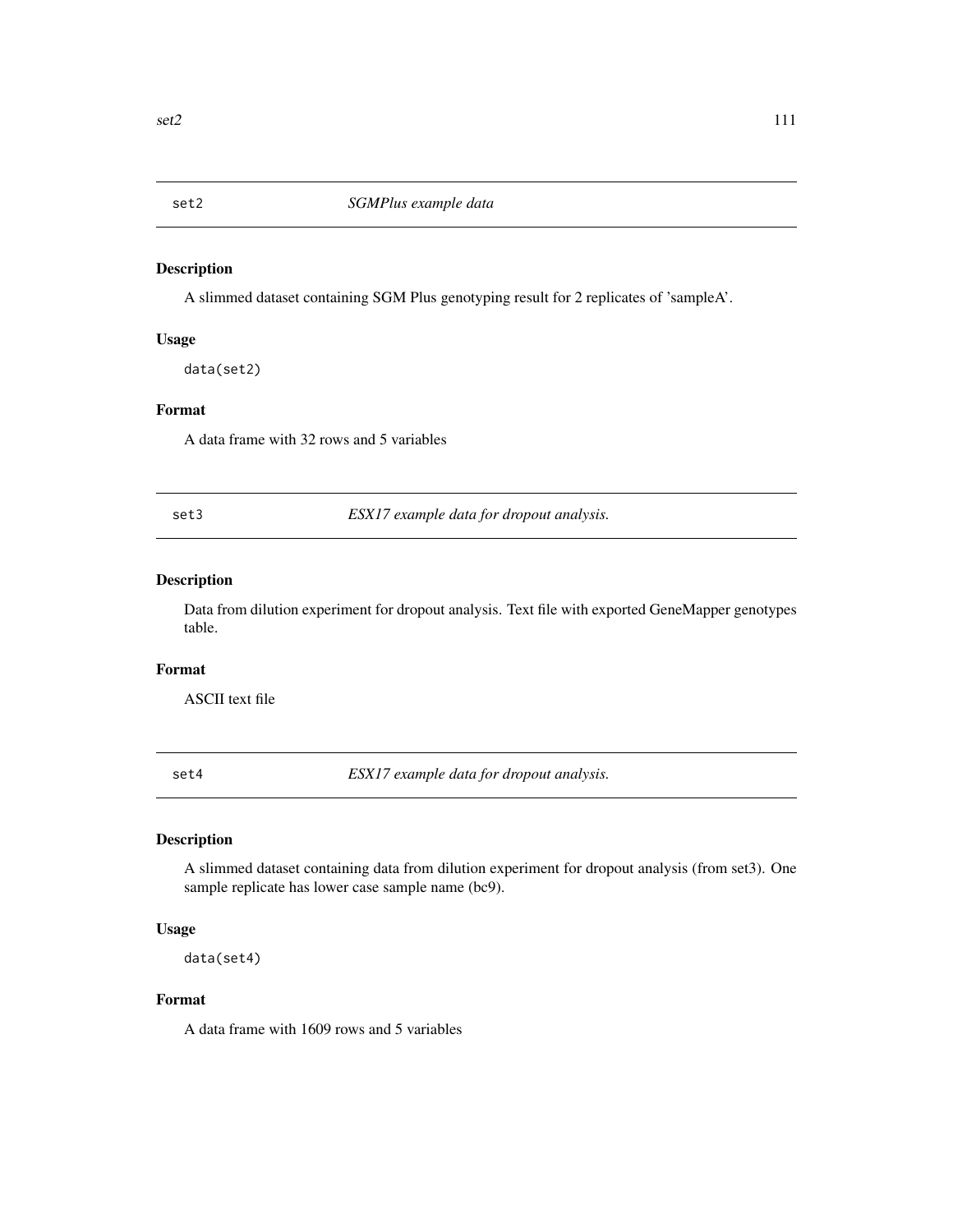<span id="page-111-0"></span>

A slimmed dataset containing data from mixture experiment for Mx analysis.

# Usage

data(set5)

# Format

A data frame with 1663 rows and 7 variables

set6 *Fusion example data for dropout analysis.*

# **Description**

A slimmed dataset containing data from sensitivity experiment for dropout analysis.

# Usage

data(set6)

# Format

A data frame with 1848 rows and 7 variables

set7 *ESSplex SE QS example data for inhibition analysis.*

# Description

A slimmed dataset containing data from inhibition experiment.

# Usage

data(set7)

#### Format

A data frame with 883 rows and 7 variables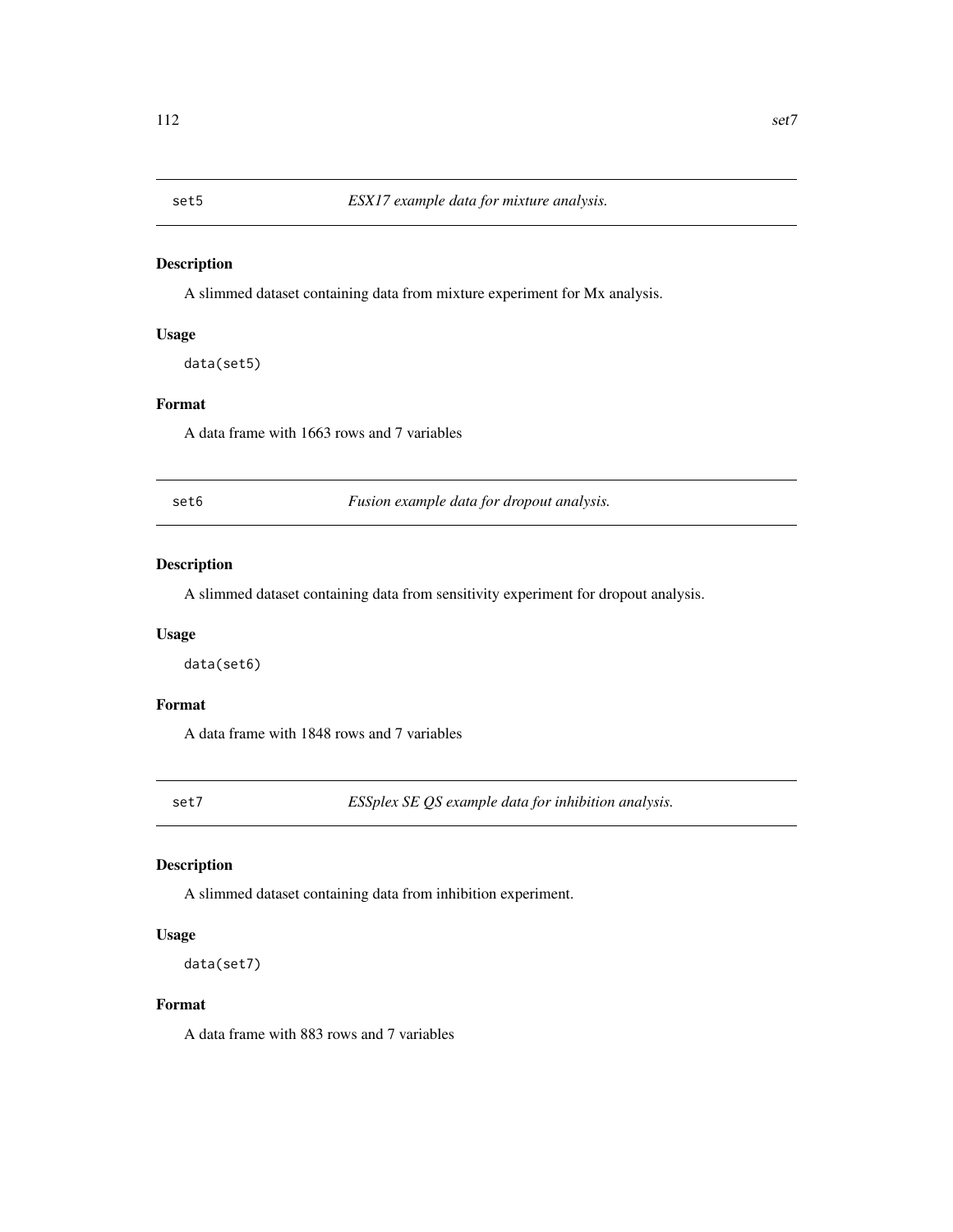<span id="page-112-1"></span><span id="page-112-0"></span>

Slim data frames with repeated columns.

# Usage

slim(data, fix = NULL, stack = NULL, keep.na = TRUE, debug = FALSE)

#### Arguments

| data    | data.frame.                                        |
|---------|----------------------------------------------------|
| fix     | vector of strings with column names to keep fixed. |
| stack   | vector of strings with column names to slim.       |
| keep.na | logical, keep a row even if no data.               |
| debug   | logical indicating printing debug information.     |

# Details

Stack repeated columns into single columns. For example, the following data frame: Sample.Name|Marker|Allele.1|Allele.2|S using this command: slim(data, fix=c("Sample.Name","Marker"), stack=c("Allele","Size")) would result in this data frame (NB! 'Data.Point' is dropped): Sample.Name|Marker|Allele|Size

#### Value

data.frame

slim\_gui *Slim Data Frames*

#### Description

GUI wrapper for the [slim](#page-112-0) function.

#### Usage

```
slim_gui(env = parent.frame(), savegui = NULL, debug = FALSE, parent = NULL)
```
#### Arguments

| env     | environment in which to search for data frames and save result.        |
|---------|------------------------------------------------------------------------|
| savegui | logical indicating if GUI settings should be saved in the environment. |
| debug   | logical indicating printing debug information.                         |
| parent  | widget to get focus when finished.                                     |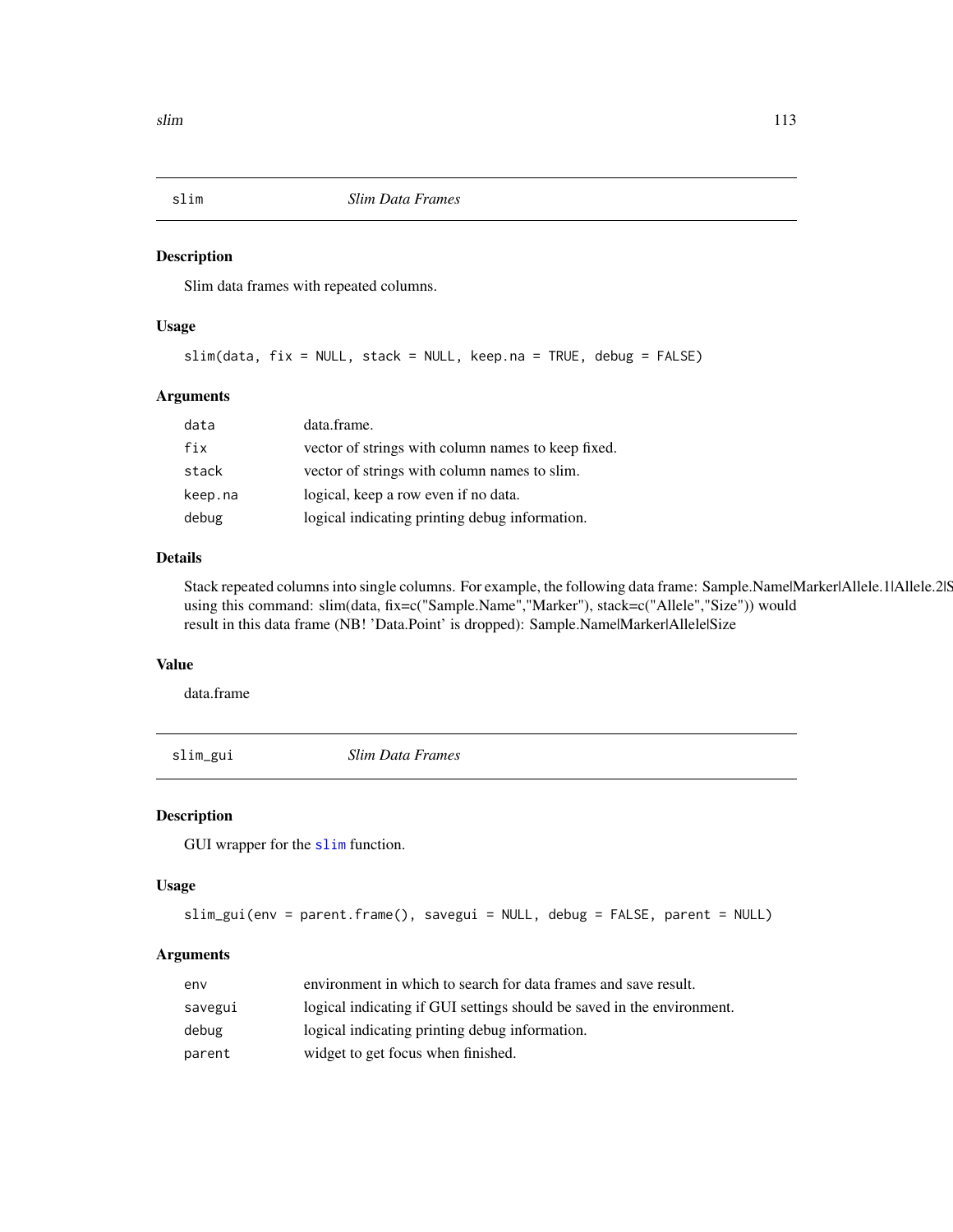# <span id="page-113-0"></span>Details

Simplifies the use of the [slim](#page-112-0) function by providing a graphical user interface to it.

# Value

**TRUE** 

# See Also

[slim](#page-112-0)

sortMarker *Sort Markers*

# Description

Sort markers and dye as they appear in the EPG.

### Usage

```
sortMarker(data, kit, add.missing.levels = FALSE, debug = FALSE)
```
# Arguments

| data               | data.frame containing a column 'Marker' and optionally 'Dye'.                    |  |
|--------------------|----------------------------------------------------------------------------------|--|
| kit                | string or integer indicating kit.                                                |  |
| add.missing.levels |                                                                                  |  |
|                    | logical, TRUE missing markers are added, FALSE missing markers are not<br>added. |  |
| debug              | logical indicating printing debug information.                                   |  |

# Details

Change the order of factor levels for 'Marker' and 'Dye' according to 'kit'. Levels in data must be identical with kit information.

### Value

data.frame with factor levels sorted according to 'kit'.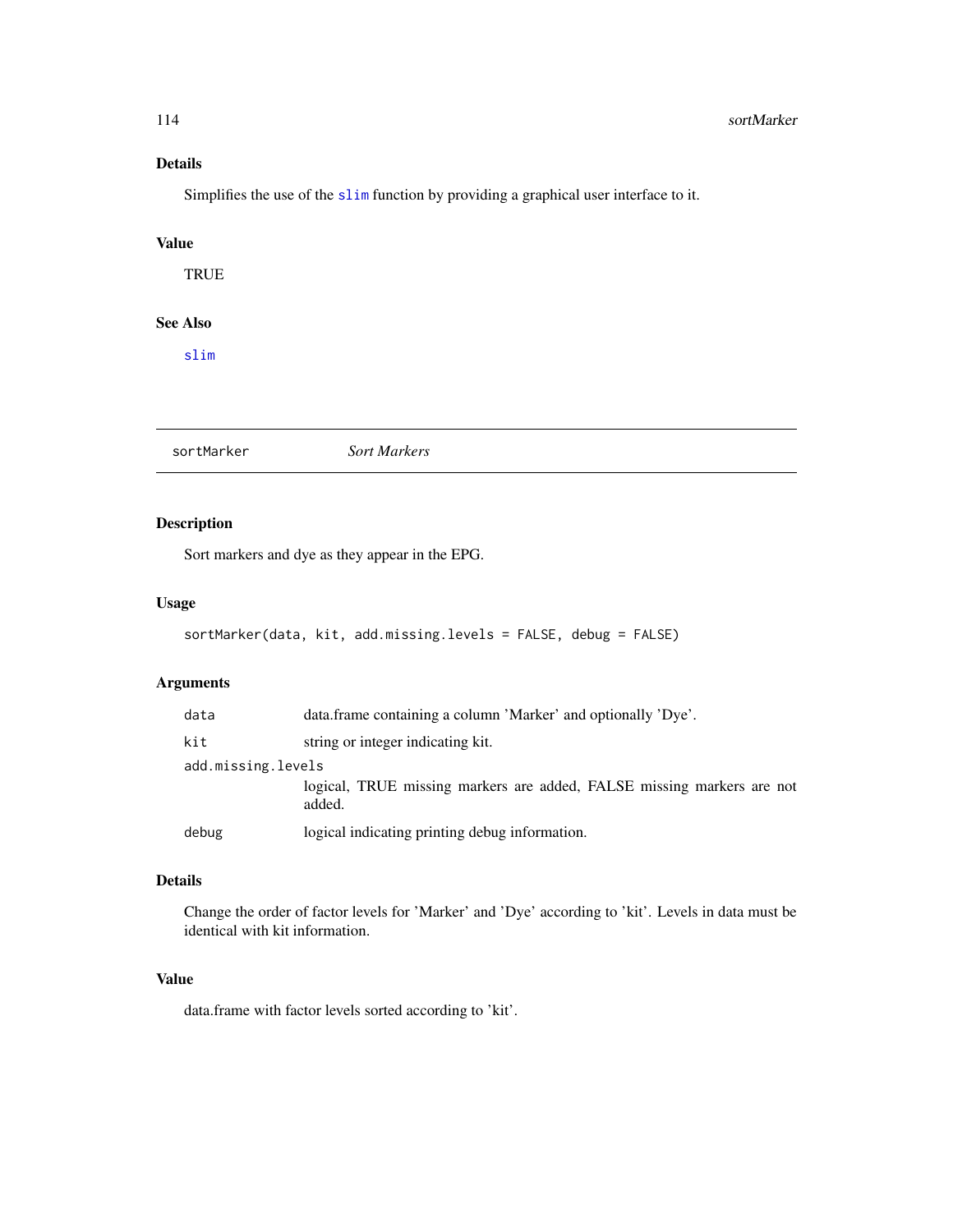<span id="page-114-1"></span>

GUI simplifying the use of the strvalidator package.

#### Usage

```
strvalidator(debug = FALSE)
```
# Arguments

debug logical indicating printing debug information.

#### Details

The graphical user interface give easy access to all graphical versions of the functions available in the strvalidator package. It connects functions 'under the hood' to allow a degree of automation not available using the command based functions. In addition it provides a project based workflow.

Click Index at the bottom of the help page to see a complete list of functions.

### Value

**TRUE** 

# Examples

# To start the graphical user interface. ## Not run: strvalidator()

## End(Not run)

<span id="page-114-0"></span>tableBalance *Table Balance*

#### Description

Summarize Hb or Lb analysis data in table format.

```
tableBalance(data, scope = "locus", quant = 0.05)
```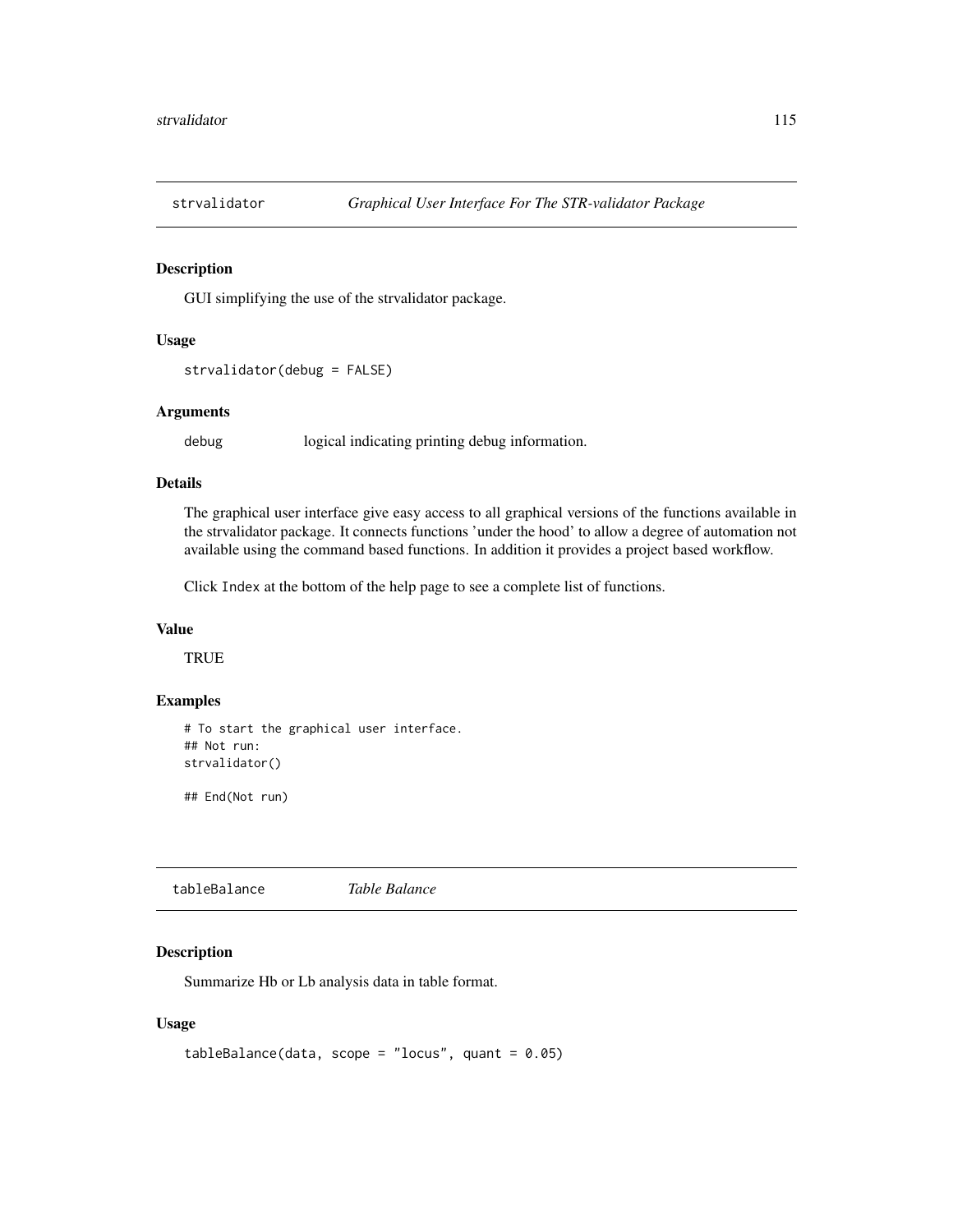# <span id="page-115-0"></span>Arguments

| data  | data frame from a balance analysis by calculate Hb and calculate Lb. |
|-------|----------------------------------------------------------------------|
| scope | string, summarize 'global' or 'locus'.                               |
| quant | numeric, quantile to calculate.                                      |

# Details

Summarize the Hb or Lb analysis in table format with different scope. (locus, or global). Returns a dataframe with columns for marker name 'Marker', number of allele ratios 'Xb.n', the minimum observed allele ratio 'Xb.Min', the mean allele ratio 'Xb.Mean', its standard deviation 'Xb.Stdv', the XXth percentile 'Xb.Perc.XX' For more details see min, mean, sd, quantile.

### Value

data.frame with summarized result.

tableBalance\_gui *Table Balance*

# Description

GUI wrapper for the [tableBalance](#page-114-0) function.

#### Usage

```
tableBalance_gui(
  env = parent.frame(),
  savegui = NULL,
  debug = FALSE,
  parent = NULL
)
```
#### Arguments

| env     | environment in which to search for data frames.                        |
|---------|------------------------------------------------------------------------|
| savegui | logical indicating if GUI settings should be saved in the environment. |
| debug   | logical indicating printing debug information.                         |
| parent  | widget to get focus when finished.                                     |

# Details

Simplifies the use of the [tableBalance](#page-114-0) function by providing a graphical user interface to it.

# Value

**TRUE**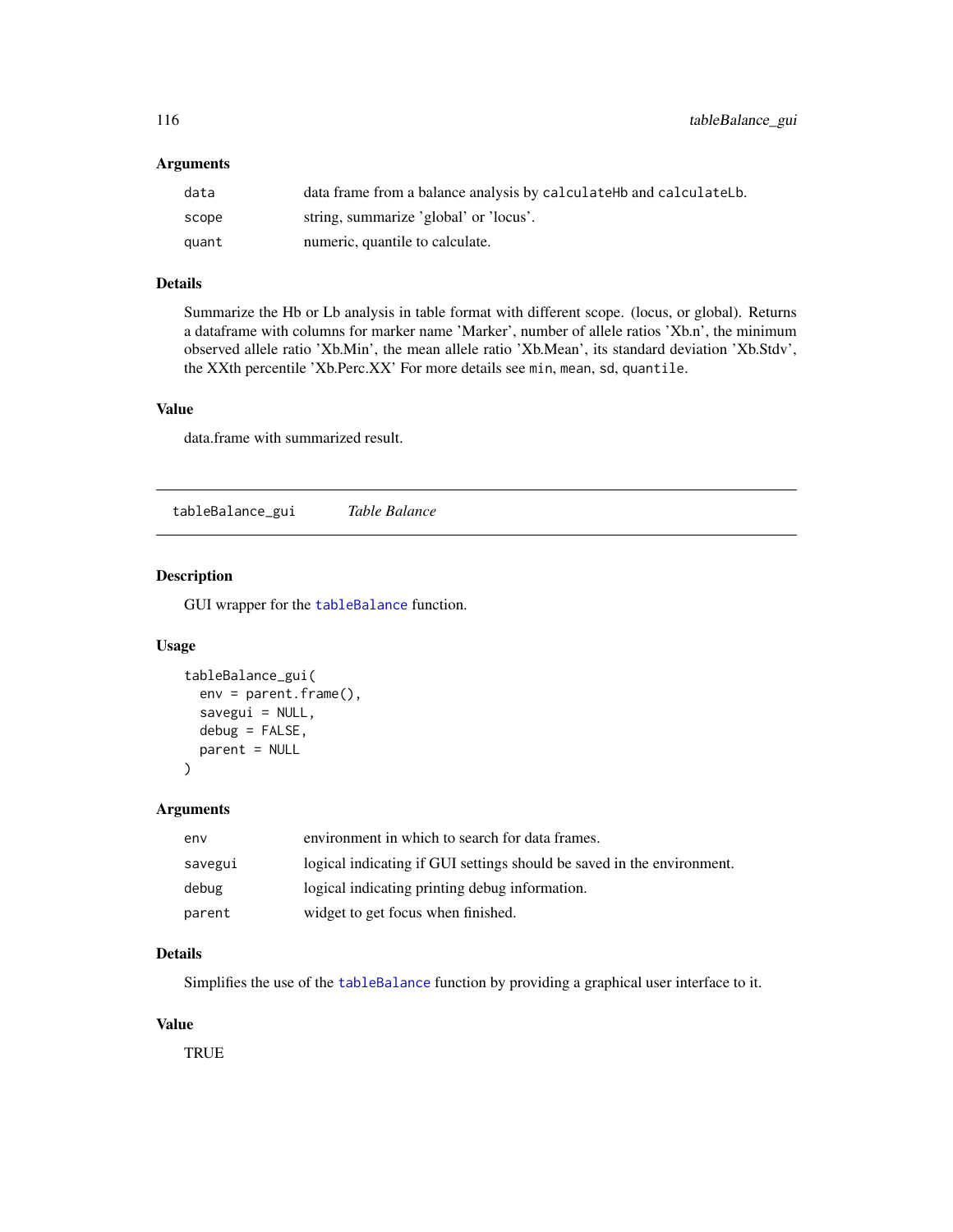# <span id="page-116-1"></span>tableCapillary 117

# See Also

[tableBalance](#page-114-0)

<span id="page-116-0"></span>tableCapillary *Table Capillary*

# Description

Summarize capillary analysis result in table format.

# Usage

```
tableCapillary(data, scope = "cap", debug = FALSE)
```
# Arguments

| data  | data frame from a capillary analysis by calculateCapillary.                                                                         |
|-------|-------------------------------------------------------------------------------------------------------------------------------------|
| scope | character string. Make table by capillary, injection, plate row, run, or instrument.<br>Values "cap", "inj", "row", "run", "instr". |
| debug | logical indicating printing debug information.                                                                                      |

#### Details

Summarize the capillary analysis result in table format by capillary, injection, plate row, or instrument. Returns a dataframe with number of observations, min, max, median, mean, standard deviation, and the 25th and 75th percentile.

# Value

data.frame with columns 'Instrument', 'Capillary/Injection/Row/Run/Instrument', 'N', 'Min', 'Q1', 'Median', 'Mean', 'Q3', 'Max', 'Std.Dev'.

tableCapillary\_gui *Table Capillary*

#### Description

GUI wrapper for the [tableCapillary](#page-116-0) function.

```
tableCapillary_gui(
  env = parent.frame(),
  savegui = NULL,
  debug = FALSE,
  parent = NULL
\mathcal{E}
```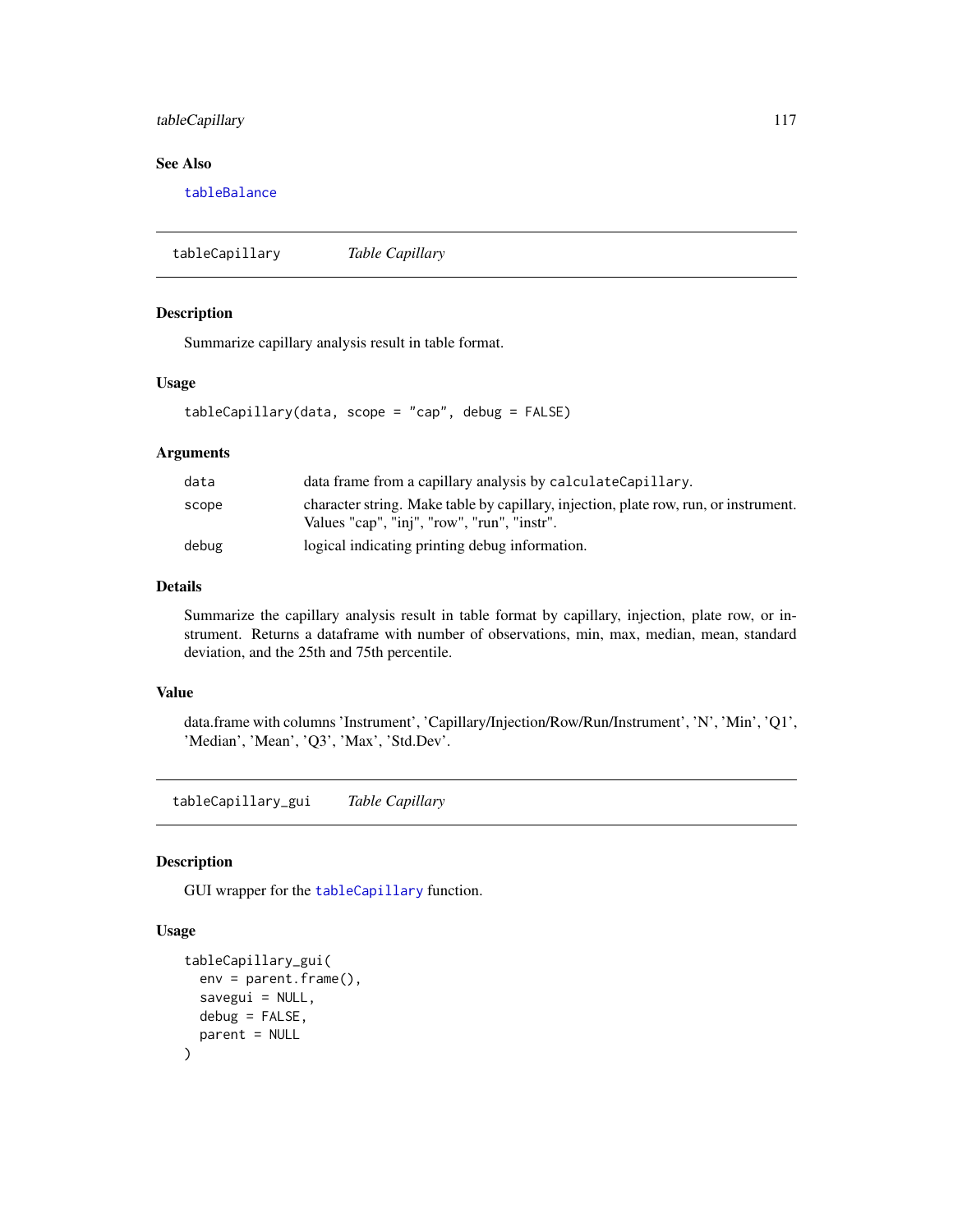# <span id="page-117-1"></span>Arguments

| env     | environment in which to search for data frames.                        |
|---------|------------------------------------------------------------------------|
| savegui | logical indicating if GUI settings should be saved in the environment. |
| debug   | logical indicating printing debug information.                         |
| parent  | widget to get focus when finished.                                     |

# Details

Simplifies the use of the [tableCapillary](#page-116-0) function by providing a graphical user interface to it.

# Value

**TRUE** 

# See Also

[tableCapillary](#page-116-0)

<span id="page-117-0"></span>tablePrecision *Calculate Precision*

#### Description

Summarize precision analysis result in table format.

#### Usage

```
tablePrecision(
  data,
  key = c("Marker", "Allele"),
  target = c("Size"),debug = FALSE
)
```
# Arguments

| data   | Data frame containing at least columns defined in 'key' and 'target'. |
|--------|-----------------------------------------------------------------------|
| kev    | vector containing column names to create keys from.                   |
| target | vector containing column<br>base> names to calculate precision for.   |
| debug  | logical indicating printing debug information.                        |

# Details

Calculates summary statistics for 'target' columns for each unique 'key' combination. For example the precision of determined size for alleles in multiple allelic ladders. Requires a 'slimmed' and 'filtered' data frame. For more details see min, max, mean, sd, quantile.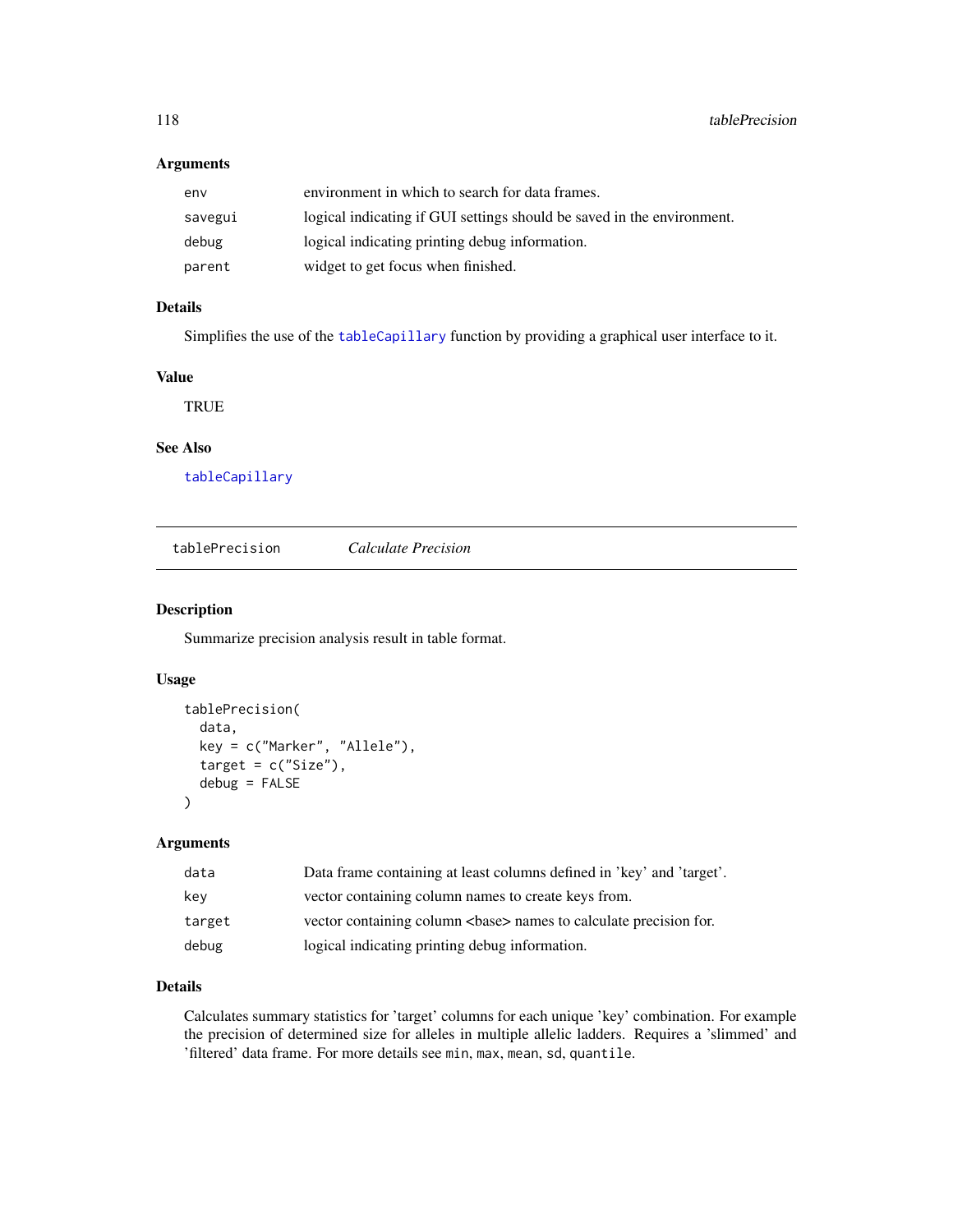<span id="page-118-0"></span>tablePrecision\_gui 119

# Value

data.frame with results.

tablePrecision\_gui *Table Precision*

# Description

GUI wrapper for the [tablePrecision](#page-117-0) function.

# Usage

```
tablePrecision_gui(
  env = parent.frame(),
  savegui = NULL,
  debug = FALSE,
  parent = NULL
\mathcal{L}
```
# Arguments

| env     | environment in which to search for data frames and save result.        |
|---------|------------------------------------------------------------------------|
| savegui | logical indicating if GUI settings should be saved in the environment. |
| debug   | logical indicating printing debug information.                         |
| parent  | widget to get focus when finished.                                     |

# Details

Simplifies the use of the [tablePrecision](#page-117-0) function by providing a graphical user interface.

# Value

TRUE

# See Also

[tablePrecision](#page-117-0), [checkSubset](#page-61-0)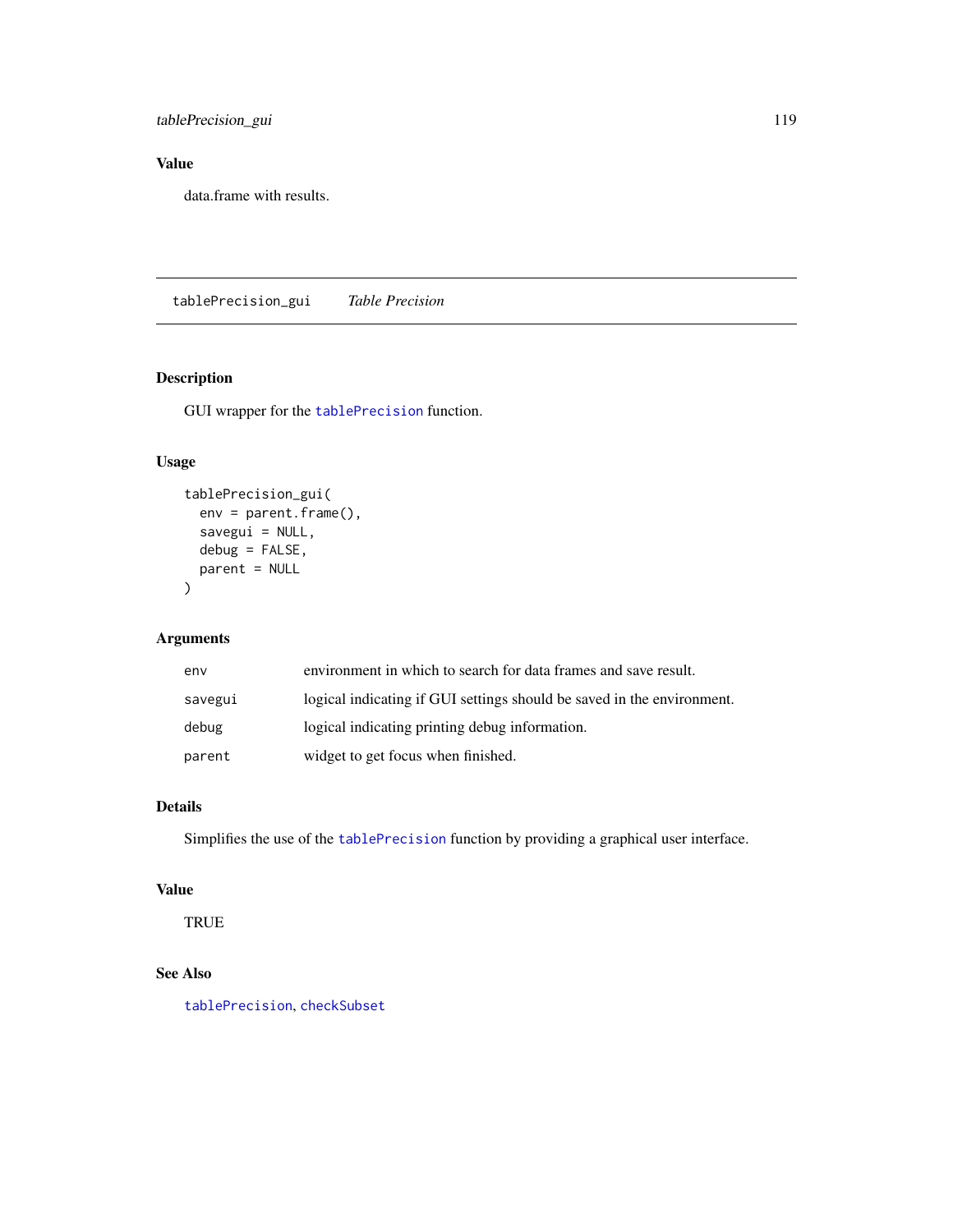<span id="page-119-1"></span><span id="page-119-0"></span>tableStutter *Table Stutter*

#### Description

Summarizes stutter analysis result in table format.

#### Usage

tableStutter(data, scope = "stutter", quant =  $0.95$ )

#### Arguments

| data  | data frame from a stutter analysis by calculate Stutter. |
|-------|----------------------------------------------------------|
| scope | string, summarize 'global', by 'locus', or by 'stutter'. |
| quant | numeric, quantile to calculate.                          |

#### Details

Summarize the stutter analysis in table format with different scope (stutter, locus, or global). Returns a dataframe with columns for marker name 'Marker', stutter type 'Type', number of alleles 'n.alleles', number of stutters 'n.stutters', mean ratio 'Mean', standard deviation 'Stdv', the XXth percentile 'Perc.XX', and the maximum observed ratio 'Max'. For more details see mean, sd, quantile, max.

#### Value

data.frame with summarized result.

tableStutter\_gui *Table Stutter*

# Description

GUI wrapper for the [tableStutter](#page-119-0) function.

```
tableStutter_gui(
  env = parent.frame(),
  savegui = NULL,
 debug = FALSE,
 parent = NULL
)
```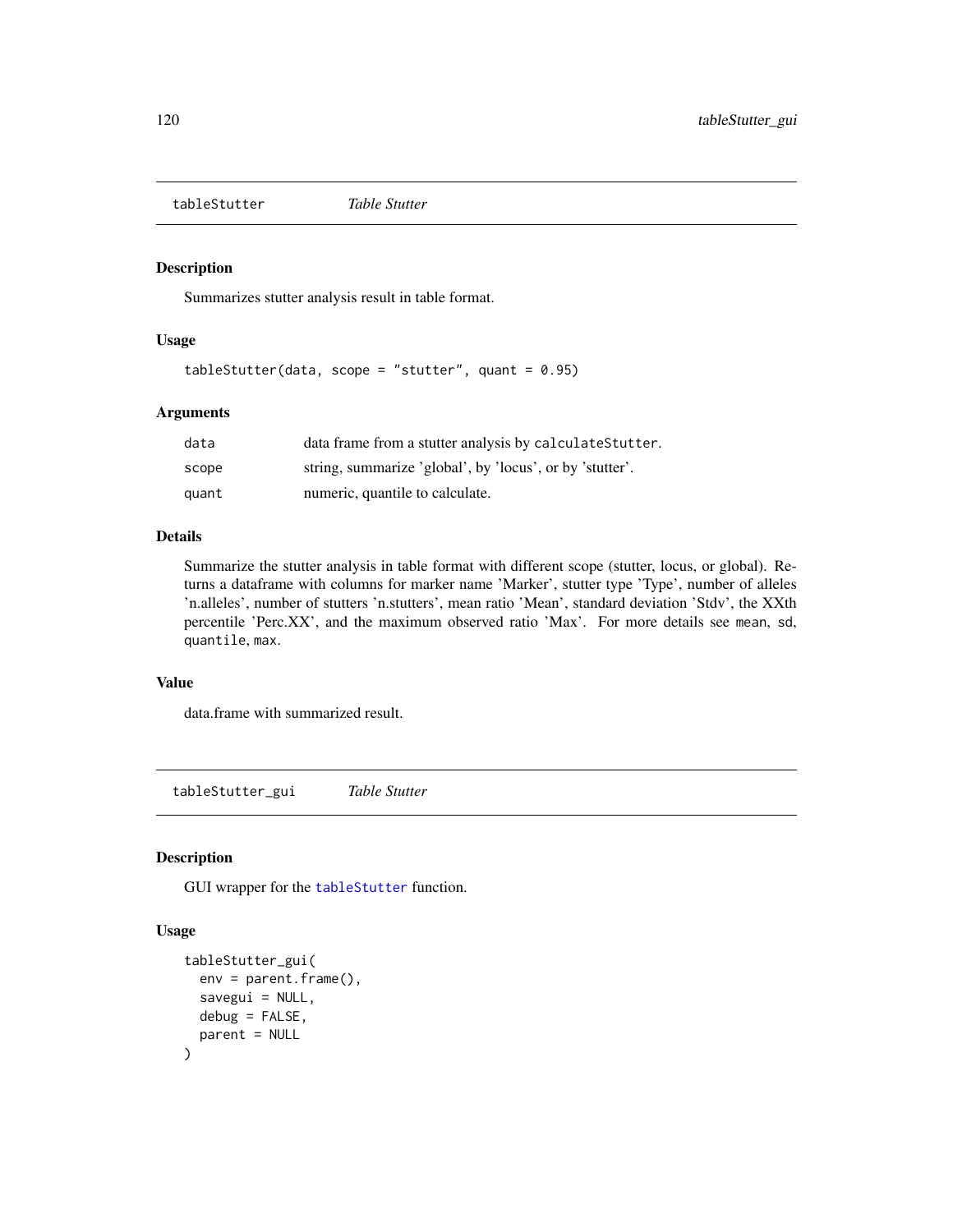#### <span id="page-120-1"></span>trim 121

# Arguments

| env     | environment in which to search for data frames.                        |
|---------|------------------------------------------------------------------------|
| savegui | logical indicating if GUI settings should be saved in the environment. |
| debug   | logical indicating printing debug information.                         |
| parent  | widget to get focus when finished.                                     |

### Details

Simplifies the use of the [tableStutter](#page-119-0) function by providing a graphical user interface to it.

# Value

**TRUE** 

# See Also

[tableStutter](#page-119-0)

<span id="page-120-0"></span>

trim *Trim Data*

# Description

Extract data from a dataset.

```
trim(
  data,
  samples = NULL,
  columns = NULL,
 word = FALSE,ignore.case = TRUE,
  invert.s = FALSE,
  invert.c = FALSE,
  rm.na.col = TRUE,
  rm.empty.col = TRUE,
 missing = NA,
  debug = FALSE
\mathcal{L}
```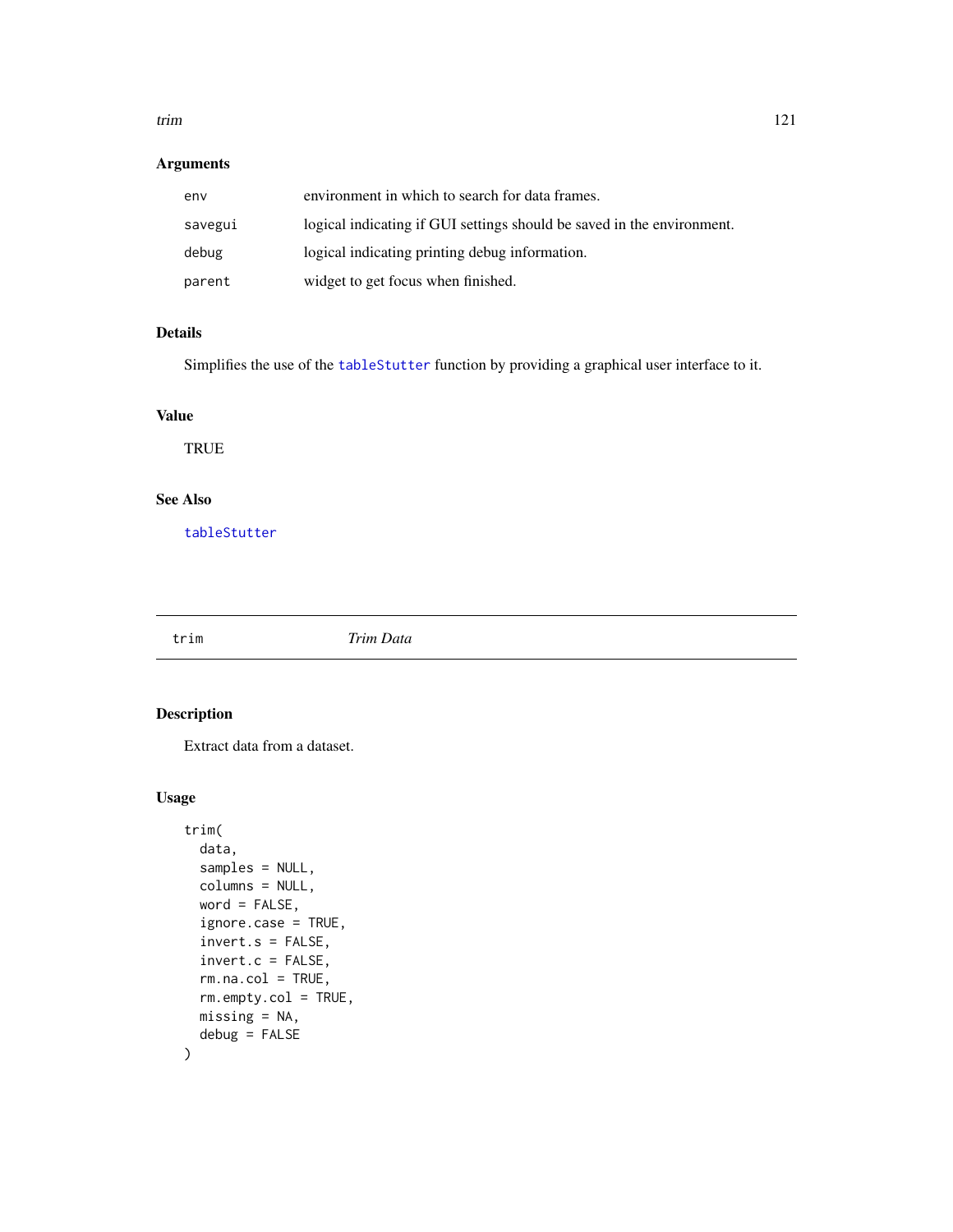# <span id="page-121-0"></span>Arguments

| data         | data.frame with genotype data.                                                                                                                                             |
|--------------|----------------------------------------------------------------------------------------------------------------------------------------------------------------------------|
| samples      | string giving sample names separated by pipe (I).                                                                                                                          |
| columns      | string giving column names separated by pipe (I).                                                                                                                          |
| word         | logical indicating if a word boundary should be added to samples and columns.                                                                                              |
| ignore.case  | logical, TRUE ignore case in sample names.                                                                                                                                 |
| invert.s     | logical, TRUE to remove matching samples from 'data', FALSE to remove sam-<br>ples NOT matching (i.e. keep matching samples).                                              |
| invert.c     | logical, TRUE to remove matching columns from 'data', FALSE to remove<br>columns NOT matching (i.e. keep matching columns). while TRUE will re-<br>move columns NOT given. |
| rm.na.col    | logical, TRUE columns with only NA are removed from 'data' while FALSE<br>will preserve the columns.                                                                       |
| rm.empty.col | logical, TRUE columns with no values are removed from 'data' while FALSE<br>will preserve the columns.                                                                     |
| missing      | value to replace missing values with.                                                                                                                                      |
| debug        | logical indicating printing debug information.                                                                                                                             |

# Details

Simplifies extraction of specific data from a larger dataset. Look for samples in column named 'Sample.Name', 'Sample.File.Name', or the first column containing the string 'Sample' in mentioned order (not case sensitive). Remove unwanted columns.

#### Value

data.frame with extracted result.

trim\_gui *Trim Data*

# Description

GUI wrapper for the [trim](#page-120-0) function.

#### Usage

```
trim_gui(env = parent.frame(), savegui = NULL, debug = FALSE, parent = NULL)
```
# Arguments

| env     | environment in which to search for data frames and save result.        |
|---------|------------------------------------------------------------------------|
| savegui | logical indicating if GUI settings should be saved in the environment. |
| debug   | logical indicating printing debug information.                         |
| parent  | widget to get focus when finished.                                     |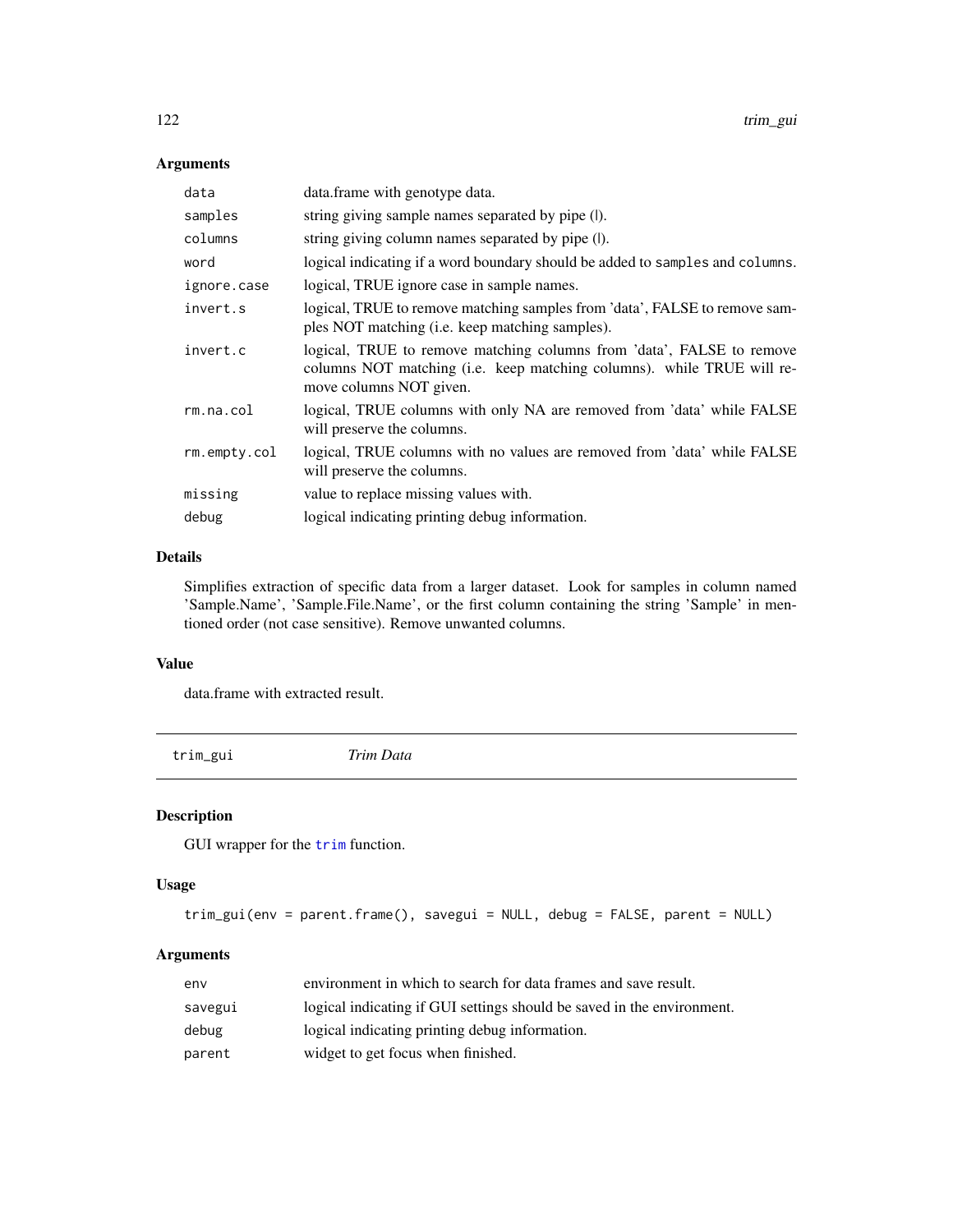#### <span id="page-122-0"></span>trim\_gui 123

# Details

Simplifies the use of the [trim](#page-120-0) function by providing a graphical user interface to it.

# Value

TRUE

# See Also

[trim](#page-120-0)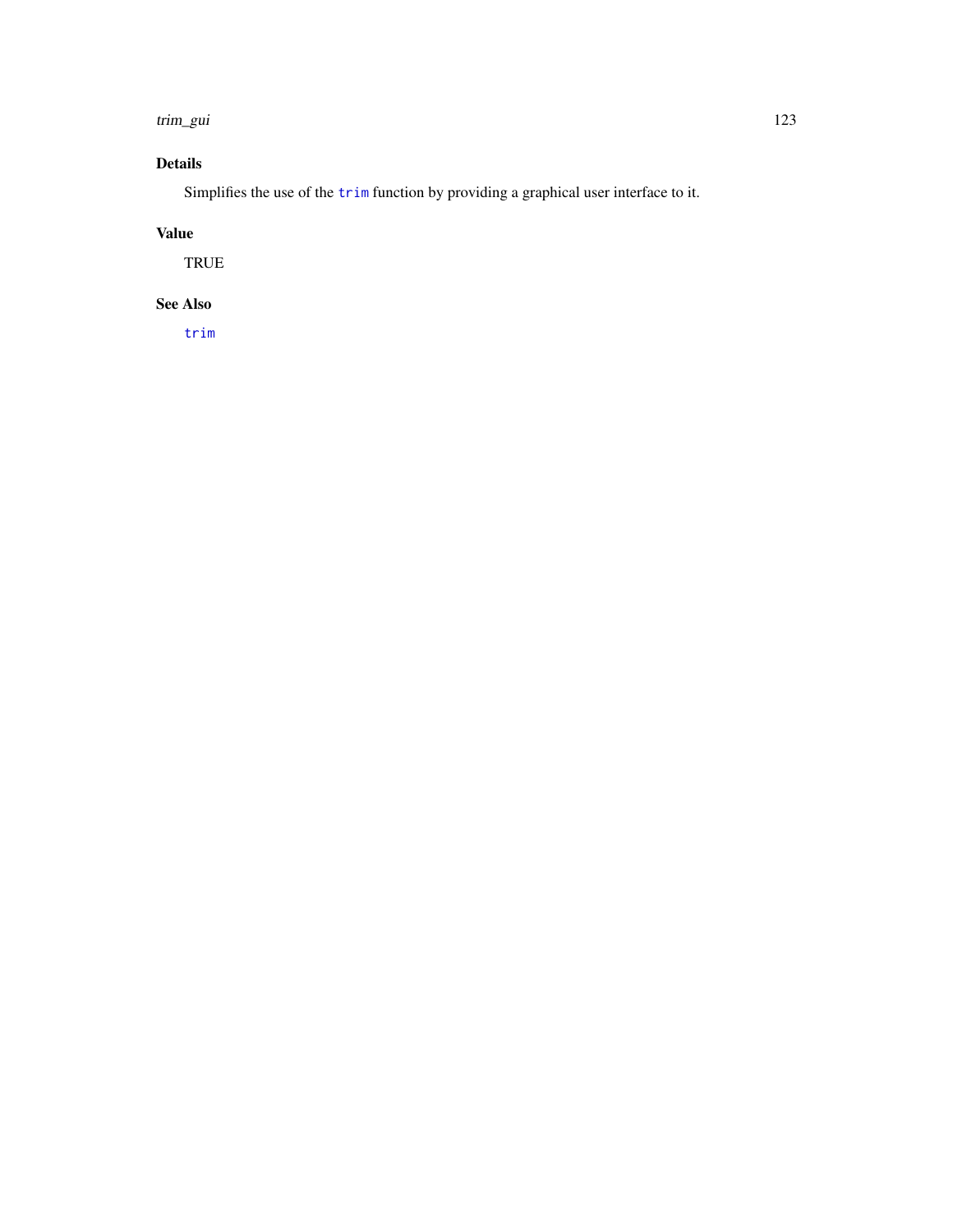# **Index**

∗ datasets ref1 , [103](#page-102-0) ref11 , [104](#page-103-0) ref2 , [104](#page-103-0) ref3 , [104](#page-103-0) ref4 , [105](#page-104-0) ref51 , [105](#page-104-0) ref52 , [105](#page-104-0) ref61 , [106](#page-105-0) ref62 , [106](#page-105-0) ref7 , [106](#page-105-0) set1 , [110](#page-109-0) set2 , [111](#page-110-0) set3 , [111](#page-110-0) set4 , [111](#page-110-0) set5 , [112](#page-111-0) set6 , [112](#page-111-0) set7 , [112](#page-111-0) ∗ package strvalidator-package, [5](#page-4-0) addColor , [6](#page-5-0) , *[9](#page-8-0) , [10](#page-9-0)* addData, [7](#page-6-0), [8](#page-7-0), [9](#page-8-0) addData\_gui , [8](#page-7-0) addDye\_gui , [9](#page-8-0) addMarker , [10](#page-9-0) , *[11](#page-10-0)* addMarker\_gui , [11](#page-10-0) addOrder , *[9](#page-8-0)* , [11](#page-10-0) addSize , [12](#page-11-0) , *[13](#page-12-0) , [14](#page-13-0)* addSize\_gui , [13](#page-12-0) auditTrail , [14](#page-13-0) calculateAllele , [15](#page-14-0) , *[16](#page-15-0)* , *[107](#page-106-0)* calculateAllele\_gui , [16](#page-15-0) calculateAllT , [17](#page-16-0) , *[18](#page-17-0)* , *[60](#page-59-0)* calculateAllT\_gui , [18](#page-17-0) calculateAT , [19](#page-18-0) , *[22](#page-21-0) , [23](#page-22-0)* , *[88](#page-87-0)* calculateAT6 , [21](#page-20-0) , *[22](#page-21-0)* calculateAT6\_gui , *[22](#page-21-0)* , [22](#page-21-0) calculateAT\_gui , *[22](#page-21-0)* , [23](#page-22-0)

calculateCapillary , *[24](#page-23-0)* , [24](#page-23-0) , *[25](#page-24-0)* calculateCapillary\_gui , [24](#page-23-0) calculateConcordance , [25](#page-24-0) , *[26,](#page-25-0) [27](#page-26-0)* calculateConcordance\_gui , [26](#page-25-0) calculateCopies , [27](#page-26-0) , *[28](#page-27-0)* calculateCopies\_gui , [28](#page-27-0) calculateDropout, [17,](#page-16-0) [18](#page-17-0), [28](#page-27-0), [30](#page-29-0), [31](#page-30-0), [60](#page-59-0), [88](#page-87-0), *[90](#page-89-0)* calculateDropout\_gui , [30](#page-29-0) calculateHb , [31](#page-30-0) , *[32](#page-31-0) , [33](#page-32-0)* calculateHb\_gui , [32](#page-31-0) calculateHeight , [33](#page-32-0) , *[35](#page-34-0)* calculateHeight\_gui , [35](#page-34-0) calculateLb , [36](#page-35-0) , *[37,](#page-36-0) [38](#page-37-0)* calculateLb\_gui , [37](#page-36-0) calculateMixture , [38](#page-37-0) , *[40](#page-39-0)* calculateMixture\_gui , [40](#page-39-0) calculateOL , [40](#page-39-0) , *[41](#page-40-0) , [42](#page-41-0)* calculateOL\_gui , [41](#page-40-0) calculateOverlap , [42](#page-41-0) , *[43](#page-42-0)* calculateOverlap\_gui , [43](#page-42-0) calculatePeaks , [44](#page-43-0) , *[45](#page-44-0)* calculatePeaks\_gui , [45](#page-44-0) calculatePullup , [46](#page-45-0) , *[47](#page-46-0)* calculatePullup\_gui , [47](#page-46-0) calculateRatio , [48](#page-47-0) , *[49](#page-48-0)* calculateRatio\_gui , [49](#page-48-0) calculateResultType , [50](#page-49-0) , *[51](#page-50-0)* calculateResultType\_gui , [51](#page-50-0) calculateSlope , [52](#page-51-0) , *[53](#page-52-1)* calculateSlope\_gui , [53](#page-52-1) calculateSpike , [53](#page-52-1) , *[55](#page-54-0)* , *[109](#page-108-0)* calculateSpike\_gui , [55](#page-54-0) calculateStatistics , [55](#page-54-0) , *[56,](#page-55-0) [57](#page-56-0)* calculateStatistics\_gui , [56](#page-55-0) calculateStutter , [58](#page-57-0) , *[59](#page-58-0)* calculateStutter\_gui , [59](#page-58-0) calculateT , *[17,](#page-16-0) [18](#page-17-0)* , [60](#page-59-0) checkDataset , [61](#page-60-0)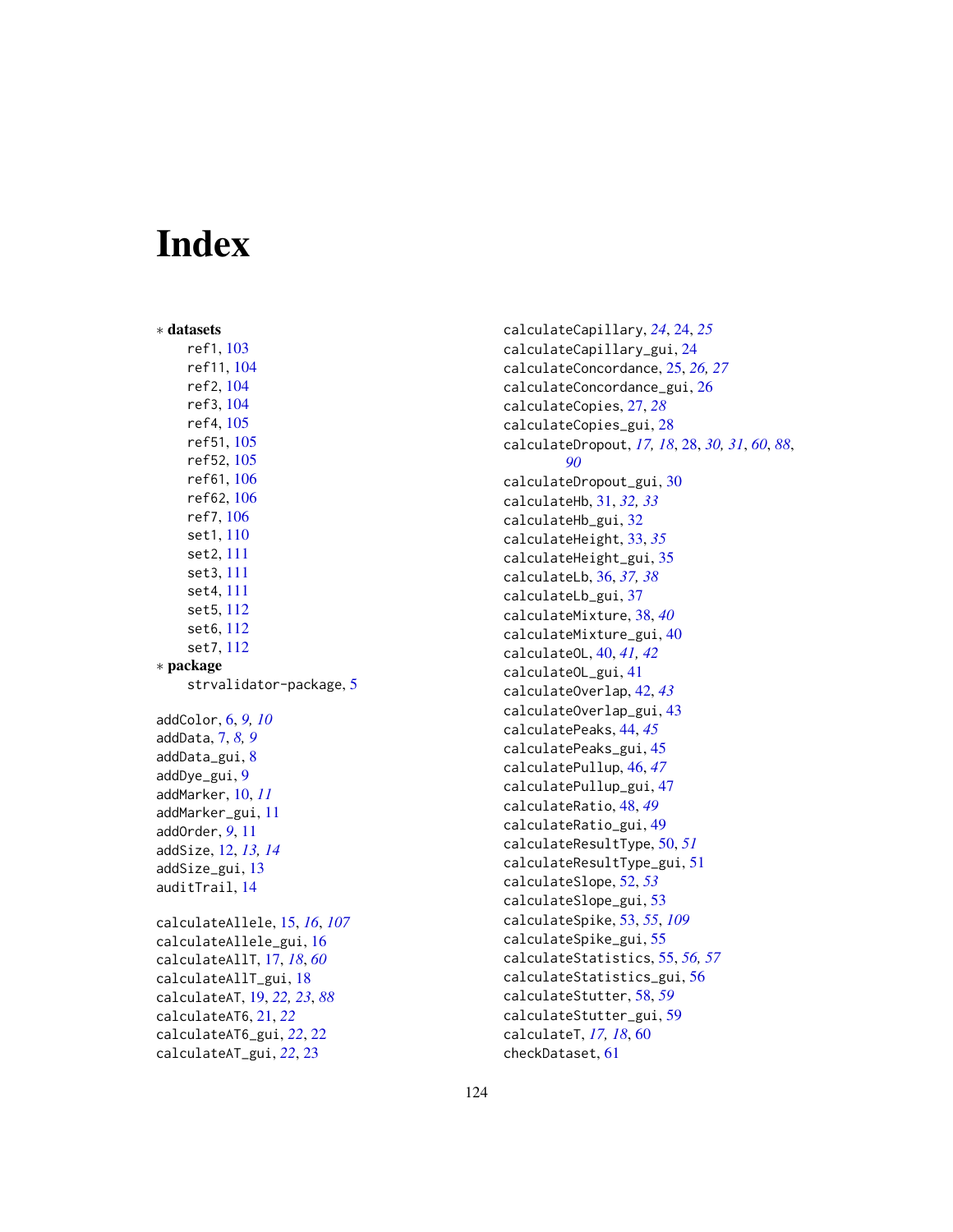#### INDEX 125

checkSubset , *[20](#page-19-0)* , *[22](#page-21-0) , [23](#page-22-0)* , *[31](#page-30-0)* , *[40](#page-39-0)* , *[47](#page-46-0)* , *[59](#page-58-0)* , [62](#page-61-1) , *[63](#page-62-0)* , *[74](#page-73-0)* , *[81](#page-80-0)* , *[119](#page-118-0)* checkSubset\_gui , [63](#page-62-0) colConvert , [63](#page-62-0) colNames , [64](#page-63-0) columns , [65](#page-64-0) , *[66](#page-65-0)* columns\_gui , [66](#page-65-0) combine\_gui , [68](#page-67-0) , *[69](#page-68-0) , [70](#page-69-0)* combineBinsAndPanels , [67](#page-66-0) , *[86](#page-85-0)* cropData\_gui , [68](#page-67-0) , *[70](#page-69-0)* data.table , *[16](#page-15-0)* , *[54](#page-53-0)* detectKit , [69](#page-68-0) editData\_gui , *[69](#page-68-0)* , [70](#page-69-0) export , [71](#page-70-0) , *[72](#page-71-0)* export\_gui , [72](#page-71-0) filterProfile , *[36](#page-35-0)* , *[48](#page-47-0)* , *[52](#page-51-0)* , [73](#page-72-0) , *[74](#page-73-0)* filterProfile\_gui , [74](#page-73-0) gdf , *[70](#page-69-0)* generateEPG , [75](#page-74-0) , *[76,](#page-75-0) [77](#page-76-0)* generateEPG\_gui , [76](#page-75-0) geom\_density , *[94](#page-93-0)* getKit , [77](#page-76-0) getSetting, [78](#page-77-0) getStrings, [78](#page-77-0) ggsave , *[79](#page-78-0) , [80](#page-79-0)* ggsave\_gui , [79](#page-78-0) grep , *[62](#page-61-1)* gtable , *[70](#page-69-0)* guessProfile , [80](#page-79-0) , *[81](#page-80-0)* guessProfile\_gui , [81](#page-80-0) heightToPeak, [82](#page-81-0) import , [82](#page-81-0) , *[84](#page-83-0)* import\_gui , [84](#page-83-0) list.files , *[83](#page-82-0) , [84](#page-83-0)* listObjects , [85](#page-84-0) lm , *[22](#page-21-0)* log , *[94](#page-93-0)* makeKit\_gui, [86](#page-85-0) maskAT , *[20](#page-19-0)* , *[23](#page-22-0)* , [86](#page-85-0) modelDropout\_gui , *[17,](#page-16-0) [18](#page-17-0)* , *[60](#page-59-0)* , [88](#page-87-0)

plotAT\_gui , [90](#page-89-0)

plotBalance\_gui , [91](#page-90-0) plotCapillary\_gui , [92](#page-91-0) plotContamination\_gui , [93](#page-92-0) plotDistribution\_gui , [94](#page-93-0) plotDropout\_gui , *[18](#page-17-0)* , *[60](#page-59-0)* , *[90](#page-89-0)* , [95](#page-94-0) plotGroups\_gui , [96](#page-95-0) plotKit\_gui , [97](#page-96-0) plotPeaks\_gui , [97](#page-96-0) plotPrecision\_gui , [98](#page-97-0) plotPullup\_gui , [99](#page-98-0) plotRatio\_gui , [100](#page-99-0) plotResultType\_gui , [101](#page-100-0) plotSlope\_gui , [101](#page-100-0) plotStutter\_gui , [102](#page-101-0) rbind.fill , *[68](#page-67-0)* read.table , *[83](#page-82-0) , [84](#page-83-0)* readBinsFile , *[86](#page-85-0)* readPanelsFile , *[86](#page-85-0)* ref1 , [103](#page-102-0) ref11 , [104](#page-103-0) ref2 , [104](#page-103-0) ref3 , [104](#page-103-0) ref4 , [105](#page-104-0) ref51 , [105](#page-104-0) ref52 , [105](#page-104-0) ref61 , [106](#page-105-0) ref62 , [106](#page-105-0) ref7 , [106](#page-105-0) removeArtefact , [107](#page-106-0) , *[108](#page-107-1)* removeArtefact\_gui , [108](#page-107-1) removeSpike , [108](#page-107-1) , *[109](#page-108-0)* removeSpike\_gui , [109](#page-108-0) sample , *[110](#page-109-0)* scrambleAlleles, [110](#page-109-0) set1 , [110](#page-109-0) set2 , [111](#page-110-0) set3 , [111](#page-110-0) set4 , [111](#page-110-0) set5 , [112](#page-111-0) set6 , [112](#page-111-0) set7 , [112](#page-111-0) slim , *[84](#page-83-0)* , *[113](#page-112-1)* , [113](#page-112-1) , *[114](#page-113-0)* slim\_gui , [113](#page-112-1) sortMarker , *[10](#page-9-0)* , [114](#page-113-0) stat\_ecdf , *[96](#page-95-0)* strvalidator , [115](#page-114-1)

strvalidator-package, [5](#page-4-0)